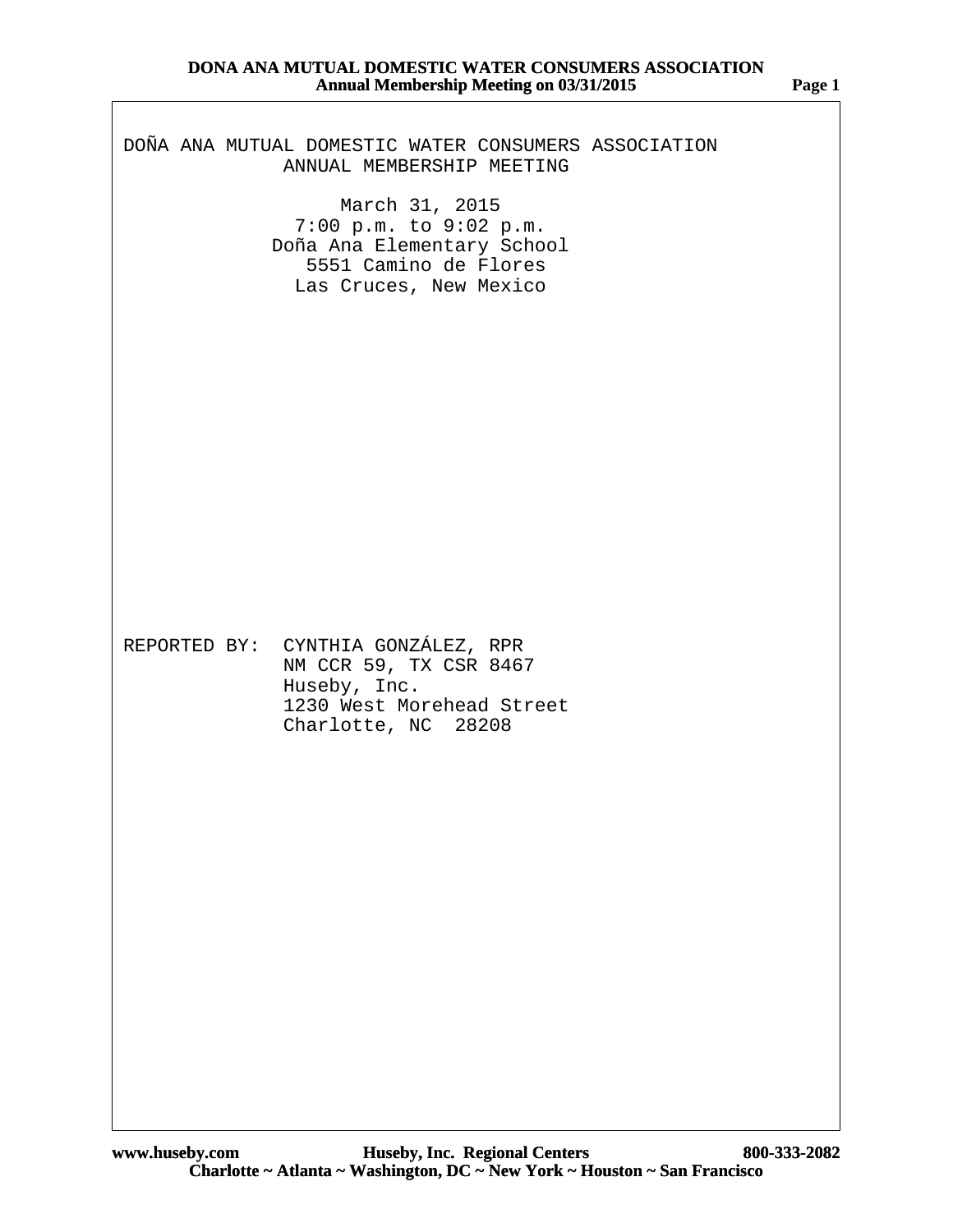| 1               | <b>PRESENTERS</b>                         |             |  |
|-----------------|-------------------------------------------|-------------|--|
| $\overline{2}$  | Jim Melton, Board President               |             |  |
| $\mathfrak{S}$  | Jennifer Horton, Executive Director       |             |  |
| $\overline{4}$  | Lilla Reid of Souder, Miller & Associates |             |  |
| 5               | Lee Peters, Esq.                          |             |  |
| $6\phantom{1}6$ |                                           |             |  |
| $\overline{7}$  |                                           |             |  |
| 8               |                                           |             |  |
| $\overline{9}$  |                                           |             |  |
| 10              |                                           |             |  |
| 11              |                                           |             |  |
| 12              |                                           |             |  |
| 13              |                                           |             |  |
| 14              |                                           |             |  |
| 15              | <b>INDEX</b>                              |             |  |
| 16              |                                           | <b>PAGE</b> |  |
| 17              | Proceedings                               | 3           |  |
|                 | 18 Reporter's Certificate                 | 69          |  |
| 19              |                                           |             |  |
| 20              |                                           |             |  |
| 21              |                                           |             |  |
| 22              |                                           |             |  |
| 23              |                                           |             |  |
| 24              |                                           |             |  |
| 25              |                                           |             |  |
|                 |                                           |             |  |

**Page 2**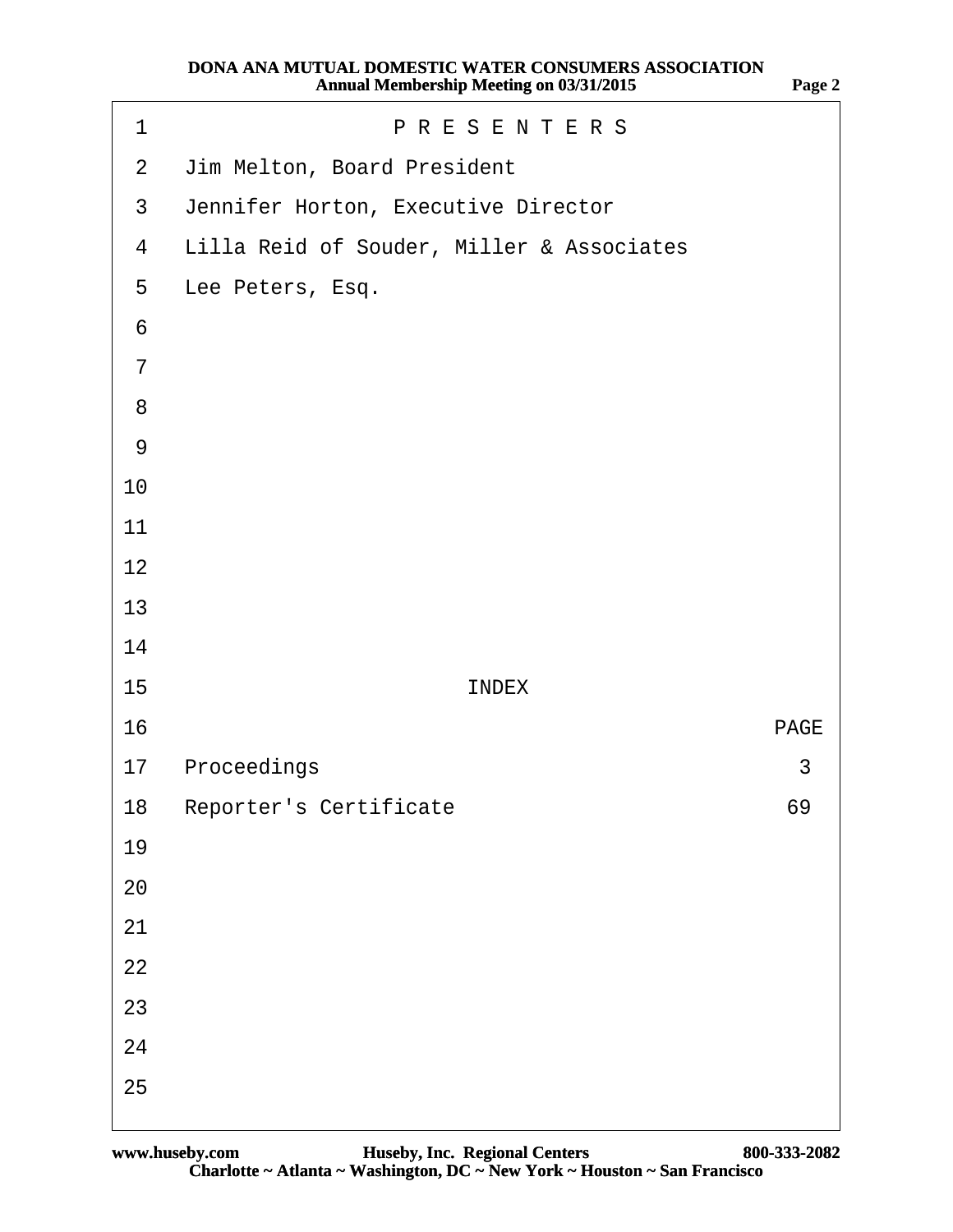| PROCEEDINGS<br>$\mathbf 1$                                         |
|--------------------------------------------------------------------|
| MR. MELTON: Good morning, ladies and<br>$\overline{2}$             |
| 3<br>gentlemen. I'd like to call this meeting to order.            |
| This is a resumption of the meeting that was<br>4                  |
| 5<br>originally scheduled or the 27th of January. It is            |
| the annual -- regular annual meeting of the<br>6                   |
| membership of the Doña Ana Mutual Domestic Water<br>$\overline{7}$ |
| Consumers Association being held here at Doña Ana<br>8             |
| <b>Elementary School.</b><br>9                                     |
| 10<br>Madam Executive Director, do we have a Proof of              |
| 11<br>Notice available?                                            |
| 12<br>MS. HORTON: Yes, we do.                                      |
| 13<br>MR. MELTON: Thank you.                                       |
| 14<br>Do we have proof of mailing them?                            |
| MS. HORTON: Yes, we do.<br>15                                      |
| 16<br>MR. MELTON: Thank you.                                       |
| 17<br>What is the total membership of the                          |
| 18 association?                                                    |
| <b>MS. HORTON: 4,079.</b><br>19                                    |
| MR. MELTON: Thank you.<br>20                                       |
| 21<br>And how many members constitute a quorum?                    |
| MS. HORTON: 41 members.<br>22                                      |
| 23<br>MR. MELTON: How many members do we have                      |
| present at this time? Since we still have a few<br>24              |
| folks moving in, the number is subject to being<br>25              |

**http://www.yeslaw.net/help**

w.yeslaw.net/help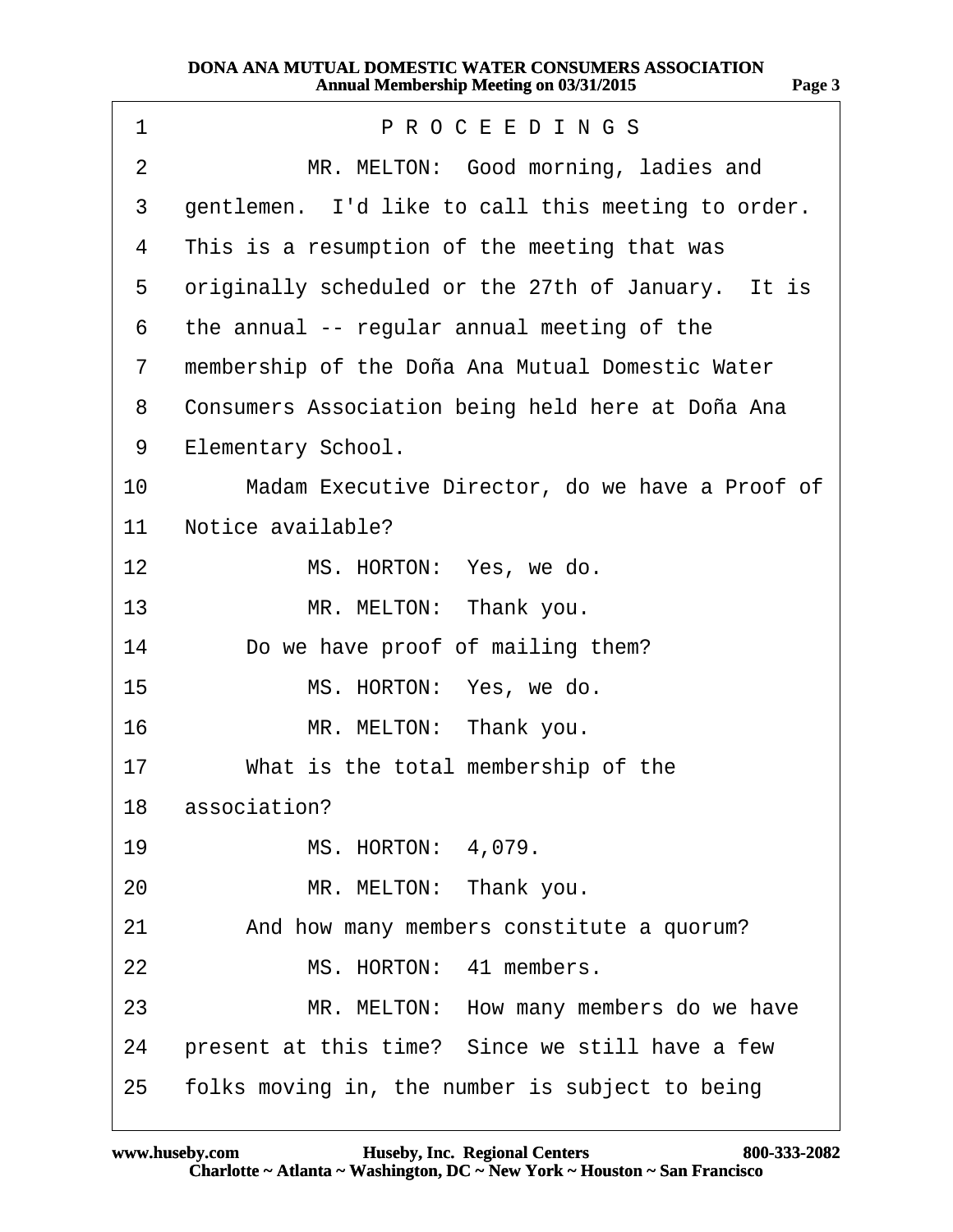| u M |  |
|-----|--|
|-----|--|

**http://www.yeslaw.net/help**

v.yeslaw.net/help

| 1  | revised. I was advised several minutes ago that we   |
|----|------------------------------------------------------|
| 2  | had 42. So if no one has any objection, we'll go     |
| 3  | ahead, and I will declare a quorum present, and we   |
| 4  | will move ahead as soon as --                        |
| 5  | MS. HORTON: It's 45.                                 |
| 6  | MR. MELTON: 45 present at this time.                 |
| 7  | First thing I would like everyone to do is that      |
| 8  | if you have cell phones, pagers, tablets, anything   |
| 9  | that would be alerting you to messages or e-mails or |
| 10 | whatnot, would you please either place them in       |
| 11 | silence or turn them off.                            |
| 12 | And now I will entertain a motion for the            |
| 13 | approval of the agenda of the meeting as it was      |
| 14 | originally scheduled on the 27th of September.       |
| 15 | MS. HOFFMAN: So moved.                               |
| 16 | MS. HORTON: The 27th of January.                     |
| 17 | MR. MELTON: I'm sorry. January rather                |
|    | 18 than September.                                   |
| 19 | Please state your name and whether you're a          |
| 20 | member or not, and that way we can get you on the    |
| 21 | record.                                              |
| 22 | MS. HOFFMAN: Mary Hoffman,                           |
| 23 | 10032 San Savino Court, Las Cruces. I'm a member.    |
| 24 | MR. MELTON: Thank you very much.                     |
| 25 | Ms. Hoffman has made a motion. Do I hear a           |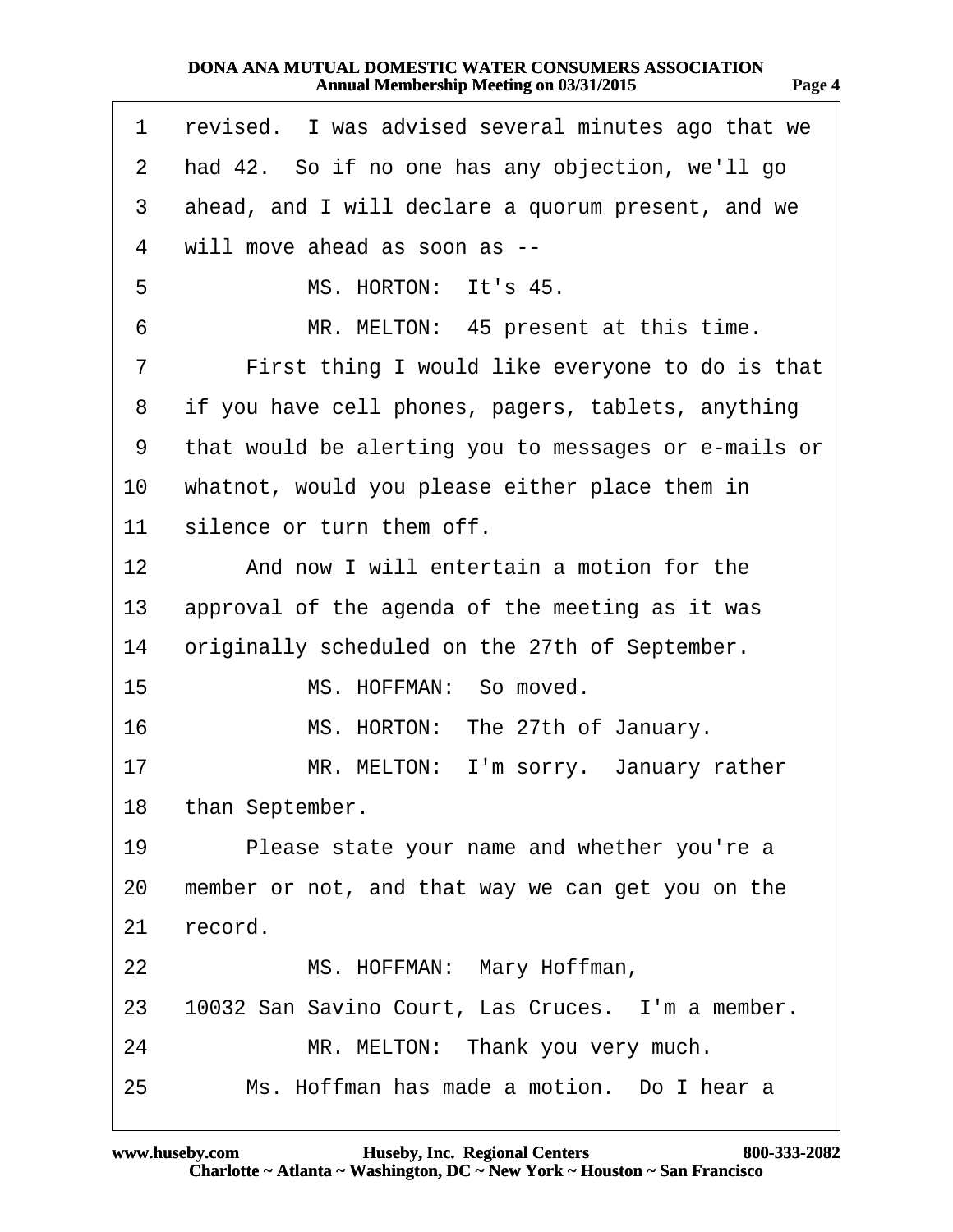| 1  | second?                                              |
|----|------------------------------------------------------|
| 2  | MS. RICHARDSON: I second.                            |
| 3  | MR. MELTON: And who seconded it?                     |
| 4  | MS. RICHARDSON: My name is Susan                     |
| 5  | Richardson. I live at 5469 Mirasol. I'm a member.    |
| 6  | MR. MELTON: Susan Richardson is the                  |
| 7  | member who seconded it. I have a motion and a        |
| 8  | second on the floor.                                 |
| 9  | Is there any discussion? There being no              |
| 10 | discussion, if no one has an objection, we will pass |
| 11 | this on a voice vote. If someone objects, then we    |
|    | 12 will pass out ballots.                            |
| 13 | Are there any objections to a voice vote? If         |
| 14 | not, would all in favor say aye?                     |
| 15 | (All say aye.)                                       |
| 16 | MR. MELTON: All opposed? The ayes have               |
| 17 | it unanimously. The agenda is approved as            |
|    | 18 presented.                                        |
| 19 | First of all, I would like to introduce the          |
| 20 | board of directors. For those of you who do not      |
| 21 | know me, if any of you don't, my name is Jim Melton. |
| 22 | I'm president of the board. And I would like to      |
| 23 | thank you all for turning out tonight. I'd like to   |
| 24 | welcome you to our meeting.                          |
| 25 | Our vice president is Mr. Jamie Stull sitting        |

**http://www.yeslaw.net/help**

ww.yeslaw.net/help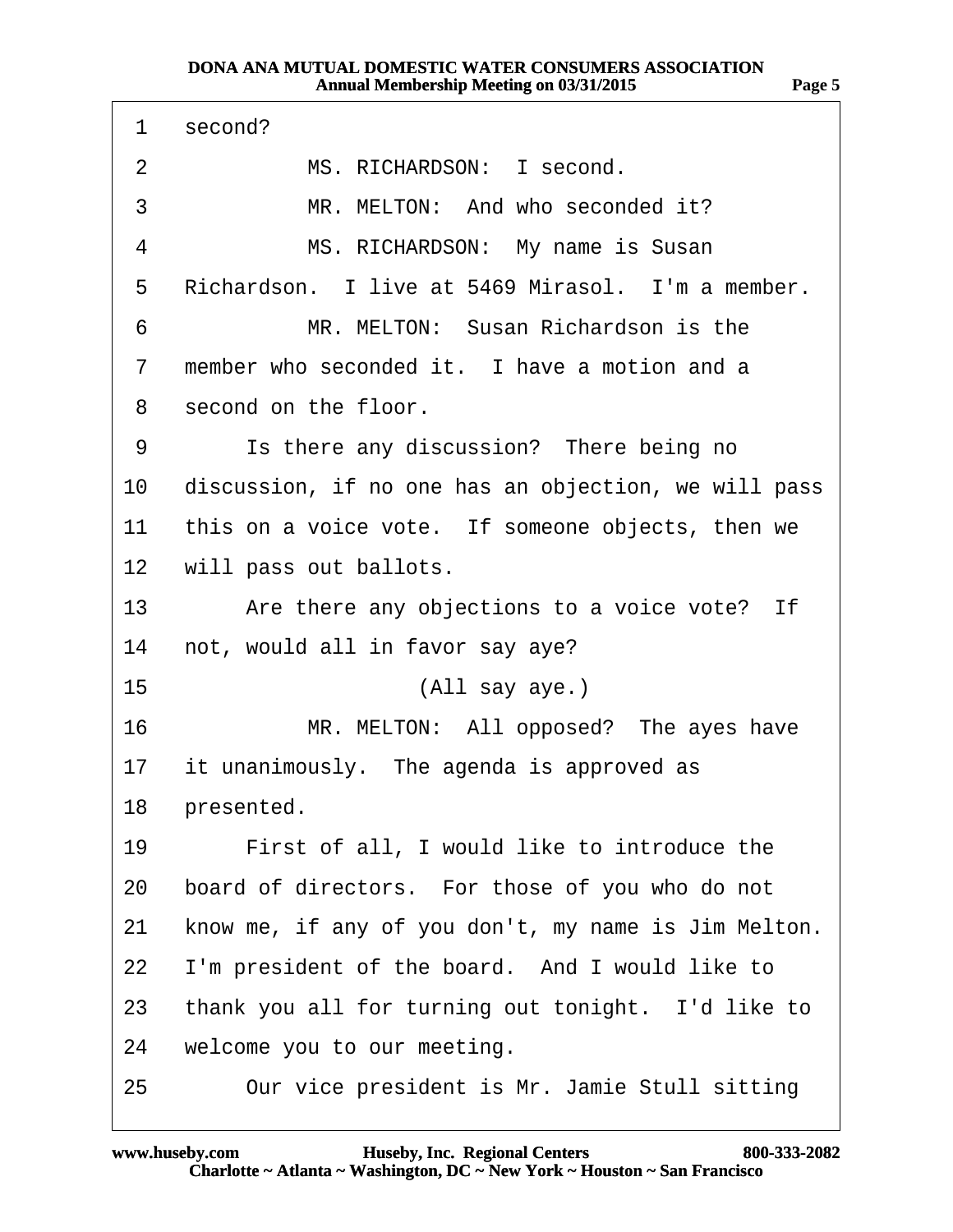| 1              | here to my left. Our secretary/treasurer is Agnes     |
|----------------|-------------------------------------------------------|
| $\overline{2}$ | Balizan beside him. And our District 2                |
| 3              | representative is Dr. Kurt Anderson on the end.       |
| 4              | On the other side of the table, we have our           |
| 5              | legal counsel, Mr. Lee Peters. We have our            |
| 6              | District 5 representative, Kay Trujillo. And we       |
| 7              | have our executive director, Jennifer Horton.         |
| 8              | At this time I'm going to -- oh, I'm sorry. In        |
| 9              | the back Karl and Lilla please hold up your hands or  |
| 10             | wave or something. Those are members of our           |
| 11             | engineering firm, Souder & Miller. They try to keep   |
| 12             | us from building things that fall apart.              |
| 13             | At this time I will turn the mic over to              |
| 14             | Jennifer Horton who will introduce the members of     |
| 15             | our staff as well as make a presentation of some      |
| 16             | awards to the staff.                                  |
| 17             | MS. HORTON: Good evening. Okay. I'd                   |
|                | 18 like to introduce our staff, and we're going to do |
| 19             | something a little different tonight. We are going    |
| 20             | to be giving service awards. So I would like to       |
| 21             | introduce our staff as I give service awards out.     |
| 22             | The first one is Eloy Castillo. He's a Level 2        |
| 23             | water operator with 17 years' experience. Pete        |
| 24             | Ortiz, he's a Level 2 water operator, Level 1         |
| 25             | wastewater with 14 years of service. Orlando Parra    |

**Page 6**

**http://www.yeslaw.net/help**

vw.yeslaw.net/help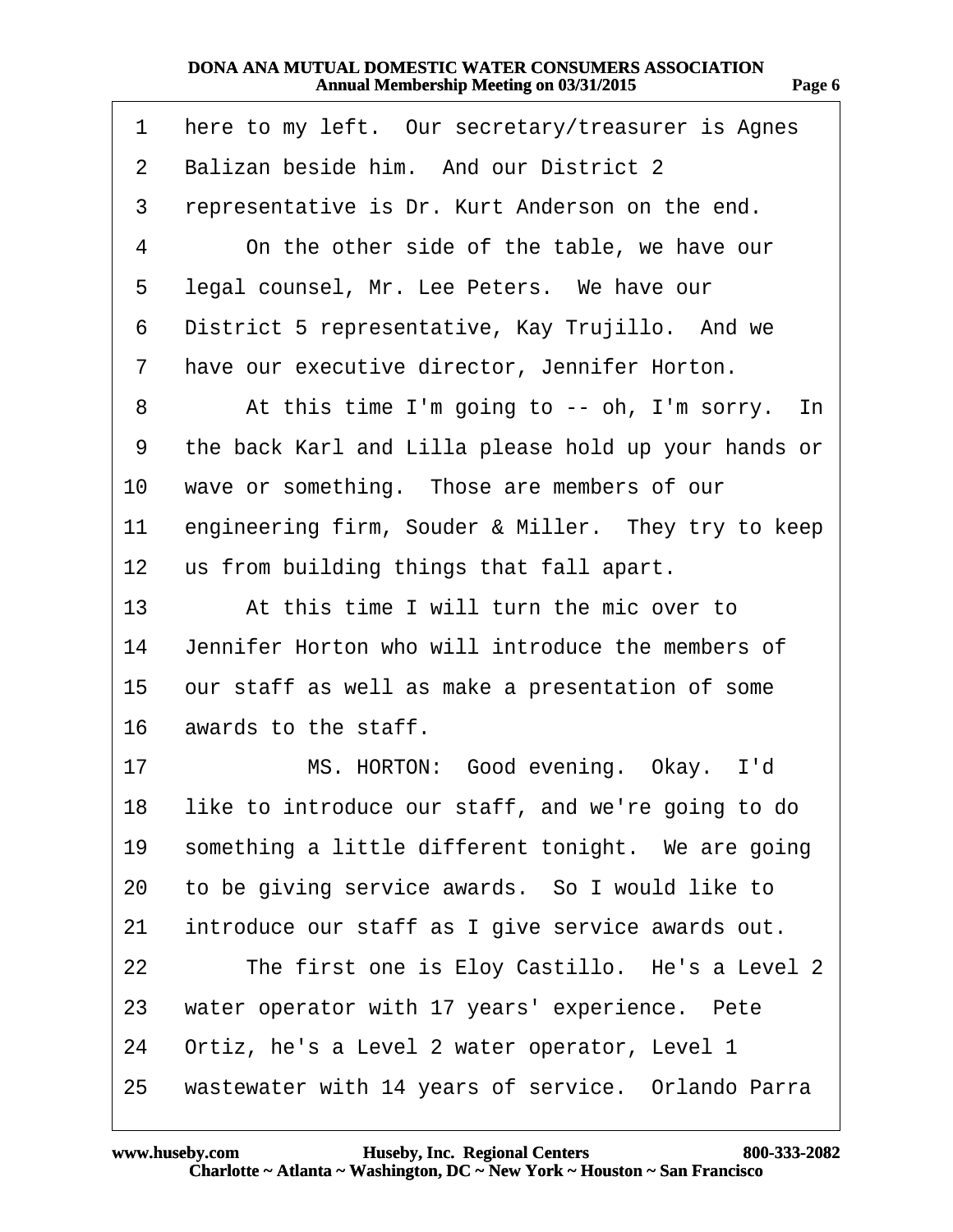| 1               | is our operations manager, 14 years' service.        |
|-----------------|------------------------------------------------------|
| $\overline{2}$  | Cyndi Shelsea, she is our customer service           |
| 3               | department lead with 14 years' service. Manny        |
| 4               | Hernandez is a Level 2 water, Level 1 wastewater     |
| 5               | with seven years of service. And Manny is out.       |
| 6               | We've got a leak or a break up at Radium Springs; so |
| 7               | we've got three guys up there.                       |
| 8               | Raúl Guzmán is our utility service worker with       |
| 9               | seven years' experience, and he is also in Radium    |
| 10              | Springs. George Castillo is a Level 4 water          |
| 11              | operator, three years of service, Radium Springs     |
| 12 <sup>°</sup> | also. Al Chavez is a Level 1 water operator with     |
| 13              | three years' service. And he is here.                |
| 14              | Chris Morales is a Level 1 water operator,           |
| 15              | three years' service. Blanca Madrid, Level 1         |
| 16              | customer service rep, two years' experience. Ines    |
| 17              | Herrera, Level 1 customer service rep, one year of   |
|                 | 18 service.                                          |
| 19              | Linda Morina, Level 3 customer service rep, one      |
| 20              | year of service. No, she's not in Radium. Come on    |
| 21              | up. Abenicio Fernandez, project manager, one year    |
| 22              | of service.                                          |
| 23              | And then we have four others who are newly           |
| 24              | hired. They have less than one year in service, but  |
| 25              | I do want to recognize them tonight. Jennifer        |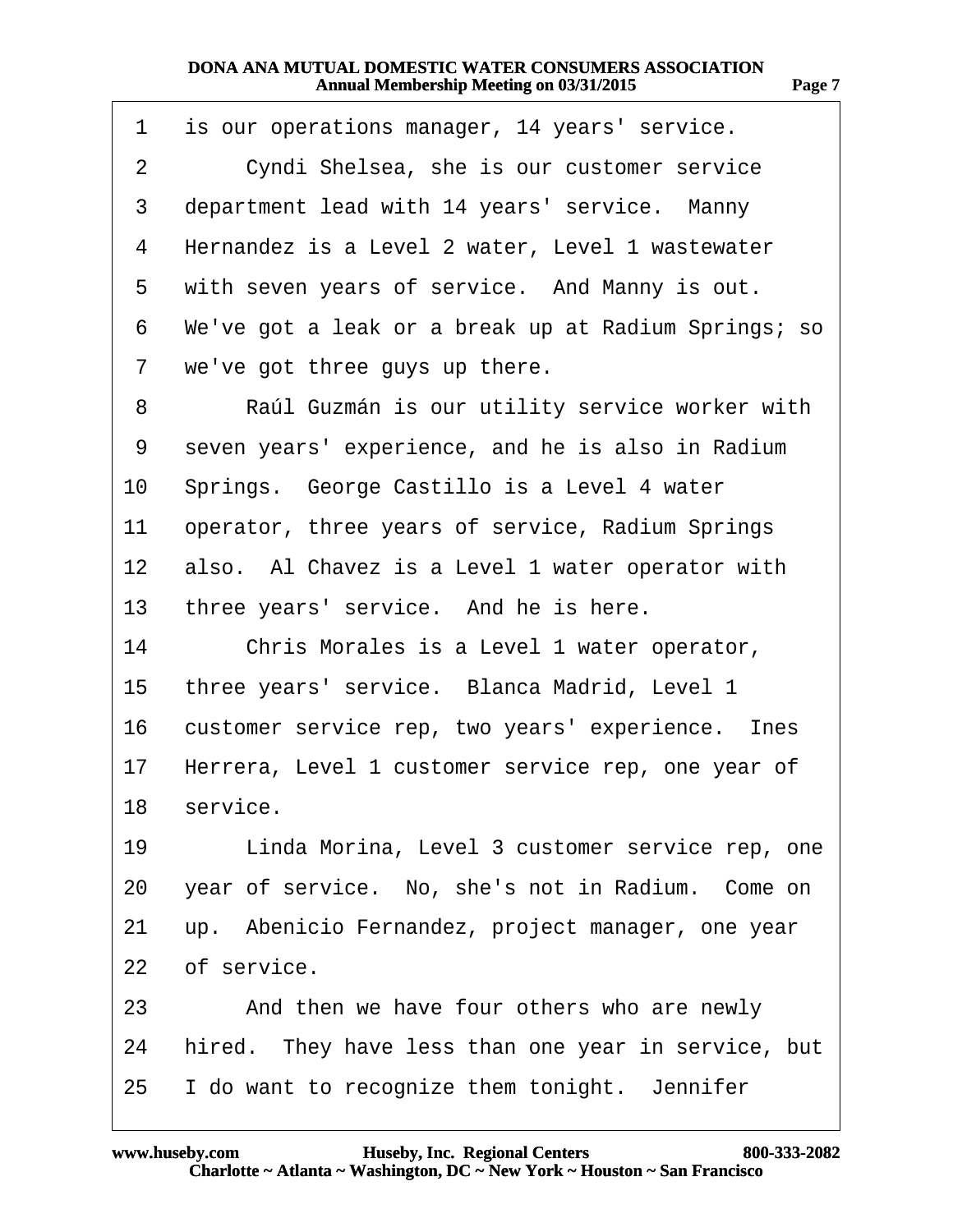| 1               | Calhoun, administration department lead. All of you   |
|-----------------|-------------------------------------------------------|
| $\overline{2}$  | get to come up. Don't worry. Edward Salomon, he's     |
| 3               | our administrative assistant. Joe Martinez,           |
| 4               | operation support specialist. And Raymond Parsons,    |
| 5               | Level 4 wastewater, Level 3 water.                    |
| 6               | This is the staff what works hard every day,          |
| 7               | day in and day out, to make sure bills go out, your   |
| 8               | water stays running, your wastewater plant runs. So   |
| 9               | please give them a round of applause. I am grateful   |
| 10              | for the job they do day in and day out for us. You    |
| 11              | can sit.                                              |
| 12 <sub>2</sub> | And I have one last acknowledgment that we want       |
| 13              | to give out. We've had a board member on our board    |
| 14              | for years and years, Emma Garcia. She recently has    |
| 15              | resigned her position with the board, but we are      |
| 16              | grateful for all these years of service. And her      |
| 17 <sub>1</sub> | daughter is here tonight to accept the plaque and     |
|                 | 18 the card in appreciation for her years of service. |
| 19              | Anna, if you'll come up. You come on up too.          |
| 20              | Thank you.                                            |
| 21              | MR. MELTON: I'd like to cover a little                |
| 22              | bit of the procedures that we'd like to utilize       |
| 23              | tonight to try to make things flow smoothly so we     |
| 24              | can get as accurate a record as possible. As you      |
| 25              | noticed, we have an individual up here that is        |

**http://www.yeslaw.net/help**

vw.yeslaw.net/help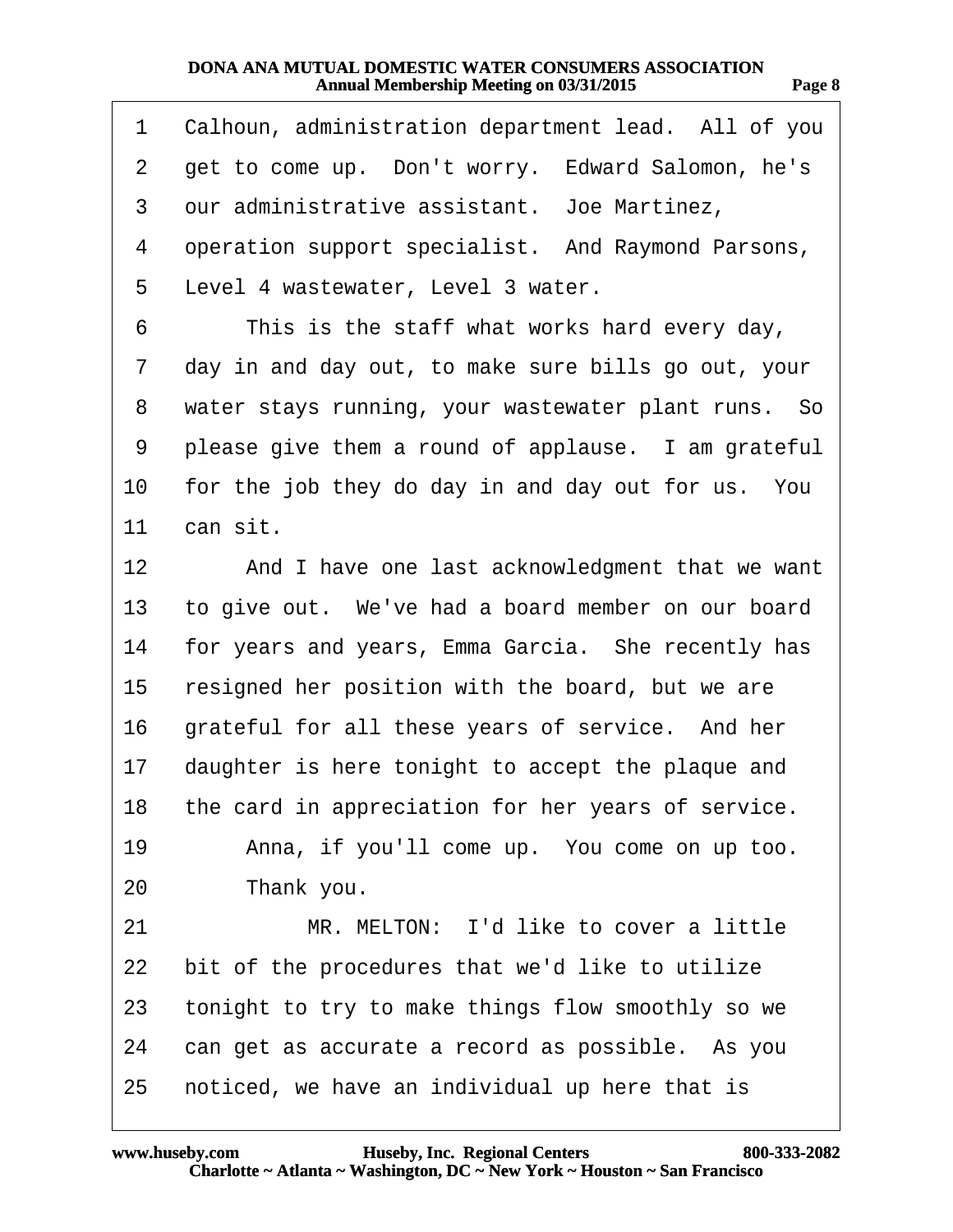| 1              | transcribing our meeting. And so this has been the   |
|----------------|------------------------------------------------------|
| $\overline{2}$ | case in the past. We've had some issues with being   |
| 3              | able to identify who was speaking and things of that |
| 4              | nature.                                              |
| 5              | So what we would like to ask you to do is --         |
| 6              | and I realize it's going to take a little bit more   |
| 7              | time, but we've tried to open up the aisleways and   |
| 8              | whatnot -- have everyone come forward to the mic,    |
| 9              | state their name and whether they're a member or     |
| 10             | not, and then make their motion, second, or whatnot. |
| 11             | Comments, anything of that nature, if we have        |
| 12             | more than one individual who wishes to speak, then I |
| 13             | would recommend that we line up at the podium, and   |
| 14             | we'll try to get through it that way. We'll try to   |
| 15             | have a little bit of, hopefully, organization.       |
| 16             | I would like to note that we're utilizing the        |
| 17             | facility of Doña Ana Mutual -- or Doña Ana           |
|                | 18 Elementary School. We have to have this room      |
| 19             | cleared by 10:00 p.m. this evening. So we may rest   |
| 20             | assured that we will be out of the room by           |
| 21             | 10 o'clock. Basically what I'm saying is we're not   |
| 22             | going to have a 4:00 a.m. meeting.                   |
| 23             | We have two issues to be voted upon tonight,         |
| 24             | and those two issues will be voted upon utilizing    |
| 25             | ballots. The way that will happen is that we're      |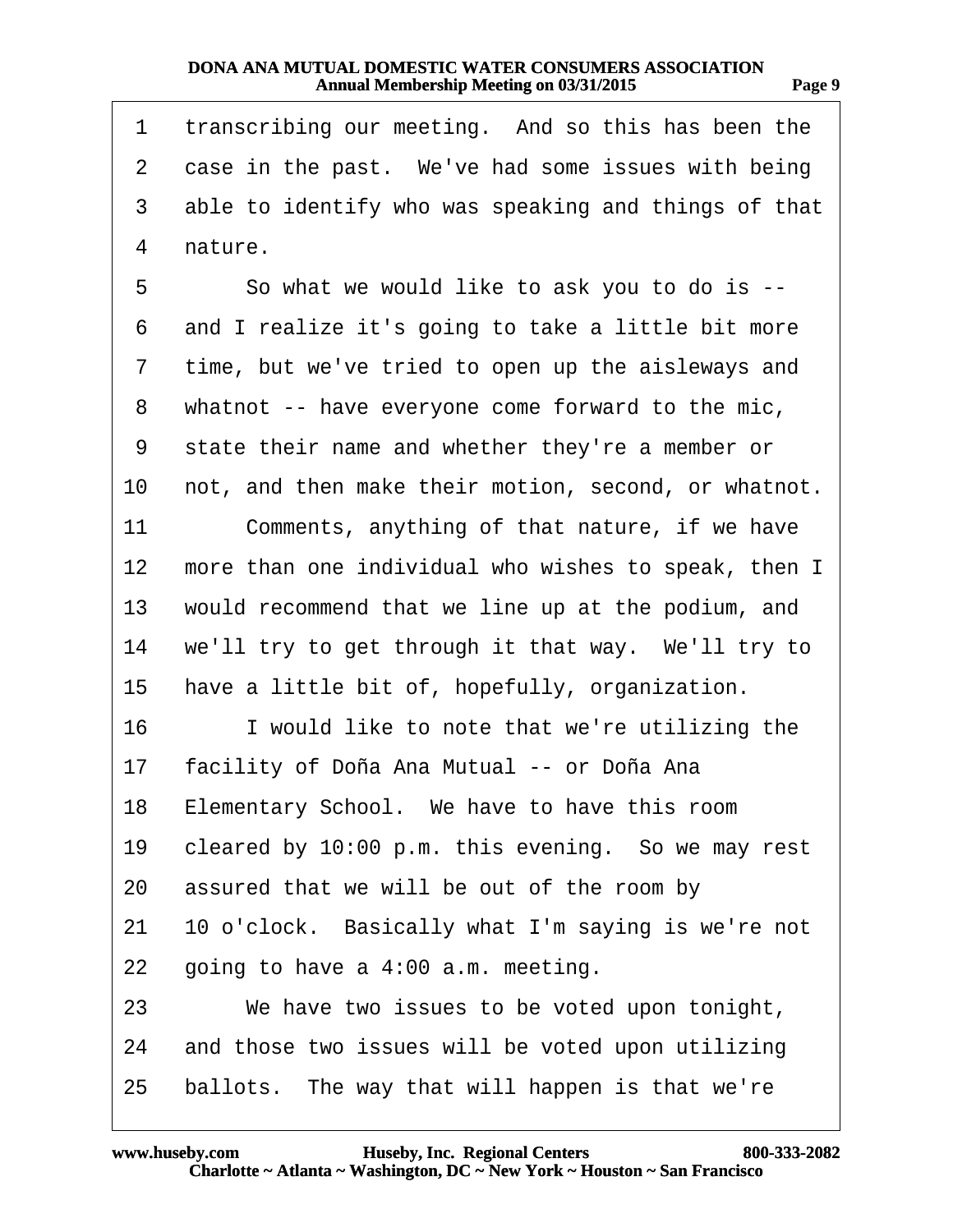**http://www.yeslaw.net/help**

ww.yeslaw.net/help

| 1               | going to ask you when we begin to vote, when we call |
|-----------------|------------------------------------------------------|
| $\overline{2}$  | for a vote, to go to the ladies at the back where    |
| 3               | you signed in, and you will be asked to sign for     |
| 4               | your ballots.                                        |
| 5               | There have been allegations in the past of one       |
| 6               | membership having more than one vote. This is one    |
| 7               | of the means that we have chosen to limit that.      |
| 8               | That way if someone signs for a ballot and somebody  |
| 9               | else comes up and wants a ballot, sorry about that.  |
| 10              | You get one vote, one ballot.                        |
| 11              | Also could I please have one volunteer from the      |
| 12 <sub>2</sub> | audience who will witness when the -- after the      |
| 13              | ballots are turned in and they're being counted by   |
| 14              | our staff will witness that?                         |
| 15              | The gentleman with the hat right in the back,        |
| 16              | please state your name.                              |
| 17              | MR. BUTLER: Oscar Vasquez Butler.                    |
| 18              | MR. MELTON: Oscar Vasquez Butler. Thank              |
| 19              | you, Mr. Butler.                                     |
| 20              | Okay. The first item on the agenda is the            |
| 21              | minutes of the regular meeting of the membership     |
| 22              | meeting that was held on April 29, 2014.             |
| 23              | Madam Executive Director, would you please           |
| 24              | present those minutes?                               |
| 25              | MS. HORTON: Sure will. Can I stand up                |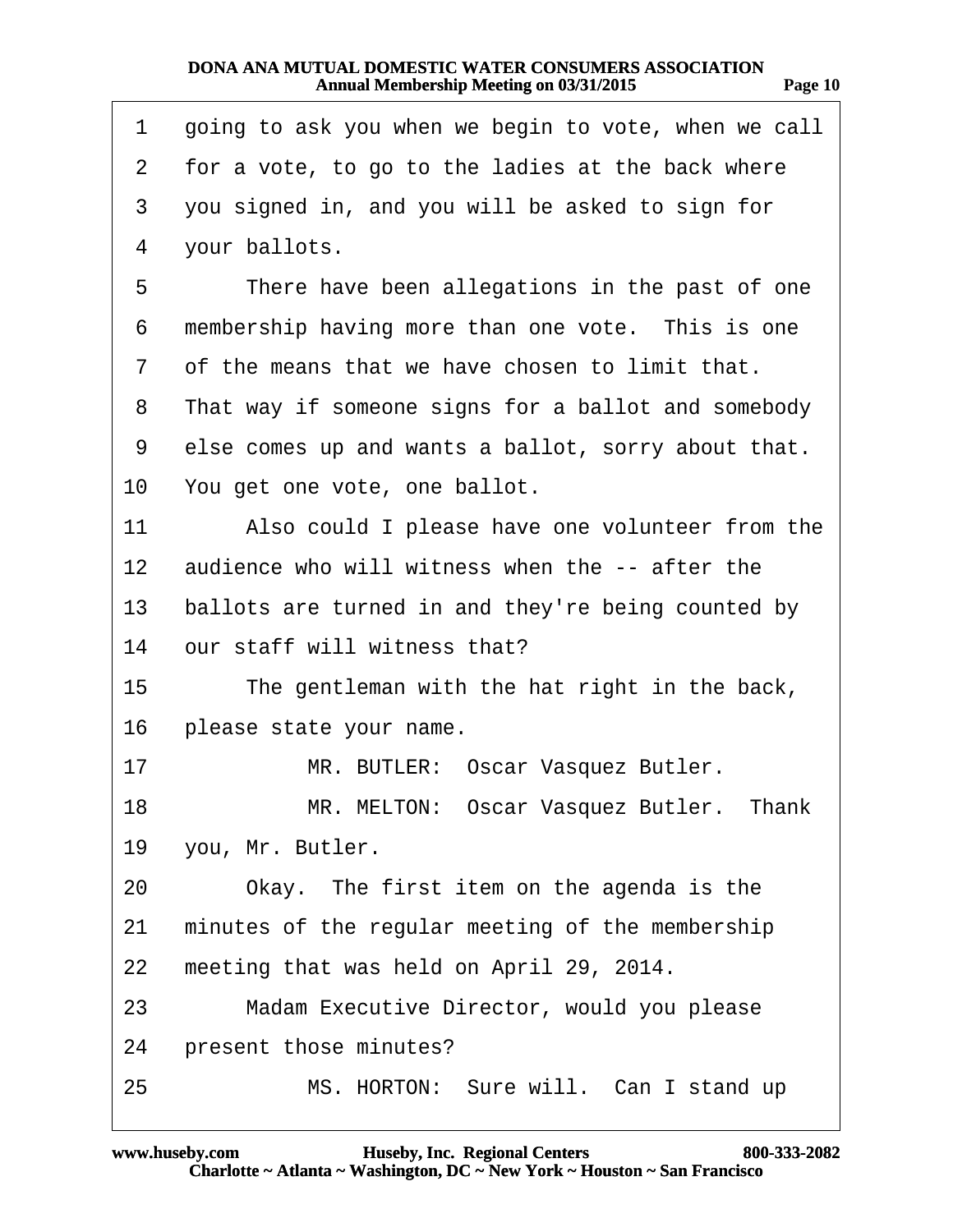1 there? 2 MR. MELTON: Yes, ma'am. I'd rather have 3 you standing here than me. 4 MS. HORTON: Okay. So you should all have 5 copies of the minutes that were handed out tonight 6 to you when you signed in. They're also up here on 7 the screen. I hope you've had a chance to review 8 them. 9 **Is there anyone that needs additional time to** 10 review them before I take a motion from the floor? 11 Okay. I don't see hands; so I will take a 12 motion for approval of the minutes as presented. 13 They are a condensed version. 14 Do I have a first from anyone? 15 MS. TATUM: Sandy Tatum, Radium Springs, 16 member. I move to accept the minutes as presented 17 for the January -- I mean the April 19, 2014, 18 meeting. 19 MS. HORTON: April 29? 20 MS. TATUM: Yes. 21 MS. HORTON: Okay. Do I have a second? 22 MR. GARCIA: Raymond Garcia. I'm a 23 member, and I second that motion. 24 MS. HORTON: Is there any discussion of 25 the motion?

**http://www.yeslaw.net/help**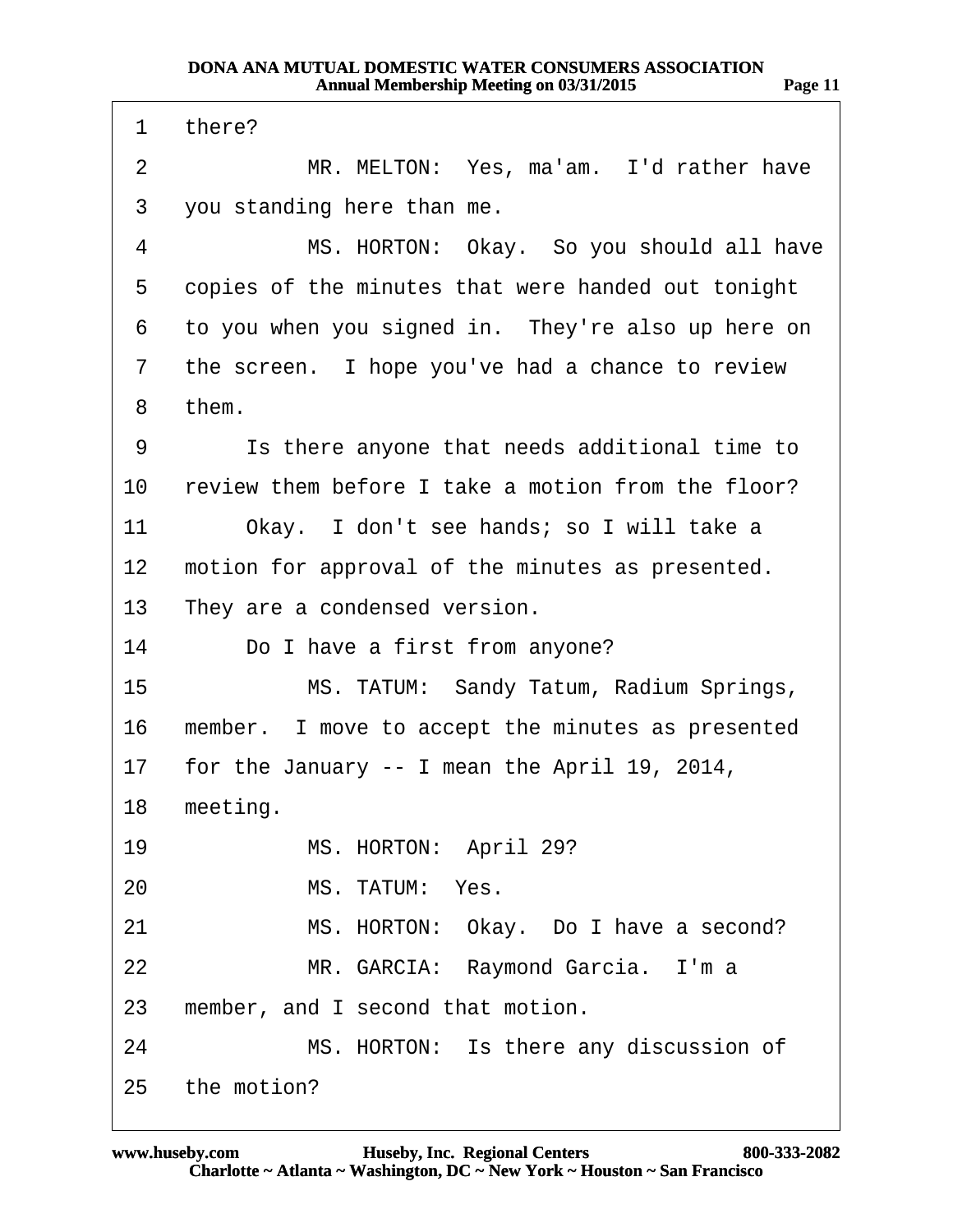| 1              | I see none. So if you will take an ID and go            |
|----------------|---------------------------------------------------------|
| $\overline{2}$ | back to where you checked in, the ladies in the back    |
| 3              | and the gentleman in the back will hand you a           |
| 4              | ballot. Orlando is coming forward. He'll be at the      |
| 5              | podium with a ballot box, and you can deposit your      |
| 6              | ballots in that ballot box.                             |
| 7              | (Recess for voting.)                                    |
| 8              | MS. HORTON: Is there anybody who has not                |
| 9              | picked up a ballot to cast a vote for the minutes?      |
| 10             | Okay. It appears that everyone has had the              |
| 11             | opportunity to get a ballot and cast that ballot.       |
|                | 12 So we're going to have Mr. Butler, Joe Martinez, and |
| 13             | Alfonso Chavez, along with our legal counsel Lee        |
| 14             | Peters, go out in the hallway, and tally those          |
| 15             | votes. And then they will be back in with those,        |
| 16             | and we will announce the results.                       |
| 17             | (Recess for vote count.)                                |
| 18             | MR. MELTON: Success. May I have your                    |
| 19             | attention, please. The results of the ballot was to     |
| 20             | approve the minutes of the April 29, 2014, meeting      |
| 21             | by a vote of 42 for, 1 against, and 1 that was not      |
| 22             | marked.                                                 |
| 23             | Is there any question on the vote? If not, I            |
| 24             | will pass this over to our executive director for --    |
| 25             | to be entombed in our archives.                         |

**http://www.yeslaw.net/help**

ww.yeslaw.net/help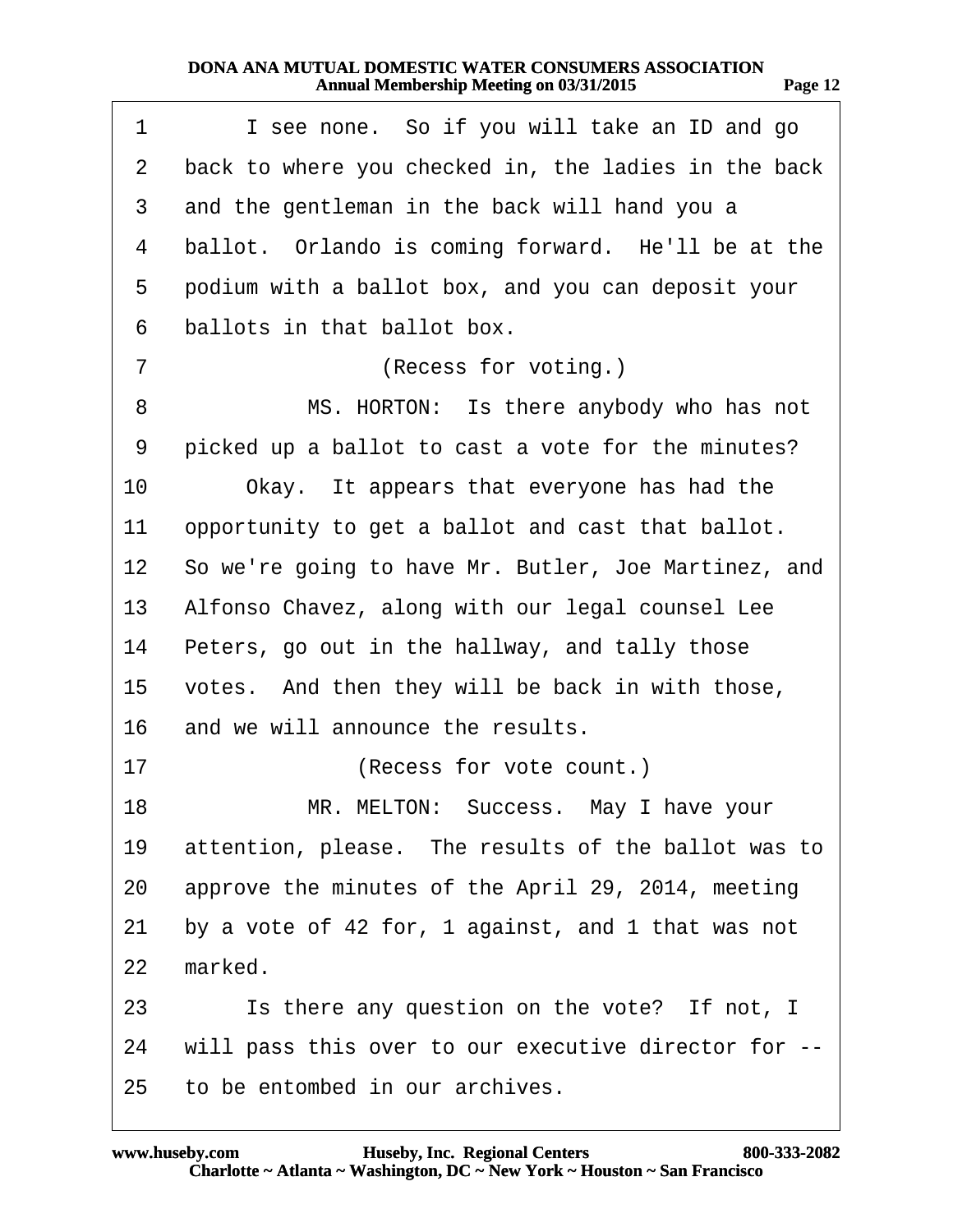| 1  | Okay. Our next item on the agenda is the             |
|----|------------------------------------------------------|
| 2  | approval of the Open Meetings Act Resolution         |
| 3  | 2015-01. Now, this is basically nothing more than    |
| 4  | an annual requirement that we establish what -- what |
| 5  | establishes or what constitutes, in our opinion,     |
| 6  | reasonable notice for meetings. And we have to do    |
| 7  | this annually. So that is a resolution by the board  |
| 8  | of directors. It's brought to the membership for     |
| 9  | their approval.                                      |
| 10 | And I will at this time introduce -- or will         |
| 11 | entertain a motion to approve that resolution.       |
| 12 | MR. ZIMMERMAN: How about discussion                  |
| 13 | first?                                               |
| 14 | MR. MELTON: How about having a motion on             |
| 15 | the floor first, sir?                                |
| 16 | MR. ZIMMERMAN: How about a discussion?               |
| 17 | MR. MELTON: You're out of order.                     |
| 18 | MR. ZIMMERMAN: You won't let anybody                 |
| 19 | talk?                                                |
| 20 | MS. HORTON: Please stand up and come to              |
| 21 | the microphone. We can't hear you.                   |
| 22 | MR. MELTON: I'm awaiting a motion.                   |
| 23 | Mr. Butler?                                          |
| 24 | MR. BUTLER: Mr. Chairman, I'll make the              |
| 25 | motion that we approve.                              |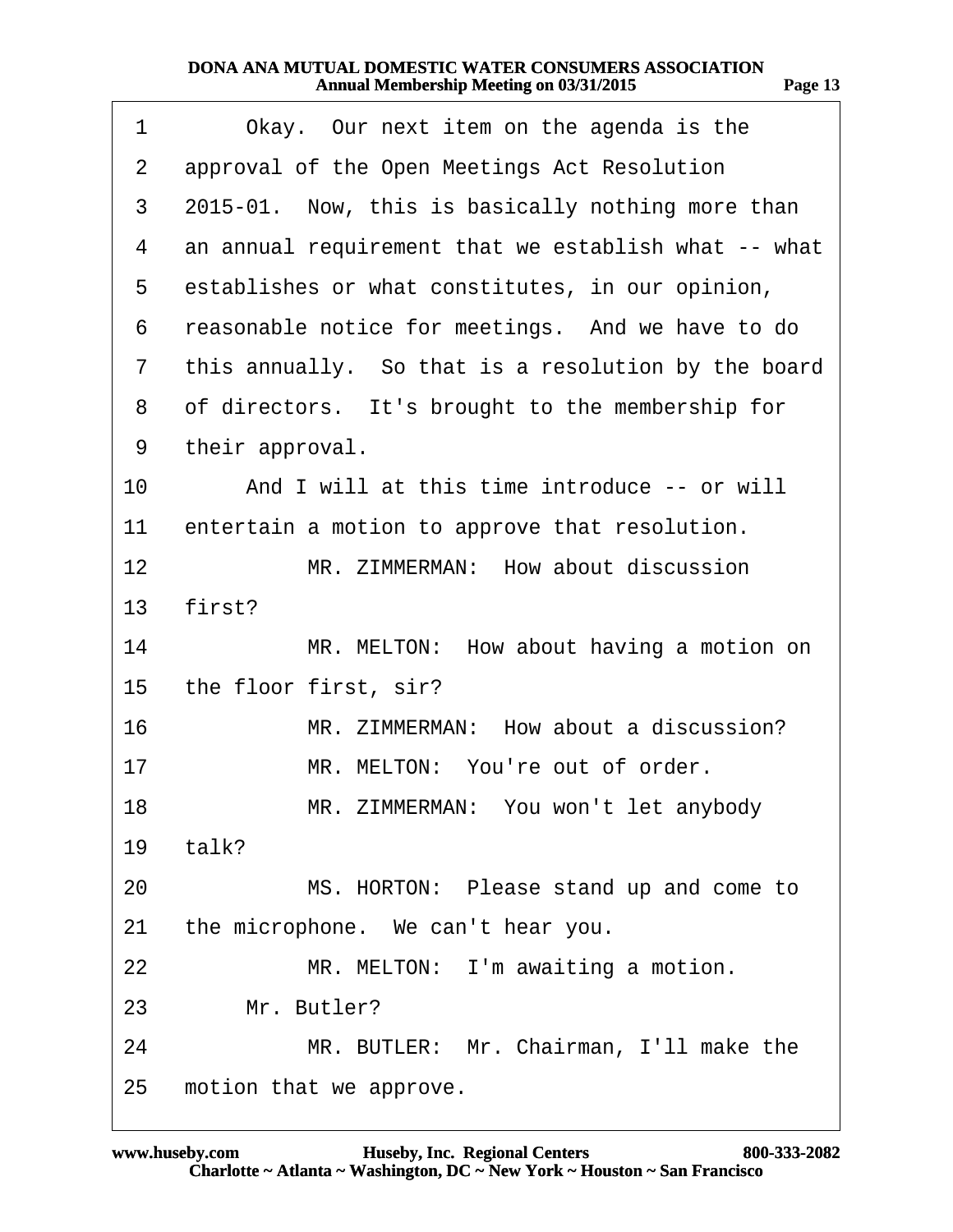| 1              | MR. GARCIA: I'm Raymond Garcia. I'll                |
|----------------|-----------------------------------------------------|
| 2              | second that.                                        |
| 3              | MR. MELTON: We have a motion to approve             |
| 4              | and a second.                                       |
| 5              | Would you come to the mic, please, Mr. Hayhoe.      |
| 6              | MR. HAYHOE: I'll second the motion.                 |
| $\overline{7}$ | MR. MELTON: Thank you, sir. I believe               |
| 8              | Mr. Garcia did previously. Thank you, though.       |
| 9              | Any discussion now?                                 |
| 10             | Please come to the mic.                             |
| 11             | MR. ZIMMERMAN: John Zimmerman. That                 |
| 12             | jumped out at you. I am a member.                   |
| 13             | Did you hear that okay, Mr. Chairman?               |
| 14             | MR. MELTON: Yes, I did.                             |
| 15             | MR. ZIMMERMAN: My question is is there              |
| 16             | any changes from the previous Public Meetings Act?  |
| 17             | MR. MELTON: There aren't any.                       |
| 18             | MR. ZIMMERMAN: That's all I wanted to               |
| 19             | know. Thank you.                                    |
| 20             | MR. MELTON: Thank you very much, sir.               |
| 21             | Any further discussion? If not, please take         |
| 22             | your IDs and pick up your ballots, and then you can |
| 23             | deposit them with the people.                       |
| 24             | (Recess for voting.)                                |
| 25             | MR. MELTON: Is there anyone who has not             |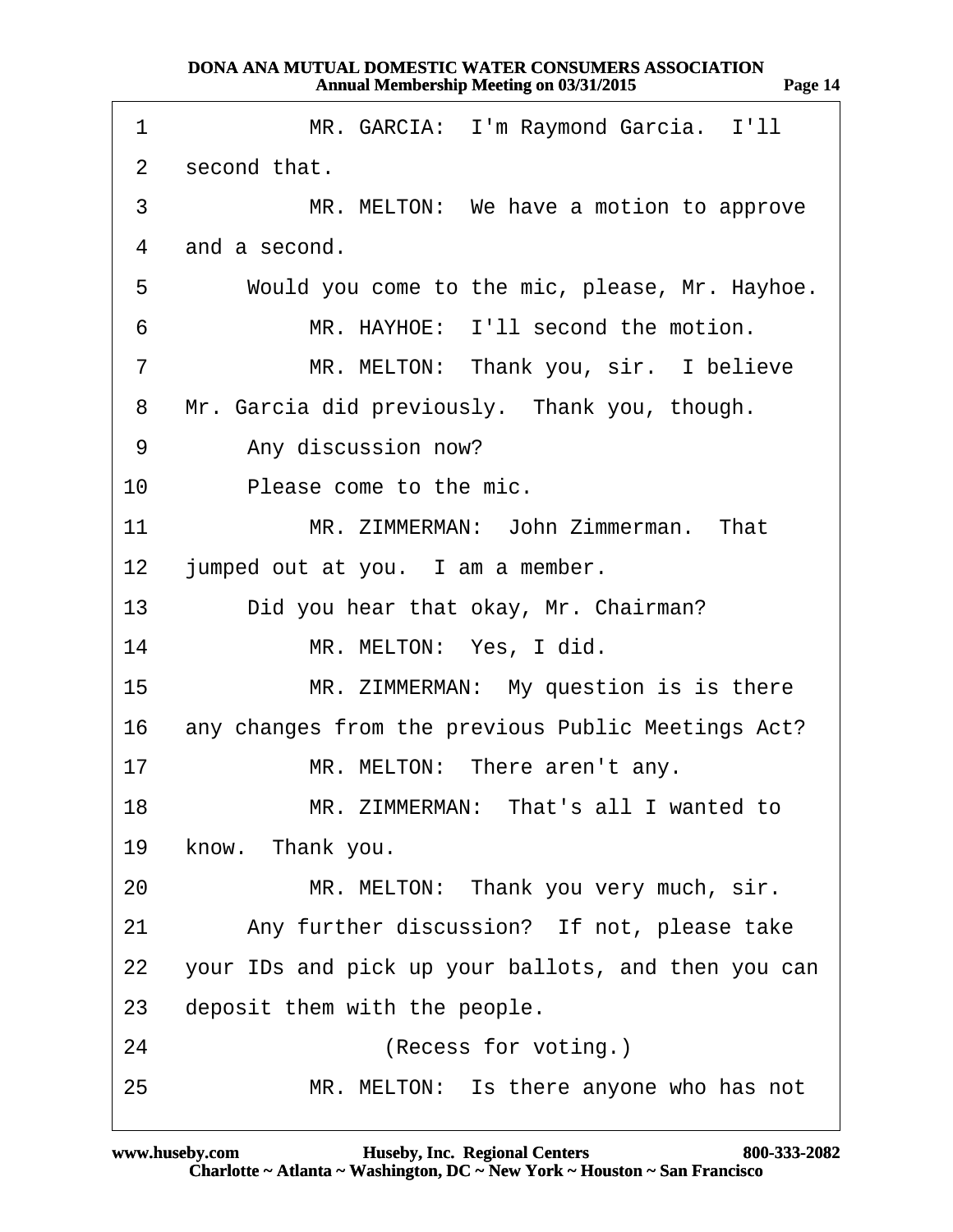| 1               | voted now?                                           |
|-----------------|------------------------------------------------------|
| $\overline{2}$  | I think we're ready to count, gentlemen. Where       |
| 3               | is Lee? Mr. Peters, I think we're ready to count.    |
| 4               | (Recess for vote counting.)                          |
| 5               | MR. MELTON: Ladies and gentlemen, if I               |
| 6               | could have your attention, the results of that vote  |
| 7               | were 41 for, 3 against, and 1 unmarked ballot again. |
| 8               | So as a result, the Open Meetings Act Resolution     |
| 9               | 2015-01 passed by a vote of 41 to 3 with 1           |
| 10              | abstention.                                          |
| 11              | Okay. Looks like it's time for the reports.          |
| 12 <sub>2</sub> | First of all, I would like to apologize to everyone  |
| 13              | for the time that it took to do this by ballot and   |
| 14              | whatnot. However, in the past we've had some major   |
| 15              | issues raised by individuals alluding to             |
| 16              | irregularities in the balloting.                     |
| 17              | My preference would be to be able to come to a       |
| 18              | meeting and offer the group an option of a voice     |
| 19              | vote or a show of hands. However, we cannot by law   |
| 20              | deny anyone their right to a secret ballot. So if    |
| 21              | we have one objection when this question comes up,   |
| 22              | then we will in the future come prepared for         |
| 23              | balloting like this.                                 |
|                 |                                                      |

- 24 So hopefully you can understand where we are
- 25 coming from in trying to administer the meetings.

**http://www.yeslaw.net/help**

eslaw.net/help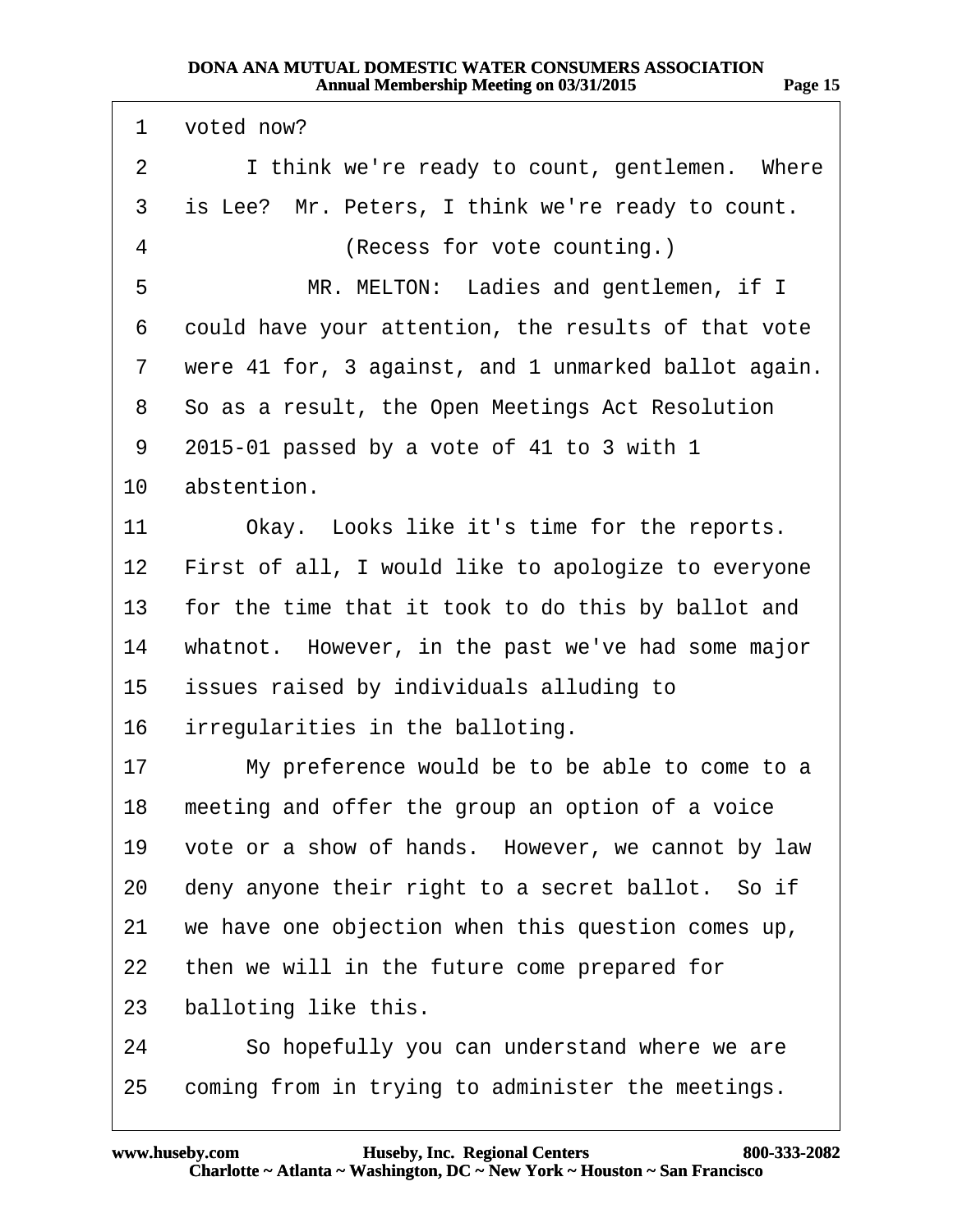| 1  | We're trying our very best to get business taken     |
|----|------------------------------------------------------|
| 2  | care of in accordance with the statutes that we have |
| 3  | to live with.                                        |
| 4  | Insofar as the board president's report is           |
| 5  | concerned, before I get into that, I would like to   |
| 6  | thank a group of folks. Yesterday we had I           |
| 7  | believe -- what was it? -- seven, eight, six people, |
| 8  | seven people, something like this, that came into    |
| 9  | the office, sat down in the board room, utilized for |
| 10 | the most part their own cell phones, and we worked   |
| 11 | through physically calling, dialing telephone        |
| 12 | numbers just at random off of the membership list,   |
| 13 | attempting to generate interest in our meetings. It  |
| 14 | shows tonight I believe because we do have a quorum, |
| 15 | and we've had some significant issues getting one    |
| 16 | previously.                                          |
| 17 | So I would like to ask everyone to give -- this      |
| 18 | group of folks, I'd like to ask them to stand up for |
| 19 | us, and I'd like everyone else to give them a round  |
| 20 | of applause.                                         |
| 21 | Doña Ana Water has undergone an enormous             |
| 22 | transition in the past couple of years. In point of  |
| 23 | fact, that transition is not complete as we speak.   |
| 24 | It is ongoing, and it will continue to be ongoing    |
| 25 | probably for quite some time in the future.          |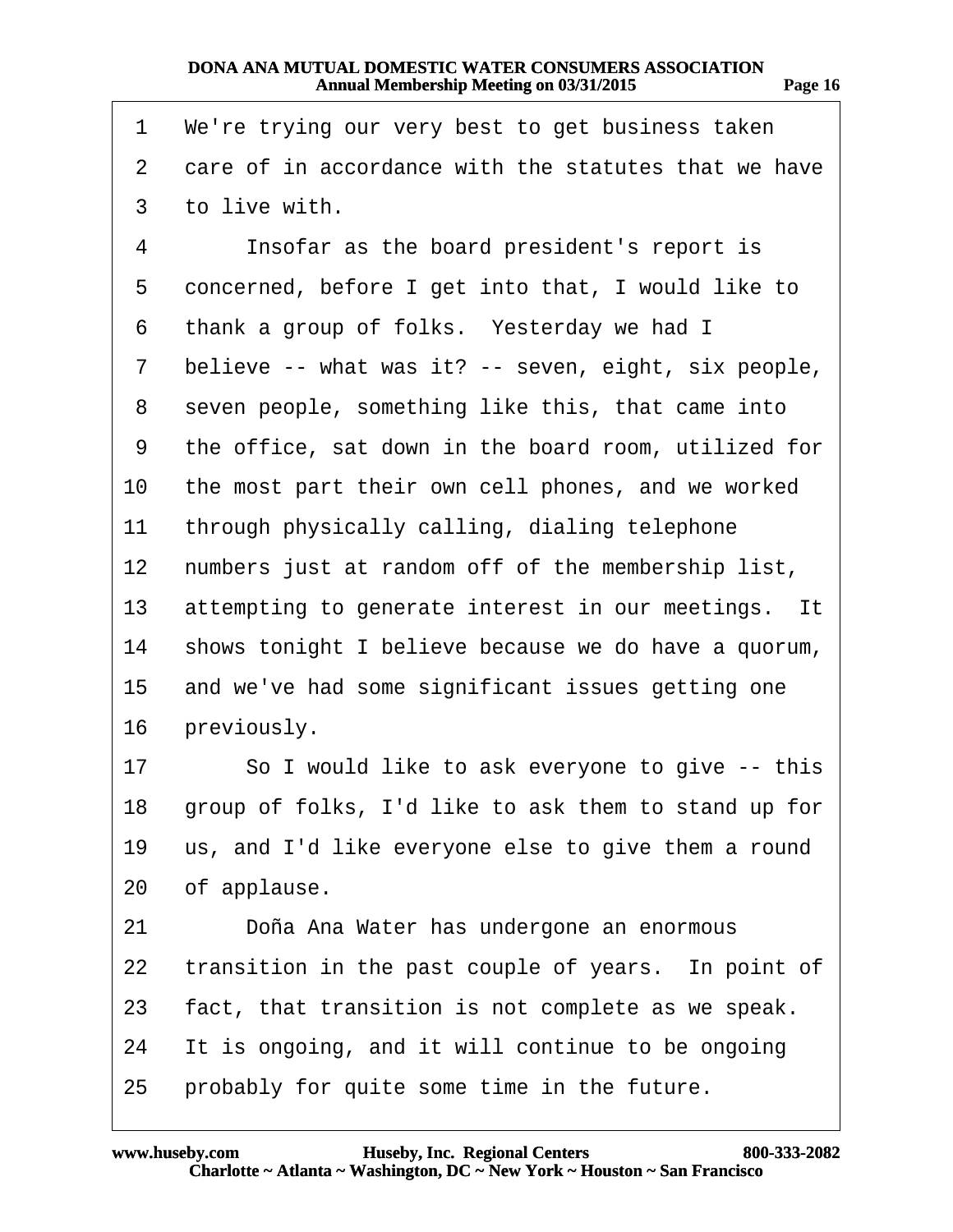**Page 17**

- 1 We're not without our problems. We recognize
- 2 that. We're willing to try to work on them.
- 3 Our membership has increased from approximately
- 4  $2,700$  in early 2013 to over 4,000 today. And that
- 5 is an unbelievable percentage of increase in trying
- ·6· ·to administer and service because we now have well
- 7 over 5,000 connections.
- 8 **S** Is that not correct?
- 9 MS. HORTON: Correct.
- 10 MR. MELTON: We've had some disagreements.
- 11 I'm sure that we'll have more in the future.
- 12 However, I would like to clear a couple of things up
- 13 because, in traveling throughout the county, I've
- 14 heard numerous statements made and whatnot. And
- 15 basically it concerns an issue or some issues that
- 16 have arisen because of some differences of opinion
- 17 and differences of the way we feel things should
- 18 be -- business should be conducted.
- 19 I have heard reports of, quote, numerous
- 20 complaints filed with the Attorney General. In
- 21 point of fact, to the best of our knowledge to
- 22 determine, there has only been one complaint filed.
- 23 That complaint was filed with reference to an Open
- 24 Meetings Act violation alleged for the 7th of
- 25 October meeting in 2013.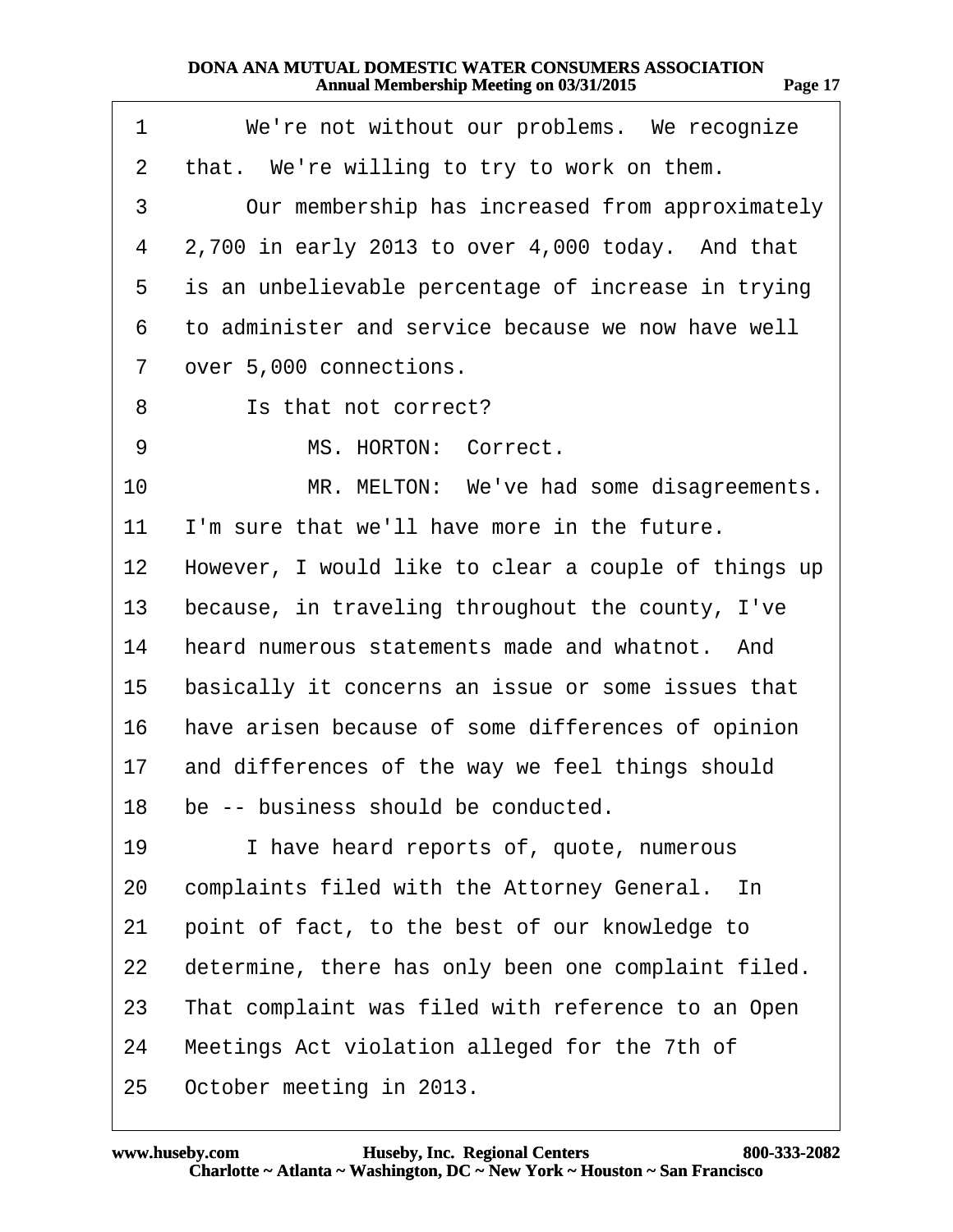| 1  | In mid-September the Attorney General returned       |
|----|------------------------------------------------------|
| 2  | that complaint without action and declared that      |
| 3  | there had been no violation of the Open Meetings     |
| 4  | Act. So therefore hopefully we have put the          |
| 5  | question as to whether or not the -- there was some  |
| 6  | sort of an irregularity with the 7 October meeting   |
| 7  | in 2013 at rest.                                     |
| 8  | The other one is that numerous complaints have       |
| 9  | been filed with New Mexico Environment Division      |
| 10 | which is the organization that has government        |
| 11 | oversight of mutual domestics. In point of fact,     |
| 12 | six complaints have been filed. Those complaints     |
| 13 | are still open.                                      |
| 14 | We forwarded additional information at the           |
| 15 | request of NMED last week. We are confident that     |
| 16 | we're going to have a finding in the relatively near |
| 17 | future of no issue there. We feel that we, the       |
| 18 | board, and the staff has operated within the         |
| 19 | statutes and within the documents upon which Doña    |
| 20 | Ana Mutual is founded and based.                     |
| 21 | As soon as the final report concerning those         |
| 22 | six complaints is provided to us, the following      |
| 23 | month I will pledge to the membership that in your   |
| 24 | bill will be a newsletter that tells you what the    |
| 25 | outcome of those complaints was. I firmly believe    |

v.yeslaw.net/help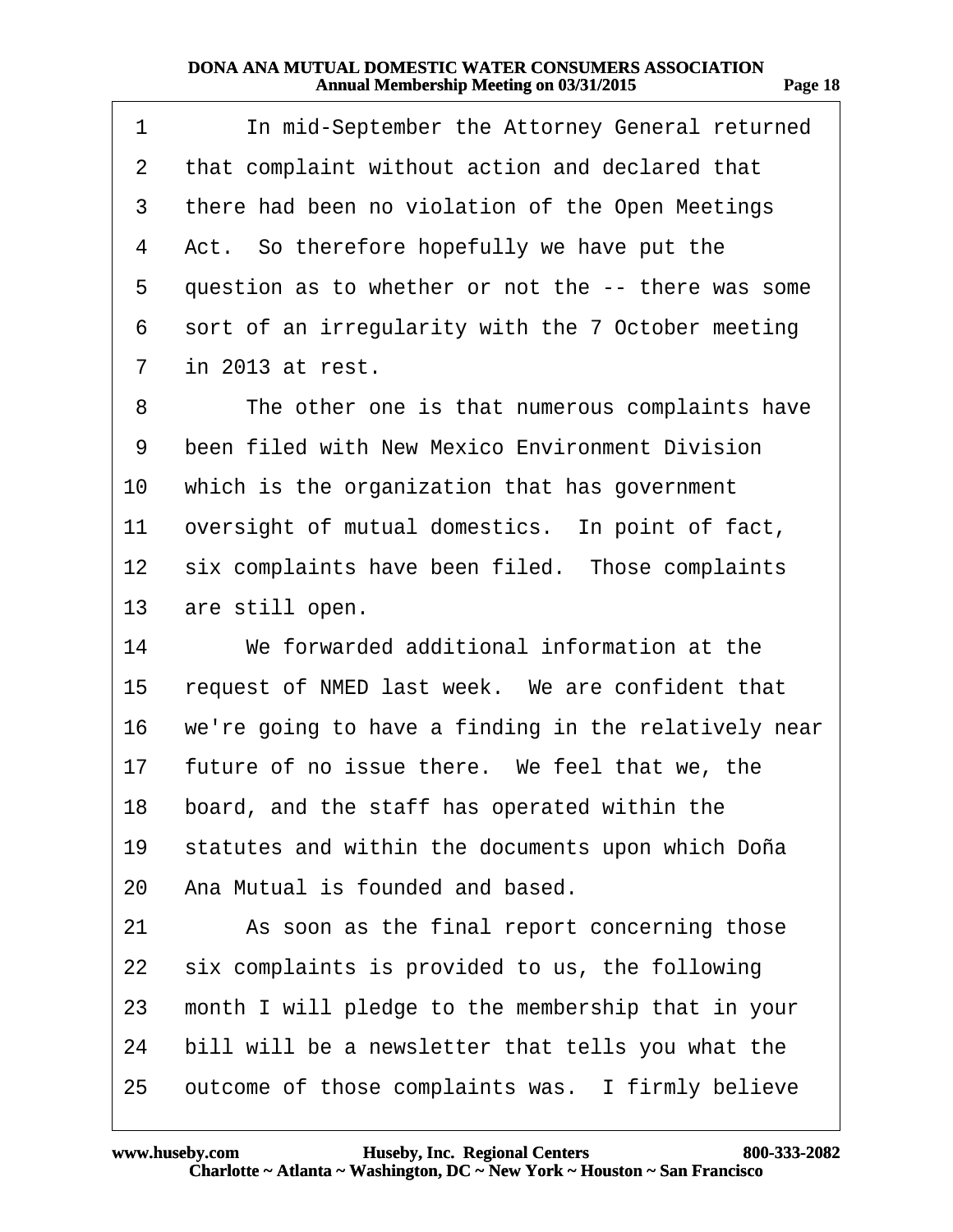| 1              | in keeping the membership informed about what's      |
|----------------|------------------------------------------------------|
| $\overline{2}$ | happening in their association. We have no desire    |
| 3              | to cover anything up, and we welcome anyone's input. |
| 4              | We have board meetings every second Tuesday --       |
| 5              | second and fourth Tuesday of every month, except the |
| 6              | month of December, normally at 9:00 a.m. in the      |
| 7              | board room at the office in Doña Ana. Every one of   |
| 8              | our meetings has a section of time set aside for     |
| 9              | public input.                                        |
| 10             | If public input generates something that             |
| 11             | requires action by the board or the board considers  |
| 12             | requires action, it will be placed as an action item |
| 13             | on the agenda and acted on by the board.             |
| 14             | We are extremely sad to announce the                 |
| 15             | resignation of Emma Garcia. As one of our board      |
| 16             | members, Emma had been a true and faithful member of |
| 17             | this board for many years and contributed an         |
| 18             | unbelievable amount to the Association and to the    |
| 19             | operation of the board. We know that she's having    |
| 20             | some unbelievably serious health issues, and we wish |
| 21             | her a speedy and complete recovery.                  |
| 22             | With that having been said, I'm going to go          |
| 23             | ahead and turn it over to our executive director,    |
| 24             | then to our legal counsel, and then to our           |
| 25             | engineering staff to give their reports. I believe   |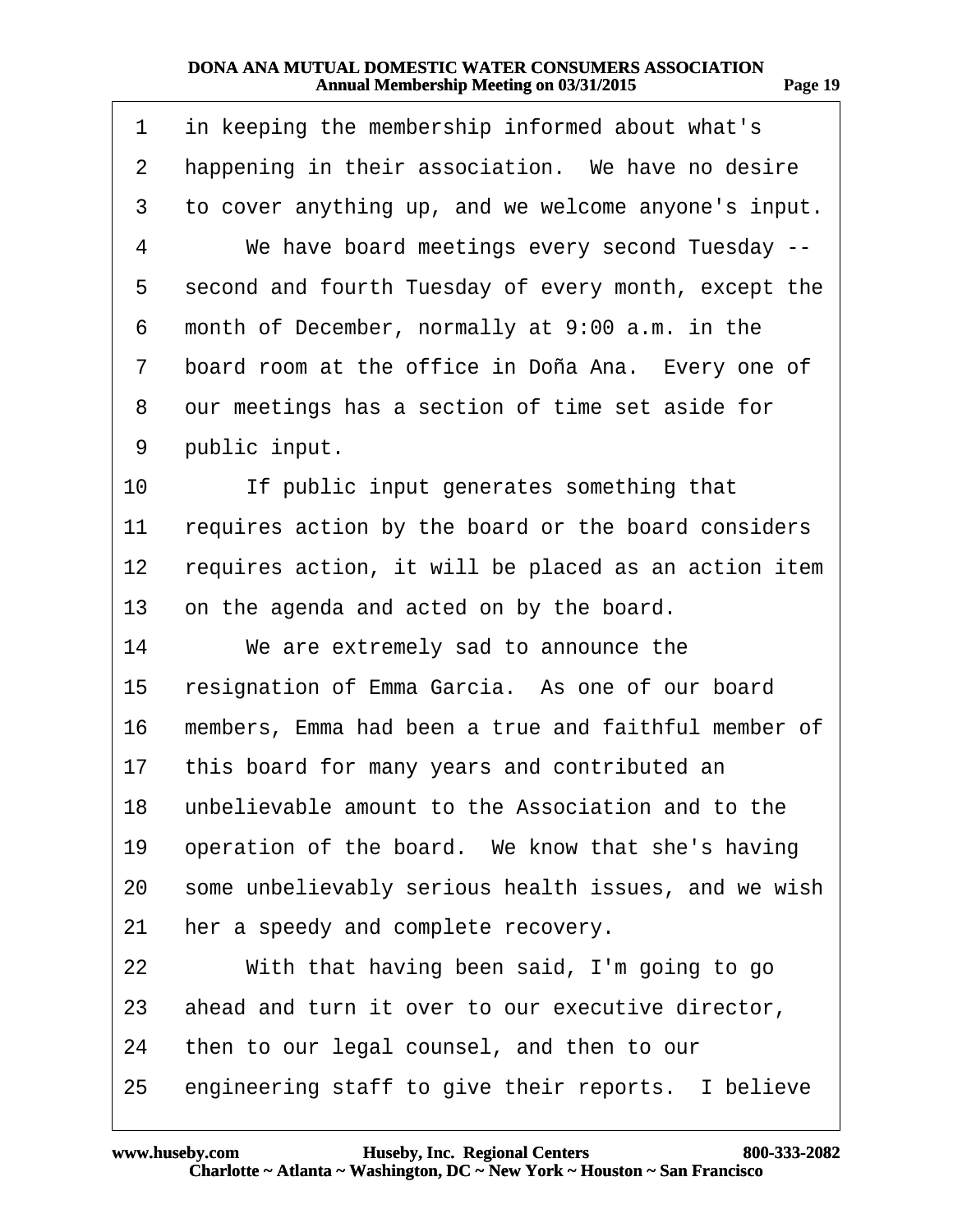| 1  | our executive director --                            |
|----|------------------------------------------------------|
| 2  | Are you going to start with the financial            |
| 3  | report or what?                                      |
| 4  | MS. HORTON: I am not. I'm going to start             |
| 5  | with department reports.                             |
| 6  | MR. MELTON: Department reports. Okay.                |
| 7  | Our executive director, Jennifer Horton.             |
| 8  | MS. HORTON: Good evening. I'm going to               |
| 9  | be discussing various projects that have occurred in |
| 10 | 2014 and the changes you can look forward to in      |
| 11 | 2015. I'm going to start with the customer service   |
| 12 | and administration department.                       |
| 13 | One of the big changes that you're going to see      |
| 14 | occur in 2015 is new software. We were -- the board  |
| 15 | approved in two thousand -- end of 2013 new billing  |
| 16 | software and new accounting software. The            |
| 17 | accounting version of the software went live July 1  |
| 18 | of 2014, and we've been operating under that since   |
| 19 | that time frame.                                     |
| 20 | The billing department will receive their part       |
| 21 | of the new software starting in July of this year.   |
|    | 22 So with that you're going to see changes to the   |
| 23 | online portal if you use it. You are also going to   |
| 24 | see changes to the appearance of your bill and the   |
| 25 | way it's laid out.                                   |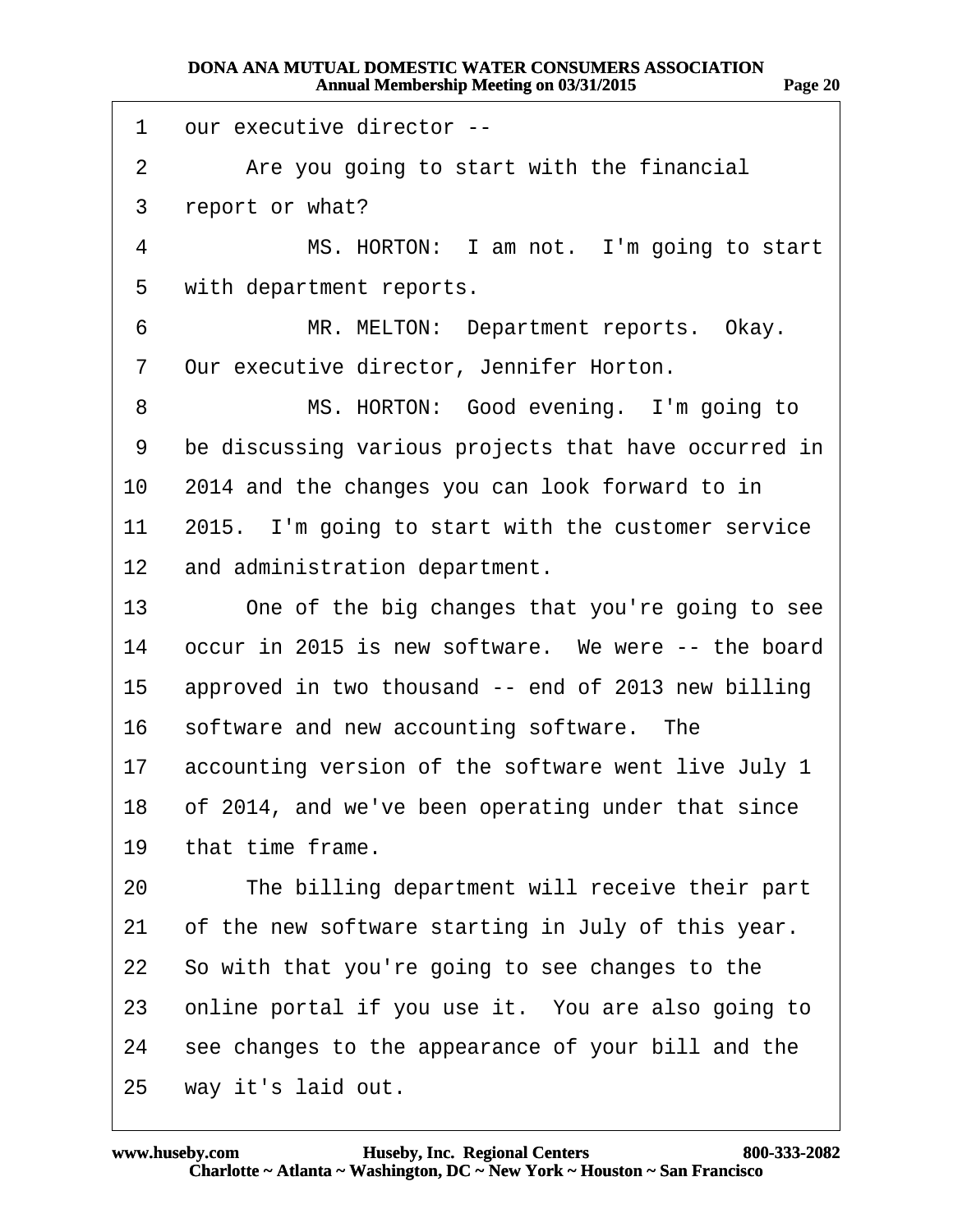| 1               | Notices are going to be different. And as time        |
|-----------------|-------------------------------------------------------|
| 2               | permits and as we go along and get a little bit       |
| 3               | closer, you're going to start seeing those notices    |
| 4               | go out whether it's in your bill, on the web site,    |
| 5               | in newsletters so that, when we do go live with the   |
| 6               | new billing software, you don't just all of a sudden  |
| 7               | get a new bill and not recognize it because it is     |
| 8               | very, very different from what you're used to         |
| 9               | seeing.                                               |
| 10              | We are very excited about the changes. We             |
| 11              | right now use a software that we've been in for 15    |
| 12 <sub>2</sub> | years. And like everything, software changes.         |
| 13              | Technology rapidly changes, and we are hoping that    |
| 14              | this will alleviate some of the challenges that       |
| 15              | we've had this last year, particularly with           |
| 16              | e-billing.                                            |
| 17              | E-billing has been a big challenge. Some of           |
|                 | 18 you may know. Some of you may have no idea because |
| 19              | your e-bill is working perfectly fine. Some people    |
| 20              | we send out the e-mails, there's things attached.     |
| 21              | The next month they get nothing attached. And we      |
| 22              | see no errors when we see it. It appears to be        |
| 23              | going out properly. But then we receive the phone     |
| 24              | calls and e-mails that it's not.                      |
| 25              | So please bear with us as we get to that point        |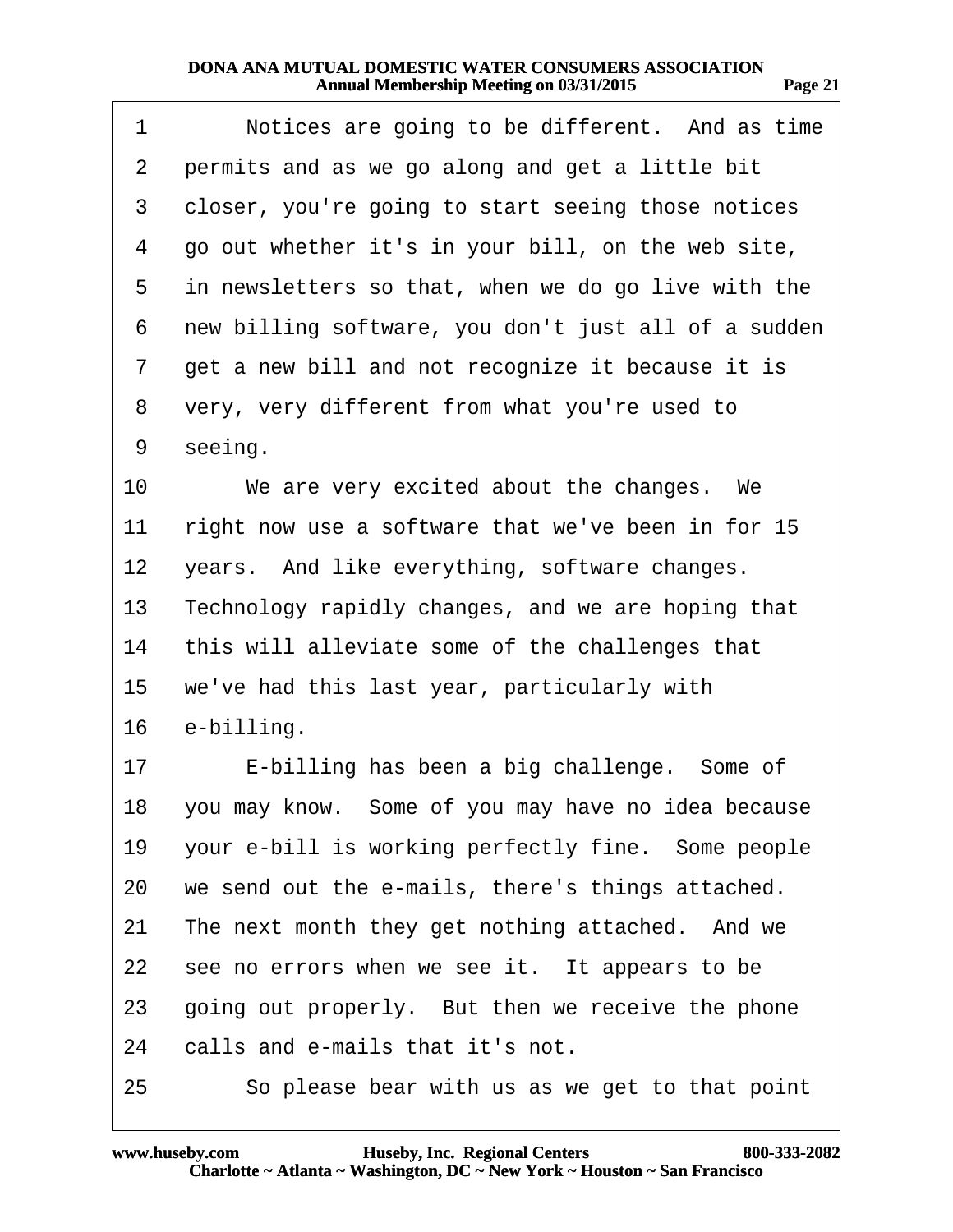| 1              | and go through the software changes. I know things   |
|----------------|------------------------------------------------------|
| $\overline{2}$ | have been difficult with e-billing and some of the   |
| 3              | other issues with the accounts, and our staff has    |
| 4              | worked very hard to try to resolve them. But please  |
| 5              | realize, when we go to the new software, you're      |
| 6              | going to see problems. There's going to be issues.   |
| 7              | We're going to do some parallel billings.            |
| 8              | But the first 90 days, if you think something        |
| 9              | is off with your bill, contact our staff. They're    |
| 10             | more than happy to review your account in detail     |
| 11             | with you and go through it step by step and make     |
| 12             | sure that we haven't made a mistake. And if we       |
| 13             | have, we're happy to fix them. And we're going to    |
| 14             | make them. So just please be patient with our        |
| 15             | staff. They do try very, very hard.                  |
| 16             | The next thing I want to talk about is               |
| 17             | wastewater billing. For the ones of you that are on  |
| 18             | wastewater, there's kind of been a change this year  |
| 19             | compared to last year's wastewater billing. And      |
| 20             | that had to do with the time frame in which we       |
| 21             | closed on Picacho Hills.                             |
| 22             | But this year we started billing from                |
| 23             | mid-November to mid-February. We take that           |
| 24             | three-month average and take 90 percent of that, and |
| 25             | that is what your wastewater is based upon. And      |

**http://www.yeslaw.net/help**

w.yeslaw.net/help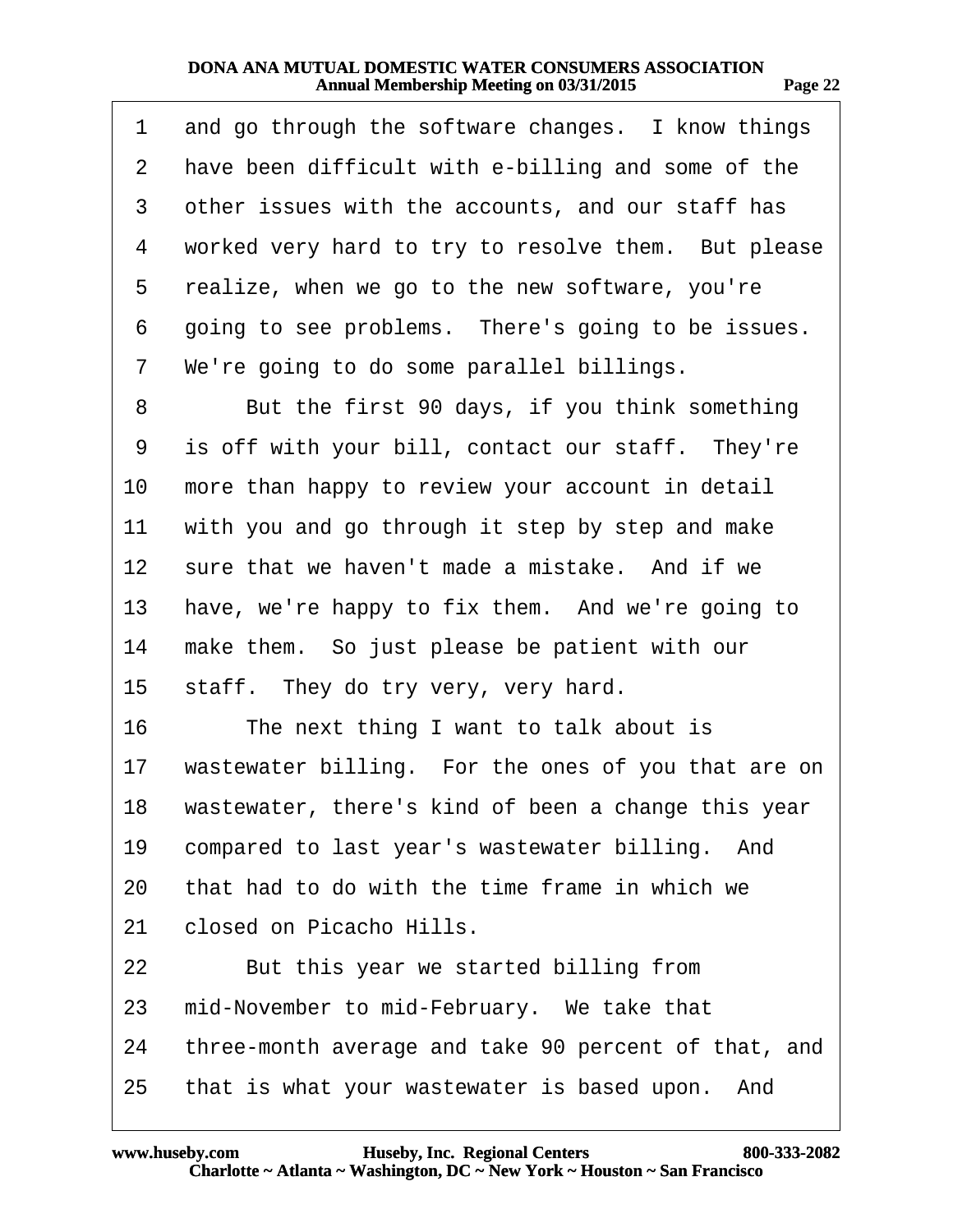| 1  | that is our standard practice going forward. So you  |
|----|------------------------------------------------------|
| 2  | can count on that and rely on that that's how it's   |
| 3  | going to be calculated every single year.            |
| 4  | One of the other big changes that's happening        |
| 5  | in customer service and admin and all of them across |
| 6  | the board -- but it's being promoted primarily by    |
| 7  | our administration department -- is employee         |
| 8  | recognition and training. One of our goals this      |
| 9  | last year was to improve our customer service.       |
| 10 | We heard lots of complaints, lots of concerns        |
| 11 | about the level of service our members were          |
| 12 | receiving, and that's never a complaint or a concern |
| 13 | we want to hear. But it was a legitimate complaint   |
| 14 | that we addressed.                                   |
| 15 | We put our staff through some training, and          |
| 16 | they're going to continue to go through training.    |
| 17 | Our customer service and administration department   |
| 18 | is going through customer service training, how to   |
| 19 | deal and customers, proper telephone etiquette.      |
| 20 | There's going to be some proper writing as far as    |
| 21 | responding to e-mails and things like that.          |
| 22 | Our projects and operations department is going      |
| 23 | to go through safety training. These two             |
| 24 | departments work around heavy equipment. They work   |
| 25 | around cars, moving vehicles. It's important that    |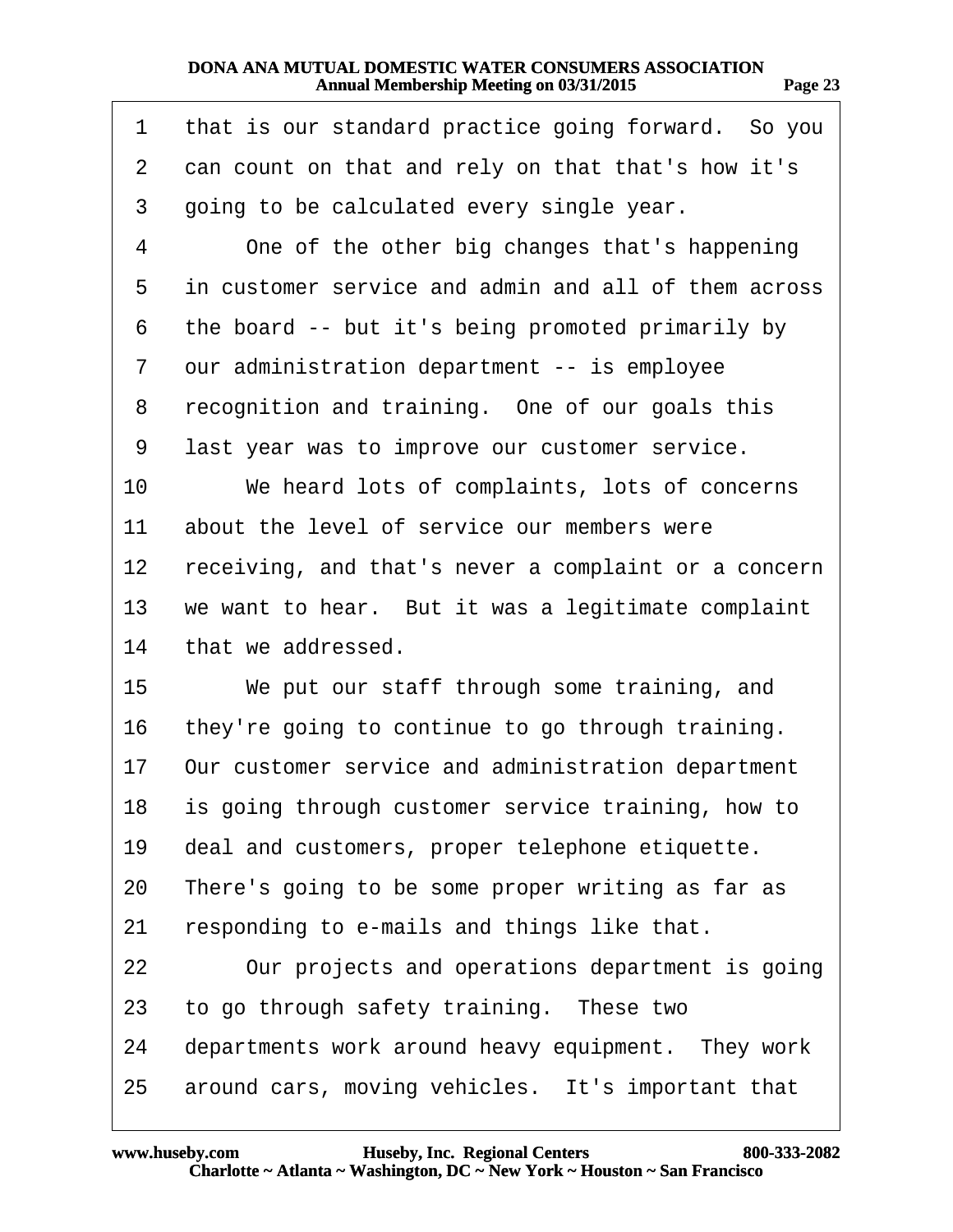**Page 24**

| 1              | our staff stays safe and that the public is safe as  |
|----------------|------------------------------------------------------|
| $\overline{2}$ | well.                                                |
| 3              | Then as a whole, our staff is going through          |
| 4              | diversity training, the bullying in the workplace,   |
| 5              | things like that. We just have felt that providing   |
| 6              | customer service not only externally but also        |
| 7              | internally to each other is a very important dynamic |
| 8              | to our organization and to any organization. And     |
| 9              | our staff is working very hard, and they are doing a |
| 10             | very good job taking the things that they're         |
| 11             | learning in their trainings and applying them to     |
| 12             | each other and to all of you.                        |
| 13             | So I hope that if you are some of the ones who       |
| 14             | have had issues with our staff as far as customer    |
| 15             | service, that you're starting to see some changes.   |
| 16             | We've heard some very good feedback, and so it       |
| 17             | appears to be a good thing. If there's ever issues,  |
| 18             | don't hesitate to tell us. We make mistakes, and     |
| 19             | we're happy to fix it and move forward from that.    |
| 20             | Some of the other things that we're going to do      |
| 21             | is employee recognition. We're very proud of our     |
| 22             | staff. They work very hard, and they do a very good  |
| 23             | job day in and day out. And you saw one of those     |
| 24             | things tonight with the service recognition awards.  |
|                | 25 And this is going to be an ongoing thing. They're |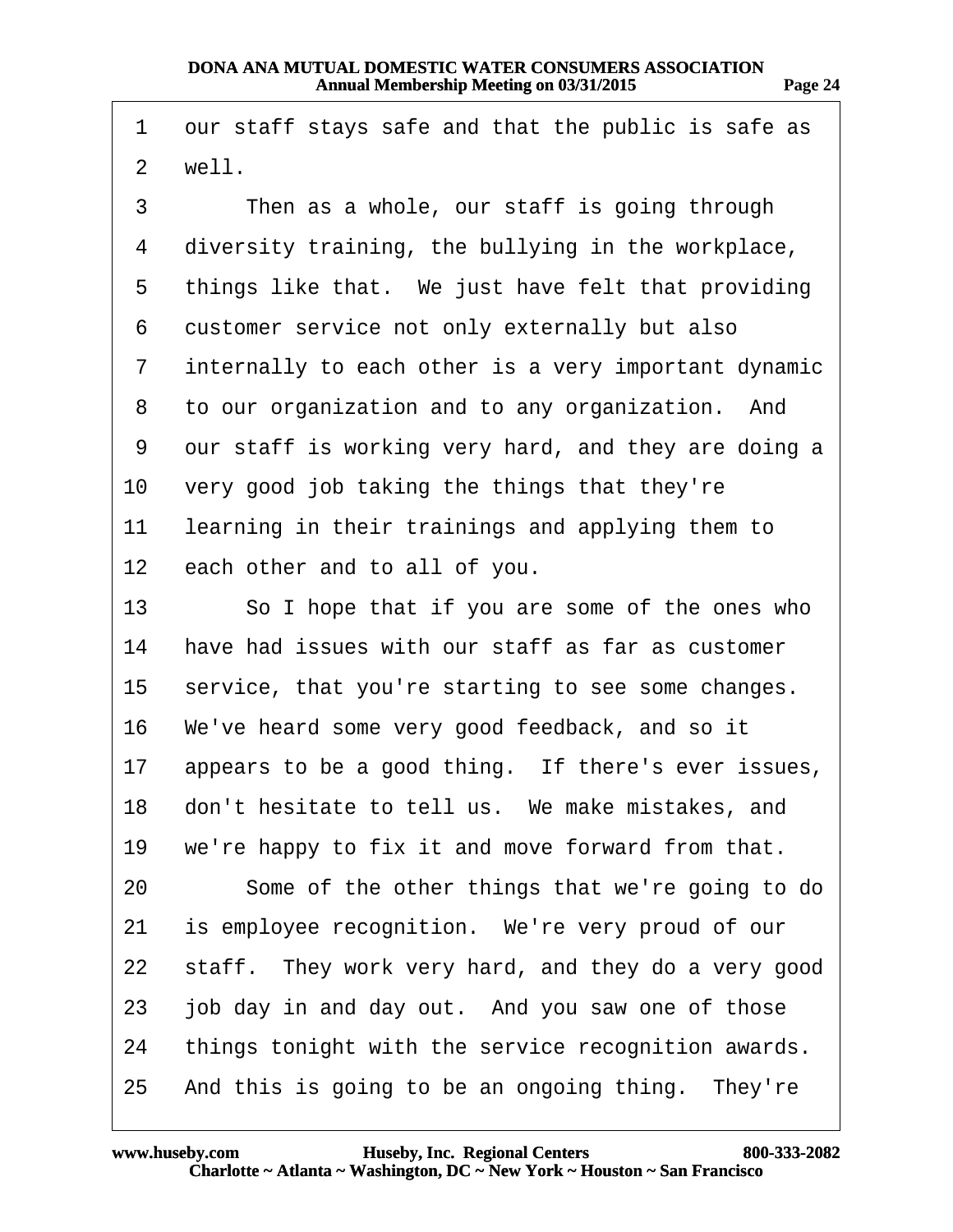| 1              | going to get recognized for their years of service   |
|----------------|------------------------------------------------------|
| $\overline{2}$ | with us because longevity is what we want to         |
| 3              | promote, and we want to keep our staff.              |
| 4              | We don't want to train them and get their            |
| 5              | certifications up and then just see them run off to  |
| 6              | another utility district.                            |
| 7              | One of the other things that we're going to be       |
| 8              | doing is employee of the month. And we started       |
| 9              | that. So we selected one in January, and we          |
| 10             | selected one in February. Our January employee of    |
| 11             | the month was Chris Morales from the operations      |
| 12             | department, and George Castillo was our February     |
| 13             | employee of the month. And he was also from the      |
| 14             | operations department.                               |
| 15             | They are selected by our management staff. So        |
| 16             | every month the four managers and I get together,    |
| 17             | and we go through a set of criteria, and we evaluate |
| 18             | who of our staff met that. And then we all come to   |
| 19             | an agreement on who that employee should be. And at  |
| 20             | the end of the year, there will be an overall        |
| 21             | employee that is going to be selected for employee   |
| 22             | of the year.                                         |
| 23             | The other thing we're going to promote is what       |
| 24             | we're going to call the award of excellence. And     |
| 25             | that is those employees who were here every day      |

**http://www.yeslaw.net/help**

w.yeslaw.net/help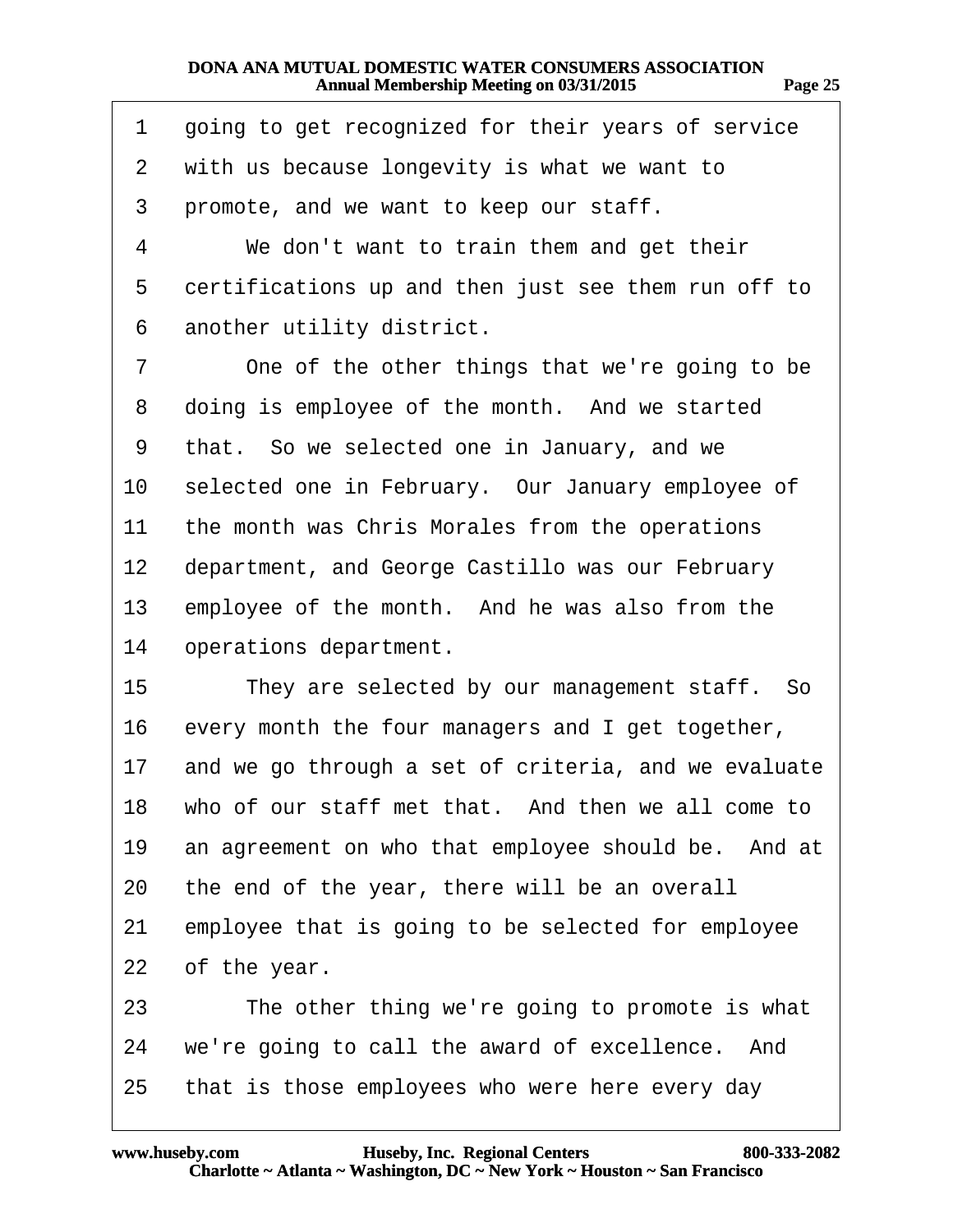| 1               | during the year that weren't sick every other week    |
|-----------------|-------------------------------------------------------|
| $\overline{2}$  | and weren't out all the time. Vacation, yes. We       |
| 3               | encourage our staff to take vacation, but we want to  |
| 4               | see our staff be here and want to come to work and    |
| 5               | have a good attitude and be here consistently.        |
| 6               | And so those are some of the things that we are       |
| 7               | changing in-house with our staff. I think it's        |
| 8               | important that all of you realize the changes that    |
| 9               | we're making, and I hope that you notice different    |
| 10              | attitudes with our staff as well.                     |
| 11              | I'm going to go into some of our projects and         |
| 12 <sup>°</sup> | operations. I'm going to touch briefly on our         |
| 13              | projects. Our engineers are going to give you more    |
| 14              | of a detailed report on those projects.               |
| 15              | One of the things that we're probably most            |
| 16              | happy about in administration and customer service    |
| 17              | is the drive-through. Some of you have used it,       |
|                 | 18 hopefully. We had a lot of good feedback about our |
| 19              | office remodel. We opened up our lobby. That was      |
| 20              | one of the things with customer service we wanted to  |
| 21              | promote, was a more open environment, not the glass   |
| 22              | windows, and just a more friendly, inviting           |
| 23              | atmosphere in our office.                             |
| 24              | And people seem happy about that, and they seem       |
| 25              | happy about the drive-through. They don't have to     |

.yeslaw.net/help **http://www.yeslaw.net/help**

**Page 26**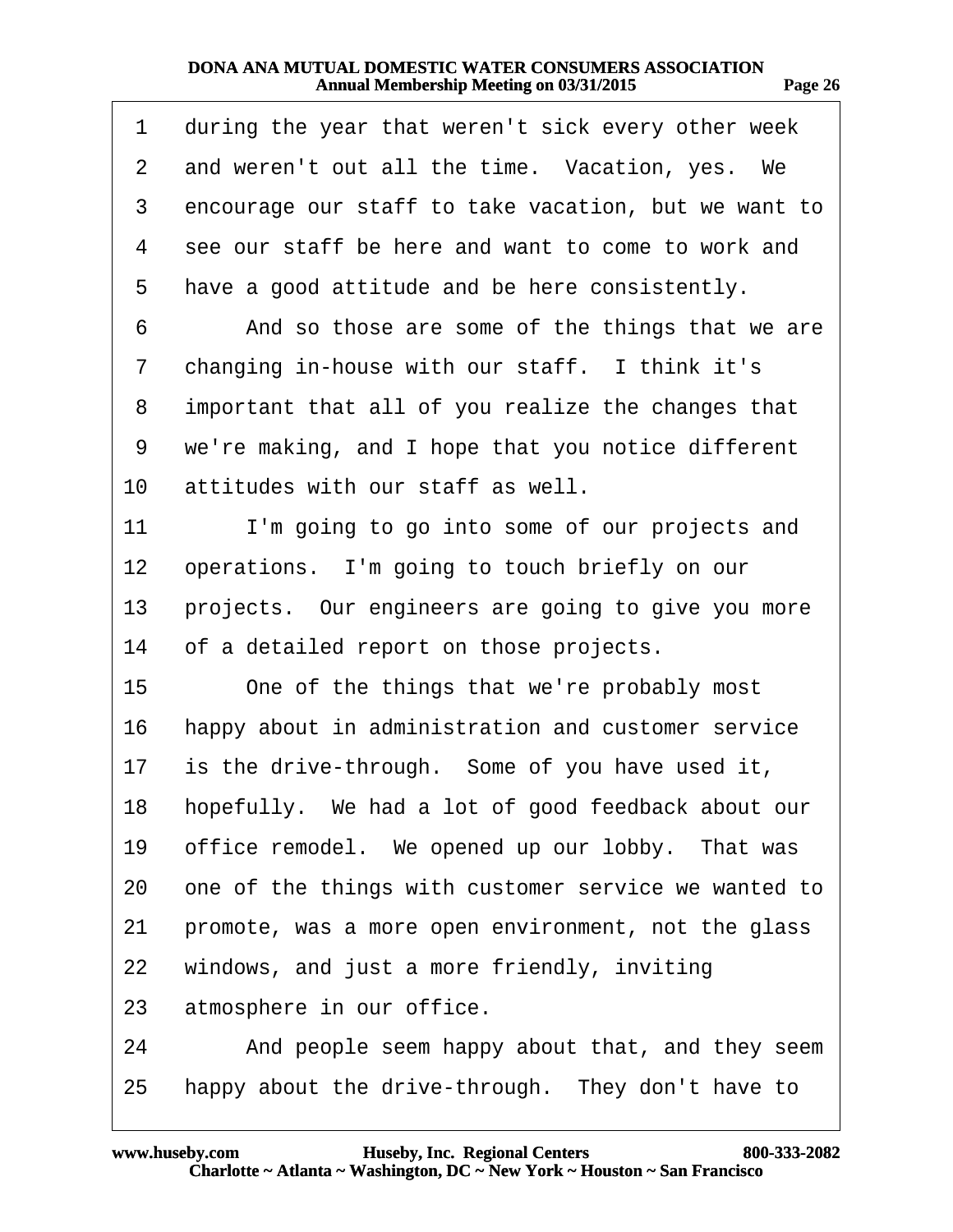| 1  | get out just to drop off the bill. They drive          |  |
|----|--------------------------------------------------------|--|
| 2  | through, drop it off in the window, and drive on.      |  |
| 3  | We've had a lot of customers that have really used     |  |
| 4  | that, and we've had really good, positive feedback     |  |
| 5  | about that.                                            |  |
| 6  | Our shop building up in Picacho Hills. We are          |  |
| 7  | in the process of building a 3,000-square-foot         |  |
| 8  | building in Picacho Hills near the wastewater          |  |
| 9  | treatment plant. It's going to house a backhoe.        |  |
| 10 | It's going to house pipe, fittings, things like that   |  |
| 11 | so that, when you do have a break up there, our        |  |
| 12 | staff can respond in a more timely manner.             |  |
| 13 | Right now if there's a break in Picacho Hills,         |  |
| 14 | then they have to come down, load a backhoe on a       |  |
| 15 | trailer, drive it up to Picacho, load whatever else    |  |
| 16 | they're going to need -- pipe, fittings -- get up      |  |
| 17 | there, dig everything up, fix it, and hope they        |  |
|    | 18 brought everything, or they've got to drive all the |  |
| 19 | way back to Doña Ana and drive all the way back to     |  |
| 20 | Picacho Hills.                                         |  |
| 21 | That takes time, and that's more time that you         |  |
| 22 | are without water or you are without pressure. So      |  |
| 23 | this is going to allow them to stock the necessary     |  |
| 24 | parts to respond in a much more timely manner, and     |  |
| 25 | it's going to be a lot more efficient.                 |  |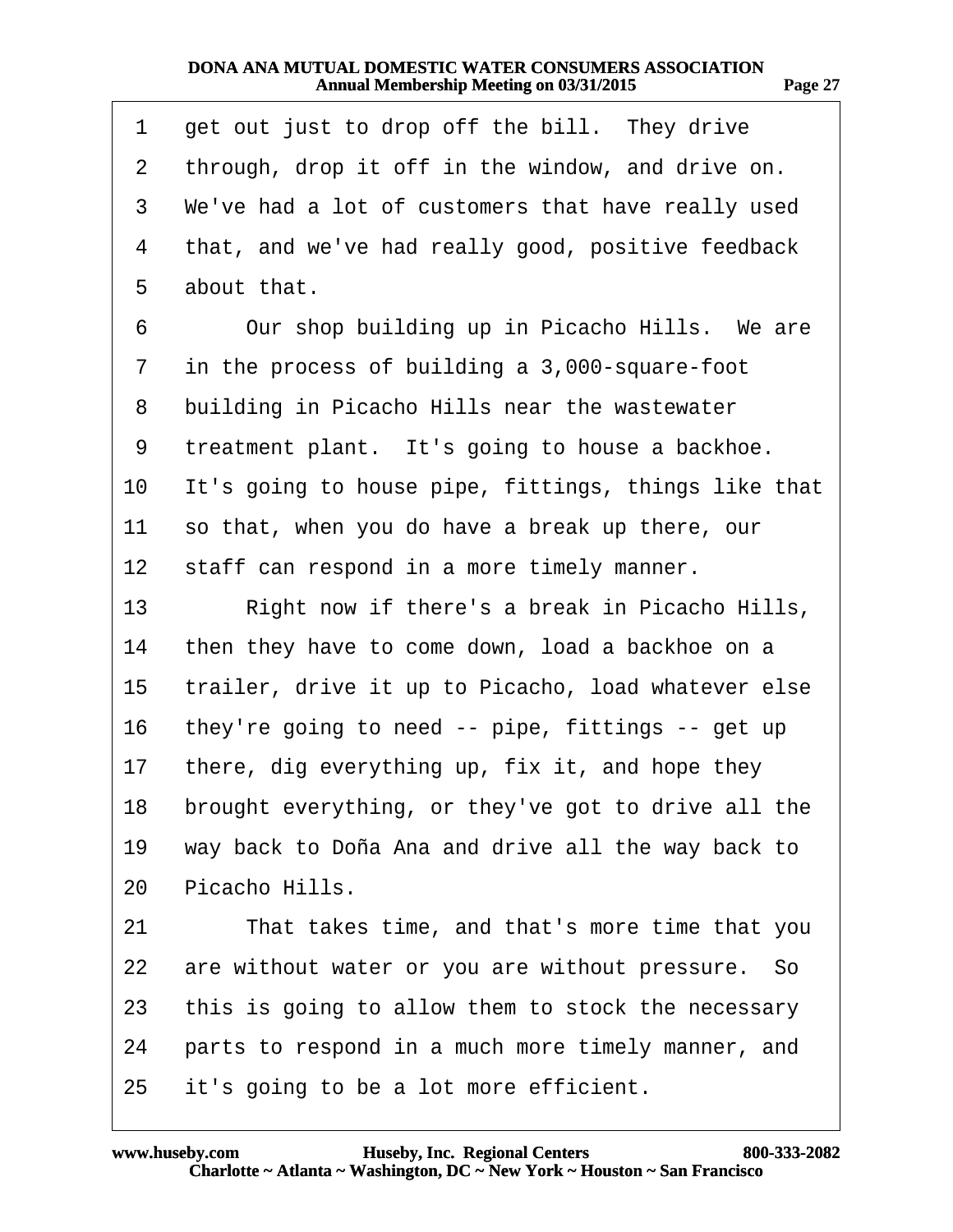| 1               | One of the other changes that occurred was new         |
|-----------------|--------------------------------------------------------|
| $\overline{2}$  | meters. We started in Doña Ana. We replaced 3,000      |
| 3               | meters in Doña Ana, moved on into Picacho Hills        |
| 4               | after we closed and replaced all of the meters in      |
| 5               | Picacho Hills. Then we went on to our small system,    |
| 6               | Fairview, and then on up to Radium Springs.            |
| $\overline{7}$  | And at this point, minus a few large meters in         |
| 8               | Radium Springs, that project is complete. So we can    |
| 9               | now read all 5,400 meters in two days' time, and it    |
| 10              | was taking us about 200 man-hours a month to read      |
| 11              | all 5,400 meters because we were sending out three     |
| 12 <sup>°</sup> | staff at a time reading eight hours a day multiple     |
| 13              | days, and it was taking as long as ten days a month    |
| 14              | to get those meters read.                              |
| 15              | So now it's one person. They drive the system          |
| 16              | in basically a day and a half, and all the meters      |
| 17              | are read. Not only has that freed up our staff to      |
|                 | 18 do more preventative maintenance in the system, but |
| 19              | it also allows for more accurate readings because      |
| 20              | you don't have human error in there. You don't have    |
| 21              | someone punching in numbers, writing down numbers.     |
| 22              | It automatically picks these up through a computer     |
| 23              | radio device, and they're downloaded directly into     |
| 24              | our billing software.                                  |
| 25              | So we are quite excited. I know our operations         |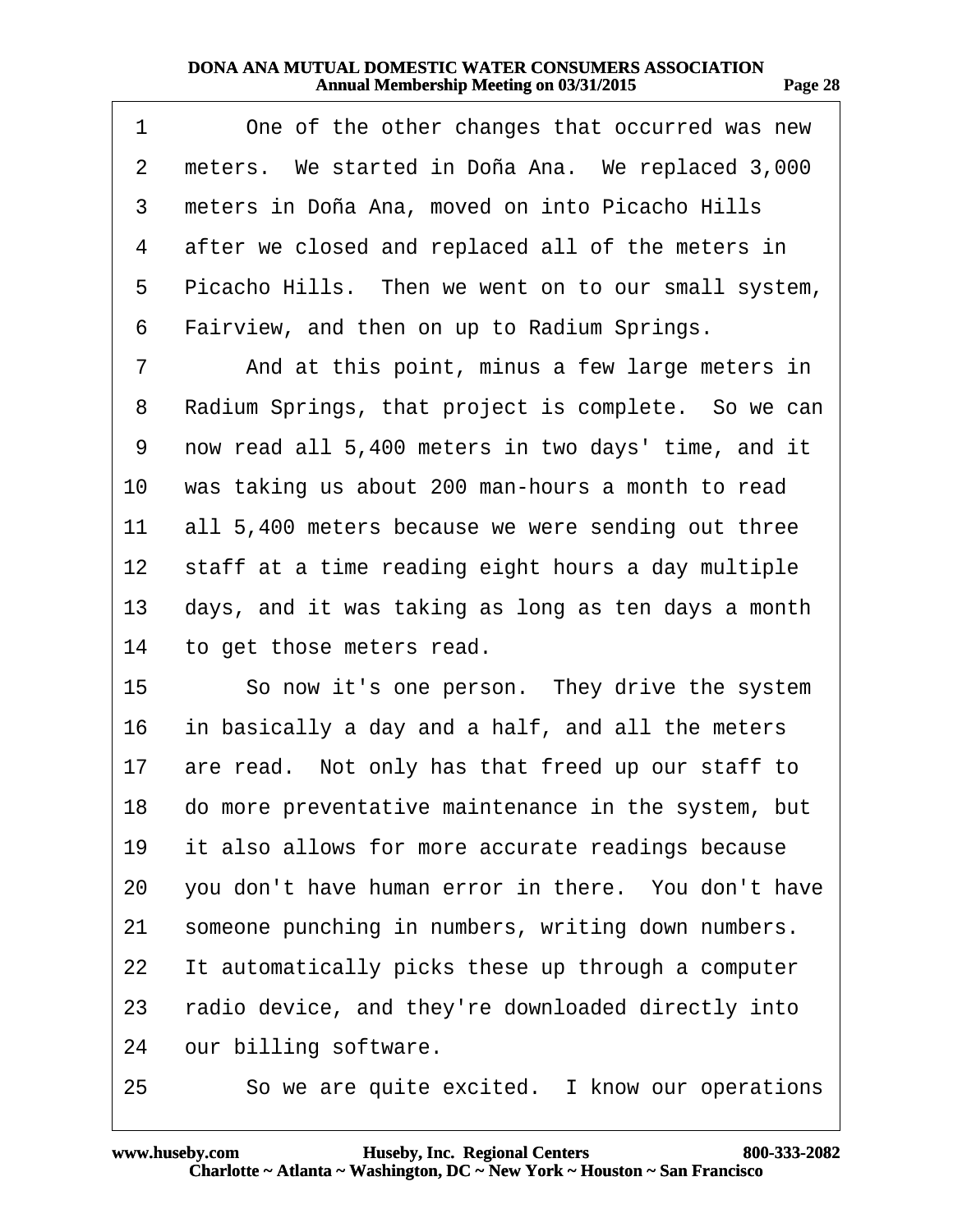| 1  | staff is happy to have that and admin as well       |
|----|-----------------------------------------------------|
| 2  | because it's made meter reading go much smoother.   |
| 3  | The other -- one of the other big projects          |
| 4  | going on is valve and fire hydrant maintenance.     |
| 5  | We're out locating all of our valves in our new     |
| 6  | system, locating the fire hydrants, painting,       |
| 7  | exercising, making sure that the hydrants open. The |
| 8  | last thing we want is for there to be a fire, the   |
| 9  | fire trucks pull up, and they can't open a fire     |
| 10 | hydrant because it's frozen or it's stuck.          |
| 11 | We found three or four, I believe, that have        |
| 12 | been unable to be opened, and so the staff are in   |
| 13 | the process of replacing those. And so we will work |
| 14 | our way through the system and get them eventually  |
| 15 | all the way complete. And we will know that all of  |
| 16 | our hydrants work, and we will find all of our      |
| 17 | valves and know what works and what doesn't work.   |
| 18 | We spend a lot of time in Radium Springs            |
| 19 | replacing valves. I can't tell you the number of    |
| 20 | valves that, once we got out there, you go to turn  |
| 21 | them, and they break. They don't break in the open  |
| 22 | position. They broke in the closed position. And    |
| 23 | no one is ever happy about that. So they are, over  |
| 24 | time, replacing all of those.                       |
|    |                                                     |

25 Eventually we hope to re-pipe most of the

**http://www.yeslaw.net/help**

.yeslaw.net/help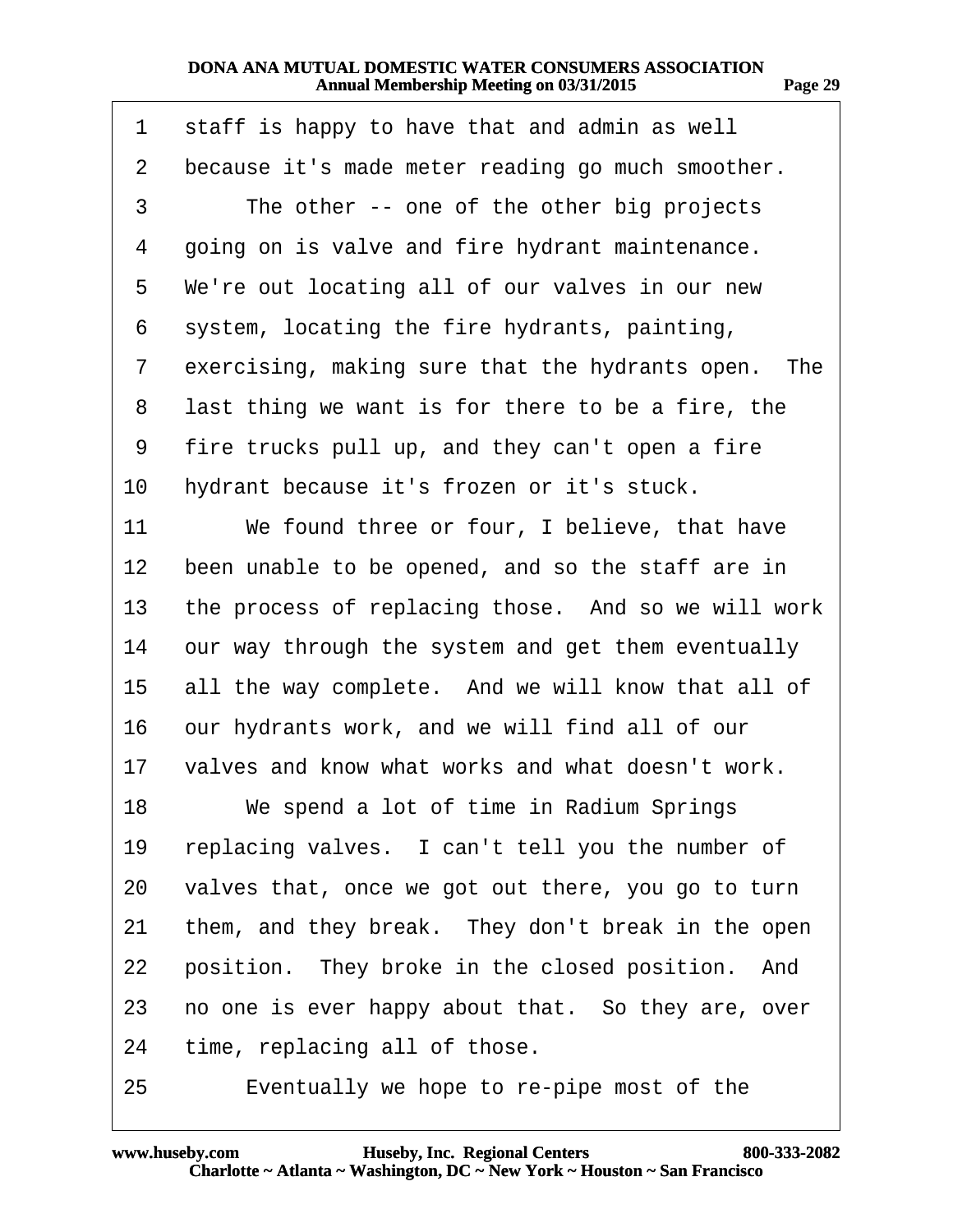**http://www.yeslaw.net/help**

ww.yeslaw.net/help

| 1  | system in Radium, but that takes time and that takes |
|----|------------------------------------------------------|
| 2  | money. So we will eventually get there.              |
| 3  | The last item I have for projects is the             |
| 4  | wastewater transfer. This has been a long-discussed  |
| 5  | item. The Village of Doña Ana currently has a        |
| 6  | wastewater collection system, and that is currently  |
| 7  | owned by Doña Ana County. For many, many years Doña  |
| 8  | Ana Mutual ran that system, and it had always been   |
| 9  | the hope and the plan that that system would         |
| 10 | transfer to a mutual domestic, and we are finally at |
| 11 | that point.                                          |
| 12 | The board of commission and the board of             |
| 13 | directors for Doña Ana Mutual, both parties have     |
| 14 | agreed to the transfer. We are all working on our    |
| 15 | respective approvals at this point. The Association  |
| 16 | is working on obtaining the approval from the USDA.  |
| 17 | The County is working on approving -- getting        |
| 18 | the approvals of the Environment Department and the  |
| 19 | Board of Finance of the state. Once those -- all     |
| 20 | three of those approvals have happened, then we will |
| 21 | move on to closing, and we will be the rightful      |
| 22 | owners of the collection system there in Doña Ana.   |
| 23 | I know that brings probably a lot of questions       |
| 24 | based on past history with us and wastewater. While  |
| 25 | wastewater is a big deal for us and something that   |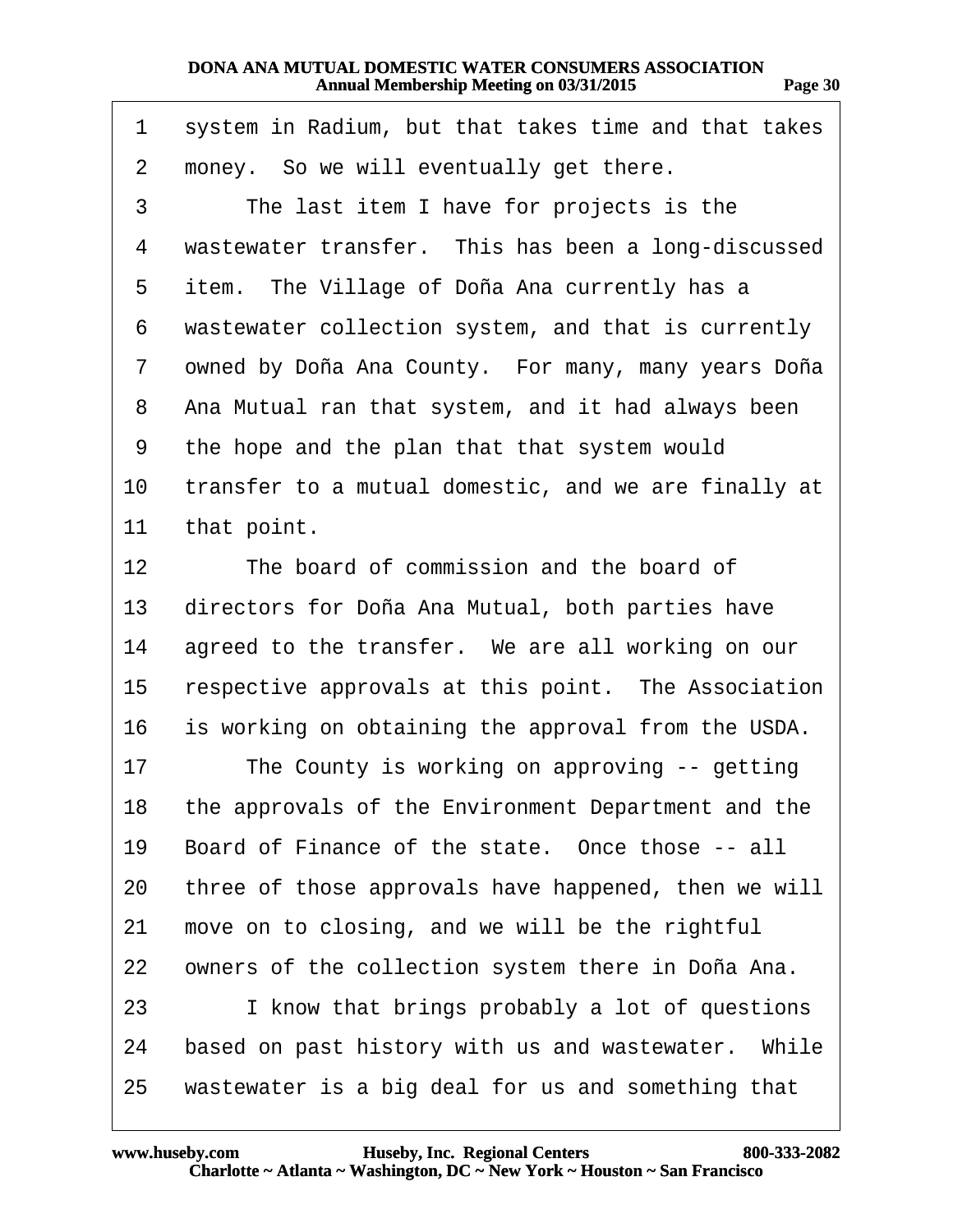| 1               | we are moving towards, we do want to see wastewater  |
|-----------------|------------------------------------------------------|
| $\overline{2}$  | grow. We want to see failing septic and sesspools    |
| 3               | get off line and get onto a sewer system.            |
| $\overline{4}$  | I will say our plan is not to build a sewer          |
| 5               | plant in the north valley that many of you have      |
| 6               | heard of. We are in the process of working with the  |
| 7               | City of Las Cruces to take our wastewater east of    |
| 8               | the river, the Rio Grande, and treating it on a      |
| 9               | permanent basis. And so the City will treat it, but  |
| 10              | we will own the collection system and do the billing |
| 11              | and the operations of the system.                    |
| 12              | We think that's a good partnership. They have        |
| 13              | a huge plant that has capacity, and they're willing  |
|                 | 14 to take it. And we think that's a win-win for     |
| 15 <sup>1</sup> | everyone. That gives the customers the sewer system  |
| 16              | they want, and that doesn't put the financial burden |
| 17              | on the Association to own and operate a large sewer  |
|                 | 18 plant.                                            |
| 19              | With that, that ends my department report. I         |
| 20              | will stand for questions on those. If there are no   |
| 21              | questions, I will move on into the financial report. |
| 22              | No questions? Wow, I got off lucky.                  |
| 23              | Okay. The financial report. I want to first          |
| 24              | start with our current budget. This is our current   |
| 25              | operating budget for this fiscal year. You will see  |

**http://www.yeslaw.net/help**

ww.yeslaw.net/help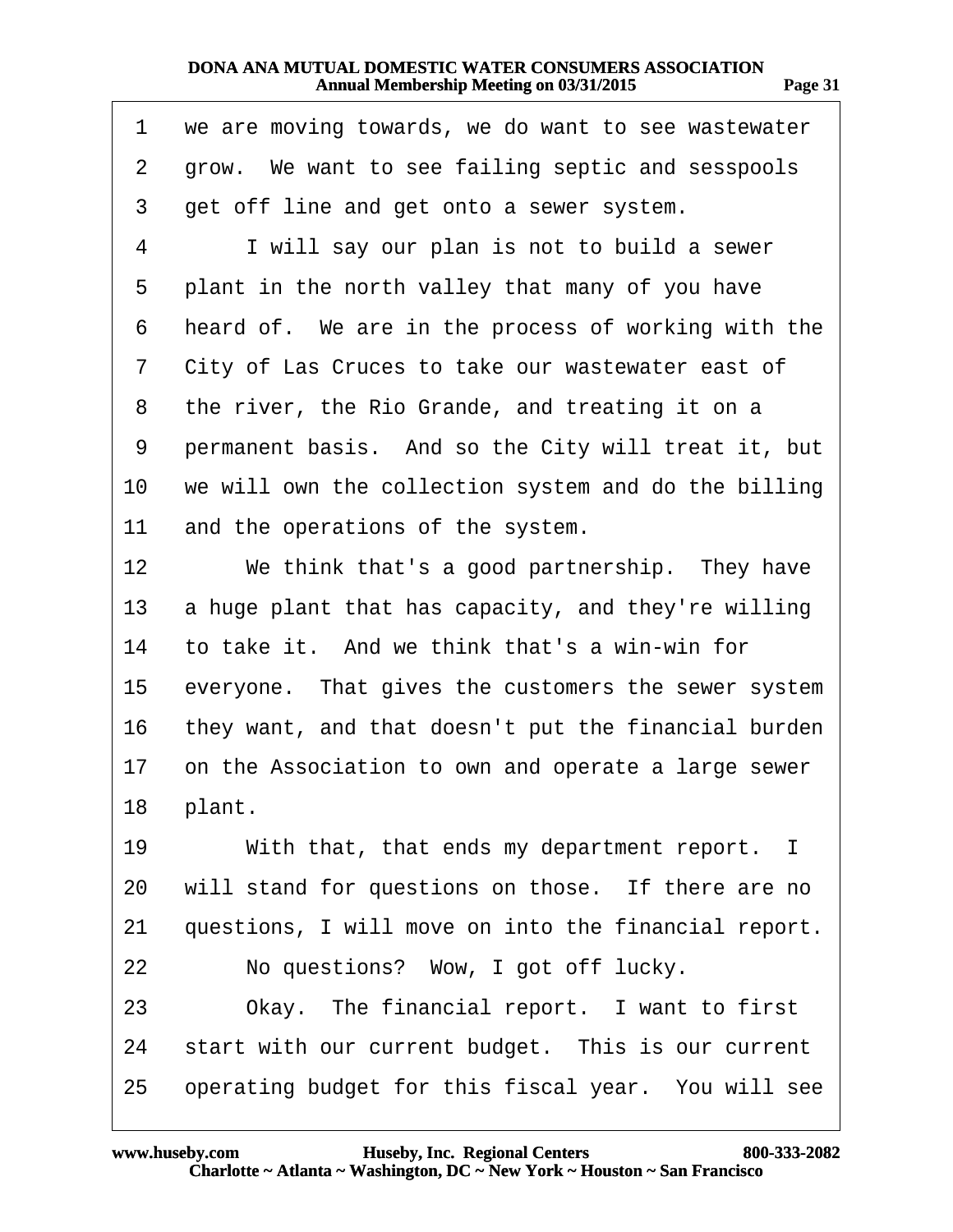1 at the beginning, at the very top, all of our 2 revenue categories. 3 The first column is the GL account. The second 4 column is what's budgeted for this year. The third 5 column is the actual spent as of February 28, end of 6 the month. 7 So you will see a large projection for revenue, 8 11.6 million. That includes 7.5 million of state 9 and federal money -- grant money to be spent. We 10 are well behind where we had hoped to be this year. 11 Money moves slow in this state. Trying to get money 12 closed in projects online, that takes some time, and 13 we've run into some challenges. So that's fairly  $14$  slow. 15 We are behind on water and wastewater sales, 16 but we're getting ready to hit the warm months. And 17 so we see a big increase starting about April with 18 water sales. And so that starts to kind of pick up 19 and catch up at that point. Right now we're sitting 20 at 3.7 million total for all funds on revenue. 21 We'll move on to expenses. You will see our 22 line items, that we've done quite well keeping our 23 expenses down. Several years ago, two and a half 24 years ago I believe, we implemented a policy -- the 25 board of directors did -- requiring that everything

**http://www.yeslaw.net/help**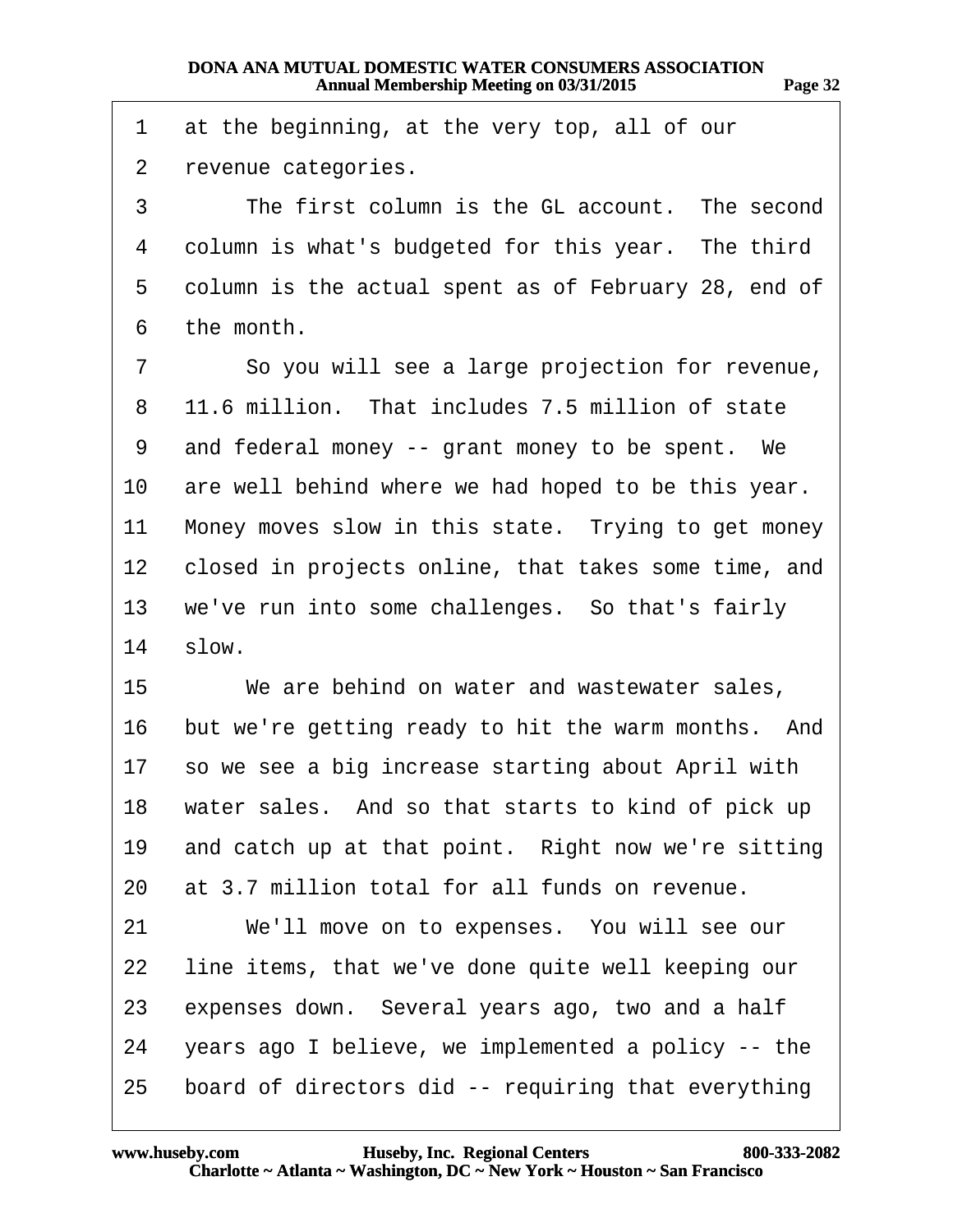| <br>тто<br>о |  |
|--------------|--|
|              |  |

| 1                 | that's purchased has three price quotes. And that    |
|-------------------|------------------------------------------------------|
| 2                 | is to make sure that our staff is doing the very     |
| 3                 | best they can to spend money wisely and to make sure |
| 4                 | that we are working really hard with the money that  |
| 5                 | we bring in from water sales and wastewater sales.   |
| 6                 | And I think that's a good reflection in our budget.  |
| 7                 | We are well under where we need to be.               |
| 8                 | Again, a big portion of that expense does fit        |
| 9                 | in the third-to-last line item, grant expense, of    |
| 10                | 7.5.                                                 |
| 11                | The next big item on ours is salary, personnel       |
| $12 \overline{ }$ | expense. That includes benefits, salaries, taxes,    |
| 13                | things like that. We sit at -- about 35 percent of   |
| 14                | our operating budget sits in personnel expenses.     |
| 15                | And for a service industry, that's good. With        |
| 16                | service industries, you may see as high as           |
|                   | 17 50 percent of their budget sitting in personnel.  |
| 18                | And so I'm pretty pleased with where we sit.         |
| 19                | We offer good benefits for our staff, and I          |
| 20                | think our staff is paid well for what we do. And I   |
| 21                | think it's fair to the membership, and I think it's  |
| 22                | fair to the staff. So we do our best to try to make  |
| 23                | sure that we spend your money wisely and that we're  |
| 24                | accountable for that.                                |
| 25                | Professional services, debt payments, those are      |

**http://www.yeslaw.net/help**

vw.yeslaw.net/help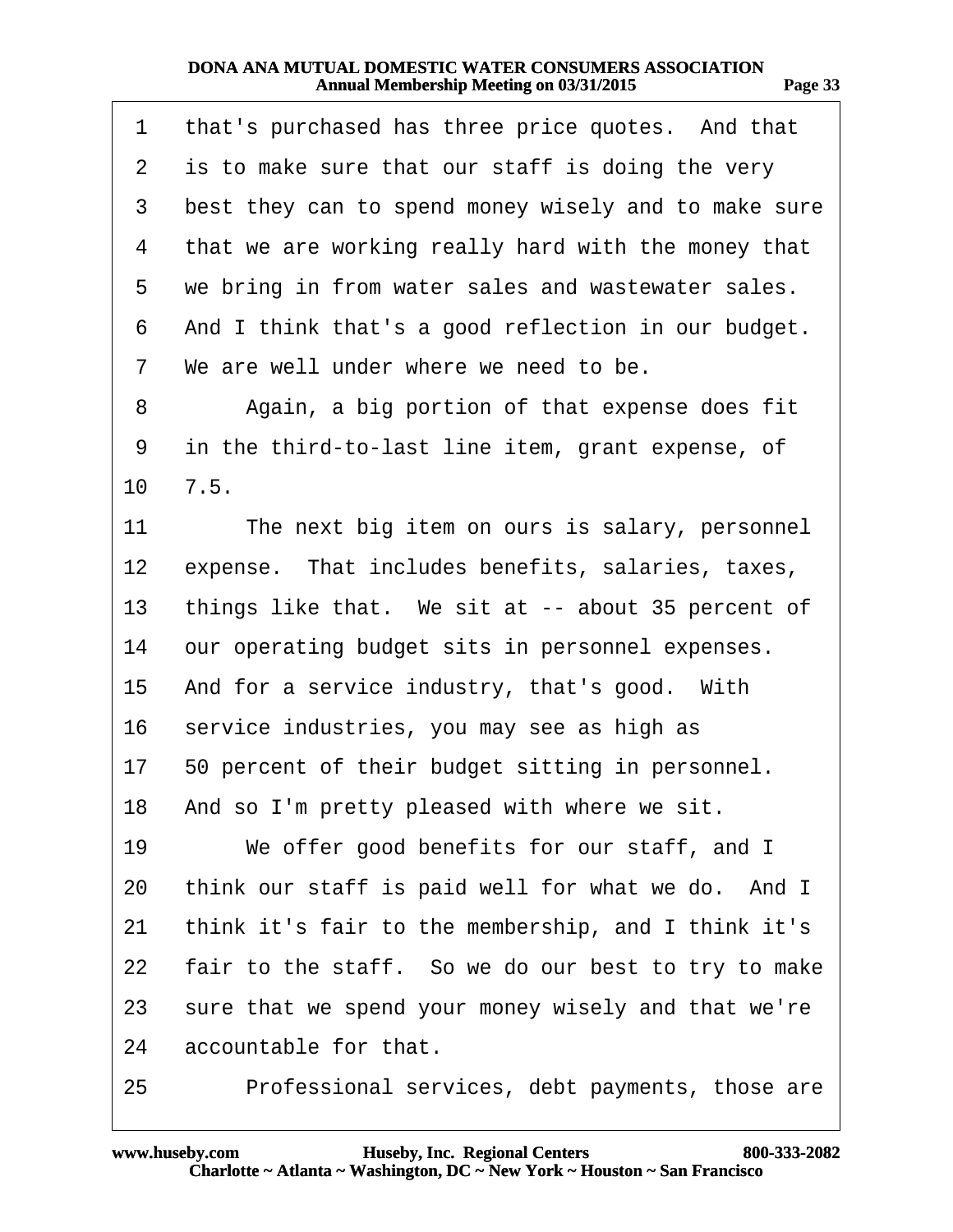| 1               | also large line items on our budget. Professional    |
|-----------------|------------------------------------------------------|
| 2               | services includes engineering, legal services, our   |
| 3               | SCADA system, things like that. Debt payments        |
| 4               | obviously speaks for itself. That's our principal    |
| 5               | and interest payment on our debt that we have. A     |
| 6               | big majority of that debt right now sits with the    |
| 7               | purchase of Picacho Hills and the upgrades that are  |
| 8               | planned for Picacho Hills.                           |
| 9               | Capital purchases was rather large this year,        |
| 10              | the second-to-last line item, because the majority   |
| 11              | of that went towards the office remodel and the      |
| 12 <sub>2</sub> | drive-through window.                                |
| 13              | So with that I will leave the financial report       |
| 14              | at that, and I'll open it for questions. Are there   |
| 15              | any questions that I can answer about the financials |
| 16              | for the Association?                                 |
| 17              | Okay. Then I will move on to our current             |
| 18              | funding. Oh, the 2014 audit. I'll touch on that      |
| 19              | briefly. That has not been finalized. Until that's   |
| 20              | finalized, by state law we are not allowed to        |
| 21              | discuss it in any open meeting. So once it becomes   |
| 22              | available, you can find that on the state auditor's  |
| 23              | web site.                                            |
| 24              | It is up here. You can just search Doña Ana          |
| 25              | Mutual in the search bar, and it will bring up all   |

**http://www.yeslaw.net/help**

vw.yeslaw.net/help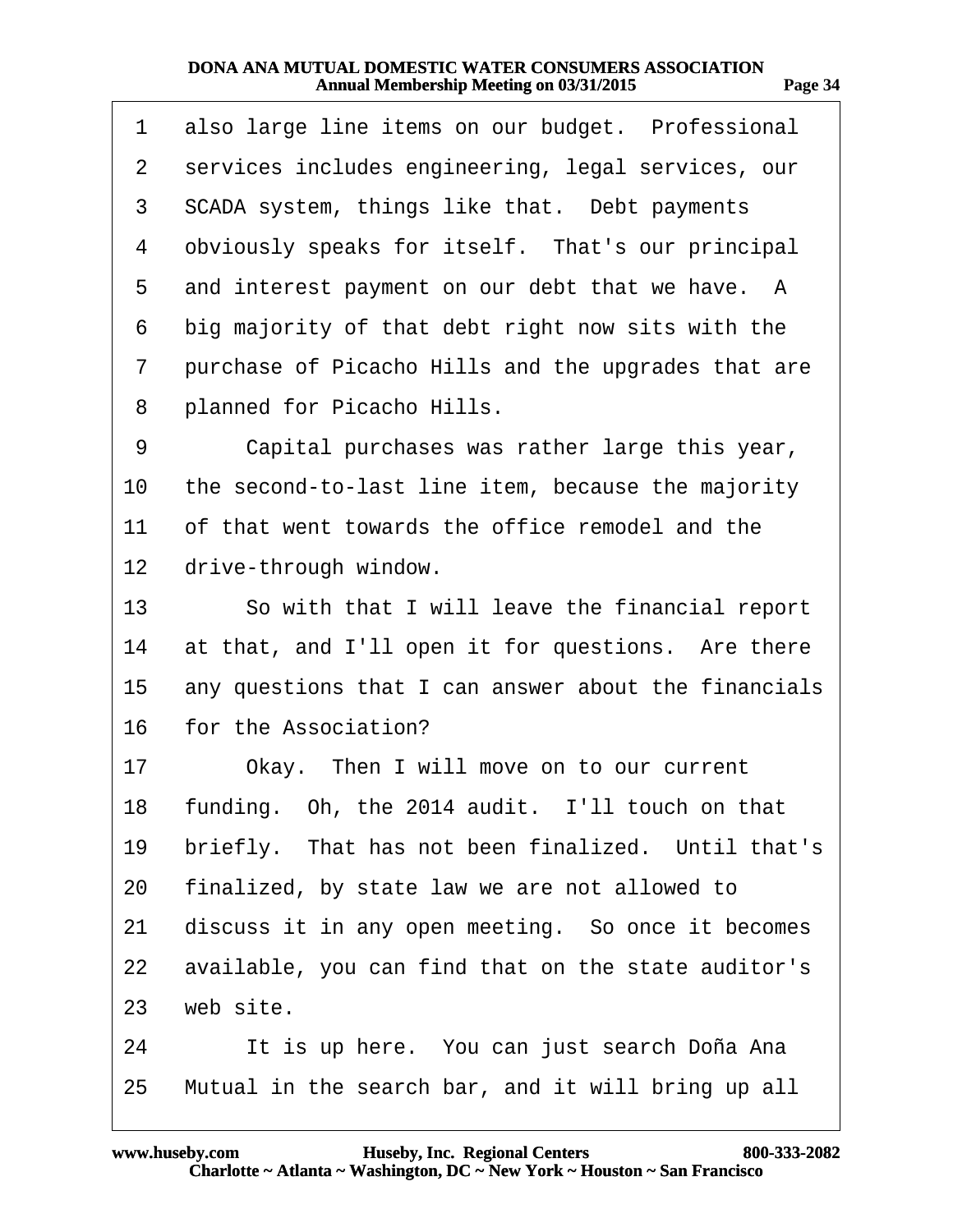| 1              | of our prior year audits plus the new one once it's  |
|----------------|------------------------------------------------------|
| $\overline{2}$ | been released by the state auditor.                  |
| 3              | Okay. Next is our current funding. This is           |
| 4              | our state and federal funding. On the left you will  |
| 5              | see the state funding. This is everything we         |
| 6              | currently have available.                            |
| 7              | We have a grant loan combination from Water          |
| 8              | Trust Board, WTB 271. We currently have 2.9 million  |
| 9              | remaining. That money was originally allocated for   |
| 10             | the surface water transmission line that would run   |
| 11             | between the Doña Ana system and the Radium Springs   |
| 12             | system. That has been completed, and that is the     |
| 13             | funding that is remaining from that.                 |
| 14             | We have currently submitted a change of scope        |
| 15             | to the Water Trust Board asking that that money be   |
| 16             | reallocated to Picacho Hills to help pay for the new |
| 17             | tanks that are going to be installed there.          |
| 18             | The second line item is the RIP 2014-01. And         |
| 19             | that has remaining 1.7 million. That is also         |
| 20             | Picacho Hills funding, and that is allocated towards |
| 21             | the wastewater plant upgrade.                        |
| 22             | The plan in Picacho Hills has many, many             |
| 23             | challenges and an administrative order against it    |
| 24             | because it does not currently meet state standards   |
| 25             | or requirements for the discharge that's coming out  |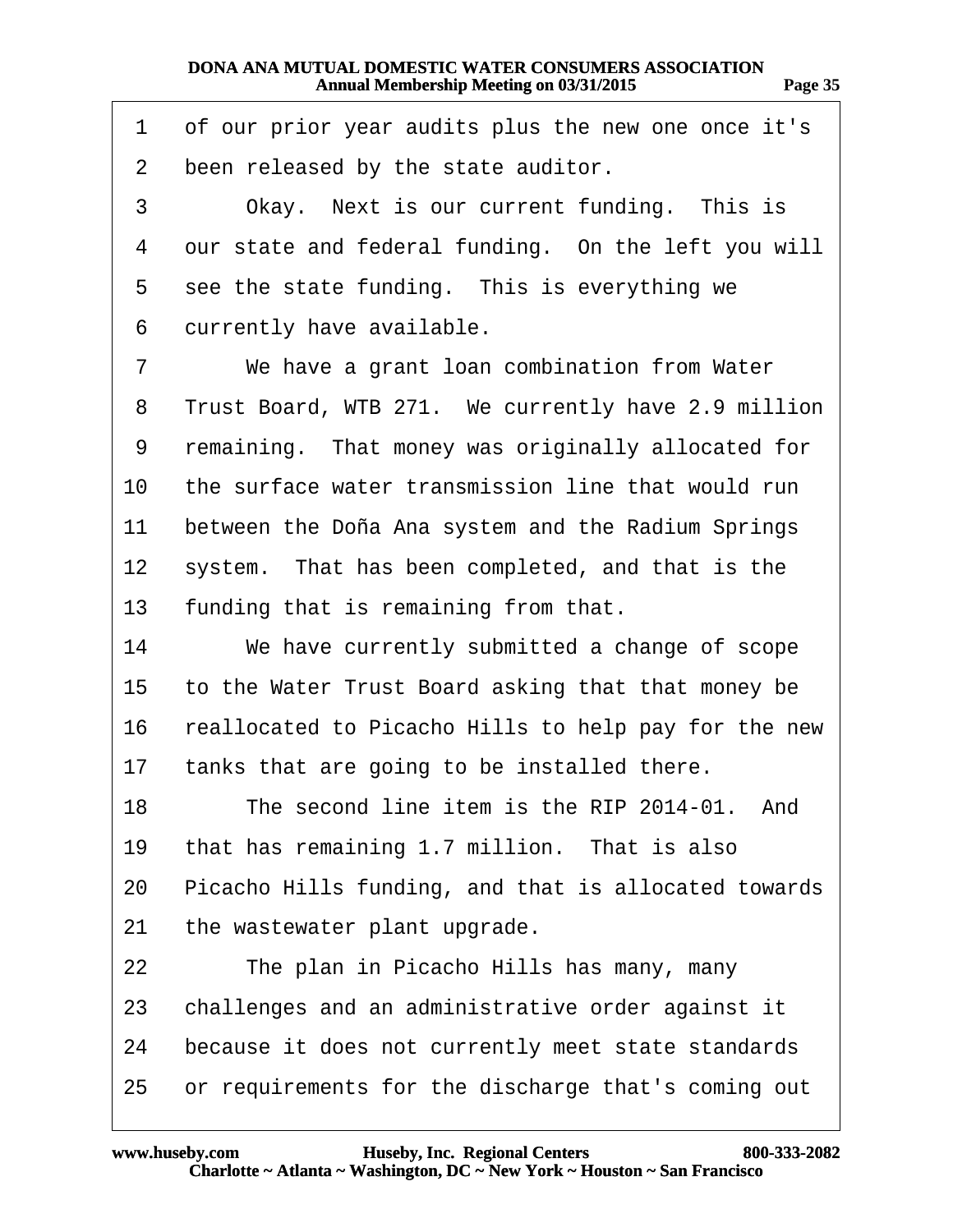| . .<br>мю<br>л | n<br>٠ |
|----------------|--------|
|                |        |

**http://www.yeslaw.net/help**

ww.yeslaw.net/help

| 1              | of there for the use of the reclaimed water. So we    |
|----------------|-------------------------------------------------------|
| $\overline{2}$ | are waiting on the Environment Department to respond  |
| 3              | back to our preliminary engineering report, and we    |
| 4              | hope to go to final design and then on to             |
| 5              | construction for that plant.                          |
| 6              | The final two, PG 3033 and PG 3034, are both          |
| 7              | grants, and those are paying for the preliminary      |
| 8              | engineering reports and the environmental             |
| 9              | assessments that are being done in Picacho Hills so   |
| 10             | that we can spend the money that is allocated.        |
| 11             | Federal funding, Drinking Water 2868, we have         |
| 12             | remaining \$1.1 million, and that is -- that loan has |
| 13             | been used for the meter upgrades, and it's also       |
| 14             | going to be used for Phase 2 of SCADA.                |
| 15             | SCADA is our supervisory control and data             |
| 16             | acquisition. It is basically the telemetry            |
| 17             | equipment that monitors and turns on and off our      |
| 18             | wells and tanks and makes the system talk to itself   |
| 19             | and work without us having to go out and literally    |
| 20             | flip switches.                                        |
| 21             | I don't expect that we are going to use all of        |
| 22             | that. Anything that is left, again we've put in a     |
| 23             | change of scope and asked that it be reallocated to   |
| 24             | Picacho Hills for the infrastructure issues that are  |
| 25             | occurring in Picacho.                                 |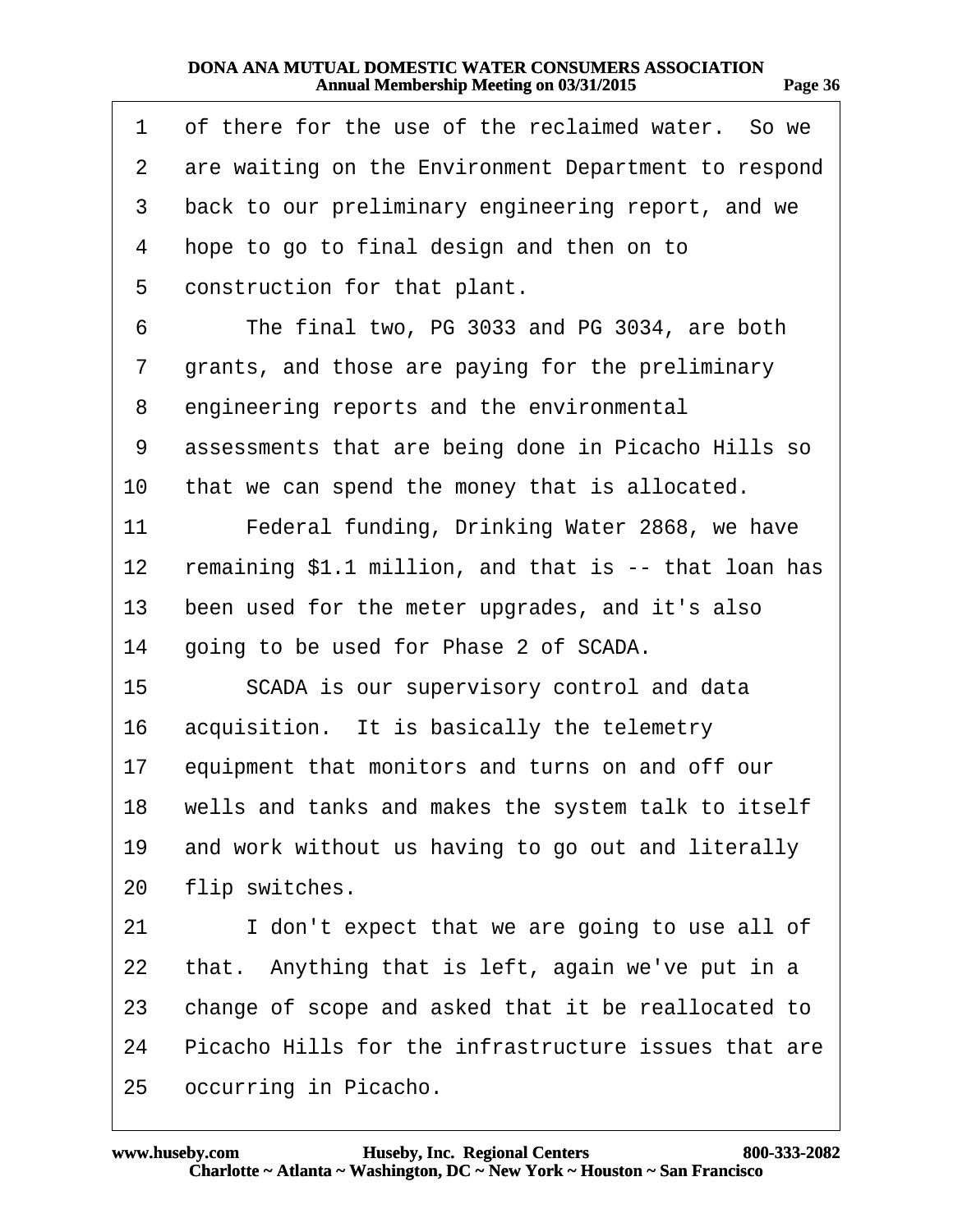<span id="page-36-0"></span>

| 1               | The second is USDA. Once we finish that money,       |
|-----------------|------------------------------------------------------|
| $\overline{2}$  | which we will not spend it all, with the meter       |
| 3               | project in Radium Springs, we will revert that back  |
| 4               | to the feds, and they will reallocate it to another  |
| 5               | entity. They don't allow for change of scope like    |
| 6               | the state does. Fortunately our meter project        |
| 7               | didn't come in as high as we expected in Radium      |
| 8               | Springs, and so we've got a decent amount of excess  |
| 9               | funds left.                                          |
| 10              | EPA, 120,500, that is a wastewater grant. That       |
| 11              | is not a loan. And that is for the Headworks         |
| 12 <sub>2</sub> | Project in Picacho Hills at the wastewater plant.    |
| 13              | Pending funding. We currently have three             |
| 14              | awards that have been awarded. We just have not      |
| 15              | closed on them. The first one is Colonias            |
| 16              | Infrastructure 3177 in the amount of 188,000. That   |
|                 | 17 is for the design in Fairview Estates.            |
| 18              | <b>Fairview Estates is a small 54-connection</b>     |
| 19              | system that was acquired in December of 2013, and it |
| 20              | needs all new piping in it. It's got very            |
| 21              | small-diameter pipe, not even standard PVC water     |
| 22              | lines, and issues with their wells. So we're going   |
| 23              | to tie in Fairview to our Doña Ana system, and that  |
| 24              | is going to pay for the design of that.              |
| 25              | The second one, CIF 3184, again that is              |

**http://www.yeslaw.net/help**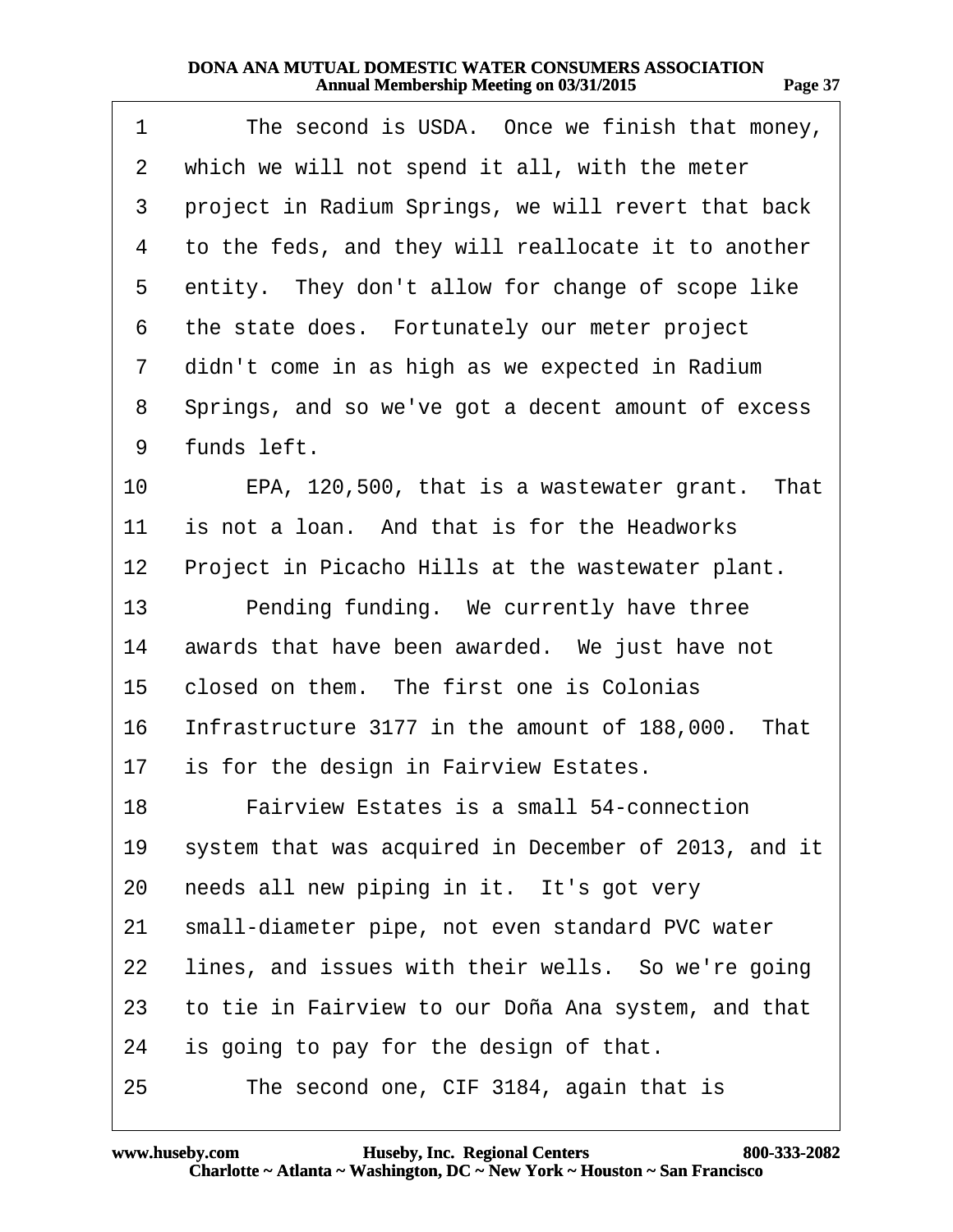<span id="page-37-0"></span>

| 1              | Colonias funding, 100,000. That is the design for   |
|----------------|-----------------------------------------------------|
| $\overline{2}$ | Radium Springs. We are getting ready to start our   |
| 3              | first round of upgrades to Radium Springs on the    |
| 4              | water lines. They have 2-, 4-, and 6-inch water     |
| 5              | lines. Our plan is to get rid of all 2- and 4-inch  |
| 6              | water lines to install 6- or 8-inch water lines to  |
| 7              | provide fire protection in all areas.               |
| 8              | The third one on the left is Drinking               |
| 9              | Water 3227, 2.75 million. That is for the water     |
| 10             | line at Fairview and the water tanks at Picacho     |
| 11             | Hills.                                              |
| 12             | And that is all I have for my report. Are           |
| 13             | there any questions about financials, projects,     |
| 14             | anything I've addressed tonight or any other        |
| 15             | questions you have for me? I'd be happy to answer.  |
| 16             | Okay. Thank you very much.                          |
| 17             | MR. MELTON: Next we'll ask Lilla Reid or            |
| 18             | Karl -- I don't know which one is going to give the |
| 19             | report -- to step up here with their engineering    |
| 20             | report, please.                                     |
| 21             | MS. REID: All right. Is it still on?                |
|                | 22 Yep, it's on. All right. It's great to be here.  |
|                | 23 You can tell I don't use a mic very often, can't |
| 24             | you? Just kind of started.                          |
| 25             | All right. So we're going to go through some        |

**http://www.yeslaw.net/help**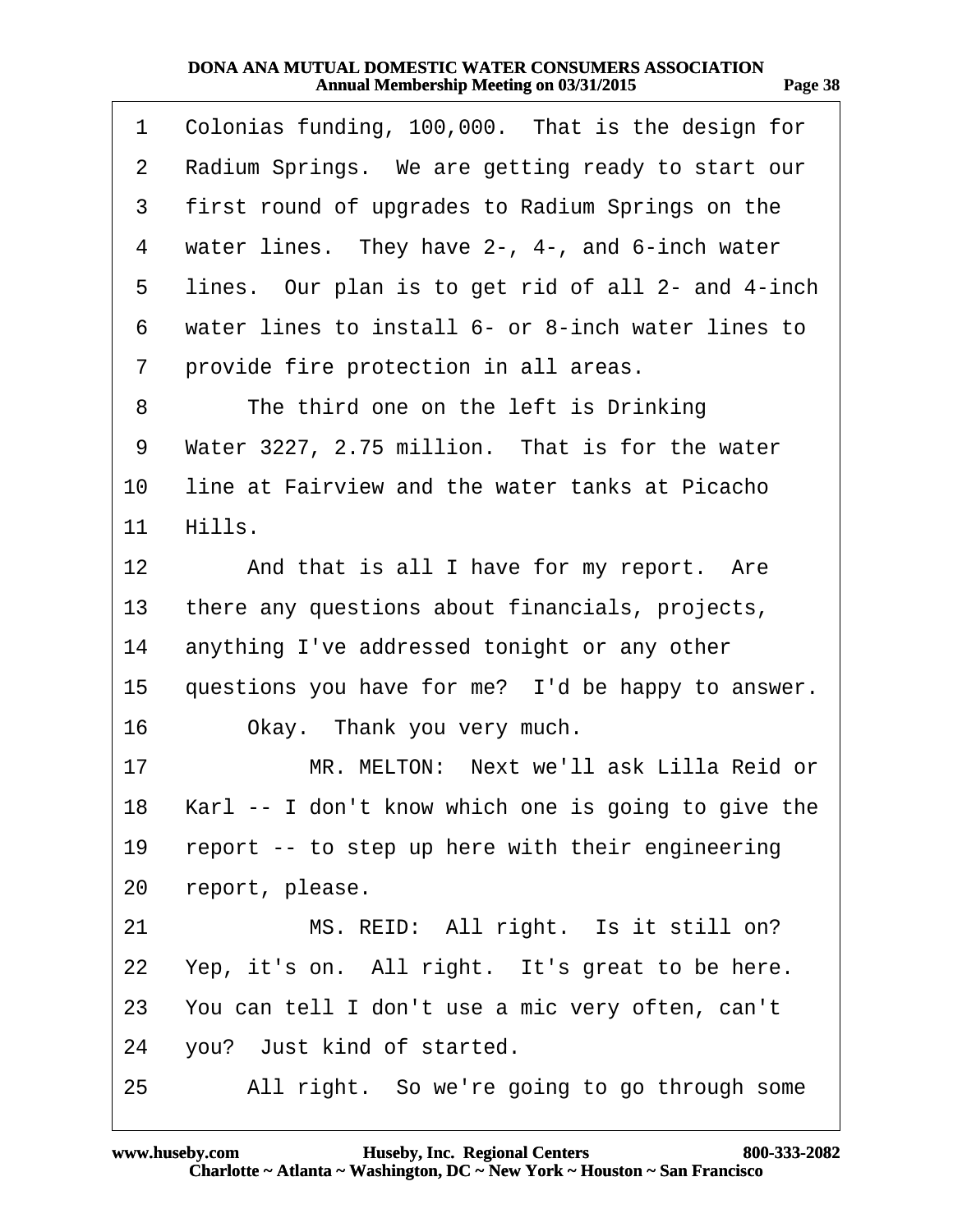<span id="page-38-0"></span>

| 1               | of the projects. Jennifer did a great job            |
|-----------------|------------------------------------------------------|
| $\overline{2}$  | explaining a lot of the projects. So I get to just   |
| 3               | skip over them. So we'll go ahead and just dive      |
| 4               | right in.                                            |
| 5               | One of the great things about the planning           |
| 6               | documents that we have up here is that this is       |
| 7               | always the first stage to getting into any project.  |
| 8               | You have to get the planning document done so we can |
| 9               | secure funding. So in this case, you actually had    |
| 10              | eight planning documents completed in 2014. So that  |
| 11              | is actually one of those items that helps secure     |
| 12              | some of that funding that's pending on there as      |
| 13 <sup>2</sup> | well.                                                |
| 14              | So the second one up there, the District 5           |
| 15              | Wastewater Preliminary Engineer Report, is actually  |
| 16              | at the funding agency or actually at the review      |
| 17              | agency, New Mexico Environment Department,           |
|                 | 18 Groundwater Quality Bureau. As soon as they get   |
| 19              | comments back, then we're hoping to pursue the       |
| 20              | design of improving the wastewater treatment plant   |
| 21              | up there.                                            |
| 22              | So we'll go on to some of the design projects        |
| 23              | that we have. The District 5 Building is in          |
| 24              | progress, District 5 water improvement, the Fairview |
| 25              | water improvement, and the water SCADA Phase 2. So   |

**http://www.yeslaw.net/help**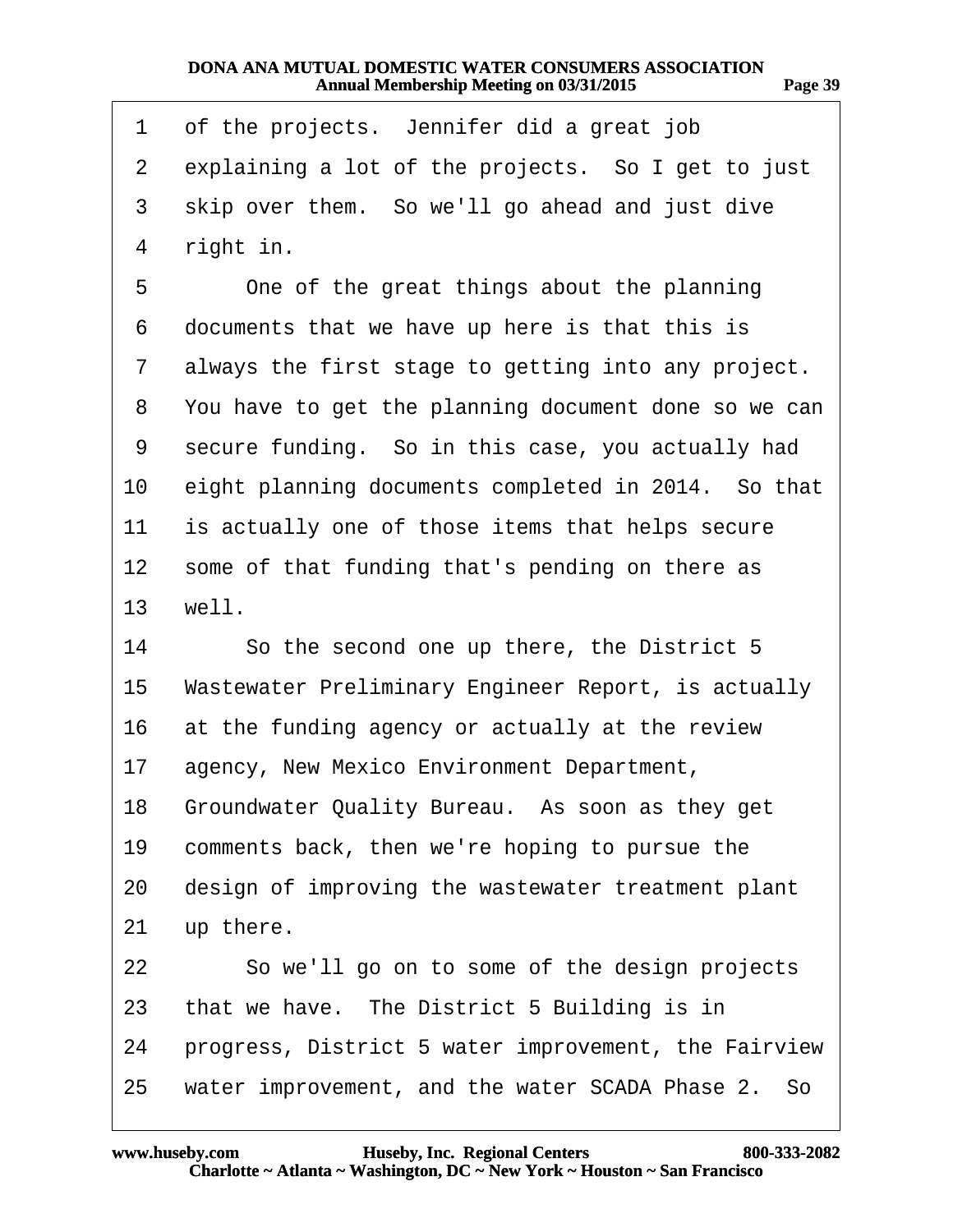<span id="page-39-0"></span>

| 1              | we have some photos of the District 5 -- I guess not |
|----------------|------------------------------------------------------|
| $\overline{2}$ | quite photos.                                        |
| 3              | This is the northside view and a westside view.      |
| 4              | The great news about that is we'll actually start    |
| 5              | construction on that on Monday. We have all of the   |
| 6              | permits in place to get that project started. So     |
| 7              | you may start to see some construction equipment out |
| 8              | on site.                                             |
| 9              | And the next project that we have -- I actually      |
| 10             | get probably more questions on this project than any |
| 11             | others because a lot of people actually see this     |
| 12             | tank up there, and nobody is sure if it's going to,  |
| 13             | you know, even hold water. So this one is actually   |
| 14             | up in Picacho, and the idea here is to replace the   |
| 15             | tank completely. It has been repaired multiple       |
| 16             | times, and all repairs have failed at this point.    |
| 17             | The tank -- we actually did have a diver come        |
| 18             | out there, and the tank has been inspected. And at   |
| 19             | this point it's going to be cheaper to demolish it   |
| 20             | and get rid of it than it is to try to repair it.    |
| 21             | So this right here -- what needs to be done out      |
| 22             | there is to be able to provide a two-day capacity,   |
| 23             | and this tank is unable to do that as well.          |
| 24             | So we have some more pictures of what's going        |
| 25             | to be happening in District 5. So this right here    |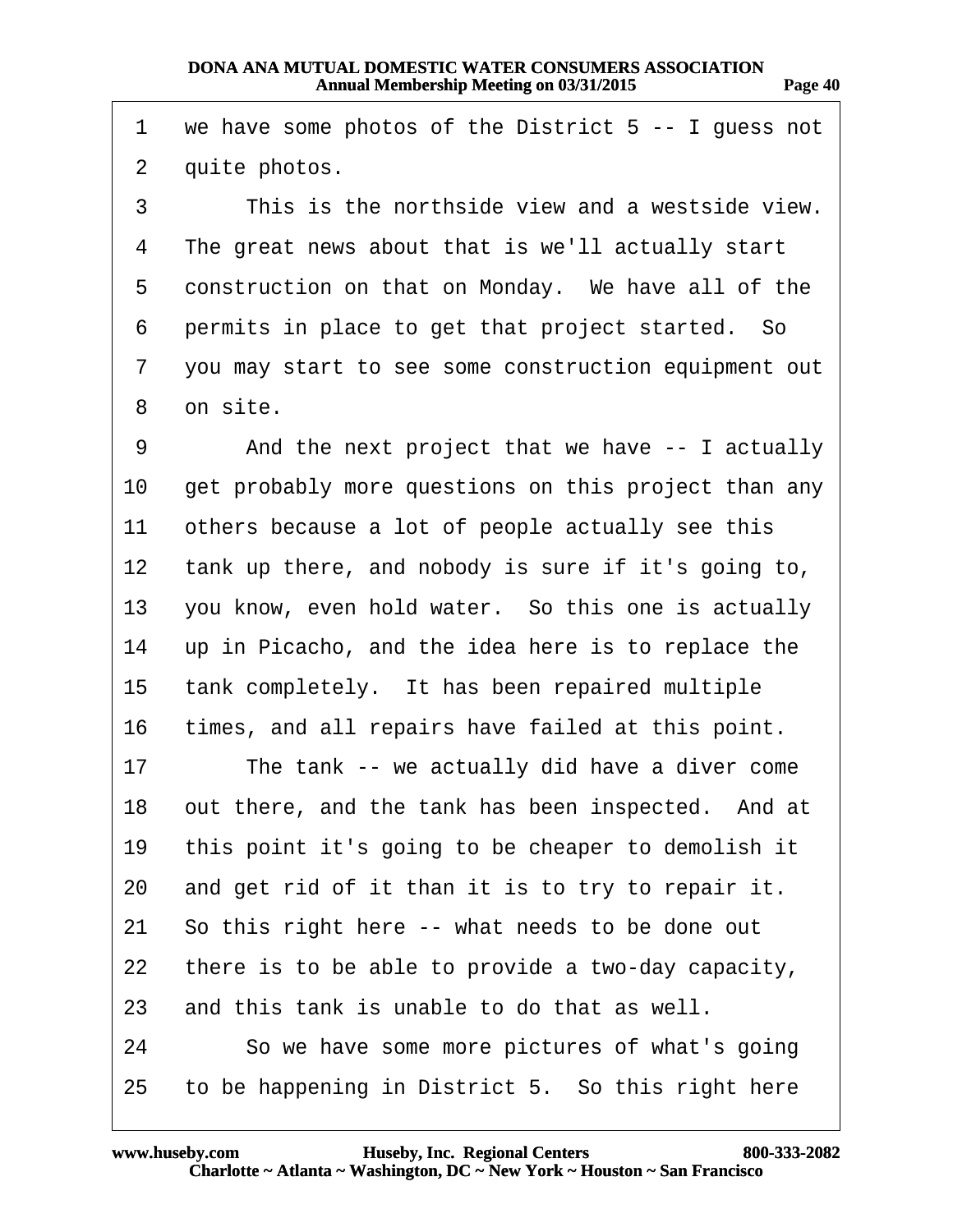<span id="page-40-0"></span>

| 1  | is on Anthem. And so on Anthem we're going to be    |
|----|-----------------------------------------------------|
| 2  | putting some 8- and 10-inch water lines to connect  |
| 3  | to the existing water line there.                   |
| 4  | And the next photo is probably Barcelona Ridge,     |
| 5  | and this is going to tie in that well that you see  |
| 6  | right when you get into the subdivision. And this   |
| 7  | well is actually a really high producer, and so     |
| 8  | we're excited to get this one onto the system.      |
| 9  | And then the next one -- actually, these two        |
| 10 | locations, there's going to be well houses.         |
| 11 | Currently there's not well houses on the one that   |
| 12 | we're going to connect as well as the one north of  |
| 13 | Barcelona, I think Well No. 7 there. And so we're   |
| 14 | going to actually put these in, houses, and all the |
| 15 | proper equipment for them.                          |
| 16 | And then the next one will actually show us         |
| 17 | going up to the new tank site. And the new tank     |
| 18 | site is going to have two tanks, both of them       |
| 19 | 900,000 gallons. We try to incorporate two tanks    |
| 20 | when we can. In case something goes down, you know, |
| 21 | we have a second tank there. If we have to go in    |
| 22 | and recoat, we always have that capability without  |
| 23 | leaving anybody without water. So it does include   |
| 24 | water line, fill line, and distribution line coming |
| 25 | down from the hill.                                 |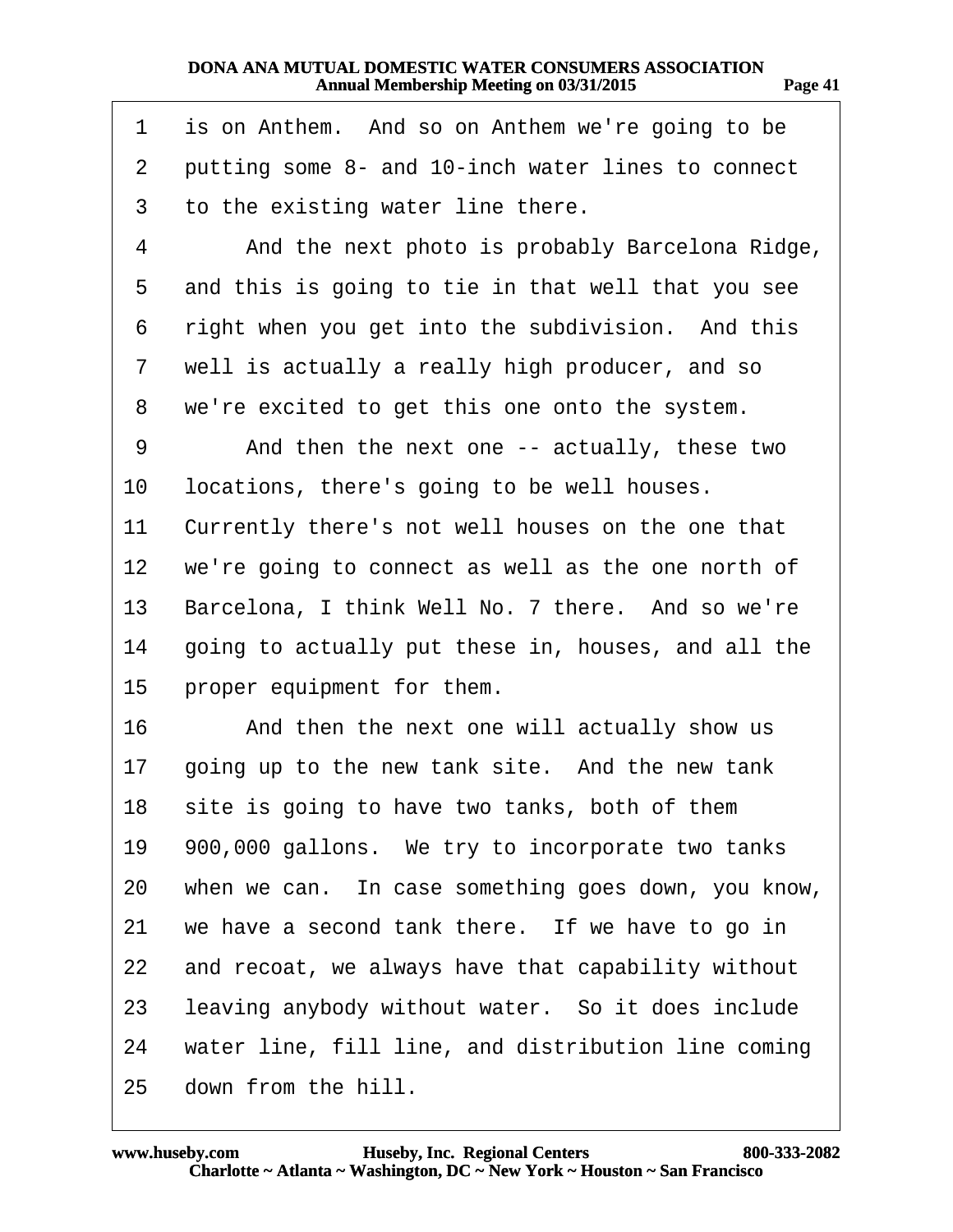<span id="page-41-0"></span>

| 1               | And so then this is the water system                |
|-----------------|-----------------------------------------------------|
| 2               | improvement for District 5, those segments.         |
| 3               | MR. BESS: I'm Dave Bess. What does                  |
| 4               | 900,000 gallons represent in average days of use?   |
| 5               | MS. REID: In this case, what we're                  |
| 6               | actually doing is 1.8 million gallons total, and    |
| 7               | that will give you two days' worth of storage on a  |
| 8               | 20-year projection. So it gives you more than what  |
| 9               | you need today, and it also provides for two hours  |
| 10              | of fire flow. So at -- so then at this point,       |
| 11              | hopefully we should have some good storage for the  |
| 12 <sub>2</sub> | District 5 area.                                    |
| 13              | MR. BESS: Thank you.                                |
| 14              | MS. REID: Absolutely. By the way, I'm               |
| 15              | Lilla Reid of Souder, Miller & Associates. Karl is  |
| 16              | in the back. So if you happen to hear him say       |
| 17              | something, it's just because he's trying to improve |
| 18              | what we're talking about up here.                   |
| 19              | What else have we got on there next? I think        |
| 20              | we have the Fairview project. Jennifer talked about |
| 21              | this a little bit. So the views down there is the   |
| 22              | little area. There's Northview, Southview,          |
| 23              | Eastview, Westview, Desert View. So that's the      |
| 24              | subdivision there on the south.                     |
| 25              | As she said, it needs a lot of improvements.        |

**http://www.yeslaw.net/help**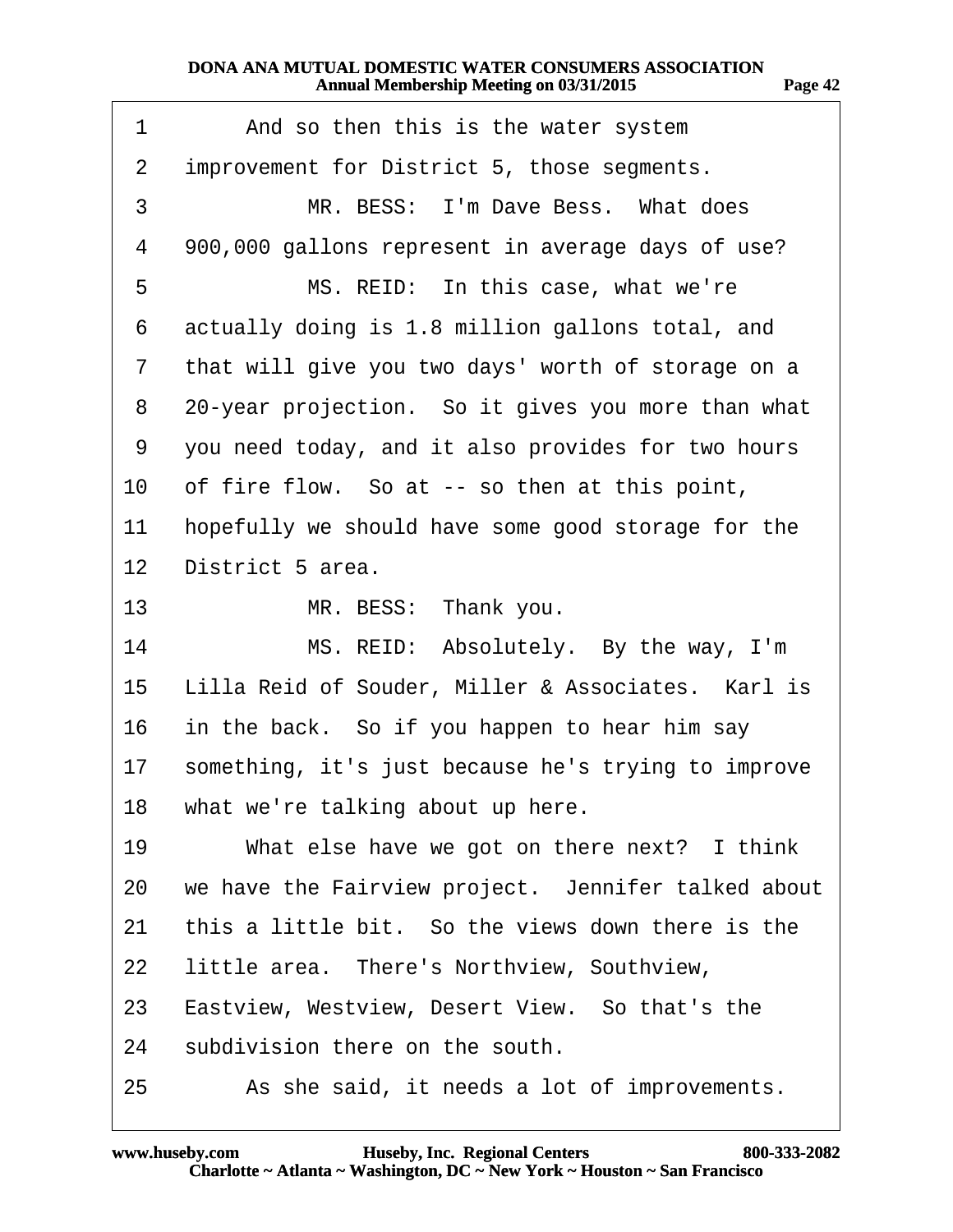<span id="page-42-0"></span>

| 1            | It is very small-diameter lines. We're going to        |
|--------------|--------------------------------------------------------|
| $\mathbf{2}$ | come in with 6-inch line. There's going to be fire     |
| 3            | flow. There's going to be fire hydrants. And this      |
| 4            | is going to connect to the southern part of the        |
| 5            | current District 4. And so this includes going over    |
| 6            | the river.                                             |
| 7            | So we're going to go over the Picacho Bridge           |
| 8            | which is fun. It's been a lot of fun getting all       |
| 9            | the permits associated with NMDOT and IBWCH across     |
| 10           | the river.                                             |
| 11           | And then it actually shows a line going up to          |
| 12           | tap into Picacho Mutual Domestic. That's actually      |
| 13           | an alternative and not necessarily something that      |
| 14           | will be built in the first phase. But there will       |
| 15           | actually be a stub out so that -- being a good         |
| 16           | neighbor and allowing for water support between the    |
|              | 17 two mutual domestics. And so that's 6-, 8-, 12-inch |
|              | 18 lines in that area. The total project is about 3.4  |
| 19           | miles of water lines.                                  |
| 20           | So the next one we actually have is design and         |
| 21           | construction projects that were completed in 2014.     |
| 22           | The first one is Doña Ana Road/Doña Ana School Road,   |
| 23           | the office remodel, then a little sewer line           |
| 24           | relocation, and then a meter replacement project.      |
| 25           | So the first one, Doña Ana Road/Doña Ana School        |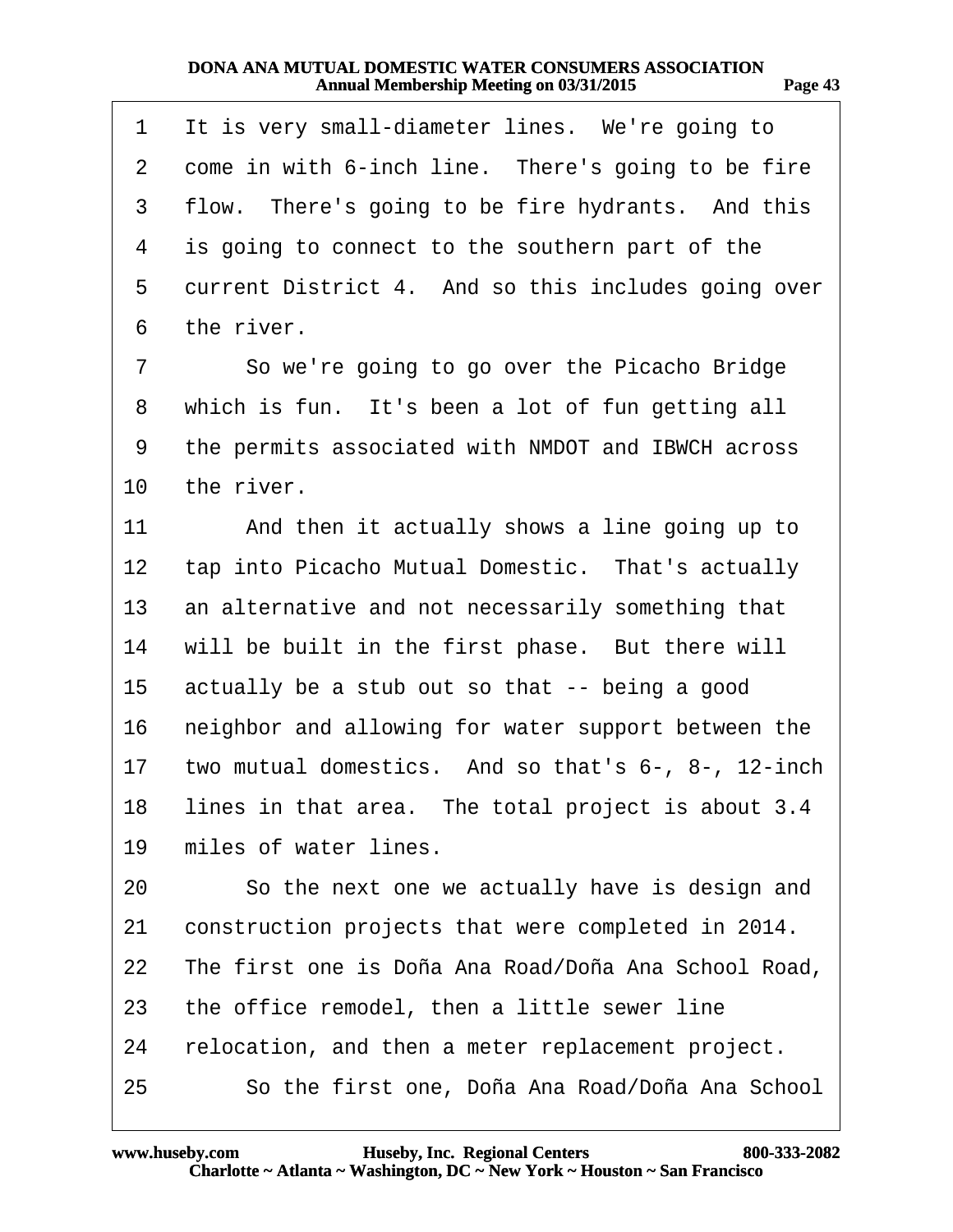<span id="page-43-0"></span>

|                 | 1 Road, was really good. It was a nice, smooth        |
|-----------------|-------------------------------------------------------|
| $\mathbf{2}$    | project. It got done on time. It got done on          |
| 3               | budget. Operations doesn't always think it's a        |
| 4               | smooth project, but in engineering when we get those  |
| 5               | things, that actually makes it a better project.      |
| 6               | So there's a couple of construction photos on         |
| $\overline{7}$  | this one. This total project was 2.4 miles, and       |
|                 | 8 there was 10-inch, 8-inch, and 6-inch. And Colonias |
|                 | 9 funding and Water Trust Board both were used for    |
|                 | 10 that project.                                      |
| 11              | The next project was the office remodel, and          |
| 12 <sub>2</sub> | Jennifer told you about it. And I think you may       |
| 13 <sup>°</sup> | have maybe been to the office to see it. Opening up   |
|                 | 14 the lobby, a couple of additional offices, the     |
| 15              | drive-through window, expanded conference room which  |
|                 | 16 hopefully the board and public like that.          |
| 17              | New tile. I don't know if you guys knew, but          |
|                 | 18 when you first walked in, there was tile that was  |
| 19              | really slippery. And so if it was raining             |
| 20              | outside -- we don't get rain a lot. But if it was     |
| 21              | wet outside, it would be slippery when you came in    |
|                 | 22 the door. And then some new carpet.                |
| 23              | So this little sewer line project was                 |
| 24              | interesting because there was one customer on it.     |
|                 | 25 But there happened to be -- I didn't actually -- I |
|                 |                                                       |

10

**http://www.yeslaw.net/help**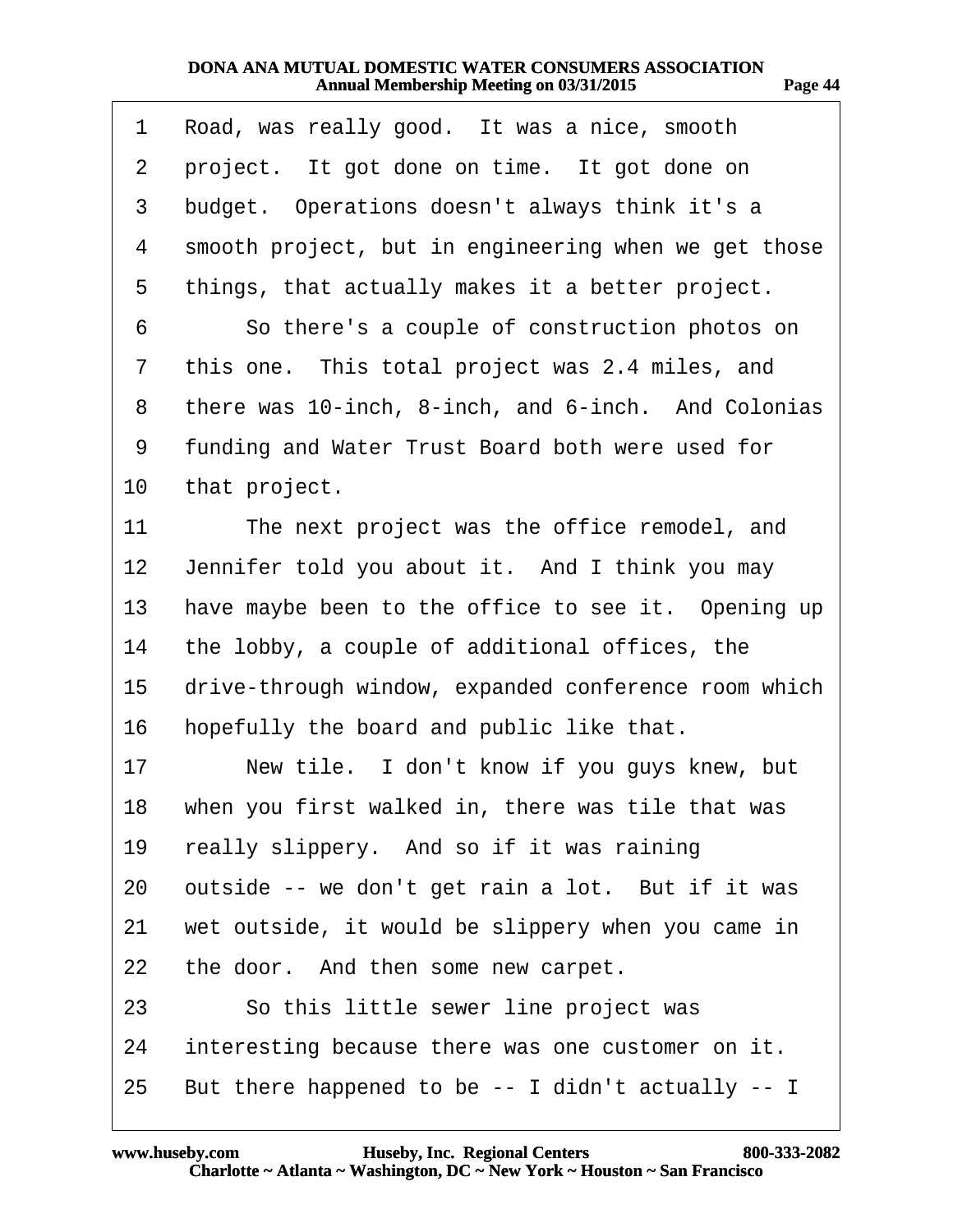|  |  | 'AOP |  |
|--|--|------|--|
|--|--|------|--|

<span id="page-44-0"></span>

| 1  | don't have a good photo of the wall. But the wall       |
|----|---------------------------------------------------------|
| 2  | is probably about 10-foot tall there, and the           |
| 3  | wastewater line that needed to be replaced was          |
| 4  | underneath it. And so it was actually unsafe for us     |
| 5  | to get a contractor in there to dig underneath that     |
| 6  | wall without tearing down the wall.                     |
| 7  | In this case we ended up relocating that water          |
| 8  | line -- that sewer line outside of the wall and         |
| 9  | running it down, penetrating the manhole in the         |
| 10 | bottom, and putting out some new clean-outs. It was     |
| 11 | a small project but did take some coordination. So      |
| 12 | it was about 200 linear feet of sewer line.             |
| 13 | And the next project that we have was the meter         |
| 14 | replacement. And I think staff and engineering was      |
| 15 | excited to actually finish this project. It was a       |
| 16 | multi-year project. So I'm really happy that the        |
| 17 | benefits are working out for Doña Ana Mutual because    |
| 18 | it was a surprisingly difficult project.                |
| 19 | It had multiple challenges, but everything is           |
| 20 | working great now. I mean there was over                |
| 21 | 3,000 meters relaced. It was 3,300-and-some meters.     |
|    | 22 So it was a big project and multiple funding sources |
|    | 23 for it.                                              |
| 24 | The next ones we're going to talk about were            |
| 25 | designs completed and construction projects in          |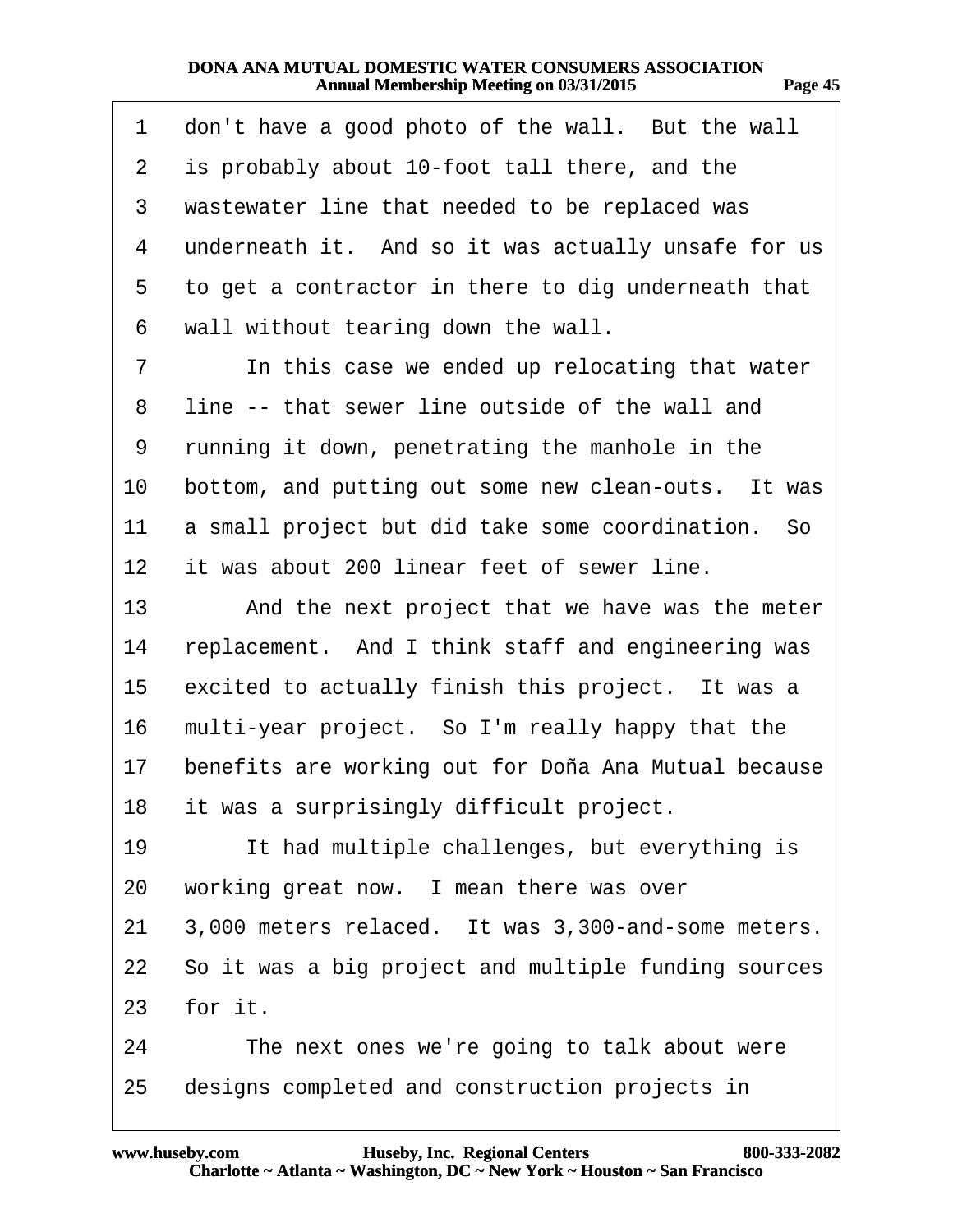<span id="page-45-0"></span>

| 1       | progress. So there's one project that kind of        |
|---------|------------------------------------------------------|
| 2       | incorporated District 3, 2, 4. So there were         |
| 3       | actually multiple areas. And then the District 5     |
| 4       | Headworks.                                           |
| 5       | And so on this one, one of the areas was up on       |
| 6       | Lujan Hill Road and Doña Ana Road, and this one      |
| 7       | completed what was considered the Surface Water      |
| 8       | Transmission Project. That was the original name of  |
| 9       | it. But it definitely connected the -- probably      |
| 10      | District 1, the northern part of the District 1, up  |
| 11      | to what is the Radium Springs area. So this          |
| $12 \,$ | actually finished that and includes actually a       |
| 13      | really nice loop on the northern part of what was    |
| 14      | the Doña Ana system.                                 |
| 15      | So Myles Road, this was also a completion of a       |
| 16      | project. But this actually does a lot for the        |
| 17      | Legends West area. And it included improving flows   |
| 18      | through that area. So there was a water line that    |
| 19      | was between -- that was through the onion fields.    |
| 20      | And so we rerouted that to come down along the       |
| 21      | roads.                                               |
| 22      | And then there's a little portion that is on         |
| 23      | Elks Drive. And when they were doing the             |
| 24      | intersection, this is -- it doesn't actually show    |
| 25      | the Engler underpass, but actually we had put casing |

**http://www.yeslaw.net/help**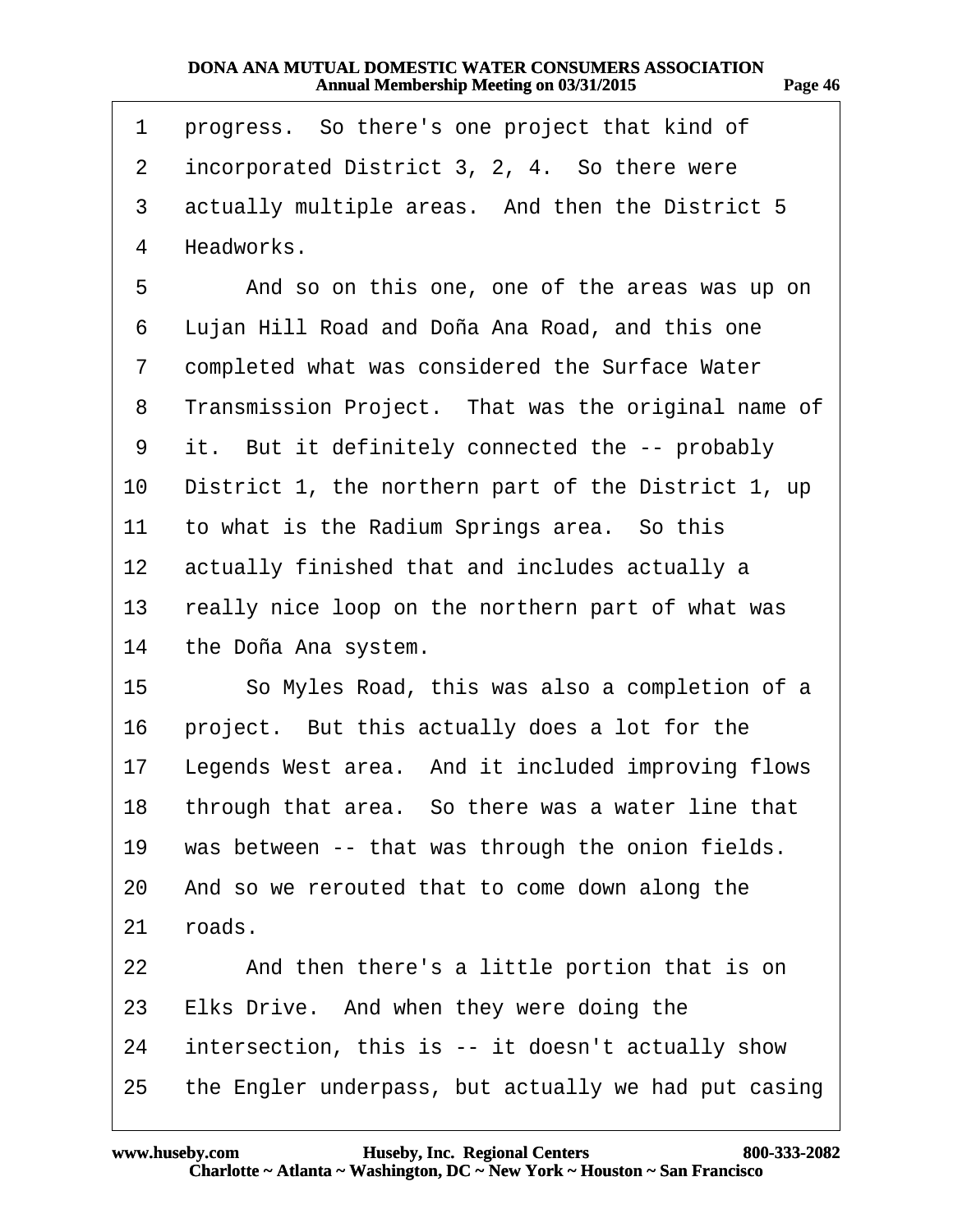<span id="page-46-0"></span>

| 1  | in there when they were doing the underpass so that     |
|----|---------------------------------------------------------|
| 2  | we didn't have to come in and mess up the pavement      |
| 3  | again. So there was casing that we tied into on         |
| 4  | each side of that, and then we got to lay the rest      |
| 5  | of the water line in the median and then connect by     |
| 6  | the Hatfield-Brewster Station, if anybody is aware      |
| 7  | of that, off of Hatfield.                               |
| 8  | And then the District 5 Headworks Project, I            |
| 9  | don't know if anybody has ever seen the headworks       |
| 10 | out there, but I recommend you bypass it and wait       |
| 11 | till we actually get this done. It does need            |
| 12 | improvement. So what we're trying to do now is get      |
| 13 | out there and get this installed prior to any of the    |
| 14 | other benefits. This is going to help keep any rags     |
| 15 | or any other trash that actually gets into the          |
| 16 | wastewater treatment plant and hopefully improve.       |
| 17 | So we actually have federal funding for this            |
|    | 18 one too, and that's one of our holdups right now, is |
| 19 | waiting for EPA to finish their review and allow us     |
| 20 | to award the project to the low bidder.                 |
| 21 | The 2015 projects. We would like to get ready           |
| 22 | to start the design project for District 5              |
| 23 | wastewater improvements. We have to get the             |
| 24 | planning document approved first. As soon as we get     |
| 25 | that done, we can actually start these designs.         |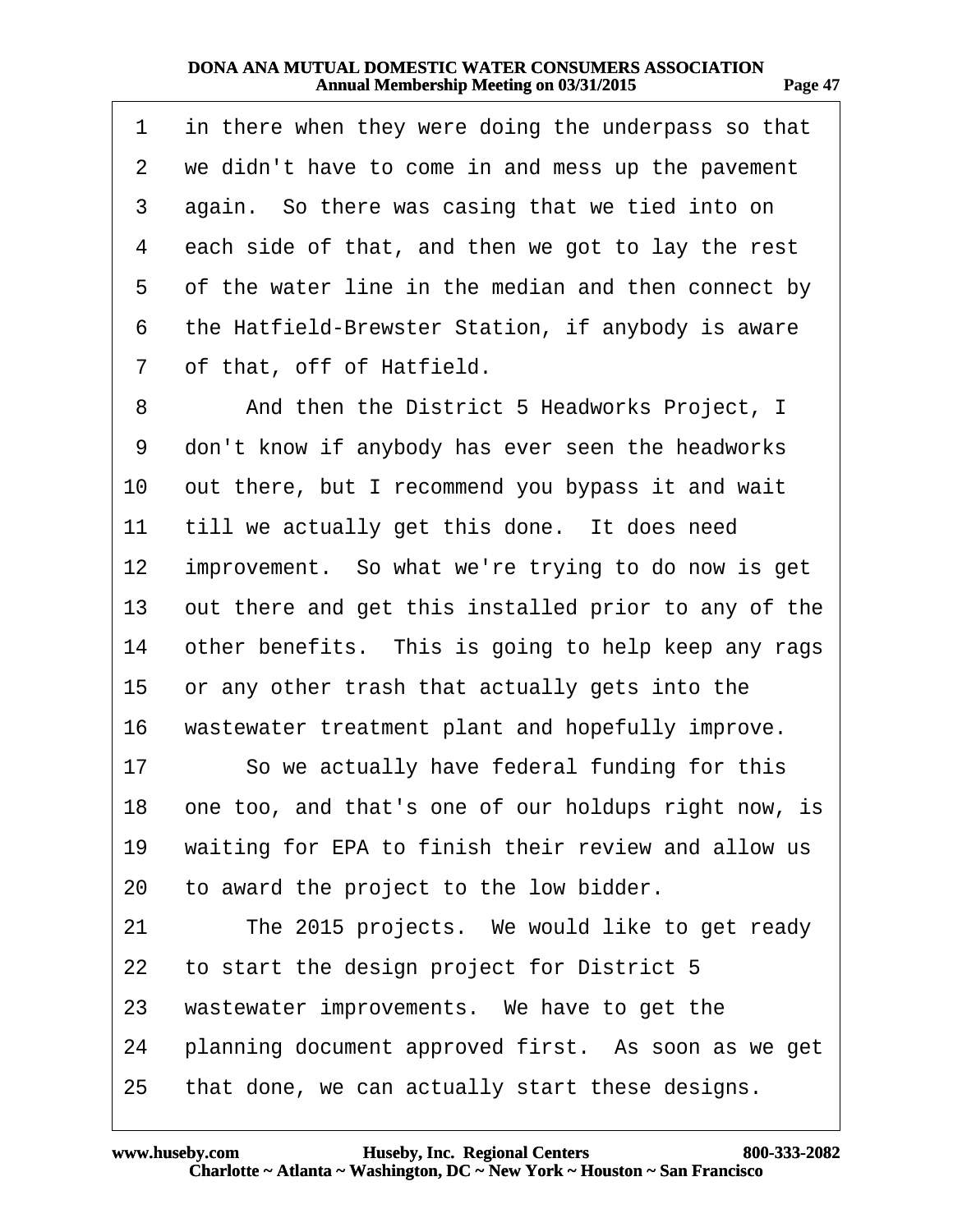| 78 F<br>o<br>. . | х |
|------------------|---|
|------------------|---|

<span id="page-47-0"></span>

| 1  | And then the design and construction project,        |
|----|------------------------------------------------------|
| 2  | District 5 Building, we're going to start            |
| 3  | construction Monday. So that's great news.           |
| 4  | The District 5 water improvements and the            |
| 5  | Fairview water system improvements, they're actually |
| 6  | both waiting for some funding to get closed on the   |
| 7  | pending list.                                        |
| 8  | And then District 1 Radium Springs, that was         |
| 9  | also a Colonias fund that we're waiting on. And      |
| 10 | this is only the first phase of improvement up at    |
| 11 | Radium Springs. There's also some small lines we     |
| 12 | really would like to remove. But what we're trying   |
| 13 | to do now is get the critical areas and add some     |
| 14 | additional fire hydrants up there.                   |
| 15 | Construction projects. We've already kind of         |
| 16 | touched on some of the projects in different phases. |
| 17 | I really enjoy working for Doña Ana Mutual and       |
| 18 | hope to continue doing it for years. And I thank     |
| 19 | the board and the staff. It's always great working   |
| 20 | with them. If you guys have any questions on the     |
| 21 | projects, I can take those at this time.             |
| 22 | Yes, ma'am?                                          |
| 23 | MS. RICHARDSON: My name is Susan                     |
| 24 | Richardson, and I'm a member. And I was just         |
| 25 | wondering with the wastewater. This development      |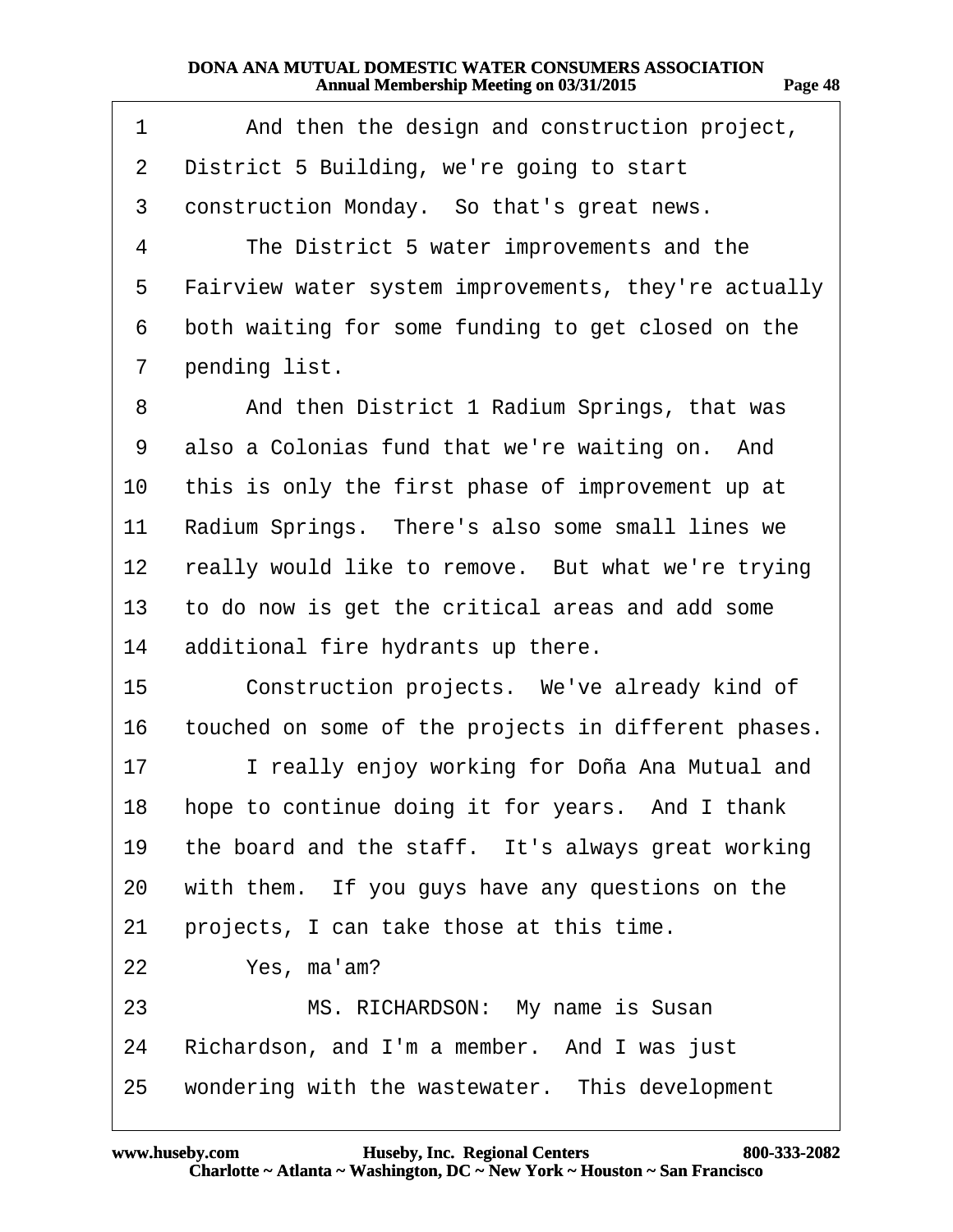<span id="page-48-0"></span>

| 1              | back here, the Mirasol development, we're all on     |
|----------------|------------------------------------------------------|
| $\overline{2}$ | septic tanks.                                        |
| 3              | So when do you think we would -- the timeline        |
| 4              | with all the other projects, when do you think you   |
| 5              | would be ready to convert us over to the wastewater  |
| 6              | project?                                             |
| $\overline{7}$ | MS. REID: Is Mirasol in any of the --                |
| 8              | MS. HORTON: No. They're up on the                    |
| 9              | escarpment. That's a gravity system.                 |
| 10             | MS. REID: Okay. The interesting thing                |
| 11             | about wastewater is it's hard to get money for       |
|                | 12 wastewater projects. That's what we've found has  |
| 13             | been very difficult. So we have actually had         |
| 14             | applications in for three years in a row for         |
|                | 15 Colonias funding for wastewater to start doing    |
| 16             | collections to improve hopefully your quality of     |
| 17             | life, and we haven't been able to get wastewater     |
|                | 18 funding. We've been getting water funding.        |
| 19             | So the applications are out there, and there's       |
| 20             | a number of water locations to get water funding but |
| 21             | not as many for wastewater. So we're still trying    |
| 22             | to improve collections out there. But at this        |
| 23             | point, multiple years before we probably even have   |
| 24             | design money, unfortunately.                         |
| 25             | MS. RICHARDSON: Okay. Thanks.                        |

**http://www.yeslaw.net/help**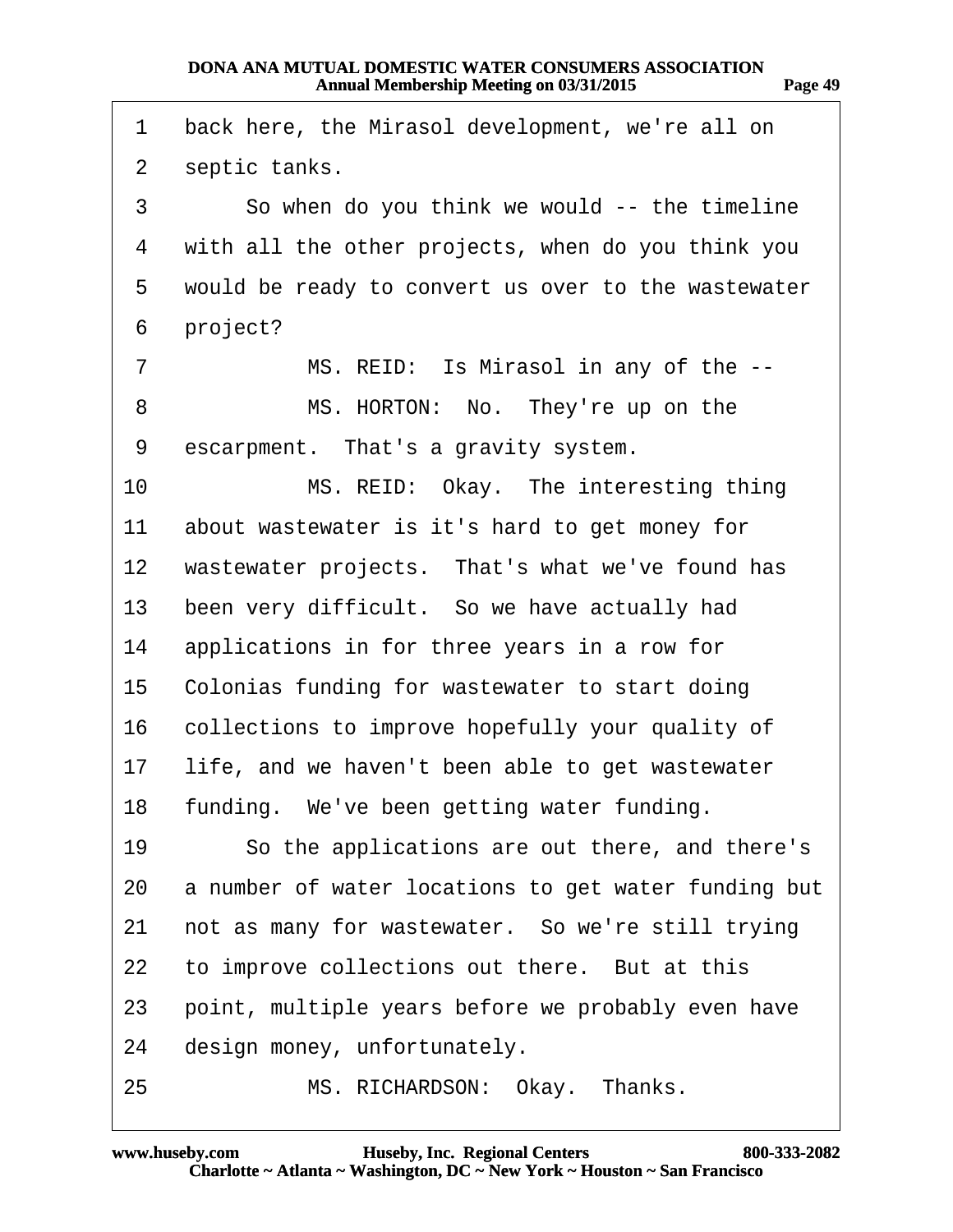<span id="page-49-0"></span>

| 1  | MS. REID: Yes, sir?                                  |
|----|------------------------------------------------------|
| 2  | MR. BUTLER: I want to address that                   |
| 3  | because I'm on the Colonias Infrastructure Board.    |
| 4  | I'm Oscar Vasquez Butler. I'm a member. I'm on the   |
| 5  | Colonias Infrastructure Board, and our priorities    |
| 6  | have been water because we have priorities for       |
| 7  | water, wastewater, flood and drainage roads. So we   |
| 8  | want to get all the water lines in. I know we're     |
| 9  | very concerned with the flushing of systems and the  |
| 10 | loss of water because of flushing.                   |
| 11 | But what you didn't address here was the             |
| 12 | looping of lines. One of the big things with us is   |
| 13 | that we want to put the water pipes in the ground,   |
| 14 | and we want to loop them so that we don't waste      |
| 15 | water with flushing it. And then soon after we'll    |
| 16 | start prioritizing the wastewater.                   |
| 17 | So we're going by the priorities that were           |
| 18 | established by the legislature. So as soon as we     |
| 19 | get through -- and we're addressing these            |
| 20 | water/wastewater needs in different counties, eleven |
| 21 | counties to be exact. So in each county there are    |
| 22 | different phases of water and wastewater. So that's  |
| 23 | why wastewater money is difficult to get.            |
| 24 | MS. REID: Absolutely. And Colonias has               |
| 25 | provided a lot of funding for Doña Ana Mutual in the |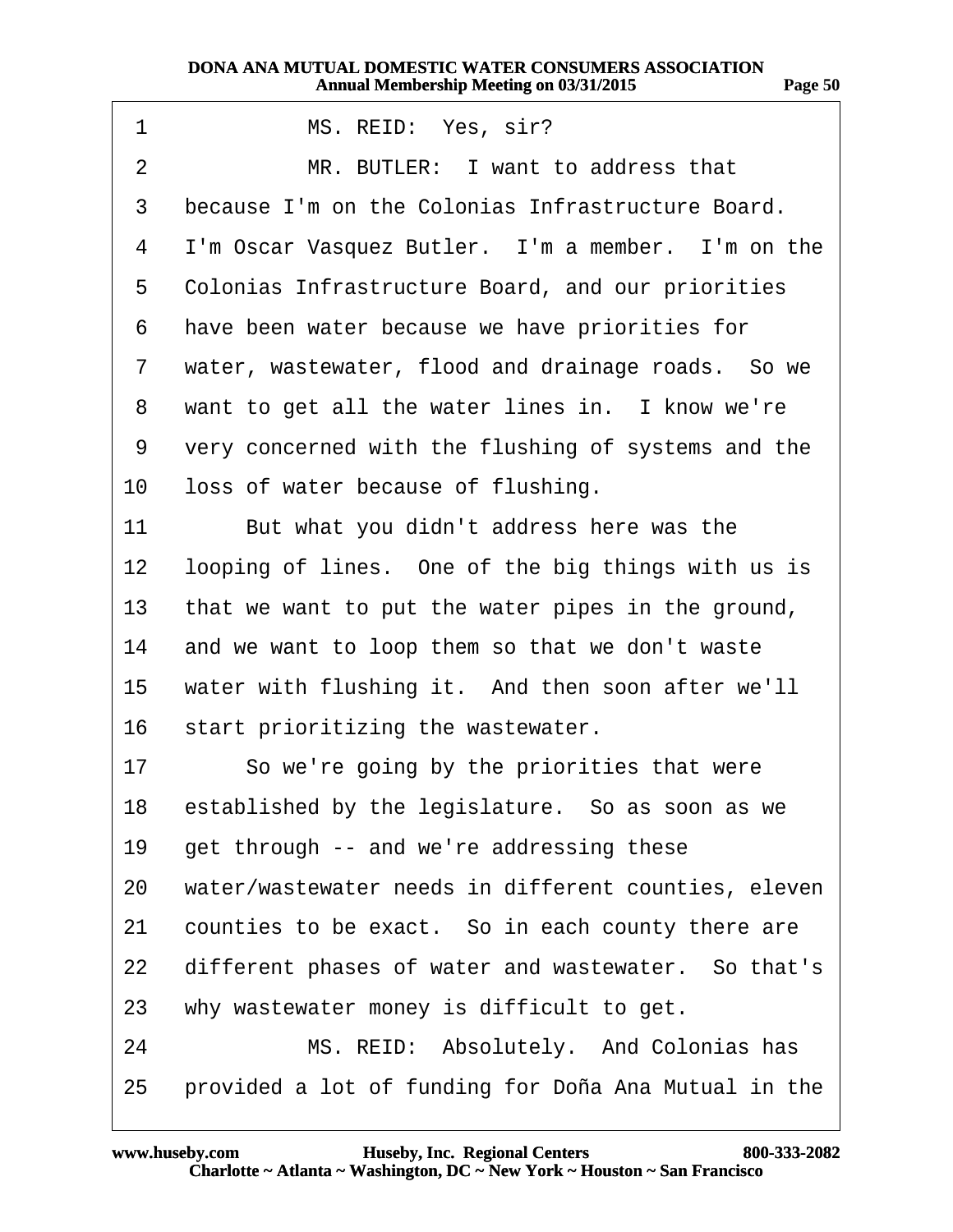|--|

**http://www.yeslaw.net/help**

<span id="page-50-0"></span>

| 1              | past. The Doña Ana Road/Doña Ana School Road         |
|----------------|------------------------------------------------------|
| $\overline{2}$ | project, the Fairview project, those are all         |
| 3              | Colonias funding. So Colonias has been very, very    |
| 4              | good to Doña Ana Mutual.                             |
| 5              | And the interesting thing too is Doña Ana            |
| 6              | Mutual is a pretty solid system. So to show          |
| 7              | emergency in those funding applications is harder to |
| 8              | do. And there are a lot of water systems out there   |
| 9              | that need a lot of help. So I'm sure when they're    |
| 10             | reviewing those applications --                      |
| 11             | All right. Did you have a question? Yes, sir?        |
| 12             | MR. WILES: My name is John Wiles. I'm a              |
| 13             | member. I've been out of the loop for the meetings   |
| 14             | for a few years.                                     |
| 15             | What happened to all the hundreds of millions        |
| 16             | of dollars in funds that we also had approved for    |
| 17             | the Souder Miller vacuum-sucker, waste-treatment     |
| 18             | facility?                                            |
| 19             | MS. REID: We did. We had multiple                    |
| 20             | hundred thousands, and some of that actually was     |
| 21             | either transferred over to water based on what was   |
| 22             | needed, and there is a design out there for the      |
| 23             | southeast collection area. And that is one of the    |
| 24             | areas we keep trying to get funding for              |
| 25             | construction.                                        |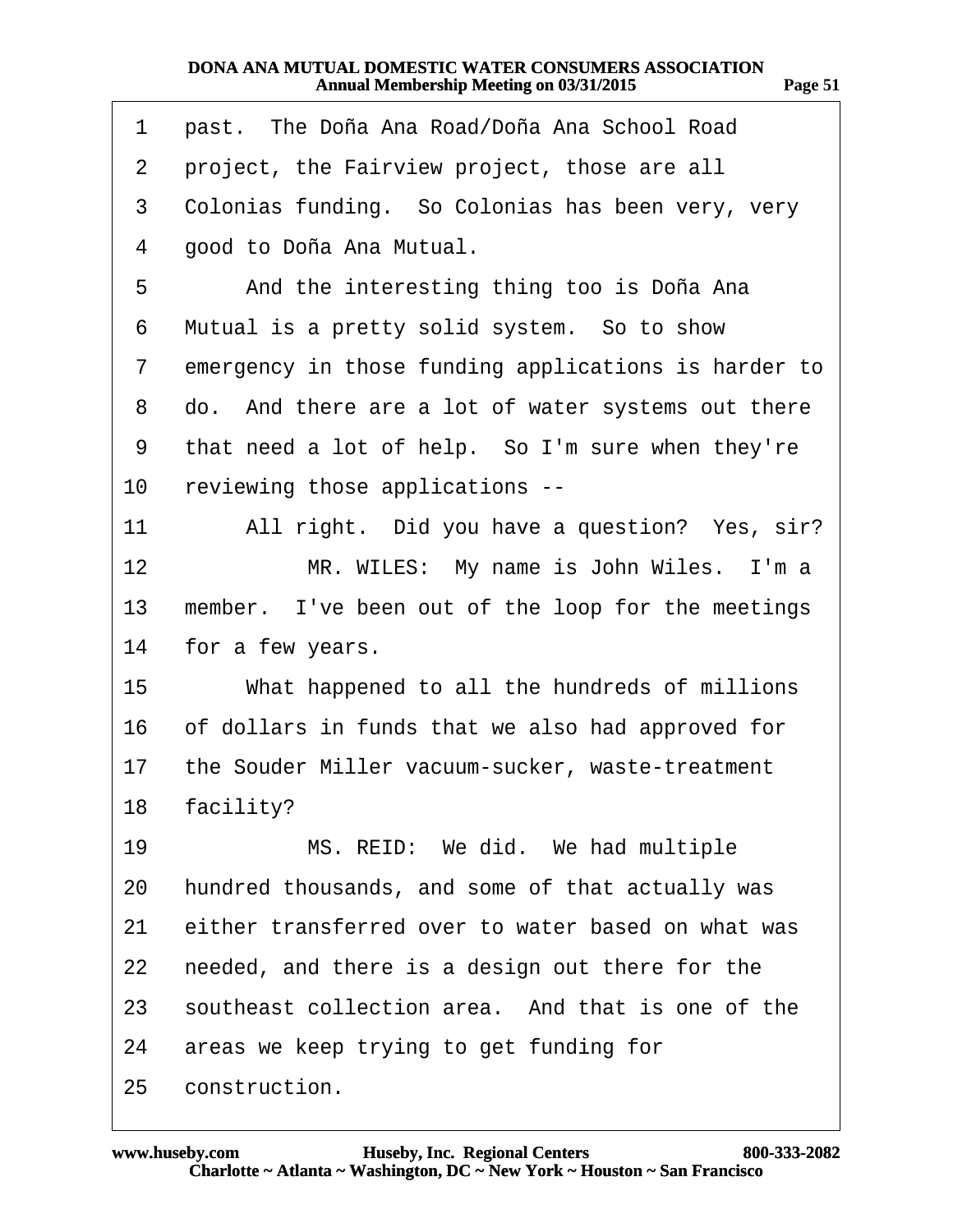<span id="page-51-0"></span>

| 1              | But the design is -- doesn't do you much good.       |
|----------------|------------------------------------------------------|
| $\overline{2}$ | It doesn't help you for your vacuum. So there is     |
| 3              | actually a design out there to do exactly that, and  |
| 4              | it is the area that's closest to the city of Las     |
| 5              | Cruces at this point. And we would start building    |
| 6              | in that direction. We call it the Southeast          |
| 7              | Collection Area, but it is at the -- it is adjacent  |
| 8              | to the city of Las Cruces border there on the north  |
| 9              | side of them and the south side.                     |
| 10             | MR. WILES: What's the general routing of             |
| 11             | the pipe, the wastewater pipe that's going between   |
| $12 \,$        | Doña Ana and the Las Cruces water treatment plant?   |
| 13             | What's the general routing of that? Do we know?      |
| 14             | MS. REID: Yes. There is actually a                   |
| 15             | planning document out there that shows all the       |
| 16             | collections for district -- part of District 1 all   |
| 17             | the way through District 4. So there is a routing    |
| 18             | as to where the mains would go, where the collection |
| 19             | lines would go based on where the majority of the    |
| 20             | homes are.                                           |
| 21             | MR. WILES: Okay.                                     |
| 22             | MS. REID: Anything else?                             |
| 23             | Thank you very much. Appreciate your time.           |
| 24             | MR. MELTON: Thank you very much. We will             |
| 25             | now open the floor for any public input.             |

**http://www.yeslaw.net/help**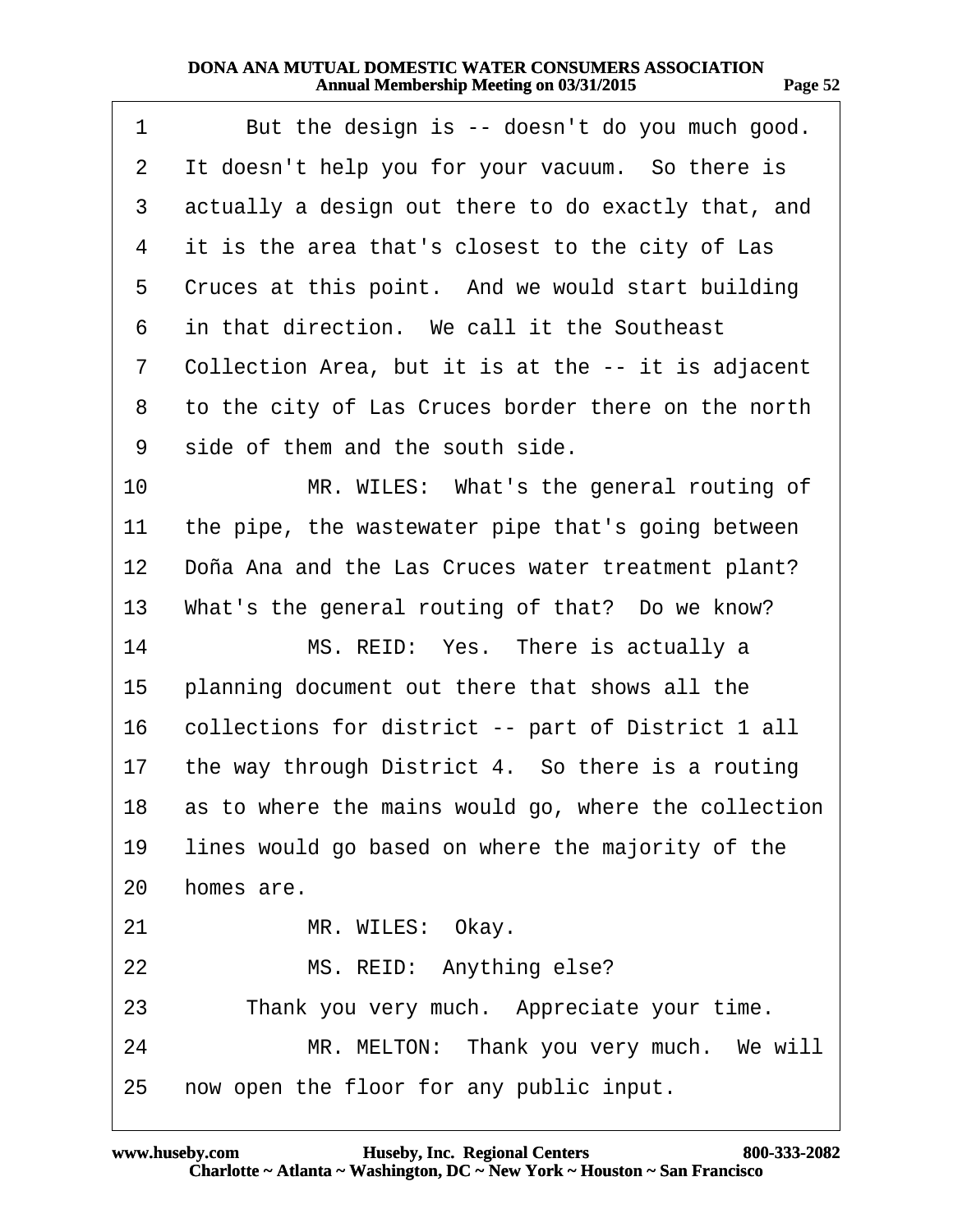<span id="page-52-0"></span>

| 1               | MS. HORTON: No. We have a report from                |
|-----------------|------------------------------------------------------|
| $\overline{2}$  | Lee Peters.                                          |
| 3               | MR. MELTON: Oh, I'm sorry. I forgot.                 |
| 4               | Sorry, Mr. Peters. I forgot Lee.                     |
| 5               | MR. PETERS: How could he forget the                  |
| 6               | lawyer?                                              |
| $\overline{7}$  | MR. MELTON: Easily.                                  |
| 8               | MR. PETERS: Why is the lawyer sitting up             |
| 9               | here with the board? Your association is a           |
| 10              | governmental entity. It's a subdivision of the       |
| 11              | State of New Mexico; so it has to follow all of the  |
| 12 <sup>1</sup> | laws that the State government and the other         |
| 13              | governmental entities like the City and the          |
| 14              | County -- it has to follow the Open Meetings Act.    |
| 15              | That's why we have a resolution.                     |
| 16              | So a lot of stuff has to go through legal            |
|                 | 17 review and approval. And that's why the lawyer is |
|                 | 18 sitting up here with the board, I guess.          |
| 19              | Anyway, I'm supposed to report on litigation.        |
| 20              | We were litigation free for a number of years after  |
| 21              | a rough early part of the 2000s. But we had three    |
| 22              | cases filed in 2013 that are still going on.         |
| 23              | Doña Ana versus the Westmorelands. We bought         |
| 24              | some water rights in 2002. The people sold them      |
| 25              | again to somebody else in 2012. We didn't like       |

**http://www.yeslaw.net/help**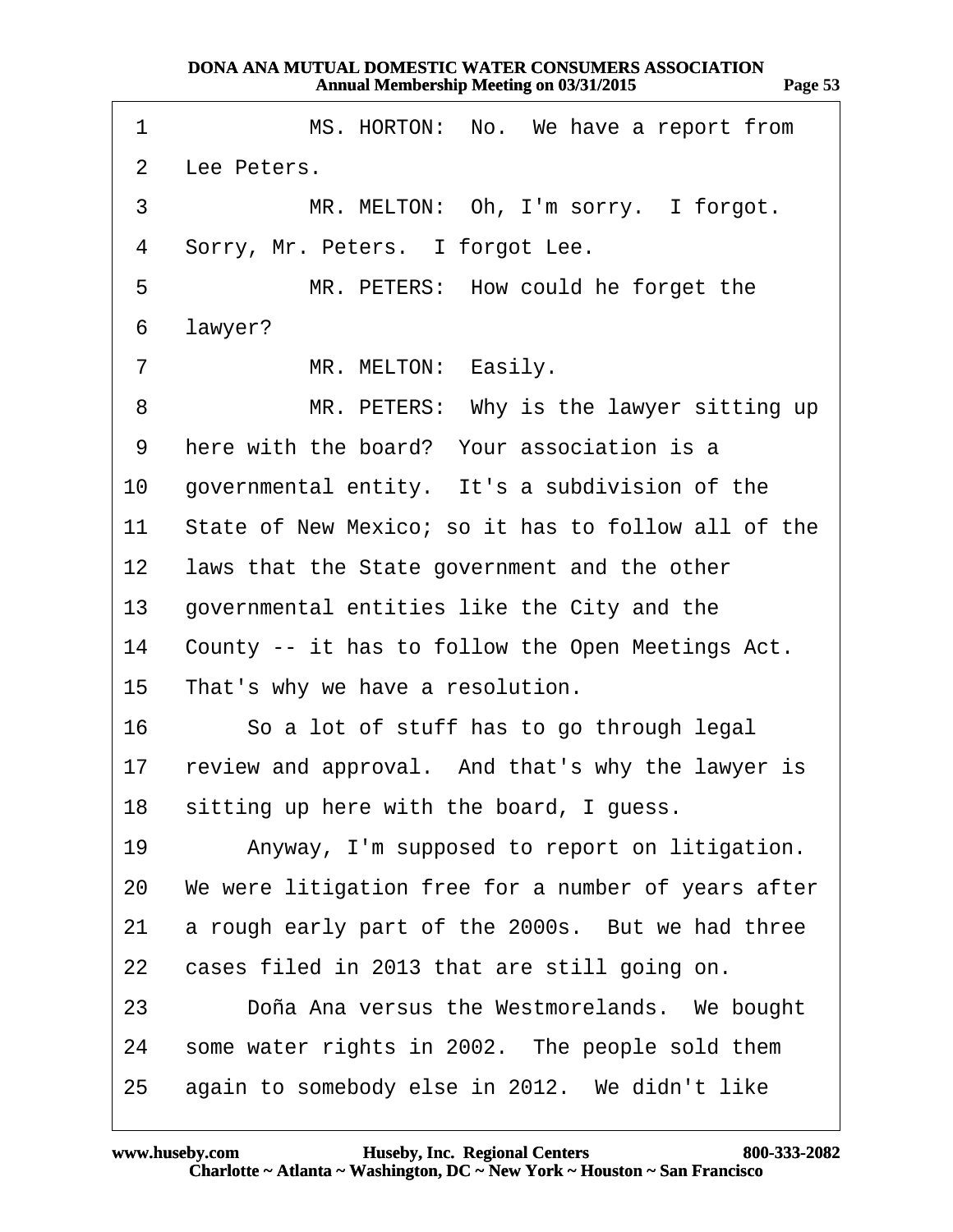<span id="page-53-0"></span>

| 1              | that; so we filed a suit. We tried the case last    |
|----------------|-----------------------------------------------------|
| $\overline{2}$ | November. We have not received a decision from the  |
| 3              | judge yet. We hope to get that fairly soon.         |
| 4              | Moongate Water Company sued Doña Ana Mutual in      |
| 5              | 2013 also over water rights. We're fighting over    |
| 6              | the same water rights. They say they're Moongate's, |
| $\overline{7}$ | and we said we bought them and they're ours. We've  |
| 8              | tried to get the case dismissed on legal and        |
| 9              | technical grounds. We haven't been successful yet.  |
| 10             | But ultimately we hope to do that. This case will   |
| 11             | be tried in December before the water judge here in |
|                | 12 Las Cruces.                                      |
| 13             | The third case is -- we had to sue some people      |
| 14             | named Zepeda in the Fairview area the day we took   |
| 15             | over the system in December of 2013. We were        |
| 16             | refused access to one of our two wells that supply  |
| 17             | that area. So we had to go in and enforce our       |
| 18             | easement rights that we had acquired from the prior |
| 19             | owner of the system. And guess what? They're also   |
| 20             | challenging our water rights.                       |
| 21             | You get water rights, and then everyone else        |
| 22             | wants them. Isn't that the fate of the West? You    |
| 23             | know, whiskey is for drinking, and water is for     |
| 24             | fighting. That case will go to trial before the     |
| 25             | water judge on the 1st of May. So we have a busy    |

**http://www.yeslaw.net/help**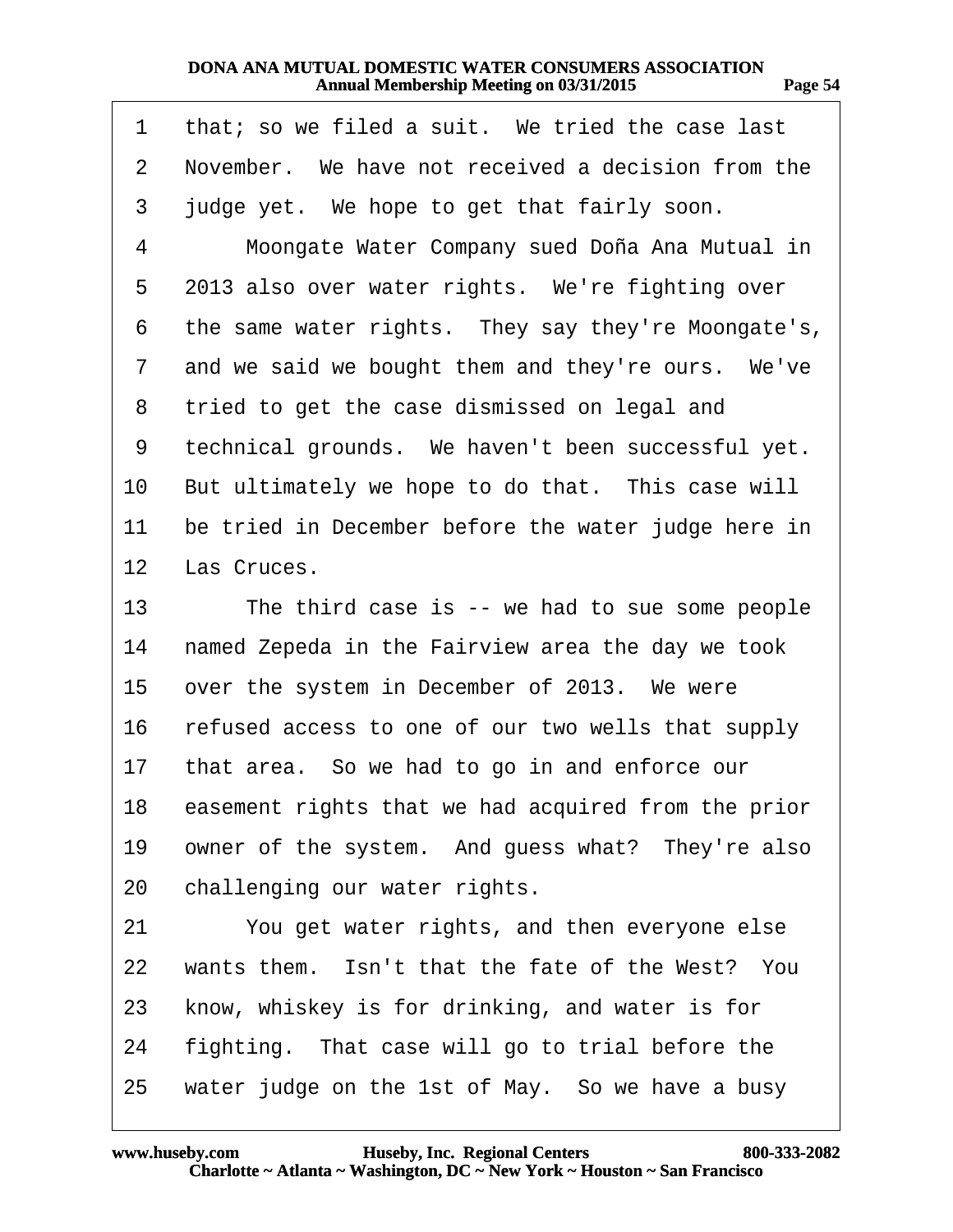<span id="page-54-0"></span>

| 1  | schedule this year.                                  |
|----|------------------------------------------------------|
| 2  | We're also in the process of getting the water       |
| 3  | rights of the Association adjudicated. We have our   |
| 4  | main water rights here in the Doña Ana area that     |
| 5  | were acquired in the '70s, and we are still          |
| 6  | perfecting those water rights. We've acquired water  |
| 7  | rights to the east, and we've acquired the water     |
| 8  | rights associated with the Fort Selden system, water |
| 9  | rights associated with Picacho Hills' prior owner    |
| 10 | that we now own, and the water rights in the         |
| 11 | Fairview system.                                     |
| 12 | So we have water rights scattered through the        |
| 13 | system which, as has been explained by the president |
| 14 | and executive director, has grown substantially in   |
| 15 | the last couple of years. So we're trying to get     |
| 16 | those adjudicated so those water rights are solid    |
| 17 | and stop these other people from suing us over our   |
| 18 | water rights.                                        |
| 19 | Thank you. If you have any questions, I guess        |
| 20 | I could address them. Thanks.                        |
| 21 | MR. MELTON: Okay. I now have egg on my               |
| 22 | face. Thank you, Lee. We appreciate your update.     |
| 23 | Are there any questions thus far? If not, is         |
| 24 | there anything that the membership would like to     |
| 25 | bring to the board? Public comment?                  |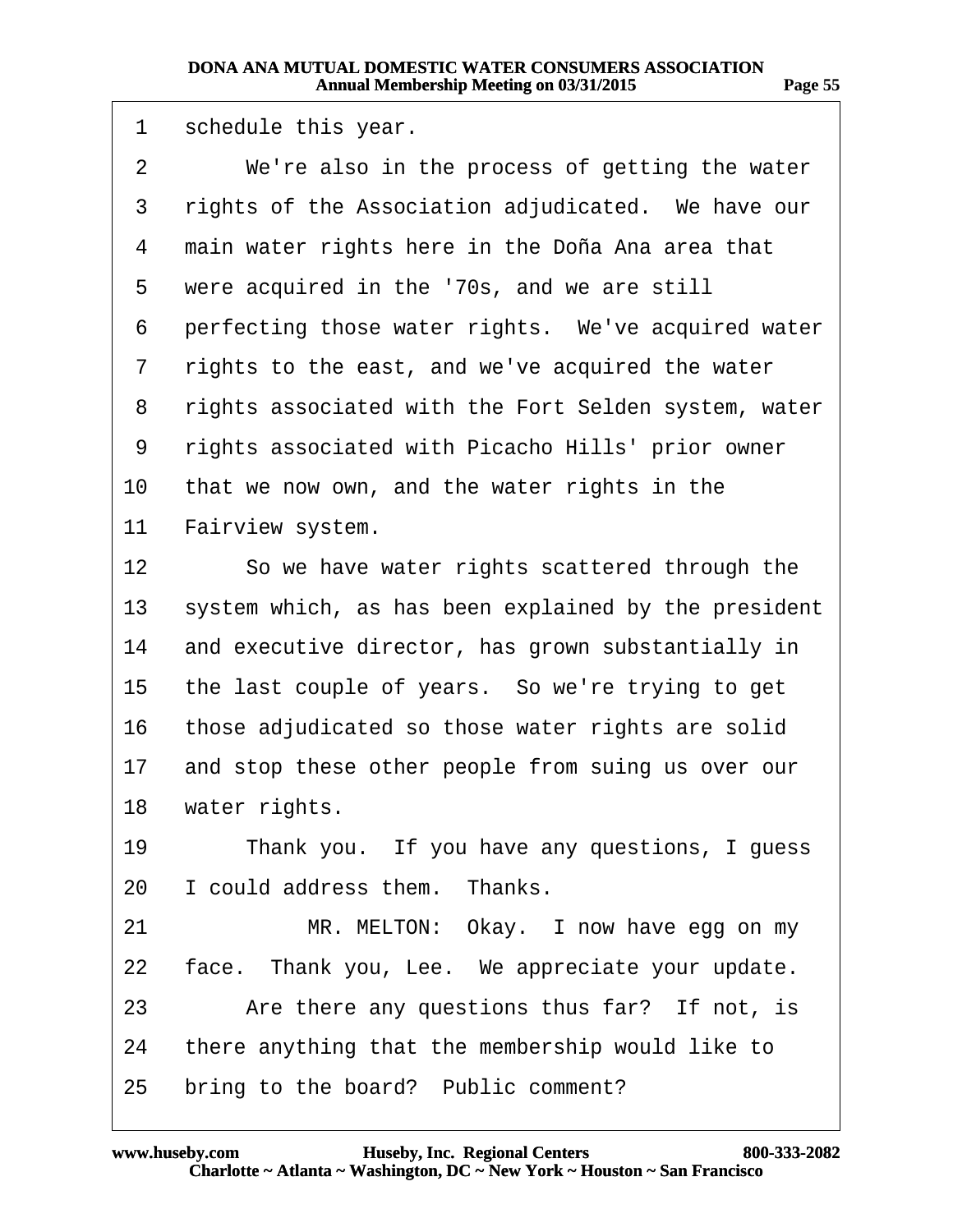<span id="page-55-0"></span>

| 1               | MR. HOKKANEN: I'm Jack Hokkanen, and I'm             |
|-----------------|------------------------------------------------------|
| $\overline{2}$  | a member.                                            |
| 3               | MR. MELTON: Yes, sir. Would you step                 |
| 4               | over here to the podium?                             |
| 5               | MR. HOKKANEN: Jack Hokkanen, member.                 |
| 6               | What's the status and update on the customer         |
| 7               | service training Sue Padilla was providing along     |
| 8               | with the focus groups that she organized or started? |
| 9               | I haven't heard any conclusions, any updates.        |
| 10              | MR. MELTON: You want to field that, or do            |
| 11              | you want me to?                                      |
| 12              | MS. HORTON: We hired Sue Padilla to come             |
| 13 <sup>1</sup> | in and do focus groups and public outreach up in     |
| 14              | Picacho Hills. However, since then Sue has taken a   |
| 15              | job at Burn Construction which is a direct conflict  |
| 16              | for us because they are contractors that bid on many |
|                 | 17 of our jobs and currently work for us. And since  |
| 18              | she is now involved in their financial aspect, we    |
| 19              | have cut ties with Sue, unfortunately, because of    |
| 20              | her new involvement.                                 |
| 21              | Does that answer that question?                      |
| 22              | MR. HOKKANEN: So everything is just                  |
| 23              | dropped?                                             |
| 24              | MS. HORTON: Unfortunately, yes, because              |
|                 | 25 of Sue's new involvement.                         |

**http://www.yeslaw.net/help**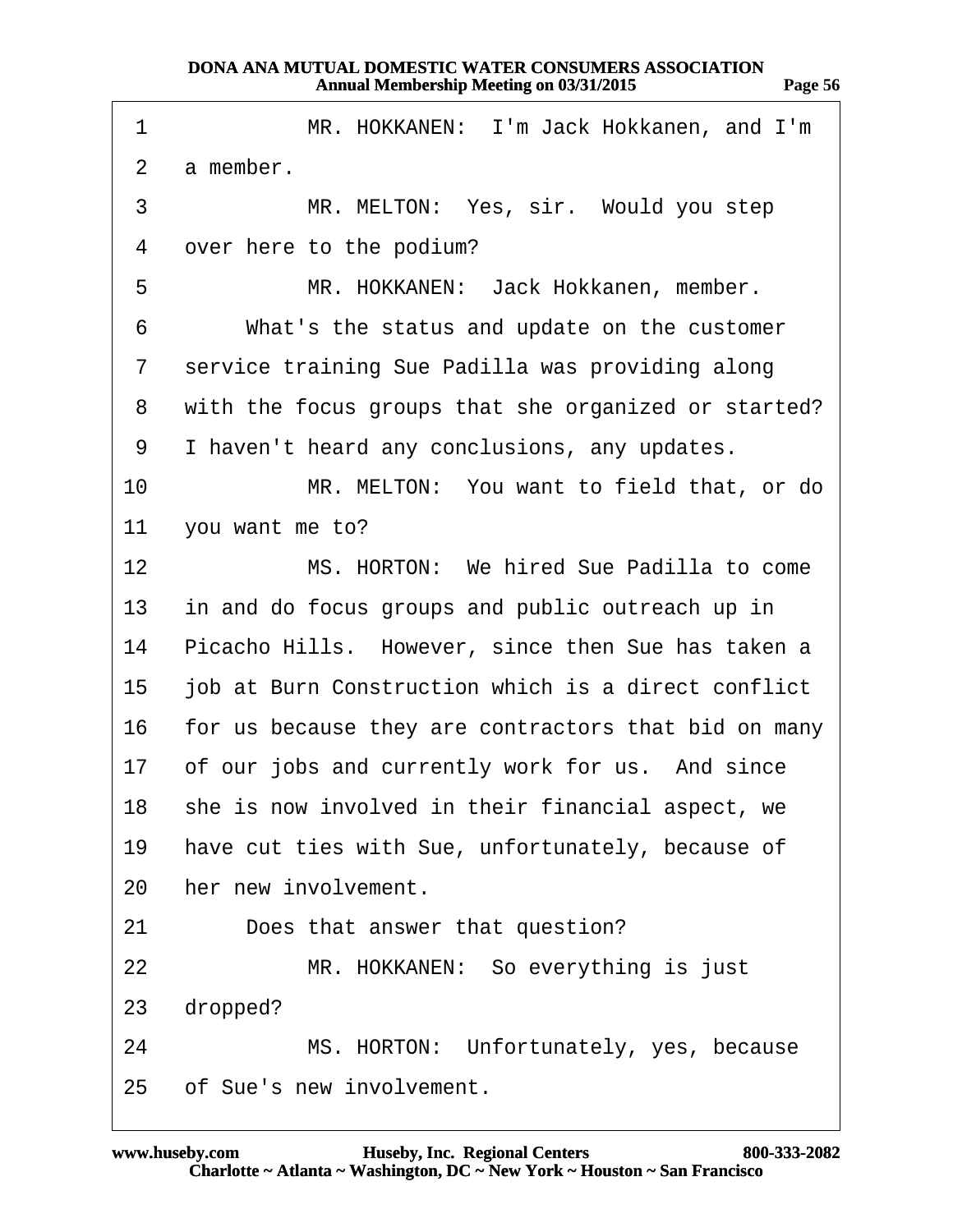<span id="page-56-0"></span>

| 1              | MR. HOKKANEN: You're not bringing anyone              |
|----------------|-------------------------------------------------------|
| $\overline{2}$ | else on board?                                        |
| 3              | MS. HORTON: At this point, no. A house                |
| 4              | bill that had been introduced up in Santa Fe put a    |
| 5              | lot to a screeching halt until we knew the end        |
| 6              | result of that. And know that we know that, the       |
| 7              | bylaw committee I believe is moving forward with the  |
| 8              | Articles of Incorporation. The committee is moving    |
| 9              | forward.                                              |
| 10             | And as always, our board meetings are open to         |
| 11             | the public, and there's a time slot for anybody and   |
| 12             | everybody to come in and address the board with       |
| 13             | concerns and issues that they're having.              |
| 14             | Any other questions? No. Okay.                        |
| 15             | MR. MELTON: Sandy?                                    |
| 16             | MS. TATUM: Sandy Tatum from Radium                    |
| 17             | Springs. I may have a little trouble keeping my       |
|                | 18 comment separate from anything that has come up in |
| 19             | the agenda. But I would like to say thank you,        |
| 20             | thank you. I have never belonged to an association    |
| 21             | before, and I must say this is the most stimulating   |
| 22             | club I've ever had a membership in and have learned   |
| 23             | a lot.                                                |
| 24             | Being a person whose water came from a private        |
| 25             | system where I knew the owner, I had sympathy, and I  |

**http://www.yeslaw.net/help**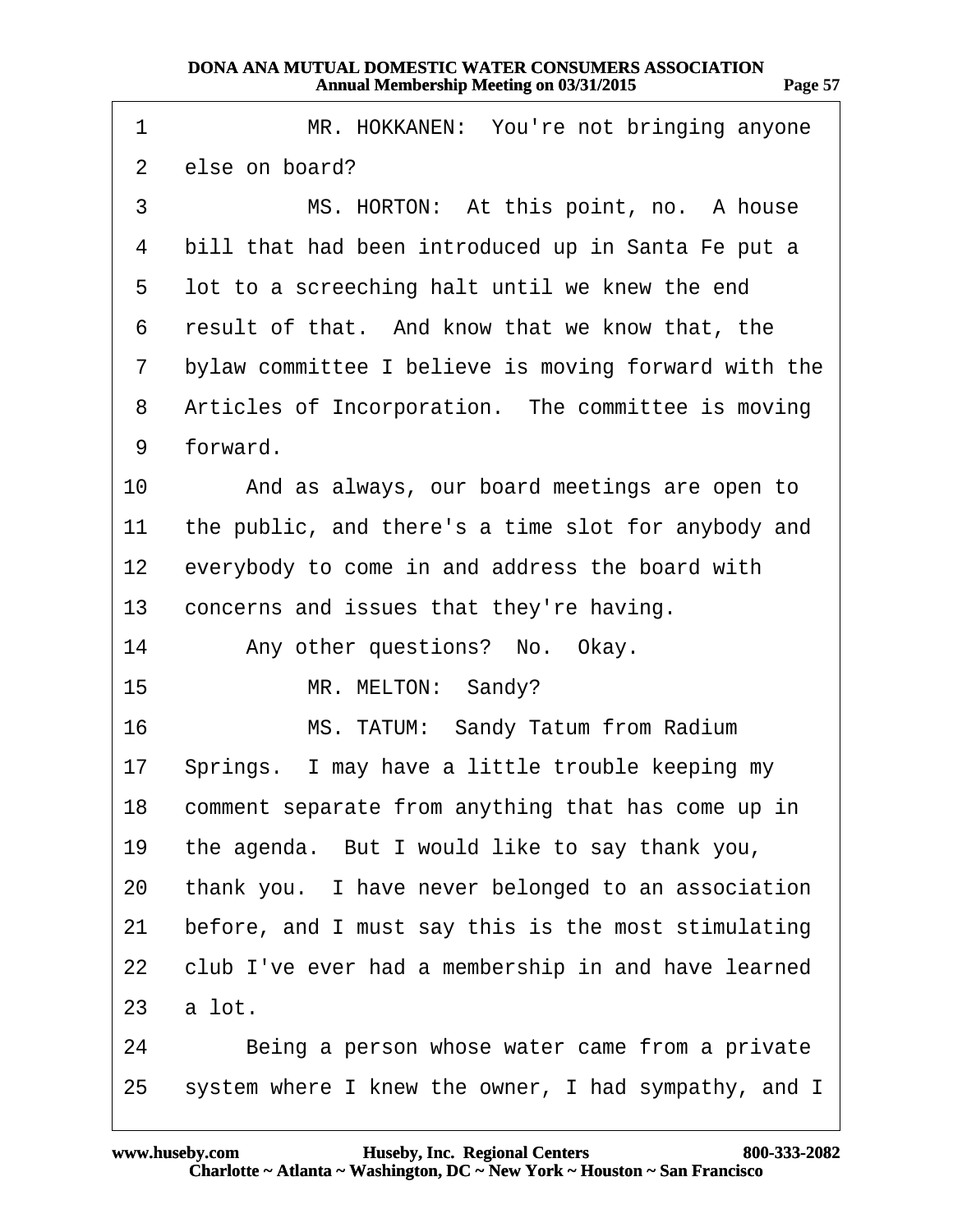**http://www.yeslaw.net/help**

<span id="page-57-0"></span>

| 1  | lived in a little area but was studying water        |
|----|------------------------------------------------------|
| 2  | impacted by the critical conditions that we are      |
| 3  | facing, this has been amazing. And I would like to   |
| 4  | say thank you.                                       |
| 5  | From the beginning of the takeover of the Fort       |
| 6  | Selden Water Company, which some of us kind of -- we |
| 7  | were very critical, and there was some hostility at  |
| 8  | times. I found that the various changing board and   |
| 9  | that the board members, the staff, all the service   |
| 10 | department, I haven't been disappointed. And I feel  |
| 11 | like the professionalism and responsiveness to the   |
| 12 | membership's suggestions and questions, I feel like  |
| 13 | I can count on that.                                 |
| 14 | And the reports tonight and the processes, even      |
| 15 | though some of them we may question are a little     |
| 16 | timely -- I mean time-consuming, but they've been in |
| 17 | response to this large membership covering a great   |
| 18 | distance, been in response to things that we have    |
| 19 | brought up and been concerned about.                 |
| 20 | Thank you very much. And thank everybody who         |
| 21 | is here. Wear your badges and keep coming so we      |
| 22 | keep this really vital. This is water. Thank you.    |
| 23 | MR. MELTON: Thank you, Sandy.                        |
| 24 | Mr. Hayhoe?                                          |
| 25 | MR. HAYHOE: My name is Jim Hayhoe, and               |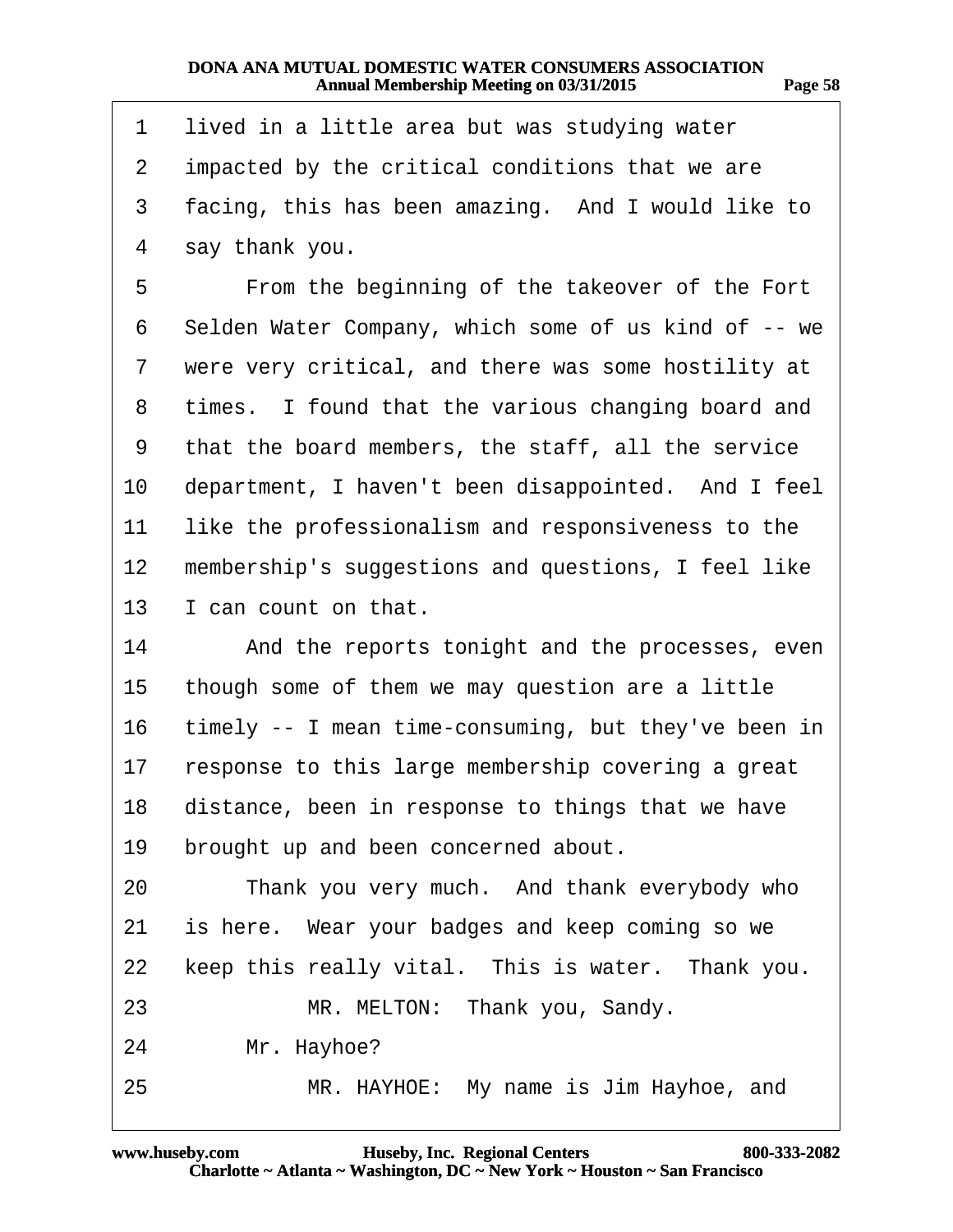**http://www.yeslaw.net/help**

<span id="page-58-0"></span>

| 1  | I'm a member and resident of Picacho Hills. The      |
|----|------------------------------------------------------|
| 2  | subject is fire hydrants and fire suppression I'd    |
| 3  | like to spend my three minutes on.                   |
| 4  | First of all, I'd like to give credit to             |
| 5  | Orlando and his organization. I think they've done   |
| 6  | a fabulous job. We brought up an issue earlier in    |
| 7  | 2014 about the status of fire hydrants. Orlando and  |
| 8  | his crew I think probably tested over 100 now of the |
| 9  | 213 fire hydrants. We found some bad ones as         |
| 10 | Jennifer has mentioned, and those are being          |
| 11 | replaced.                                            |
| 12 | But I did want to advise the members that, in        |
| 13 | the discussions that have been taking place over the |
| 14 | course of the year, I think we've identified that    |
| 15 | there is no official, formal policy within Doña Ana  |
| 16 | Water for how to handle fire hydrant maintenance, a  |
| 17 | fire-suppression policy.                             |
| 18 | I know that right now Doña Ana Water is going        |
| 19 | through a whole system of reviewing all of the       |
| 20 | policies. I've had discussions with Mr. Melton. As   |
| 21 | far as I know, he's taken a review of what other     |
| 22 | organizations are doing as far as formal policies.   |
| 23 | But I would like to just mention to the              |
| 24 | membership that I'm looking forward to the time when |
| 25 | we do hear some response from the Doña Ana Water     |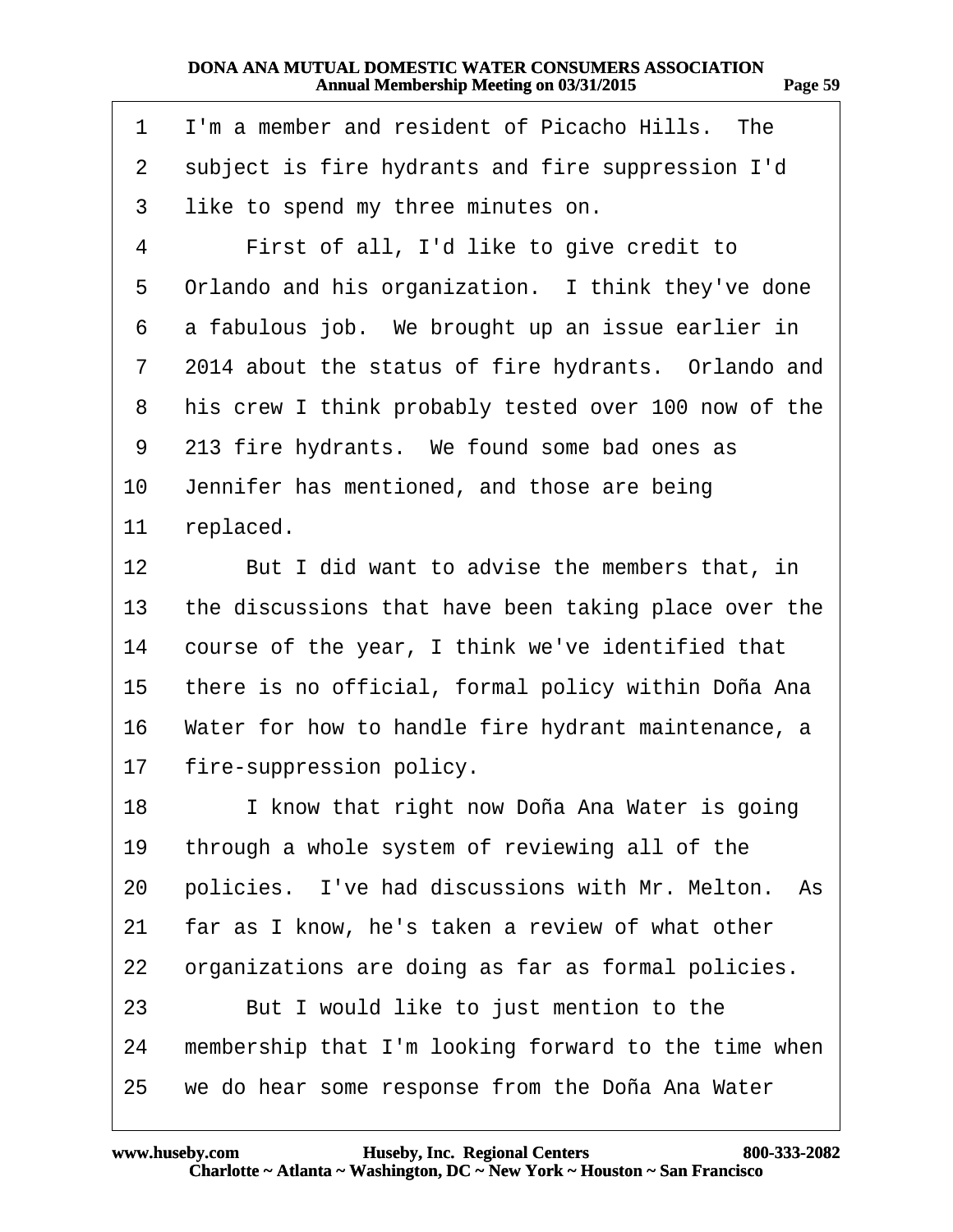<span id="page-59-0"></span>

| 1              | board as far as what their policy or decisions are   |
|----------------|------------------------------------------------------|
| $\overline{2}$ | going to be regarding having a formal policy on fire |
| 3              | suppression and fire hydrant maintenance.            |
| 4              | Also I guess I had not realized up until             |
| 5              | tonight just how many more fire hydrants there       |
| 6              | probably are in the overall Doña Ana Water system    |
| 7              | beyond Picacho Hills. I tend to be very parochial    |
| 8              | about Picacho Hills, I guess.                        |
| 9              | And I would be very interested in receiving          |
| 10             | some information on how many more fire hydrants --   |
| 11             | what the total population of fire hydrants is within |
| 12             | Doña Ana Water. I'd like to get a sense of how the   |
| 13             | geographical distribution of those are and what the  |
| 14             | overall plan is for future growth of fire hydrants   |
| 15             | and fire-supression systems in the commercial        |
| 16             | environments. Thank you.                             |
| 17             | MR. MELTON: Thank you, Jim. We'll try to             |
| 18             | get back to you on that.                             |
| 19             | MS. HORTON: You want me to respond to                |
| 20             | that?                                                |
| 21             | MR. MELTON: If you'd like to.                        |
| 22             | MS. HORTON: Currently we have roughly                |
| 23             | over 200 fire hydrants in Picacho Hills, roughly 450 |
| 24             | fire hydrants in Doña Ana, and about 20 in Radium    |
| 25             | Springs. So they have gone through and they have     |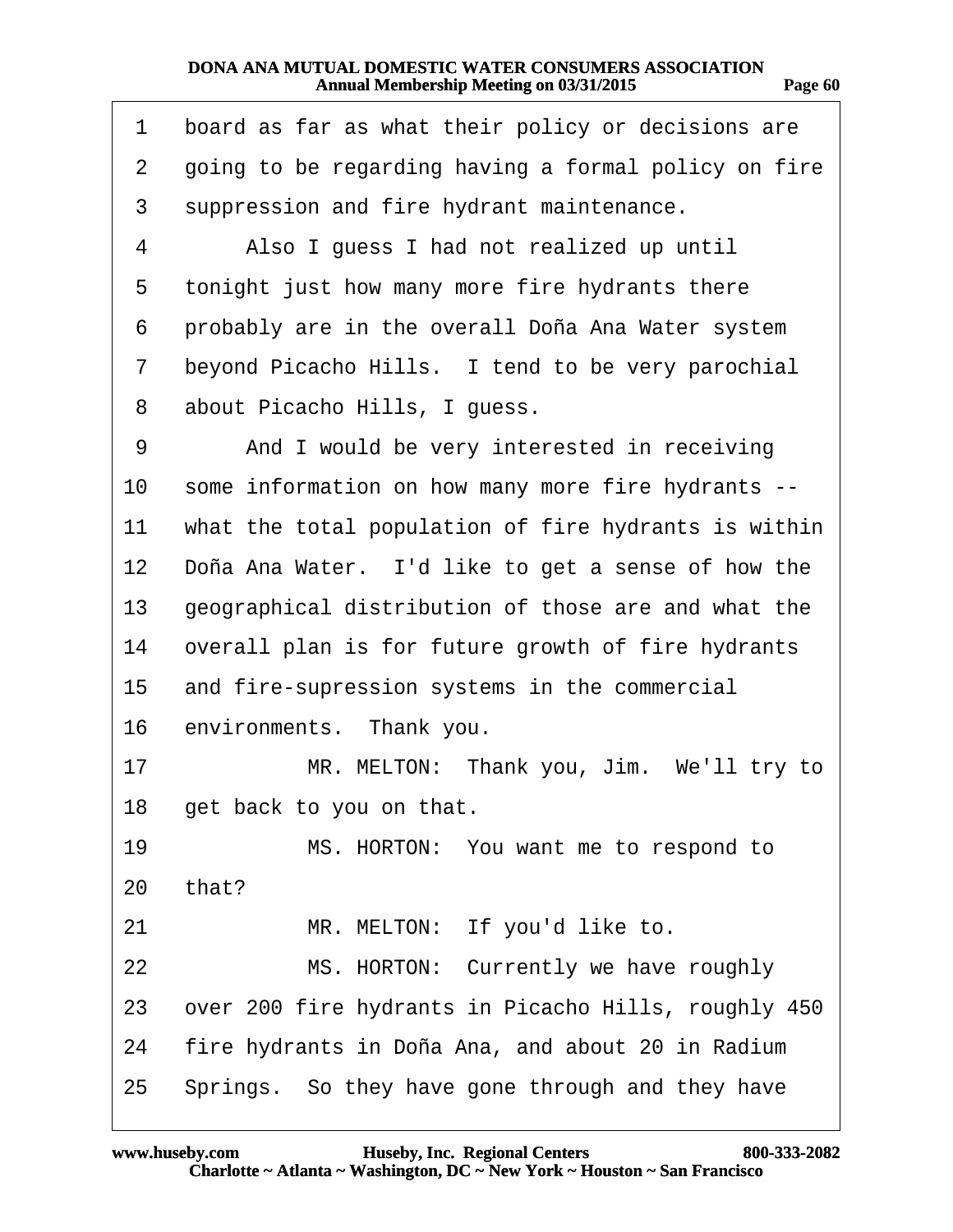<span id="page-60-0"></span>

| 1               | exercised and found the hydrants in Radium Springs  |
|-----------------|-----------------------------------------------------|
| 2               | to ensure that they work. They've gone through all  |
| 3               | the Doña Ana fire hydrants in the last couple of    |
| 4               | years, and now we're working our way through the    |
| 5               | Picacho Hills system.                               |
| 6               | So does that kind of answer your question on        |
| 7               | distribution?                                       |
| 8               | MR. HAYHOE: Good start.                             |
| 9               | MS. HORTON: Okay.                                   |
| 10              | MR. MELTON: Anyone else?                            |
| 11              | Mr. Butler?                                         |
| 12 <sub>2</sub> | MR. BUTLER: My name is Oscar Vasquez                |
| 13              | Butler. I was a prior county commissioner and on    |
| 14              | the Doña Ana Board. And you know that Doña Ana      |
| 15              | Mutual, like all mutual domestics, their charter    |
| 16              | under the Sanitary Projects Act is primarily water  |
| 17              | and wastewater. So for Doña Ana to put in fire      |
| 18              | hydrants, that's really a great plus for the        |
| 19              | communities because that's really a County          |
| 20              | responsibility.                                     |
| 21              | So now that the County passed their 3/8 of          |
| 22              | 1 percent and the chairman of the County said that  |
| 23              | he was going to put some money into infrastructure, |
| 24              | I'm proposing that you propose to them that they    |
| 25              | help you with this project that Mr. Hayhoe was      |

**http://www.yeslaw.net/help**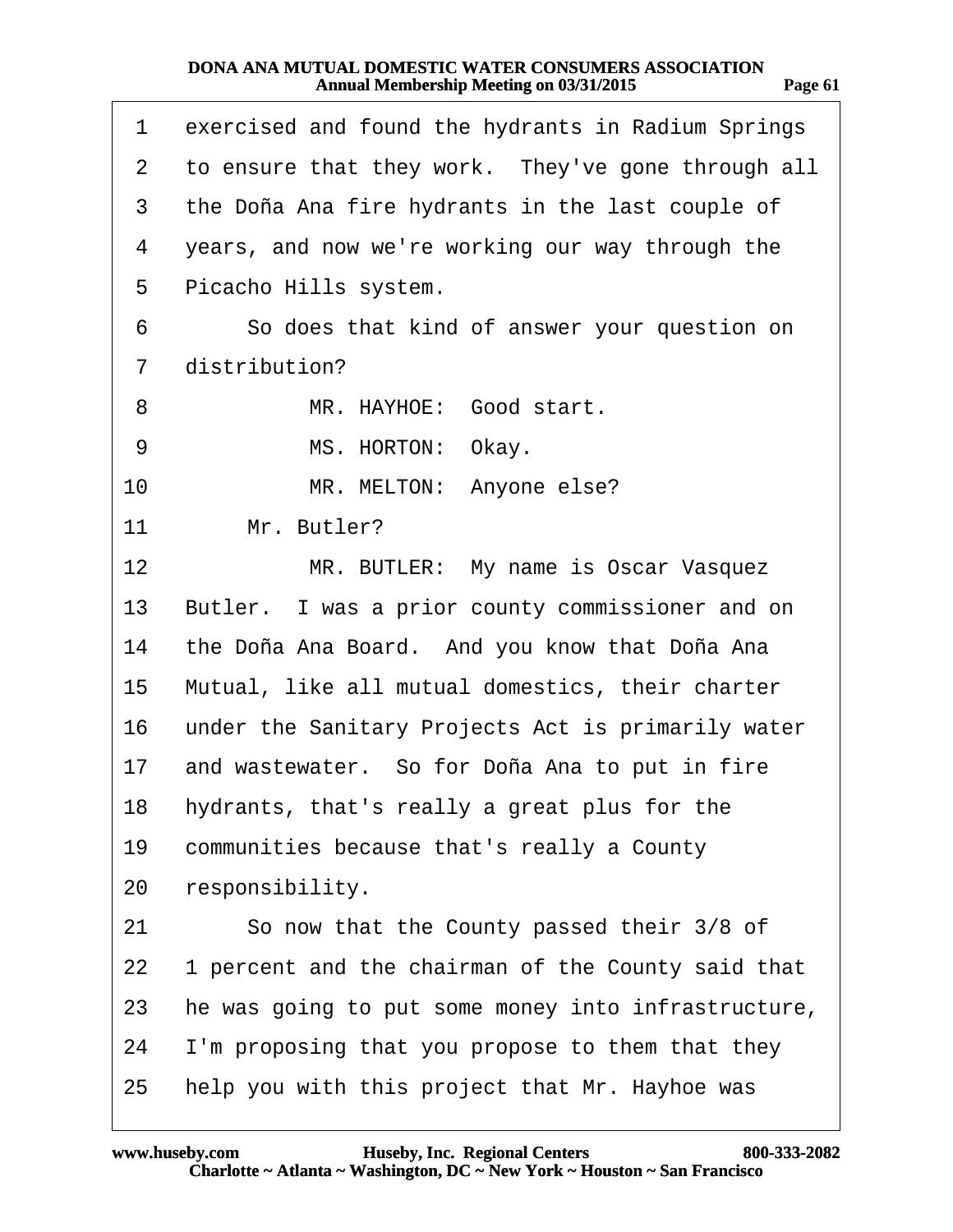<span id="page-61-0"></span>

| 1              | referring to in terms of the maintenance and        |
|----------------|-----------------------------------------------------|
| $\overline{2}$ | fire-suppression aspects because the fire marshal   |
| 3              | should start taking -- the County fire marshal      |
| 4              | should now start taking responsibility for the fire |
| 5              | program.                                            |
| 6              | You know, we members of Doña Ana Mutual have        |
| 7              | been paying for that. And I've got to give the      |
| 8              | board and the staff really credit for the amount of |
| 9              | grants that they've been getting. They've been      |
| 10             | saving us money. And I know that I reviewed the     |
| 11             | applications in the Colonias Infrastructure Board,  |
| 12             | and they're there every year pushing, trying to get |
| 13             | monies for the system.                              |
| 14             | So maybe it's time to appeal to the County          |
| 15             | about what's the mutual responsibilities of the     |
| 16             | County with Doña Ana Mutual as far as maintaining   |
| 17             | those fire hydrants.                                |
| 18             | Thank you, Mr. Chairman.                            |
| 19             | MR. MELTON: Thank you, sir. We                      |
| 20             | appreciate your suggestion, and we'll look into it. |
| 21             | By the way, I live up there where they've got 20    |
| 22             | fire hydrants. It's of major concern to me.         |
| 23             | Anyone else?                                        |
| 24             | MR. HAYHOE: Can I comment on that, Jim?             |
| 25             | MR. MELTON: Yes, sir.                               |

**http://www.yeslaw.net/help**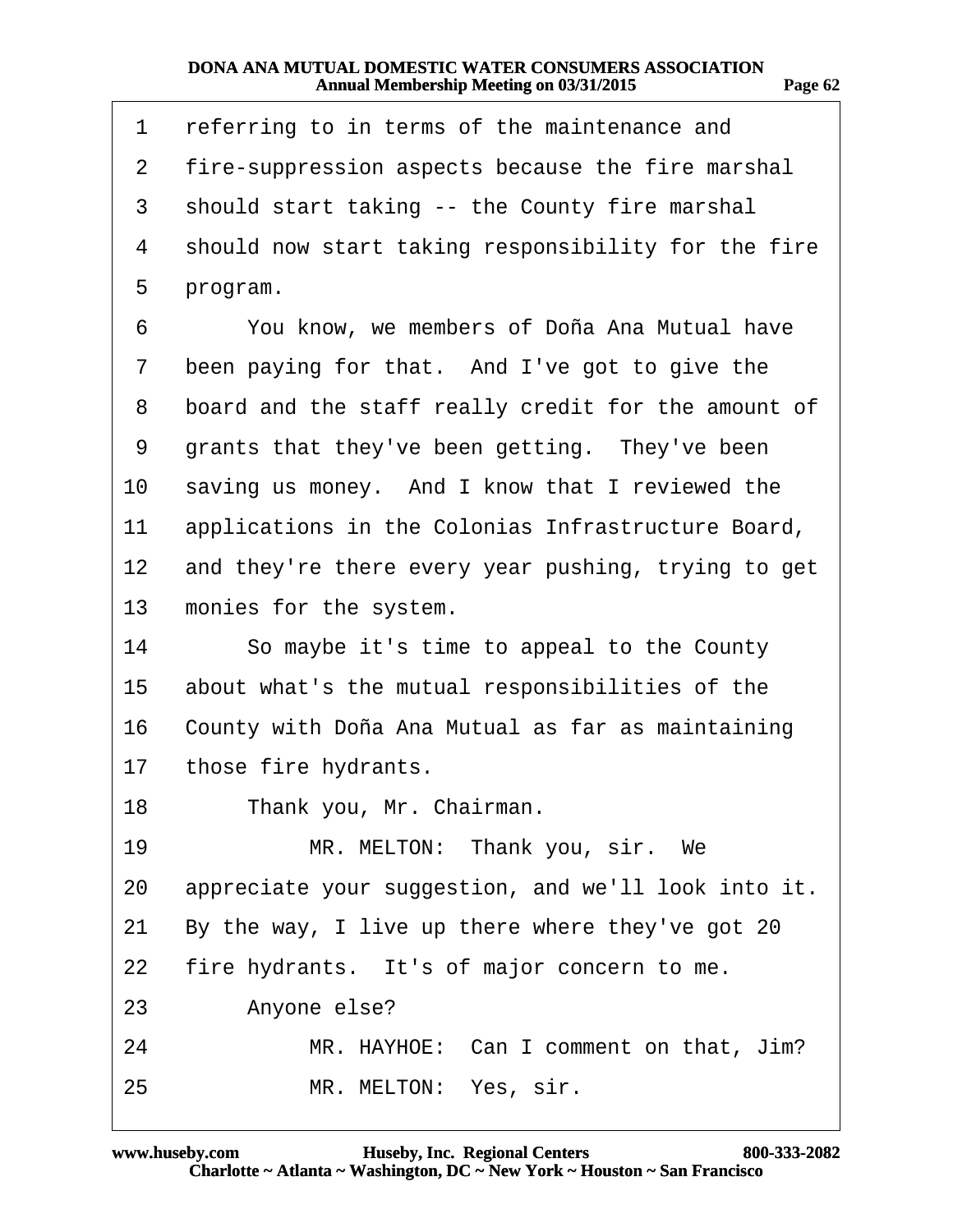<span id="page-62-0"></span>

| 1               | MR. HAYHOE: Again, Jim Hayhoe.                      |
|-----------------|-----------------------------------------------------|
| 2               | I think what Mr. Butler just mentioned is a         |
| 3               | great idea. But also we had the fire marshal, the   |
| 4               | county fire marshal, out to talk to us in Picacho   |
| 5               | Hills in April or May of 2014. I think also the     |
| 6               | county fire marshal came out and met with Jennifer  |
| 7               | and some of the board about that same time.         |
| 8               | It's my impression that the county fire marshal     |
| 9               | actually volunteered services out at some of the    |
| 10              | volunteer fire departments, specifically Fairacres, |
| 11              | to help with some of the evaluation of the fire     |
| 12 <sub>2</sub> | hydrants and fire-suppression systems in Picacho    |
| 13              | Hills, and that offer was turned down.              |
| 14              | It seems to me that that is a great opportunity     |
| 15              | that Mr. Butler said. Let's get the County          |
| 16              | involved. Let's take the pressure off of you all.   |
| 17              | MR. MELTON: Thank you.                              |
| 18              | Yes, sir?                                           |
| 19              | MR. WILES: My name is John Wiles. I'm a             |
| 20              | member. I happen to be a member here of Doña Ana    |
| 21              | Water over on Calle Sereno. I also live up on the   |
| 22              | hill, and I have a subdivision on Tierra Alta which |
| 23              | has two water systems on the same street. And the   |
| 24              | Organ Water System put in fire hydrants, and we're  |
| 25              | waiting for the first house to burn down in the     |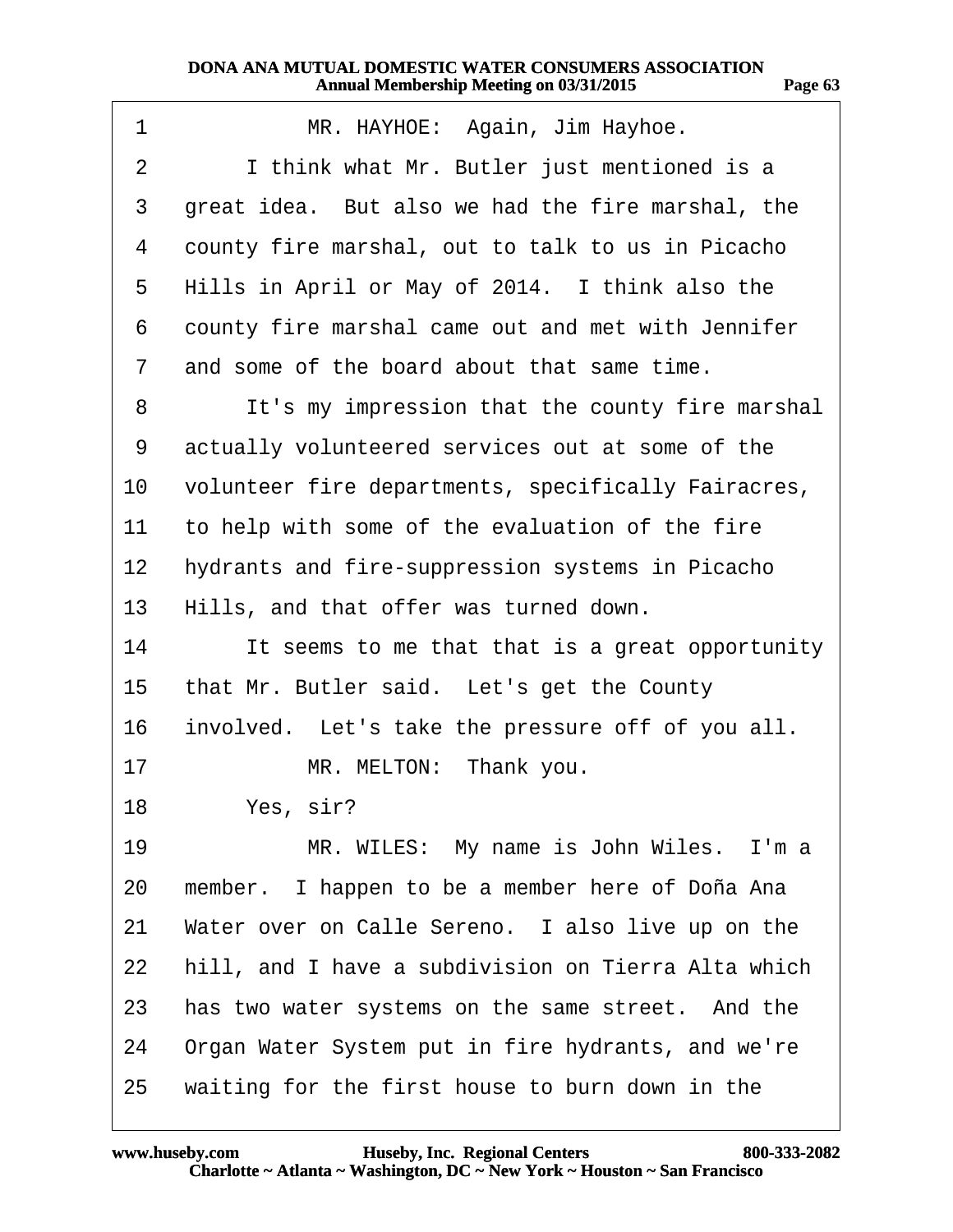<span id="page-63-0"></span>

| 1  | Moongate system to see if we can use their fire        |
|----|--------------------------------------------------------|
| 2  | hydrants.                                              |
| 3  | But more seriously, with 4,000 members, a              |
| 4  | quorum is 1 percent. Why don't we have more people     |
| 5  | here? It's always been a continuing problem.           |
| 6  | I guess the reason this meeting has been               |
| 7  | reconvened is there wasn't a quorum the first time?    |
| 8  | MR. MELTON: There was not a quorum the                 |
| 9  | first time. That's correct.                            |
| 10 | MR. HAYHOE: A couple of suggestions. Why               |
| 11 | don't we, when you advertise -- and I appreciate the   |
|    | 12 automated telephone call. I assume all 4,000 people |
| 13 | got that automated system. And then I got one of       |
| 14 | the personal calls from the ladies.                    |
| 15 | When you publish the thing, let's put an               |
| 16 | intermission section in there, and we'll have          |
| 17 | entertainment. And there will be dancing girls and     |
|    | 18 dancing boys for the ladies. I'm sure we can get    |
| 19 | two or three of the staff to do some two-stepping up   |
| 20 | here for 15 minutes.                                   |
| 21 | And then I think more importantly, we've got to        |
| 22 | put a big bullet in there, "Pending litigation," in    |
| 23 | quotation marks and in red letters because people      |
| 24 | always get excited about the dirt that's going to      |
| 25 | come about.                                            |

**http://www.yeslaw.net/help**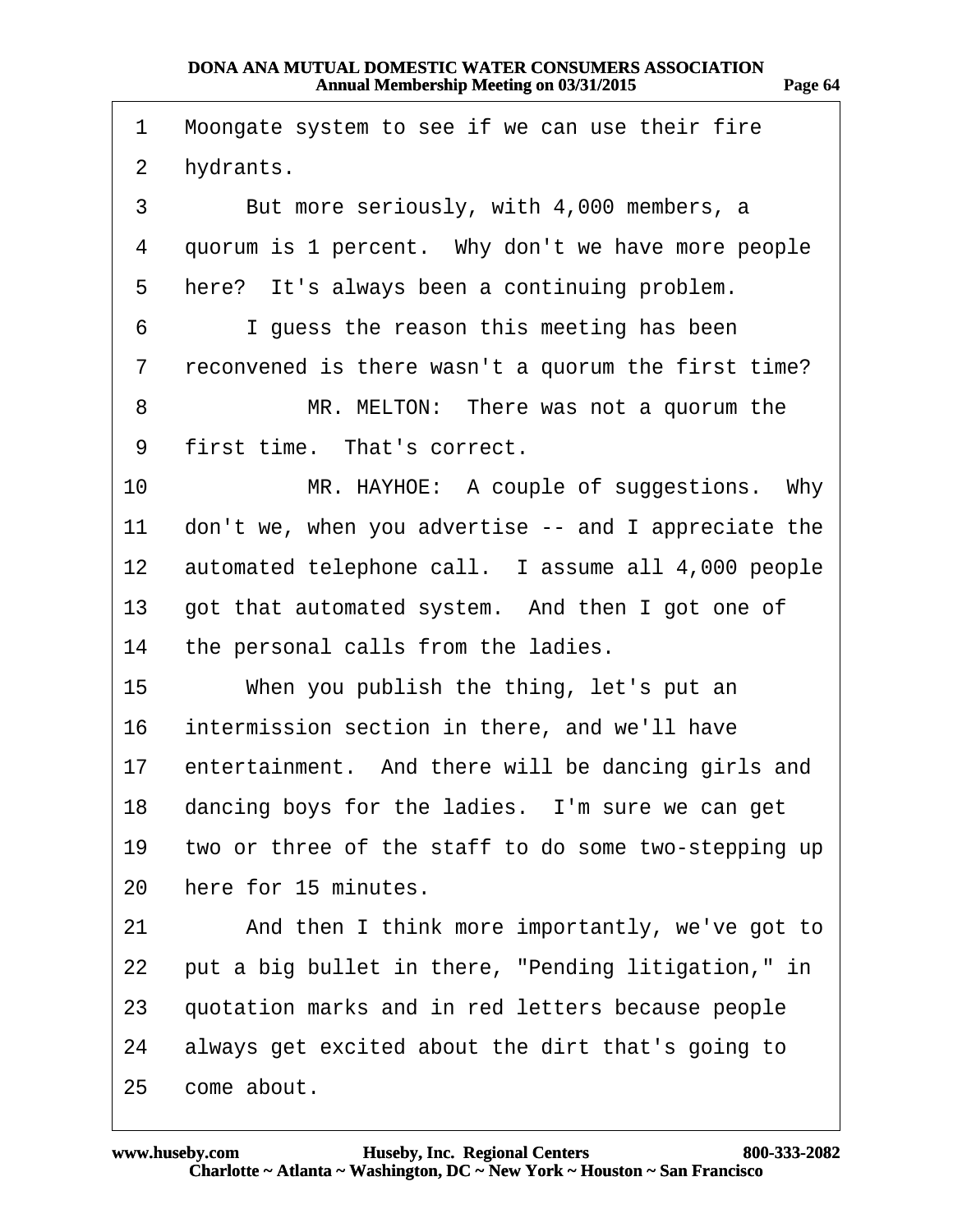<span id="page-64-0"></span>

| 1  | But just some suggestions to motivate the            |
|----|------------------------------------------------------|
| 2  | membership. You can throw in things like "Rate"      |
| 3  | Increases." That's all I have.                       |
| 4  | MR. MELTON: Okay. Thank you. That is a               |
| 5  | problem that we fight continuously, is trying to     |
| 6  | interest the membership to come out to attend one of |
| 7  | these things. And, you know, what's really           |
| 8  | unfortunate about this whole situation is the fact   |
| 9  | that water is something that we can live without --  |
| 10 | human beings can live without for a very, very short |
| 11 | period of time. You can live a lot longer without    |
| 12 | food than you can without water.                     |
| 13 | We are facing a water crisis in the                  |
| 14 | Southwestern United States particularly and in this  |
| 15 | area specifically today. I mean it's not -- it's     |
| 16 | not coming. It is here. And it's probably not        |
| 17 | going to do anything but -- get better unless        |
| 18 | somebody can figure out how to implore the spirits   |
| 19 | to hit us with the proverbial hundred-year flood or  |
| 20 | something because we're running very, very -- we're  |
| 21 | running critically low on water resources, and it's  |
| 22 | something that this board is looking into and is     |
| 23 | very active in.                                      |
| 24 | You know, you can have water rights, but what        |
| 25 | good is a right if you don't have water? And there   |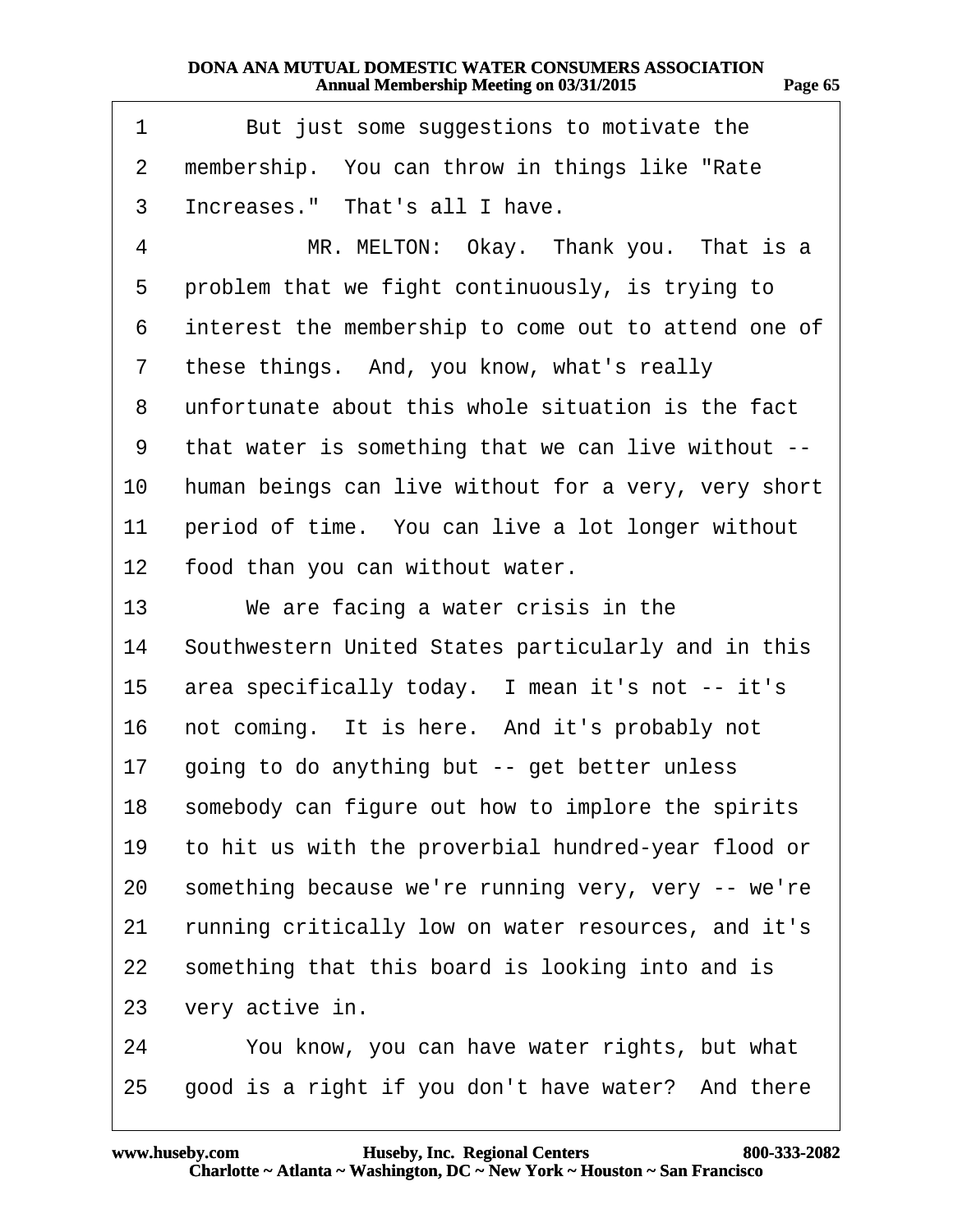<span id="page-65-0"></span>

| 1  | are far more water rights assigned than there are    |
|----|------------------------------------------------------|
| 2  | gallons of water to pump. So we're concerned about   |
| 3  | water, and we're concerned about conserving it.      |
| 4  | We're concerned about -- we would like to get our    |
| 5  | membership concerned about it.                       |
| 6  | We would like to get them concerned about the        |
| 7  | business of this operation because we are a          |
| 8  | business. You know, this started with less than 100  |
| 9  | members in the little Village of Doña Ana back in    |
| 10 | 1974; right? And now we are in fact the largest      |
| 11 | mutual domestic in the state of New Mexico.          |
| 12 | We feel like we are trying to -- actually,           |
| 13 | we're trying to transition from a small neighborhood |
| 14 | or a small community operation into a business and   |
| 15 | yet retain the concern about our members because our |
| 16 | members are, in fact, our customers as well. And we  |
| 17 | have a service to sell, you know. We have a mandate  |
|    | 18 to provide a service by the law. That's why we    |
| 19 | exist.                                               |
| 20 | So that being the case, if we don't have input       |
| 21 | from our membership, then we have to kind of fumble  |
| 22 | along in the dark, as it were. As I've pointed out   |
| 23 | previously, we hold meetings every second and fourth |
| 24 | Tuesday, and we welcome the public to come to them.  |
|    | 25 We welcome public input here.                     |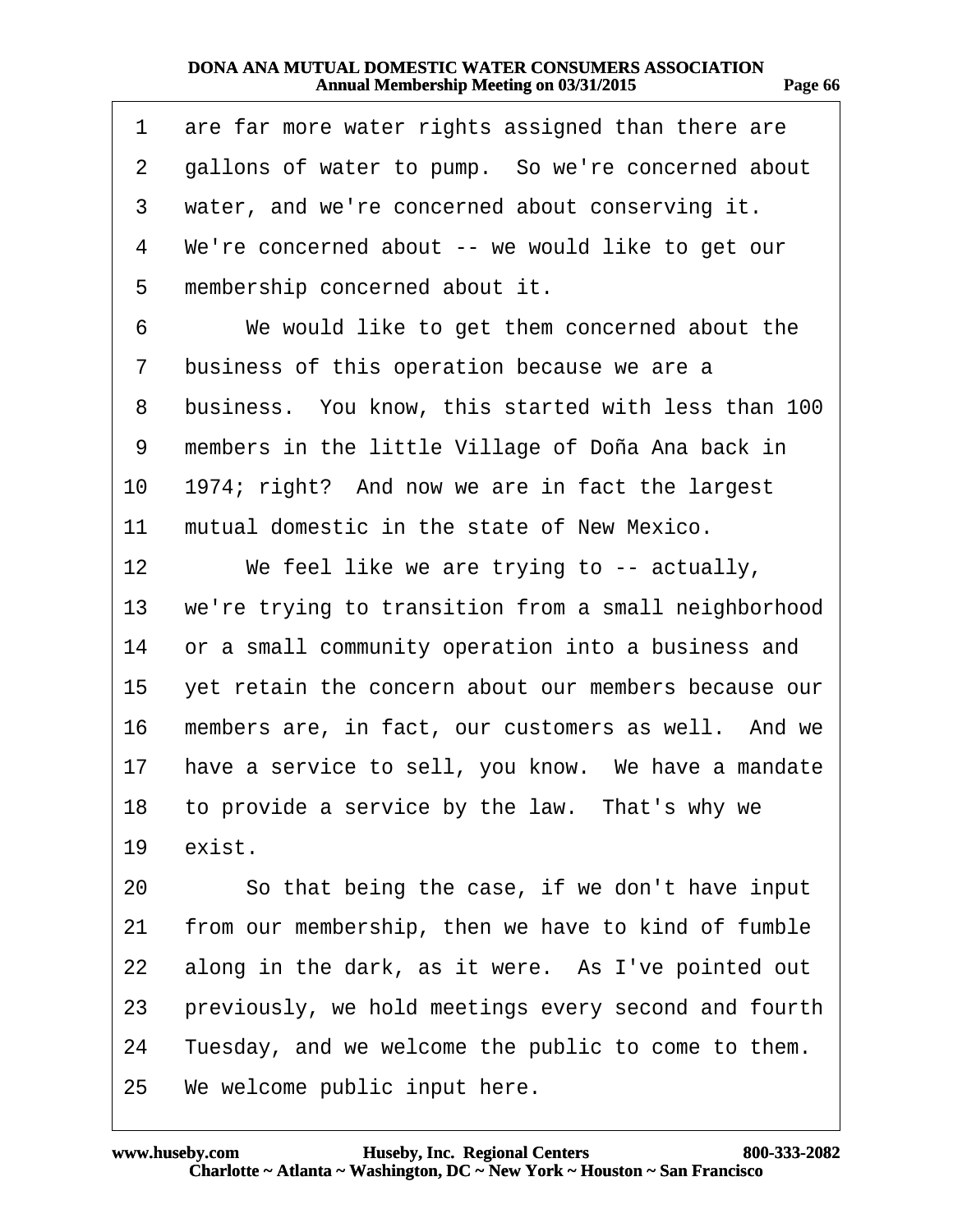<span id="page-66-0"></span>

| 1  | I will personally pledge to you -- and I think       |
|----|------------------------------------------------------|
| 2  | there are some people in this room that have         |
| 3  | encountered the situation -- that if you come to me  |
| 4  | with a question, I will get you an answer. It may    |
| 5  | not be the answer you want, but I will get you an    |
| 6  | answer.                                              |
| 7  | Anyone else? Anyone else with comments? If           |
| 8  | not, we would like to thank State Representative     |
| 9  | John Zimmerman for attending with us this evening.   |
| 10 | He is the representative from this area, and he also |
| 11 | is a member from Picacho Hills. Thank you, John.     |
| 12 | If there's no one else that has any business         |
| 13 | for the Association, then I'll entertain a motion to |
| 14 | adjourn.                                             |
| 15 | MR. ZIMMERMAN: John Zimmerman, so moved.             |
| 16 | MR. MELTON: Representative Zimmerman made            |
| 17 | the motion.                                          |
| 18 | MR. HOKKANEN: Second.                                |
| 19 | MS. HORTON: Name?                                    |
| 20 | MR. HOKKANEN: Jack Hokkanen.                         |
| 21 | MR. MELTON: Jack Hokkanen seconded. It's             |
| 22 | been moved and seconded that we adjourn.             |
|    |                                                      |
| 23 | Is there any discussion? If not, I'll accept a       |
| 24 | voice vote.                                          |

**http://www.yeslaw.net/help**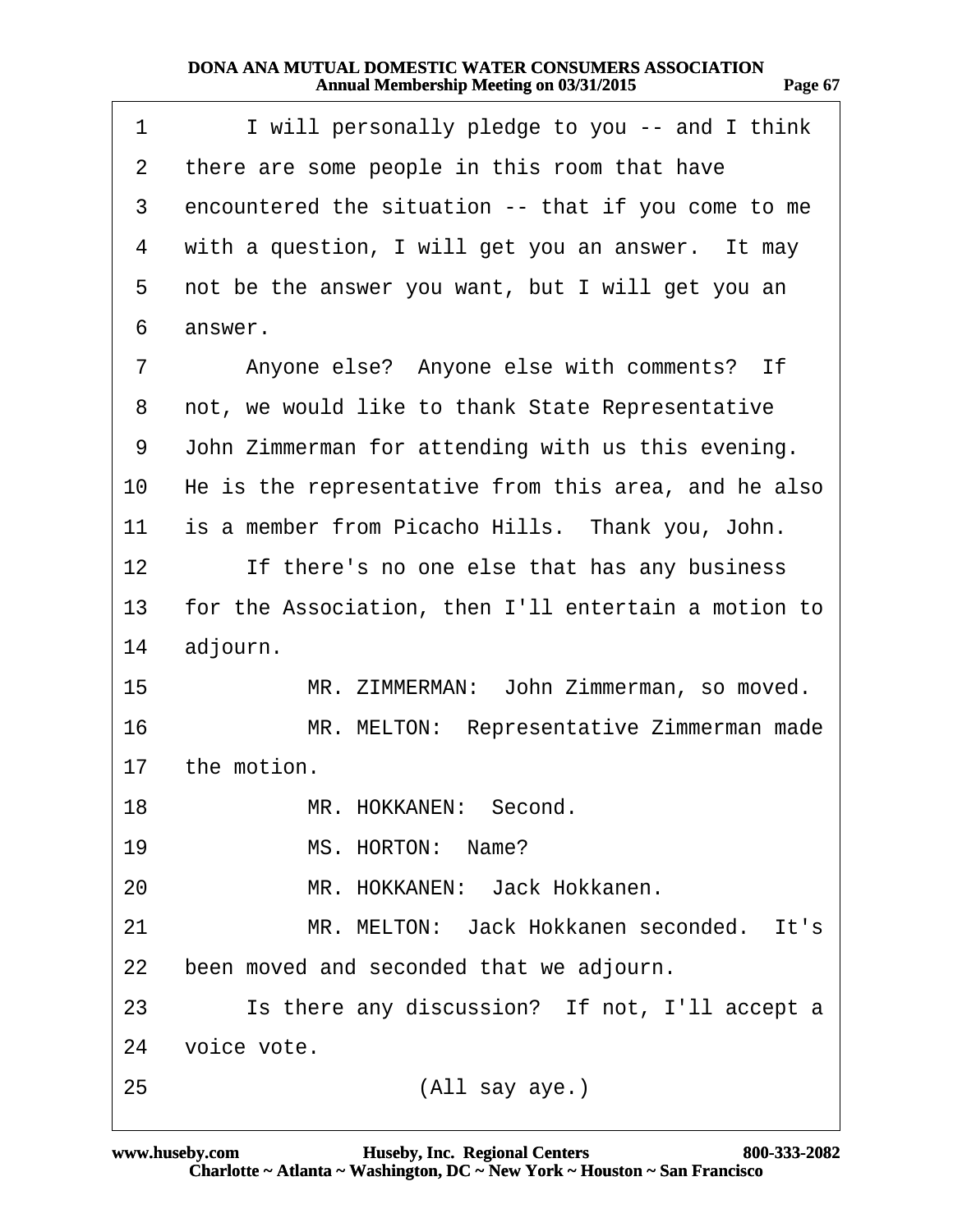| .op<br>. . | . .<br>ĸ<br>m |
|------------|---------------|
|            |               |

**http://www.yeslaw.net/help**

<span id="page-67-0"></span>

| 1               | MR. MELTON: Opposed? Motion carried.                 |
|-----------------|------------------------------------------------------|
| $\overline{2}$  | I would like to remind you to mark your              |
| $\mathfrak{B}$  | calendars tonight. The annual meeting is scheduled   |
| $\overline{4}$  | for the last Wednesday night in the month of January |
| 5               | 2016.                                                |
| $6\phantom{1}6$ | (The proceedings concluded at 9:02 p.m.)             |
| $\overline{7}$  |                                                      |
| 8               |                                                      |
| $9$             |                                                      |
| 10              |                                                      |
| 11              |                                                      |
| 12              |                                                      |
| 13              |                                                      |
| 14              |                                                      |
| 15              |                                                      |
| 16              |                                                      |
| 17              |                                                      |
| 18              |                                                      |
| 19              |                                                      |
| 20              |                                                      |
| 21              |                                                      |
| 22              |                                                      |
| 23              |                                                      |
| 24              |                                                      |
| 25              |                                                      |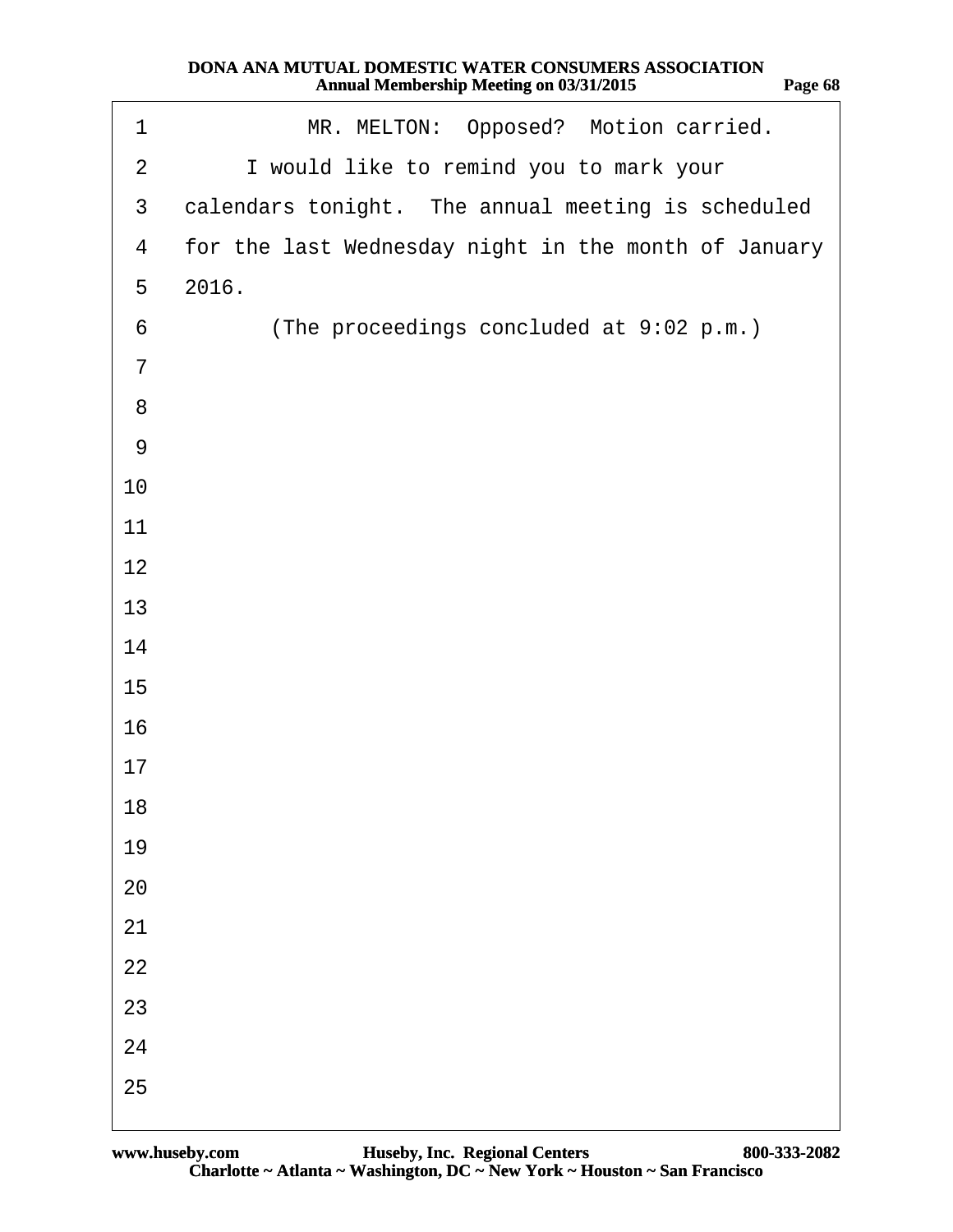| 1  | DOÑA ANA MUTUAL DOMESTIC WATER CONSUMERS ASSOCIATION<br>ANNUAL MEMBERSHIP MEETING |
|----|-----------------------------------------------------------------------------------|
| 2  |                                                                                   |
| 3  |                                                                                   |
| 4  | <b>REPORTER'S CERTIFICATE</b>                                                     |
| 5  | I, Cynthia Gonzalez, RPR, NM CCR 59, TX CSR                                       |
| 6  | 8467, DO HEREBY CERTIFY that on March 31, 2015, the                               |
| 7  | Proceedings in the above-captioned matter were taken                              |
| 8  | before me, that I did report in stenographic                                      |
| 9  | shorthand the Proceedings set forth herein, and that                              |
| 10 | the foregoing pages are a true and correct                                        |
| 11 | transcription to the best of my ability.                                          |
| 12 | I FURTHER CERTIFY that I am neither employed by                                   |
| 13 | nor related to nor contracted with (unless excepted                               |
| 14 | by the rules) any of the parties or attorneys in                                  |
| 15 | this case, and that I have no interest whatsoever in                              |
| 16 | the final disposition of this case in any court.                                  |
| 17 |                                                                                   |
| 18 |                                                                                   |
| 19 |                                                                                   |
| 20 | CYNTHIA GONZALEZ, RPR                                                             |
| 21 | NM CCR 59, TX CSR 8467<br>License Expires: 12/31/15                               |
| 22 | Huseby, Inc.<br>1230 West Morehead Street                                         |
| 23 | Charlotte, NC 28208                                                               |
| 24 |                                                                                   |
| 25 |                                                                                   |
|    |                                                                                   |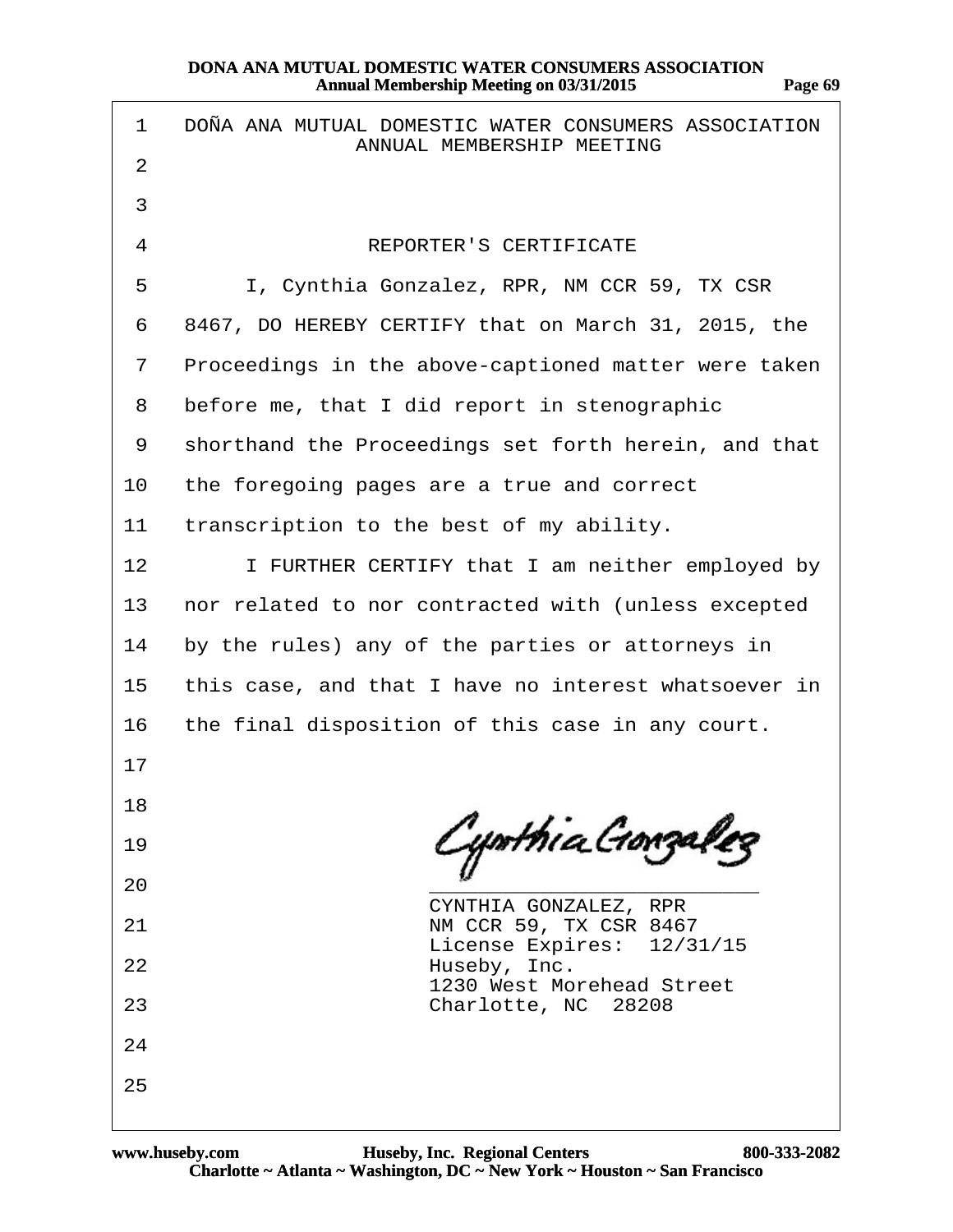| DONA ANA MUTUAL DOMESTIC WATER CONSUMERS ASSOCIATION |  |                                                |      |
|------------------------------------------------------|--|------------------------------------------------|------|
|                                                      |  | <b>Annual Membership Meeting on 03/31/2015</b> | Inde |

| ndex: \$1.15 |  |  |
|--------------|--|--|
|              |  |  |

|                                         | $17 \quad 6:23$                | $2014$ $10:22$             | $3,300$ -and-some       |
|-----------------------------------------|--------------------------------|----------------------------|-------------------------|
| \$                                      | 188,000                        | 11:17                      | 45:21                   |
| $$1.1$ $36:12$                          | 37:16                          | 12:20<br>$20:10$ ,         | 3.4 $43:18$             |
|                                         | 19 11:17                       | 34:18                      | $3.7 \quad 32:20$       |
| $\mathbf{1}$                            | 1974 66:10                     | 39:10                      | $3/8$ $61:21$           |
| $1\quad 6:24\quad 7:4$ ,<br>12, 14, 15, | 1st $54:25$                    | $43:21$ 59:7<br>63:5       | $3033 \quad 36:6$       |
| 17 12:21                                | $\overline{2}$                 | $2014 - 01$                | $3034$ $36:6$           |
| 15:7,9                                  |                                | 35:18                      | 3177 $37:16$            |
|                                         | $20:17$ <b>2</b> 6:2, 22, 24   | $2015$ $20:11$ ,           | 3184 $37:25$            |
| $46:10$ $48:8$<br>52:16                 | $7:4$ 36:14<br>$39:25$ 46:2    | 14 47:21                   | $3227 \quad 38:9$       |
| 61:2264:4                               | $2,700$ $17:4$                 | $2015 - 01$ $13:3$<br>15:9 | $35 \quad 33:13$        |
| $1.7 \quad 35:19$                       | $2 - 38:4,5$                   | 2016 68:5                  | $\overline{\mathbf{4}}$ |
| 1.8 $42:6$                              | $2.4$ 44:7                     | 213 59:9                   | 4 $7:10$ 43:5           |
| $10 \t 9:21$                            | $2.75$ $38:9$                  | $271 \quad 35:8$           | 46:252:17               |
| 10-foot $45:2$                          | $2.9$ $35:8$                   | $27th$ $3:5$               | $4,000$ $17:4$          |
| 10-inch $41:2$                          | 20 60:24                       | 4:14,16                    | 64:3,12                 |
| 44:8                                    | 62:21                          | $28 \quad 32:5$            | $4,079$ $3:19$          |
| 100 66:8                                | 20-year $42:8$                 | 2868 $36:11$ 4- 38:4       |                         |
| $100,000$ $38:1$                        | $200 \quad 28:10$              | 29 $10:22$ 4-inch $38:5$   |                         |
| $10032 \quad 4:23$                      | 45:12<br>60:23                 | 11:19                      | $41 \quad 3:22$         |
| $10:00$ $9:19$                          |                                | 12:20                      | 15:7,9                  |
| $11.6$ $32:8$                           | 53:21<br>2000s                 | 3                          | 42 $4:2$                |
| $12$ -inch                              | 53:24<br>2002                  |                            | 12:21                   |
| 43:17                                   | $2012$ 53:25                   | 37:198:5                   | 45<br>4:5,6             |
| 120,500                                 | $2013$ $17:4$ ,<br>$25 \t18:7$ | 15:7,9<br>46:2             | 60:23<br>450            |
| 37:10                                   | 20:15                          | $3,000$ $28:2$             | 9:22<br>4:00            |
| $14 \quad 6:25$<br>7:1,3                | 37:19                          | 45:21                      |                         |
| 15 21:11                                | 53:22                          | $3,000$ -square-           | 5                       |
| 64:20                                   | 54:5,15                        | 27:7<br>foot               | 6:6<br>5 <sup>1</sup>   |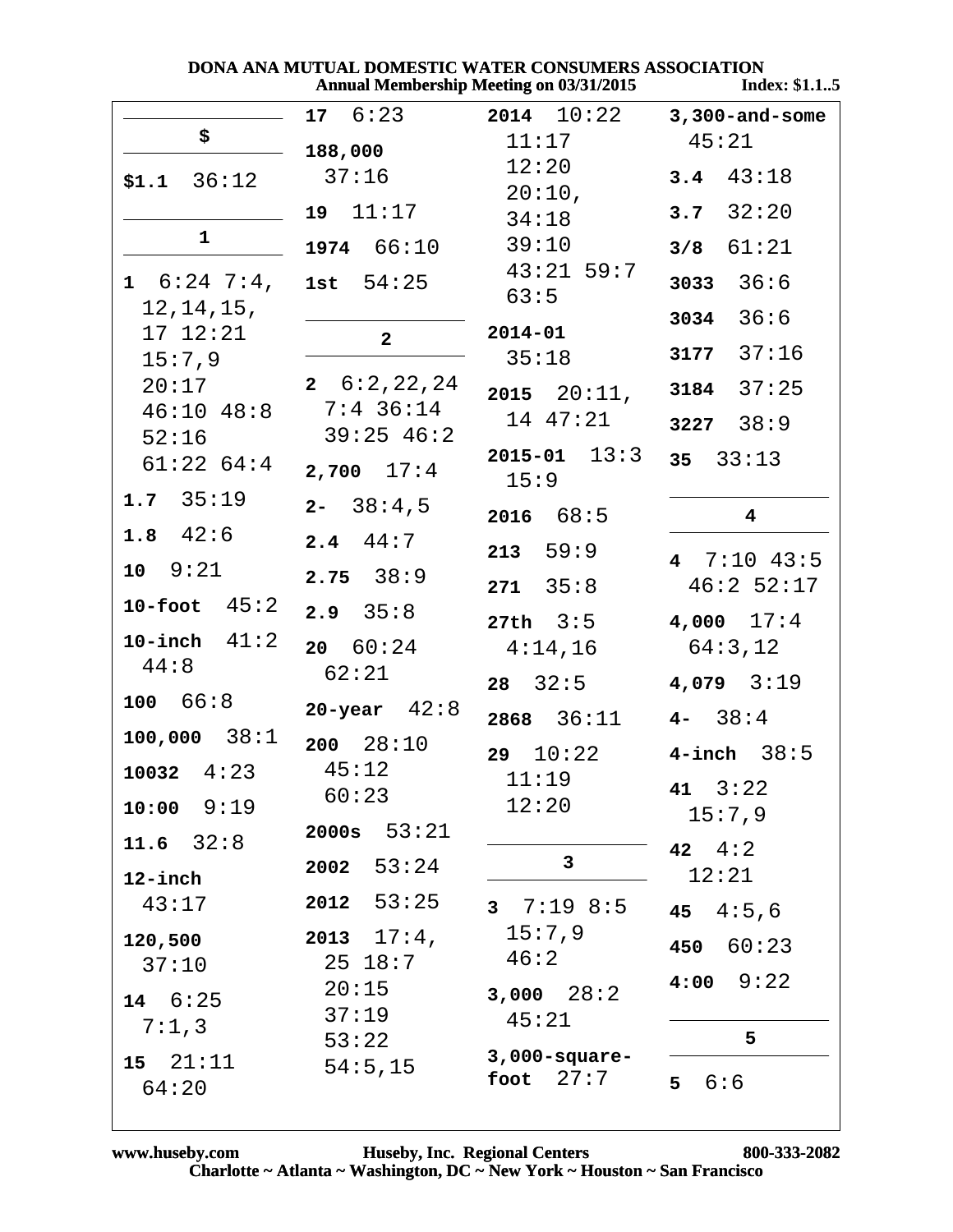|                                                 | <b>Annual Membership Meeting on 03/31/2015</b> | Index: 5,000aisleways                                |                                                            |
|-------------------------------------------------|------------------------------------------------|------------------------------------------------------|------------------------------------------------------------|
| 39:14,23,<br>24 40:1,25                         | 9                                              | accurate<br>$8:24$ 28:19                             | adjourn<br>67:14,22                                        |
| 42:2,12<br>$46:3$ $47:8$ ,<br>2248:2,4          | 90<br>22:8,24<br>900,000                       | acknowledgment<br>8:12                               | adjudicated<br>55:3,16                                     |
| 17:7<br>5,000<br>$5,400$ $28:9$ ,<br>11         | $41:19$ $42:4$<br>$9:00$ 19:6<br>9:02 68:6     | acquired<br>37:19<br>54:18<br>55:5,6,7               | admin $23:5$<br>29:1<br>administer<br>$15:25$ $17:6$       |
| 33:17<br>50<br>54-connection                    | A                                              | acquisition<br>36:16                                 | administration<br>$8:1$ 20:12                              |
| 37:18<br>$5469$ $5:5$                           | a.m. 9:22<br>19:6<br>Abenicio                  | Act $13:2$<br>$14:16$ $15:8$<br>$17:24$ 18:4         | 23:7,17<br>26:16<br>administrative                         |
| 6                                               | 7:21                                           | 53:14<br>61:16                                       | $8:3$ 35:23                                                |
| $6 - 38:6$<br>43:17                             | Absolutely<br>42:14                            | acted $19:13$<br>action 18:2                         | advertise<br>64:11                                         |
| $6$ -inch $38:4$<br>$43:2$ $44:8$               | 50:24<br>abstention<br>15:10                   | 19:11,12<br>$active$ 65:23                           | advise $59:12$<br>advised $4:1$                            |
| $\overline{7}$                                  | accept 8:17<br>11:16                           | $actual$ 32:5                                        | agency<br>39:16,17                                         |
| 18:6<br>7<br>41:13<br>$7.5 \quad 32:8$<br>33:10 | 67:23<br>access 54:16<br>accordance            | add $48:13$<br>additional<br>$11:9$ 48:14<br>address | agenda $4:13$<br>$5:17$ $10:20$<br>$13:1$ $19:13$<br>57:19 |
| 55:5<br>70s                                     | 16:2<br>account                                | 50:2,11<br>55:20                                     | 6:1<br>Agnes<br>agreed $30:14$                             |
| 17:24<br>7th                                    | $22:10$ $32:3$<br>accountable                  | 57:12<br>addressed                                   | agreement<br>25:19                                         |
| 8<br>$8 - 41:2$                                 | 33:24<br>accounting                            | 38:14<br>addressing                                  | ahead $4:3,4$<br>$19:23$ 39:3                              |
| 43:17<br>$8$ -inch $38:6$<br>44:8               | 20:16,17<br>accounts<br>22:3                   | 50:19<br>adjacent<br>52:7                            | aisleways<br>9:7                                           |

# DONA ANA MUTUAL DOMESTIC WATER CONSUMERS ASSOCIATION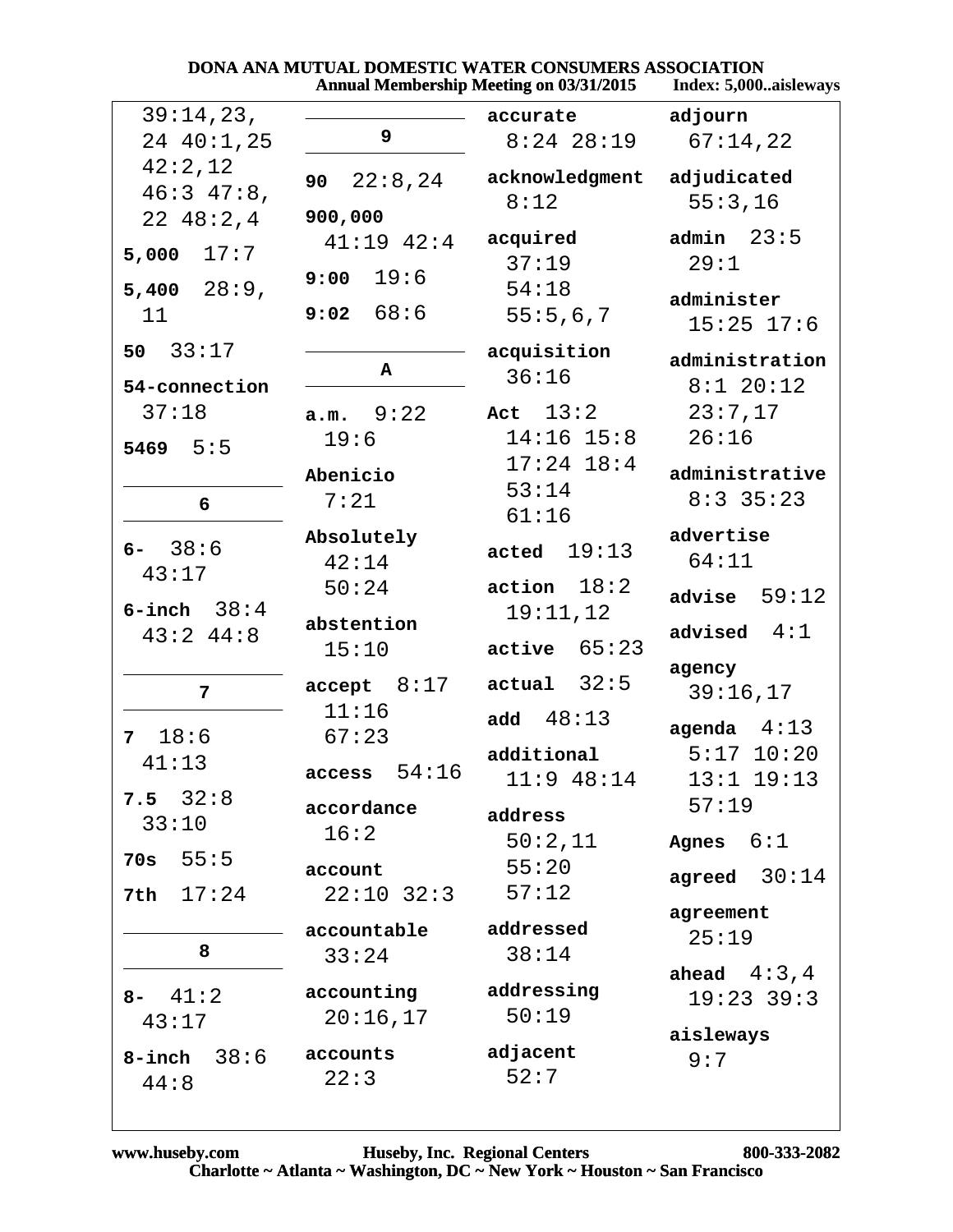#### DONA ANA MUTUAL DOMESTIC WATER CONSUMERS ASSOCIATION Annual Membership Meeting on 03/31/2015 Index: alerting..association

| alerting $4:9$     | 35:11          | 12:10                       | 11:17,19         |
|--------------------|----------------|-----------------------------|------------------|
| Alfonso            | 37:23          | 21:22                       | 12:20            |
| 12:13              | 43:22,25       | 24:17                       | 32:1763:5        |
|                    | 45:17          | applause $8:9$ archives     |                  |
| allegations        | 46:6,14        | 16:20                       | 12:25            |
| 10:5               | 48:17          |                             |                  |
| alleged            | 50:25          | applications area $42:12$ , |                  |
| 17:24              | 51:1,4,5       | 49:14,19                    | 22 43:18         |
|                    | 52:12          | 51:7,10                     | 46:11,17,        |
| alleviate<br>21:14 | $53:23$ $55:4$ | 62:11                       | $18 \t51:23$     |
|                    | 59:15,18,      | applying                    | 52:4,7           |
| allocated          | 2560:6,        | 24:11                       | 54:14,17         |
| 35:9,20            | 12,24          |                             | $55:4$ $58:1$    |
| 36:10              | 61:3, 14, 17   | appreciation                | 65:15            |
| allowed            | 62:6,16        | 8:18                        | 67:10            |
| 34:20              | 63:2066:9      | approval                    | areas $38:7$     |
|                    |                | $4:13$ $11:12$              | 46:3,5           |
| allowing           | Anderson $6:3$ | 13:2,9                      | 48:13            |
| 43:16              | Anna $8:19$    | 30:16                       | 51:24            |
| alluding           | announce       | 53:17                       |                  |
| 15:15              | 12:16          | approvals                   | $arisen$ $17:16$ |
| Alta $63:22$       | 19:14          | 30:15,18,                   | Articles         |
|                    |                | 20                          | 57:8             |
| alternative        | annual $3:6$   |                             | aspect $56:18$   |
| 43:13              | 13:468:3       | approve                     |                  |
| 58:3<br>amazing    | annually       | 12:20                       | aspects $62:2$   |
|                    | 13:7           | 13:11,25                    | assessments      |
| $amount$ 19:18     | Anthem $41:1$  | 14:3                        | 36:9             |
| 37:8,16            |                | approved                    |                  |
| 62:8               | anyone's       | $5:17$ 20:15                | assigned         |
| Ana $3:7,8$        | 19:3           | 47:24                       | 66:1             |
| $9:17$ $16:21$     | apologize      | 51:16                       | assistant        |
| $18:20$ 19:7       | 15:12          |                             | 8:3              |
| 27:19              |                | approving                   | Associates       |
| 28:2,3             | appeal $62:14$ | 30:17                       | 42:15            |
| 30:5,7,8,          | appearance     | approximately               |                  |
| 13,22              | 20:24          | 17:3                        | association      |
|                    |                |                             |                  |
| 34:24              |                |                             | 3:8,18           |
|                    | appears        | April $10:22$               | 19:2,18          |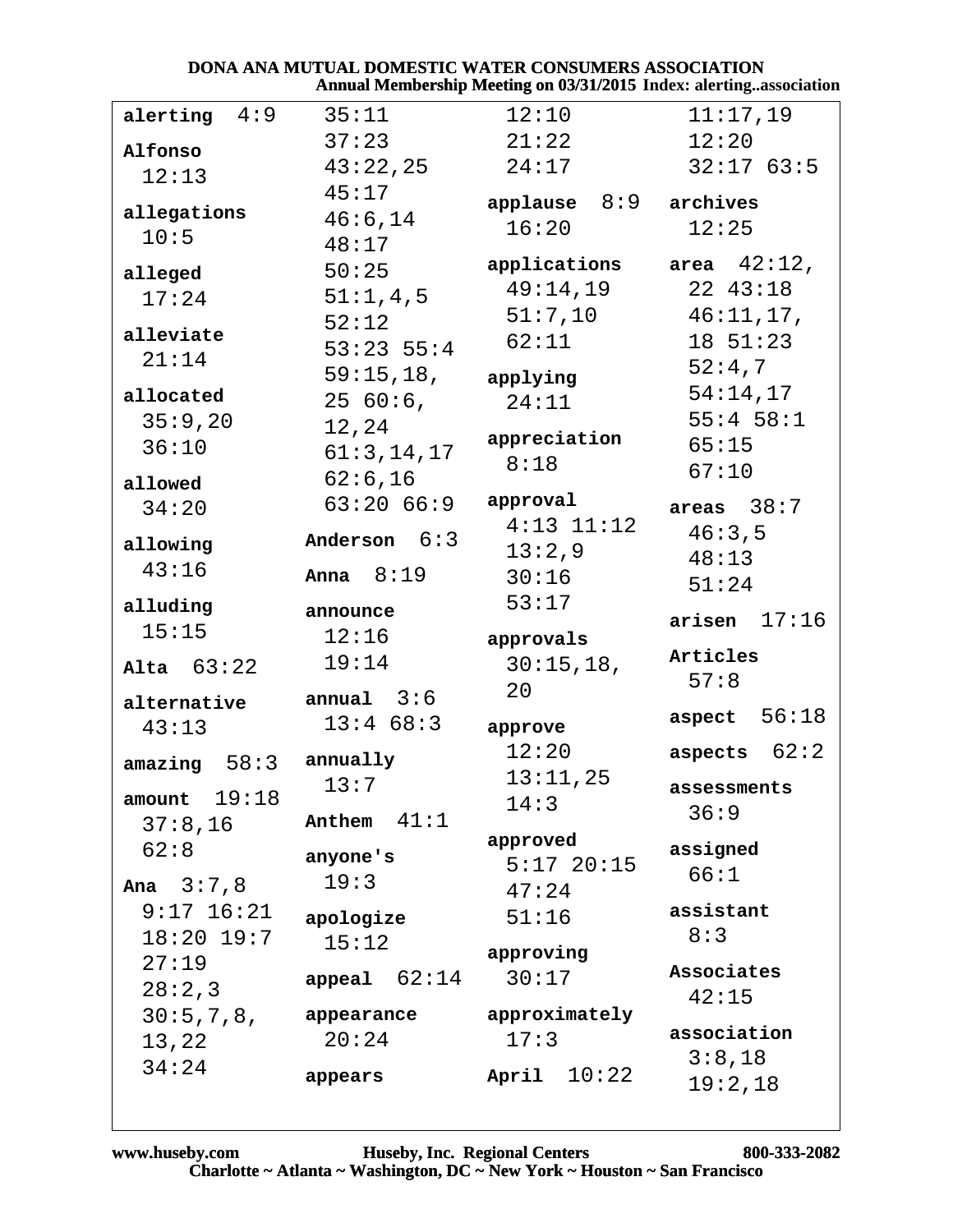|                 |                 | <b>Annual Membership Meeting on 03/31/2015</b> | Index: assumeboard |
|-----------------|-----------------|------------------------------------------------|--------------------|
| 30:15           | 64:12,13        | Balizan 6:2                                    | 33:12,19           |
| 31:17           | automatically   | ballot $10:8$ ,                                | 45:17              |
| $34:16$ 53:9    | 28:22           | $9,10$ $12:4$ ,                                | 47:14              |
| 55:357:20       |                 | 5,6,9,11,                                      | Bess $42:3$ ,      |
| 67:13           | average         | $19\;15:7$ ,                                   | 13                 |
| 64:12<br>assume | $22:24$ 42:4    | 13,20                                          |                    |
|                 | awaiting        |                                                | bid $56:16$        |
| assured $9:20$  | 13:22           | balloting                                      | bidder $47:20$     |
| atmosphere      | award $25:24$   | 15:16,23                                       | big $20:13$        |
| 26:23           | 47:20           | ballots $5:12$                                 | $21:17$ $23:4$     |
| attached        |                 | $9:25$ 10:4,                                   | $29:3$ 30:25       |
| 21:20,21        | awarded         | $13 \t12:6$                                    | 32:17              |
|                 | 37:14           | 14:22                                          | 33:8,11            |
| attempting      | awards $6:16$ , | bar 34:25                                      | $34:6$ 45:22       |
| 16:13           | 20,21           |                                                | 50:12              |
| attend 65:6     | 24:24           | Barcelona                                      | 64:22              |
|                 | 37:14           | 41:4,13                                        |                    |
| attending       | aware $47:6$    | based $18:20$                                  | bill 20:24         |
| 67:9            |                 | 22:25                                          | 21:4,7             |
| attention       | aye $5:14,15$   | 30:24                                          | 22:927:1           |
| $12:19$ $15:6$  | 67:25           | 51:21                                          | 57:4               |
| attitude        | ayes $5:16$     | 52:19                                          | billing            |
| 26:5            |                 |                                                | 20:15,20           |
|                 | в               | basically<br>$9:21$ 13:3                       | 21:6               |
| attitudes       |                 | 17:15                                          | 22:17,19,          |
| 26:10           | 6:9<br>back     | 36:16                                          | 22 28:24           |
| Attorney        | 10:2,15         |                                                | 31:10              |
| $17:20$ $18:1$  | 12:2,3,15       | basis $31:9$                                   |                    |
| audience        | $27:19$ 37:3    | bear $21:25$                                   | billings<br>22:7   |
| 10:12           | 39:19           |                                                |                    |
|                 | $42:16$ $49:1$  | begin $10:1$                                   | bills $8:7$        |
| 34:18<br>audit  | $60:18$ $66:9$  | beginning                                      | bit $8:22$         |
| auditor $35:2$  | backhoe         | $32:1$ 58:5                                    | 9:6,15             |
| auditor's       | 27:9,14         | beings $65:10$                                 | $21:2$ $42:21$     |
| 34:22           |                 |                                                | Blanca<br>7:15     |
|                 | bad $59:9$      | belonged                                       |                    |
| audits $35:1$   | badges $58:21$  | 57:20                                          | board $5:20$ ,     |
| automated       |                 | benefits                                       | 228:13,15          |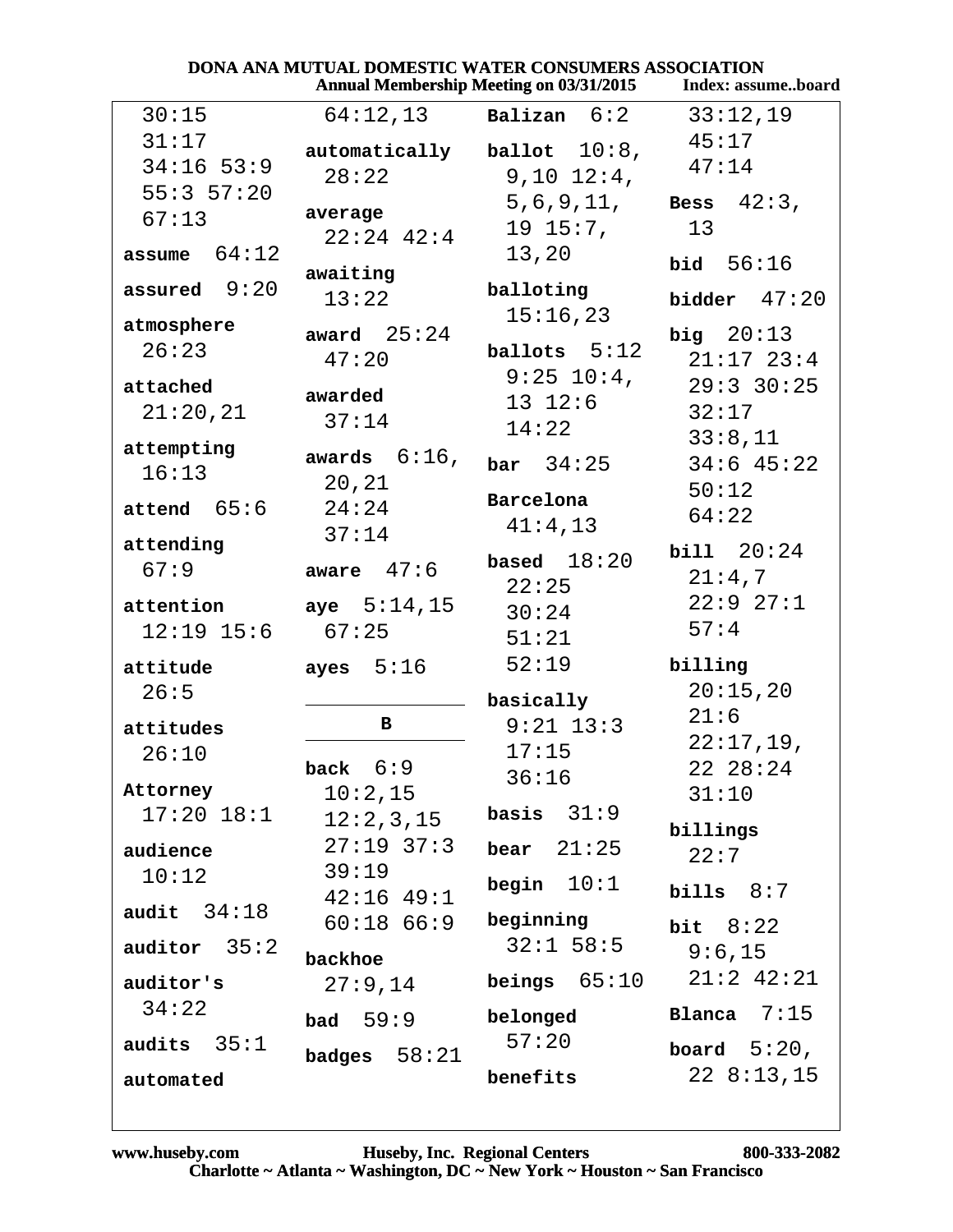#### DONA ANA MUTUAL DOMESTIC WATER CONSUMERS ASSOCIATION Annual Membership Meeting on 03/31/2015 Index: border..challenges

| $13:7$ 16:4,        | bringing                      | $10:17$ , $18$ ,    | carried $68:1$ |
|---------------------|-------------------------------|---------------------|----------------|
| 9 18:18             | 57:1                          | 19 12:12            | cars $23:25$   |
| 19:4,7,11,          | brings $30:23$                | 13:23,24            |                |
| 13, 15, 17,         |                               | 50:2,4              | case $9:2$     |
| 19 20:14            | broke $29:22$                 | 61:11,12,           | $39:9$ 41:20   |
| 23:6                | brought $13:8$                | $13\ \ 63:2,15$     | $42:5$ 45:7    |
| 30:12,19            | 27:18                         | bylaw $57:7$        | 54:1,8,10,     |
| 32:25               | $58:19$ 59:6                  |                     | 13,24          |
| 35:8,15             | budget                        | bypass $47:10$      | 66:20          |
| 44:9,16             | 31:24,25                      |                     | cases $53:22$  |
| 48:19               | 33:6, 14, 17                  | $\mathsf{C}$        | casing $46:25$ |
| 50:3,5              | $34:1$ $44:3$                 |                     | 47:3           |
| 53:9,18             |                               | calculated          |                |
| 55:25               | budgeted                      | 23:3                | cast $12:9$ ,  |
| 57:2,10,12          | 32:4                          | calendars           | 11             |
| 58:8,9              | build $31:4$                  | 68:3                | Castillo       |
| $60:1$ $61:14$      | building                      | Calhoun $8:1$       | $6:22$ 7:10    |
| 62:8,11             | $6:12$ $27:6$ ,               | call $3:3$          | 25:12          |
| 63:765:22           | $7,8$ 39:23                   | $10:1$ 25:24        | catch $32:19$  |
| border $52:8$       | $48:2$ 52:5                   | $52:6$ $64:12$      |                |
|                     |                               |                     | categories     |
| 45:10<br>bottom     | built $43:14$                 | Calle $63:21$       | 32:2           |
| bought $53:23$      | bullet $64:22$                | calling             | cell $4:8$     |
| 54:7                | bullying                      | 16:11               | 16:10          |
| <b>box</b> $12:5,6$ | 24:4                          | calls $21:24$       | certifications |
| boys $64:18$        | <b>burden</b> $31:16$ $64:14$ |                     | 25:5           |
|                     |                               |                     | chairman       |
| break $7:6$         | Bureau $39:18$                | capability<br>41:22 | 13:24          |
| 27:11,13<br>29:21   | burn $56:15$                  |                     | 14:13          |
|                     | 63:25                         | capacity            | 61:22          |
| Bridge $43:7$       | business                      | 31:13               | 62:18          |
| briefly             | $16:1$ $17:18$                | 40:22               |                |
| 26:12               | 66:7,8,14                     | Capital $34:9$      | challenge      |
| 34:19               | 67:12                         | card $8:18$         | 21:17          |
| bring $33:5$        |                               |                     | challenges     |
| 55:25               | busy $54:25$                  | 16:2<br>care        | 21:14          |
|                     | <b>Butler</b>                 | carpet $44:22$      | 32:13          |
|                     |                               |                     |                |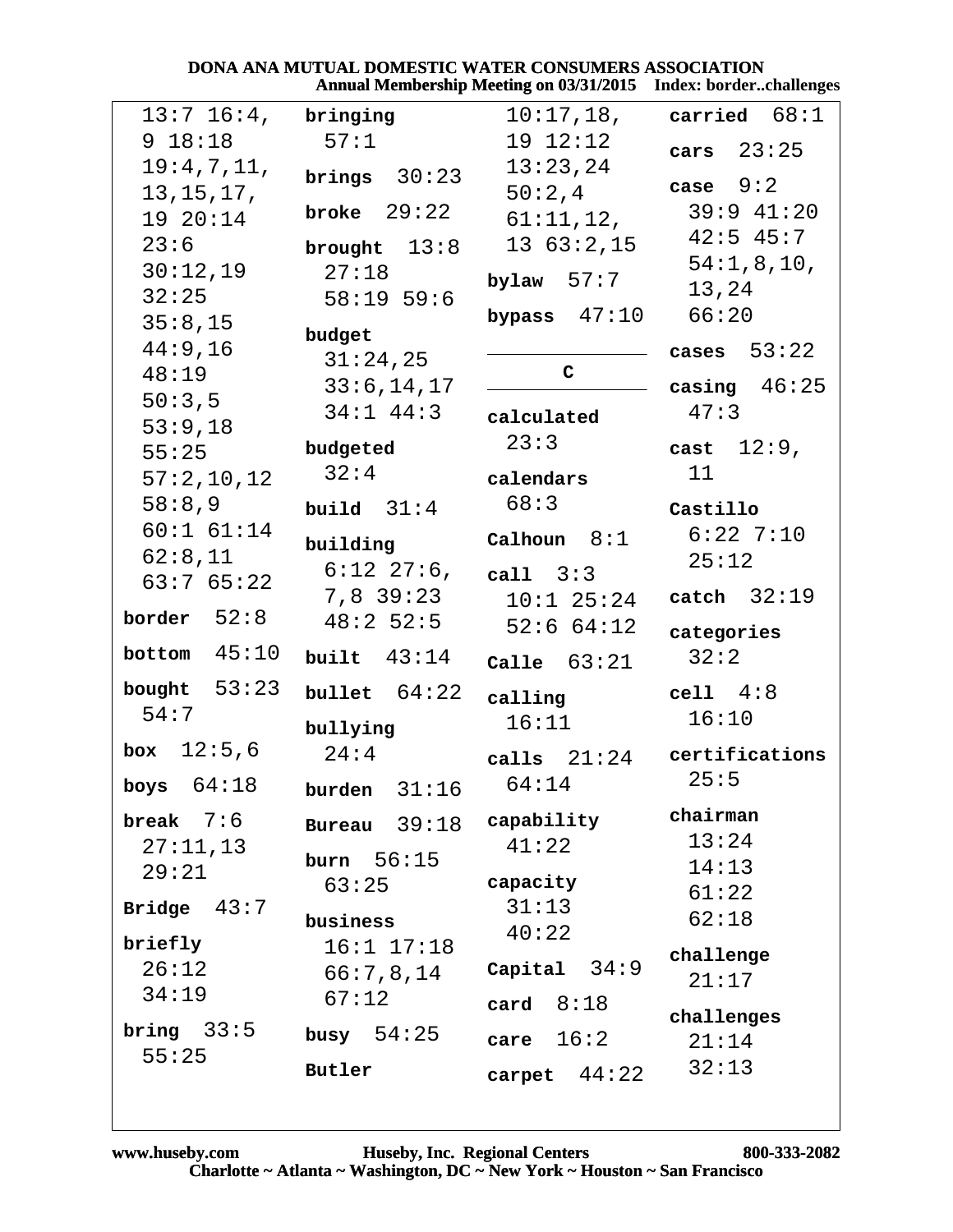### DONA ANA MUTUAL DOMESTIC WATER CONSUMERS ASSOCIATION Annual Membership Meeting on 03/31/2015 Index: challenging..connect

| 35:23           | closer $21:3$   | commissioner   | computer      |
|-----------------|-----------------|----------------|---------------|
| 45:19           | closest $52:4$  | 61:13          | 28:22         |
| challenging     | closing         | committee      | concern       |
| 54:20           | 30:21           | 57:7,8         | 23:12         |
| chance $11:7$   |                 | communities    | 62:22         |
|                 | club $57:22$    |                | 66:15         |
| change $22:18$  | collection      | 61:19          |               |
| 35:14           | 30:6,22         | community      | concerned     |
| $36:23$ $37:5$  |                 | 66:14          | 16:5 50:9     |
|                 | 31:10           |                | 58:19         |
| changing        | 51:23           | Company $54:4$ | 66:2,3,4,     |
| 26:758:8        | 52:7,18         | 58:6           | 5,6           |
| charter         | collections     | compared       | concerns      |
| 61:15           | 49:16,22        | 22:19          | 17:15         |
|                 | 52:16           |                |               |
| Chavez $7:12$   |                 | complaint      | 23:10         |
| 12:13           | Colonias        | 17:22,23       | 57:13         |
| cheaper         | $37:15$ $38:1$  | 18:2           | concluded     |
| 40:19           | $44:8$ $48:9$   | 23:12,13       | 68:6          |
|                 | 49:15           | complaints     |               |
| checked $12:2$  | 50:3,5,24       | 17:20          | conclusions   |
| chosen $10:7$   | 51:362:11       |                | 56:9          |
|                 |                 | 18:8, 12,      | condensed     |
| Chris $7:14$    | column $32:3$ , | 22,25          | 11:13         |
| 25:11           | 4,5             | 23:10          |               |
| CIF 37:25       | combination     | complete       | conditions    |
|                 | 35:7            | 16:23          | 58:2          |
| city $31:7,9$   |                 | $19:21$ $28:8$ | conducted     |
| 52:4,8          | comment         | 29:15          | 17:18         |
| 53:13           | 55:25           |                |               |
| clean-outs      | 57:18           | completed      | conference    |
| 45:10           | 62:24           | 35:12          | 44:15         |
|                 | comments        | 39:10          | confident     |
| 17:12<br>clear  | $9:11$ 39:19    | 43:21          | 18:15         |
| 9:19<br>cleared | 67:7            | $45:25$ $46:7$ |               |
|                 |                 |                | conflict      |
| closed $22:21$  | commercial      | completely     | 56:15         |
| $28:4$ 29:22    | 60:15           | 40:15          | connect       |
| 32:12           | commission      | completion     | 41:2,12       |
| $37:15$ 48:6    |                 | 46:15          |               |
|                 | 30:12           |                | $43:4$ $47:5$ |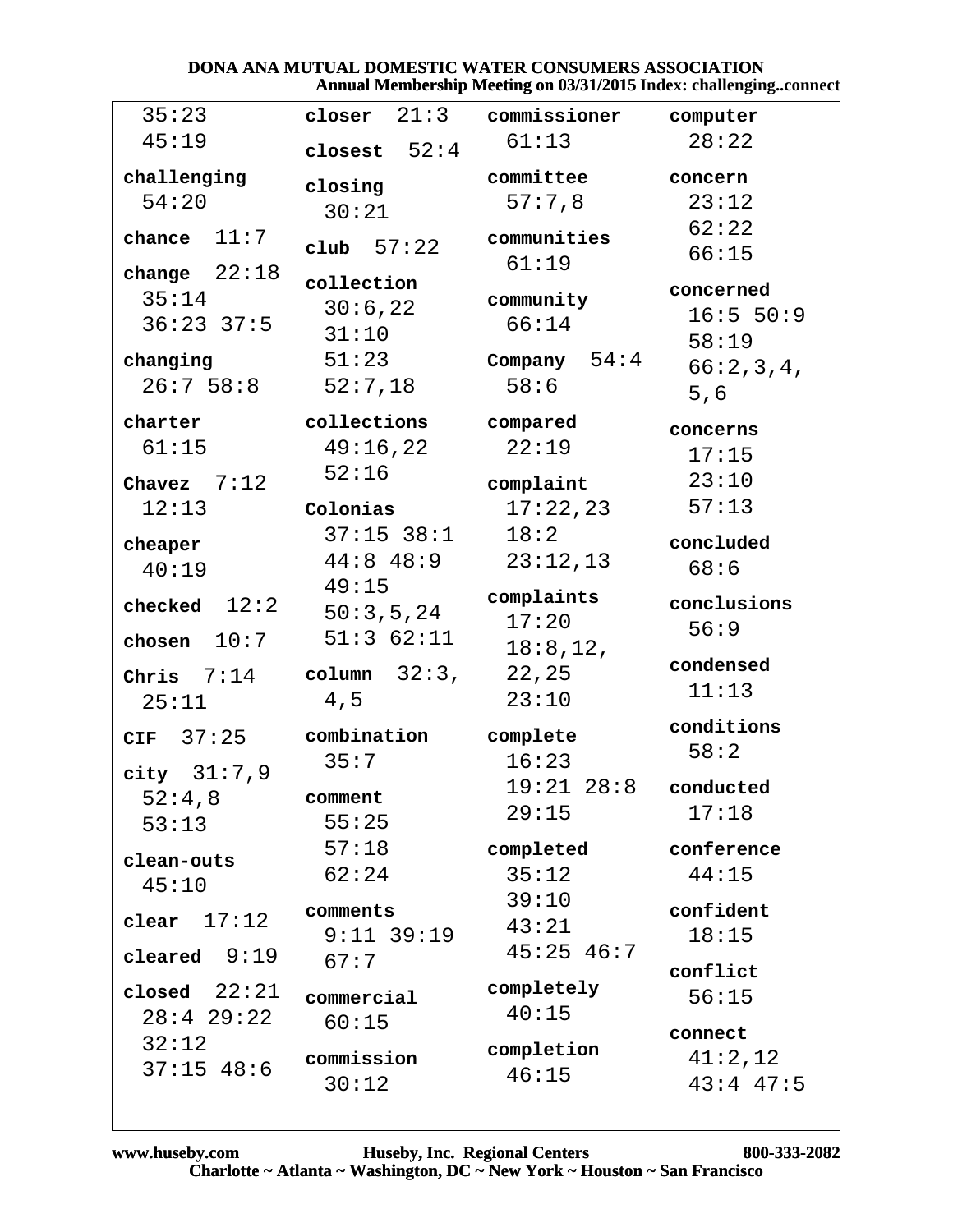| <b>DONA ANA MUTUAL DOMESTIC WATER CONSUMERS ASSOCIATION</b> |                    |
|-------------------------------------------------------------|--------------------|
| <b>Annual Membership Meeting on 03/31/2015</b>              | Index: connectedde |

|                |                 | <b>Annual Membership Meeting on 03/31/2015</b> | Index: connecteddebt          |
|----------------|-----------------|------------------------------------------------|-------------------------------|
| connected      | 65:5            | 62:3, 14, 16                                   | 19 20:11                      |
| 46:9           | contractor      | 63:4,6,8,                                      | 23:5,9,17,                    |
| connections    | 45:5            | 15                                             | 1824:6,14                     |
| 17:7           |                 | couple $16:22$                                 | 26:16,20                      |
|                | contractors     | 17:12                                          | $44:24$ 56:6                  |
| conserving     | 56:16           | $44:6, 14$ customers                           |                               |
| 66:3           | contributed     |                                                | $55:15$ $61:3$ $23:19$ $27:3$ |
| considered     | 19:17           | 64:10                                          | 31:15                         |
| 46:7           | control         |                                                | 66:16                         |
| considers      | 36:15           | Court $4:23$                                   |                               |
| 19:11          |                 | cover $8:21$                                   | cut $56:19$                   |
|                | 49:5<br>convert | 19:3                                           | Cyndi $7:2$                   |
| consistently   | coordination    | covering                                       |                               |
| 26:5           | 45:11           | 58:17                                          | D                             |
| constitute     | copies $11:5$   |                                                |                               |
| 3:21           |                 | credit $59:4$<br>62:8                          | dancing                       |
| constitutes    | correct         |                                                | 64:17,18                      |
| 13:5           | 17:8, 64:9      | crew $59:8$                                    | dark $66:22$                  |
| construction   | counsel $6:5$   | crisis $65:13$                                 | 36:15<br>data                 |
| 40:5,7         | 12:13           | criteria                                       |                               |
| $43:21$ $44:6$ | 19:24           | 25:17                                          | daughter<br>8:17              |
| 45:25          | count $12:17$   |                                                |                               |
| 48:1,3,15      | 15:2,3          | critical                                       | Dave $42:3$                   |
| 51:25          | $23:2$ 58:13    | 48:13                                          | day $8:6,7$ ,                 |
| 56:15          | counted         | 58:2,7                                         | 1024:23                       |
|                | 10:13           | critically                                     | 25:25                         |
| Consumers      |                 | 65:21                                          | 28:12,16                      |
| 3:8            | counties        | Cruces $4:23$                                  | 54:14                         |
| contact $22:9$ | 50:20,21        | $31:7$ 52:5,                                   | days $22:8$                   |
| continue       | counting        | 8, 54:12                                       | $28:13$ $42:4$                |
| 16:24          | 15:4            |                                                |                               |
| 23:16          | county $17:13$  | current                                        | days' $28:9$                  |
| 48:18          | 30:7,17         | 31:24<br>$34:17$ 35:3                          | 42:7                          |
| continuing     | 50:21           | 43:5                                           | deal $23:19$                  |
| 64:5           | 53:14           |                                                | 30:25                         |
|                | 61:13,19,       | customer                                       | debt $33:25$                  |
| continuously   | 21,22           | 7:2,16,17,                                     | 34:3,5,6                      |
|                |                 |                                                |                               |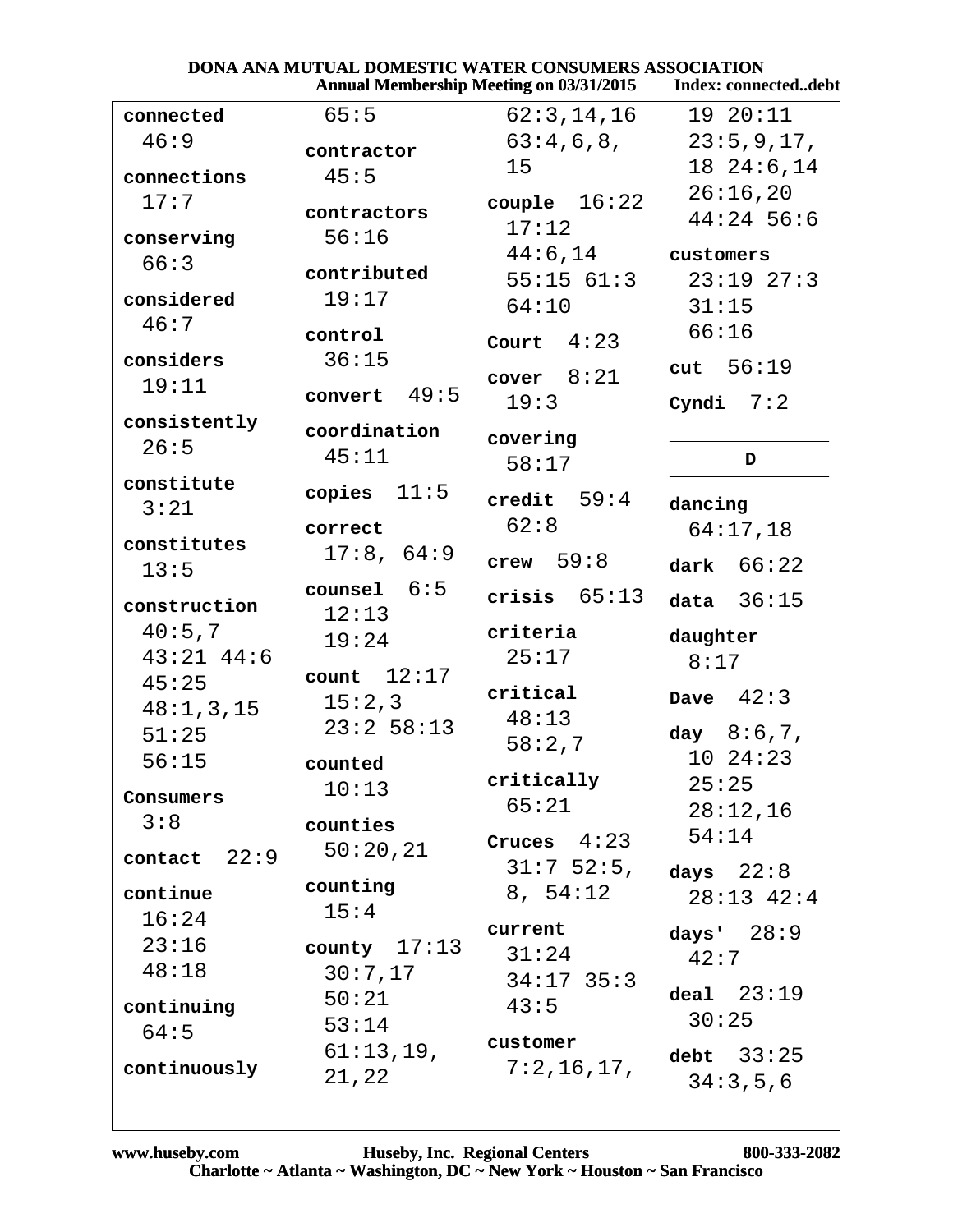|                  | DONA ANA MUTUAL DOMESTIC WATER CONSUMERS ASSOCIATION | <b>Annual Membership Meeting on 03/31/2015</b> | <b>Index: Decemberdoor</b> |
|------------------|------------------------------------------------------|------------------------------------------------|----------------------------|
| December         | 43:20                                                | 10:23                                          | $60:13$ $61:7$             |
| $19:6$ 37:19     | $47:22$ $48:1$                                       | 12:24                                          | district                   |
| 54:11,15         | 49:24                                                | 19:23                                          | 6:2, 25:6                  |
| decent $37:8$    | 51:22                                                | 20:1,7                                         | 39:14,23,                  |
|                  | 52:1,3                                               | 55:14                                          | 24 40:1,25                 |
| decision         | designs                                              | directors                                      | 42:2,12                    |
| 54:2             | 47:25                                                | $5:20$ $13:8$                                  | $43:5$ 46:2,               |
| decisions        |                                                      | 30:13                                          | $3,10$ 47:8,               |
| 60:1             | desire $19:2$                                        | 32:25                                          | 2248:2,4,                  |
| declare $4:3$    | detail $22:10$                                       | dirt $64:24$                                   | $8\ 52:16,17$              |
|                  | detailed                                             |                                                | dive $39:3$                |
| declared<br>18:2 | 26:14                                                | disagreements                                  |                            |
|                  | determine                                            | 17:10                                          | diver $40:17$              |
| demolish         | 17:22                                                | disappointed                                   | diversity                  |
| 40:19            |                                                      | 58:10                                          | 24:4                       |
| deny $15:20$     | development                                          | discharge                                      | Division                   |
| department       | $48:25$ $49:1$                                       | 35:25                                          | 18:9                       |
| 7:38:1           | device $28:23$                                       |                                                |                            |
| 20:5,6,12,       | dialing                                              | discuss                                        | document                   |
| $20\ \ 23:7$ ,   | 16:11                                                | 34:21                                          | $39:8$ 47:24               |
| 17,22            |                                                      | discussing                                     | 52:15                      |
| 25:12,14         | differences                                          | 20:9                                           | documents                  |
| 30:18            | 17:16,17                                             | discussion                                     | 18:19                      |
| $31:19$ 36:2     | difficult                                            | 5:9,10                                         | 39:6,10                    |
| 39:17            | $22:2$ 45:18                                         | 11:24                                          | dollars                    |
| 58:10            | 49:13                                                | 13:12,16                                       | 51:16                      |
| departments      | 50:23                                                | 14:9,21                                        | domestic $3:7$             |
| 23:24            | dig $27:17$                                          | 67:23                                          | 30:10                      |
| 63:10            | 45:5                                                 | discussions                                    | 43:12                      |
|                  | direct $56:15$                                       | 59:13,20                                       | 66:11                      |
| deposit $12:5$   |                                                      |                                                |                            |
| 14:23            | direction                                            | dismissed                                      | domestics                  |
| Desert $42:23$   | 52:6                                                 | 54:8                                           | 18:11                      |
| design $36:4$    | directly                                             | distance                                       | 43:17                      |
| 37:17,24         | 28:23                                                | 58:18                                          | 61:15                      |
| 38:1             | director                                             | distribution                                   | 44:22<br>door              |
| 39:20,22         | $3:10$ $6:7$                                         | 41:24                                          |                            |
|                  |                                                      |                                                |                            |

DOMESTIC WATER CONSUMERS ASSOCIATION

DOMA ANA MITTILAT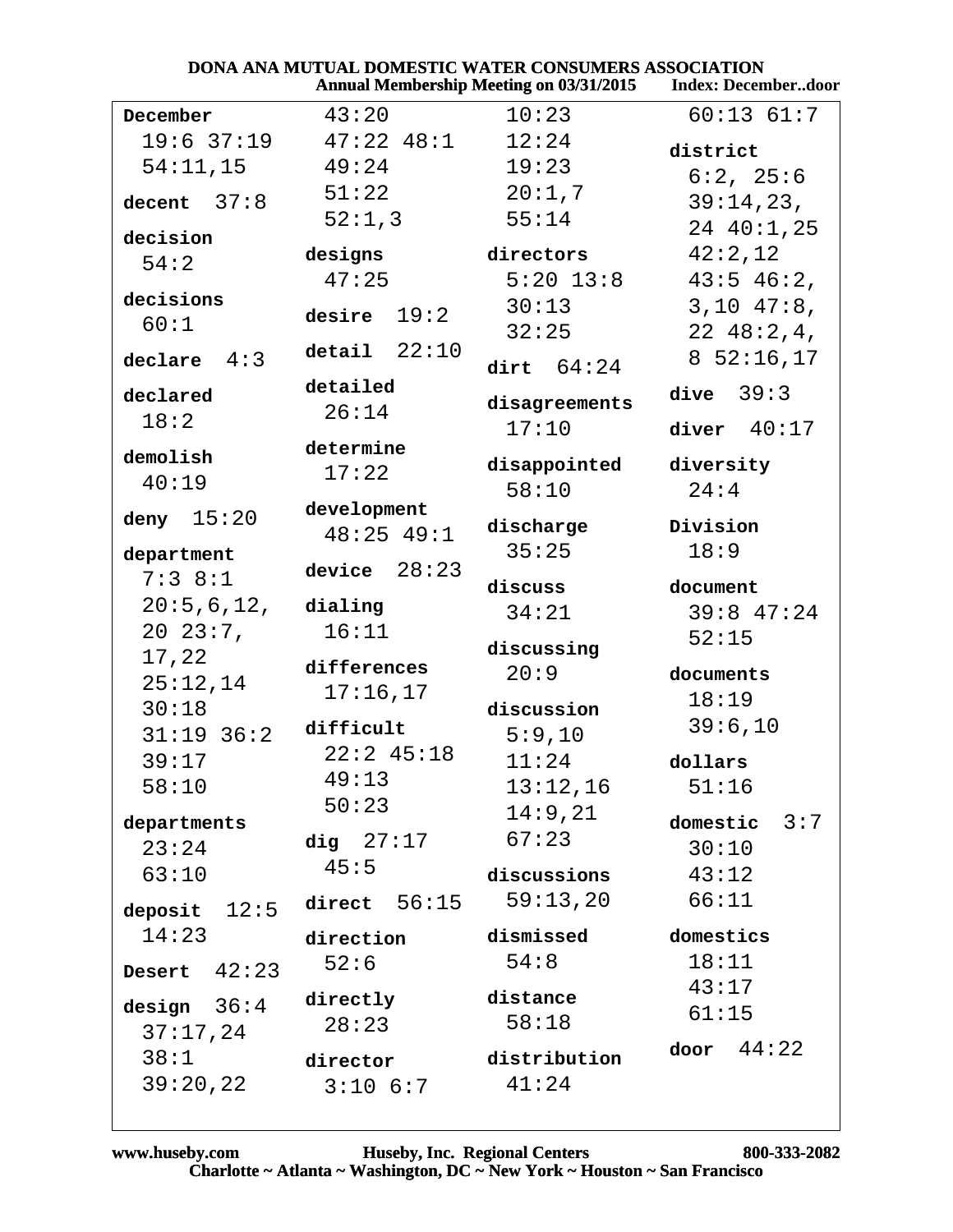#### DONA ANA MUTUAL DOMESTIC WATER CONSUMERS ASSOCIATION Annual Membership Meeting on 03/31/2015 Index: downloaded..errors

| downloaded     | 34:12             | 46:23<br>Elks   | <b>Engler</b> $46:25$ |
|----------------|-------------------|-----------------|-----------------------|
| 28:23          | 44:15             |                 |                       |
|                |                   | Eloy $6:22$     | enjoy $48:17$         |
| Doña $3:7,8$   | drop $27:1,2$     | emergency       | enormous              |
| $9:17$ 16:21   | dropped           | 51:7            | 16:21                 |
| $18:19$ $19:7$ | 56:23             | Emma $8:14$     | 61:2<br>ensure        |
| 27:19          | dynamic $24:7$    | 19:15,16        |                       |
| 28:2,3         |                   |                 | entertain             |
| 30:5,7,13,     |                   | employee        | $4:12$ $13:11$        |
| 22 34:24       | Е                 | $23:7$ $24:21$  | 67:13                 |
| 35:11          | $e$ -bill $21:19$ | 25:8,10,        | entertainment         |
| 37:23          |                   | 13, 19, 21      | 64:17                 |
| 43:22,25       | e-billing         | employees       |                       |
| 45:17          | 21:16,17          | 25:25           | entities              |
| 46:6,14        | 22:2              |                 | 53:13                 |
| 48:17          | $e$ -mails $4:9$  | encountered     | entity $37:5$         |
| 50:25          | 21:20,24          | 67:3            | 53:10                 |
| 51:1,4,5       | 23:21             | encourage       | entombed              |
| 52:12          |                   | 26:3            | 12:25                 |
| $53:23$ $55:4$ | earlier $59:6$    | end $6:3$       |                       |
| 59:15,18,      | early $17:4$      | 20:15           | environment           |
| 2560:6,        | 53:21             | $25:20$ 57:5    | $18:9$ 26:21          |
| 12,24          | easement          |                 | $30:18$ 36:2          |
| 61:3,14,17     | 54:18             | 45:7<br>ended   | 39:17                 |
| 62:6,16        |                   | ends $31:19$    | environmental         |
| 63:2066:9      | Easily $53:7$     |                 | 36:8                  |
| drainage       | east $55:7$       | enforce         |                       |
| 50:7           | Eastview          | 54:17           | environments<br>60:16 |
|                | 42:23             | Engineer        |                       |
| drinking       |                   | 39:15           | EPA $37:10$           |
| $36:11$ $38:8$ | Edward $8:2$      | engineering     | 47:19                 |
| 54:23          | efficient         | $6:11$ $19:25$  | equipment             |
| drive $27:1$ , | 27:25             | $34:2 \ 36:3$ , | 23:24                 |
| 2, 15, 18, 19  |                   | 8 38:19         | $36:17$ 40:7          |
| 28:15          | egg $55:21$       | $44:4$ $45:14$  | 41:15                 |
| 46:23          | Elementary        |                 |                       |
| drive-through  | $3:9$ $9:18$      | engineers       | error 28:20           |
| 26:17,25       | eleven $50:20$    | 26:13           | errors $21:22$        |
|                |                   |                 |                       |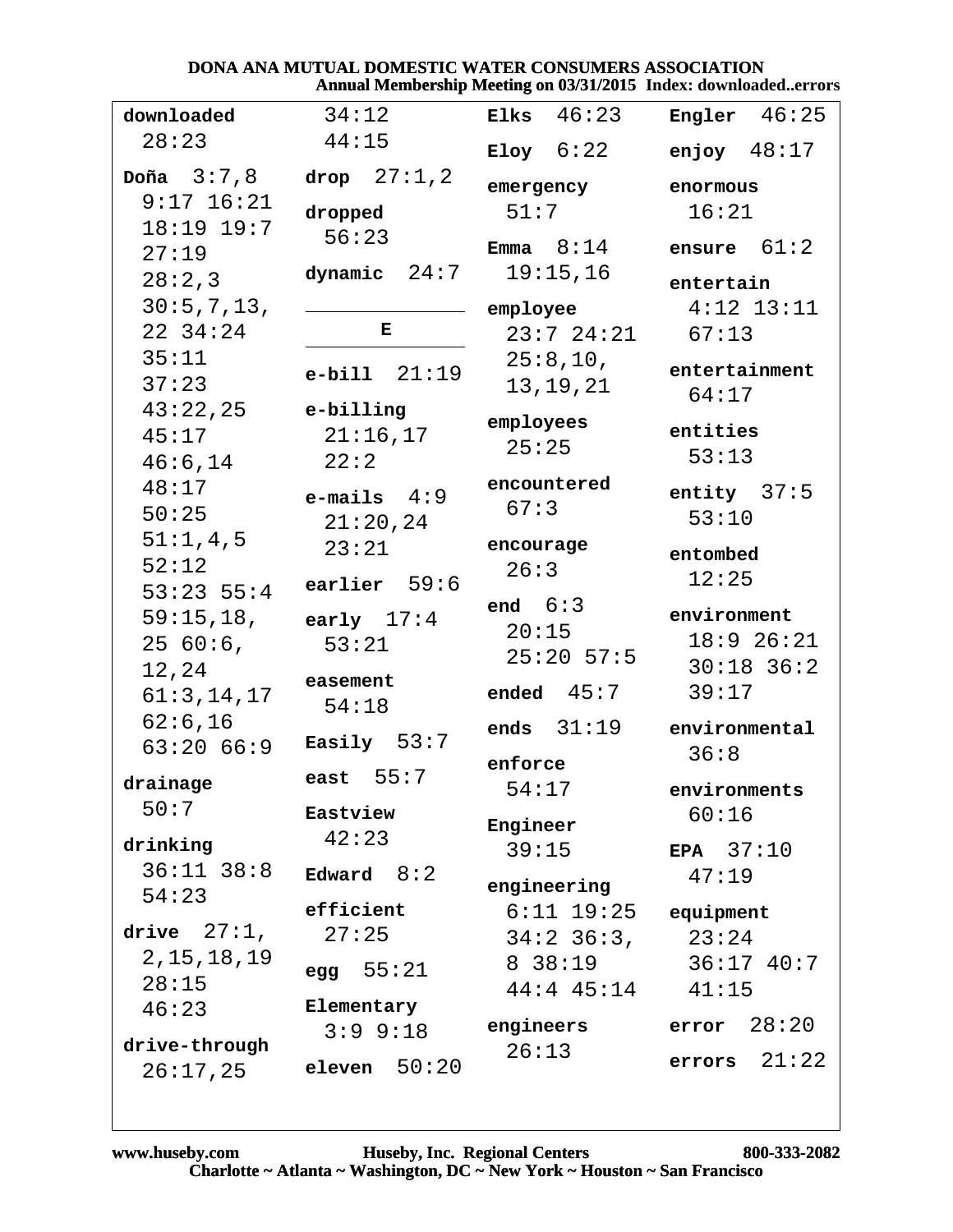#### **DONA ANA MUTUAL DOMESTIC WATER CONSUMERS ASSOCIATION**<br>Annual Membership Meeting on 03/31/2015 Index: escarpn st fir

|                |                 | <b>Annual Membership Meeting on 03/31/2015</b> | Index: escarpmentfinal |
|----------------|-----------------|------------------------------------------------|------------------------|
| escarpment     | 10:23           |                                                | 5:14<br>favor          |
| 49:9           | 12:24           | F                                              | Fe $57:4$              |
| establish      | 19:23           |                                                |                        |
| 13:4           | 20:1,7          | fabulous                                       | February               |
|                | 55:14           | 59:6                                           | 25:10,12               |
| established    | exercised       | face $55:22$                                   | 32:5                   |
| 50:18          | 61:1            | facility                                       | federal $32:9$         |
| establishes    |                 | $9:17$ $51:18$                                 | $35:4$ 36:11           |
| 13:5           | exercising      |                                                | 47:17                  |
|                | 29:7            | facing $58:3$                                  |                        |
| <b>Estates</b> | exist $66:19$   | 65:13                                          | feds $37:4$            |
| 37:17,18       |                 | fact $16:23$                                   | feedback               |
| etiquette      | existing        | 17:21                                          | 24:16                  |
| 23:19          | 41:3            | $18:11$ 65:8                                   | $26:18$ $27:4$         |
| evaluate       | expanded        | 66:10,16                                       | feel $18:17$           |
| 25:17          | 44:15           |                                                | 58:10,                 |
|                | 36:21<br>expect | failed $40:16$                                 | 66:12                  |
| evaluation     |                 | failing $31:2$                                 |                        |
| 63:11          | expected        | fair $33:21$ ,                                 | feet $45:12$           |
| evening $6:17$ | 37:7            | 22                                             | 24:5<br>felt           |
| $9:19$ 20:8    | expense         |                                                |                        |
| 67:9           | 33:8,9,12       | Fairacres                                      | Fernandez              |
|                |                 | 63:10                                          | 7:21                   |
| eventually     | expenses        | $fairly$ $32:13$                               | field $56:10$          |
| 29:14,25       | 32:21,23        | 54:3                                           | fields $46:19$         |
| 30:2           | 33:14           |                                                |                        |
| exact $50:21$  | experience      | Fairview<br>28:6                               | fight $65:5$           |
| excellence     | $6:23$ 7:9,     | 37:17,18,                                      | fighting               |
| 25:24          | 16              | 23 38:10                                       | 54:5,24                |
|                | explained       | 39:24                                          | figure $65:18$         |
| excess $37:8$  | 55:13           | $42:20$ $48:5$                                 |                        |
| excited        |                 | $51:2$ 54:14                                   | filed $17:20$ ,        |
| 21:10          | explaining      | 55:11                                          | 22,23                  |
| $28:25$ 41:8   | 39:2            |                                                | 18:9,12                |
| 45:15          | externally      | faithful                                       | $53:22$ $54:1$         |
| 64:24          | 24:6            | 19:16                                          | fill 41:24             |
| executive      | extremely       | fall 6:12                                      | final $18:21$          |
| $3:10$ 6:7     | 19:14           |                                                | 36:4,6                 |
|                |                 | fate $54:22$                                   |                        |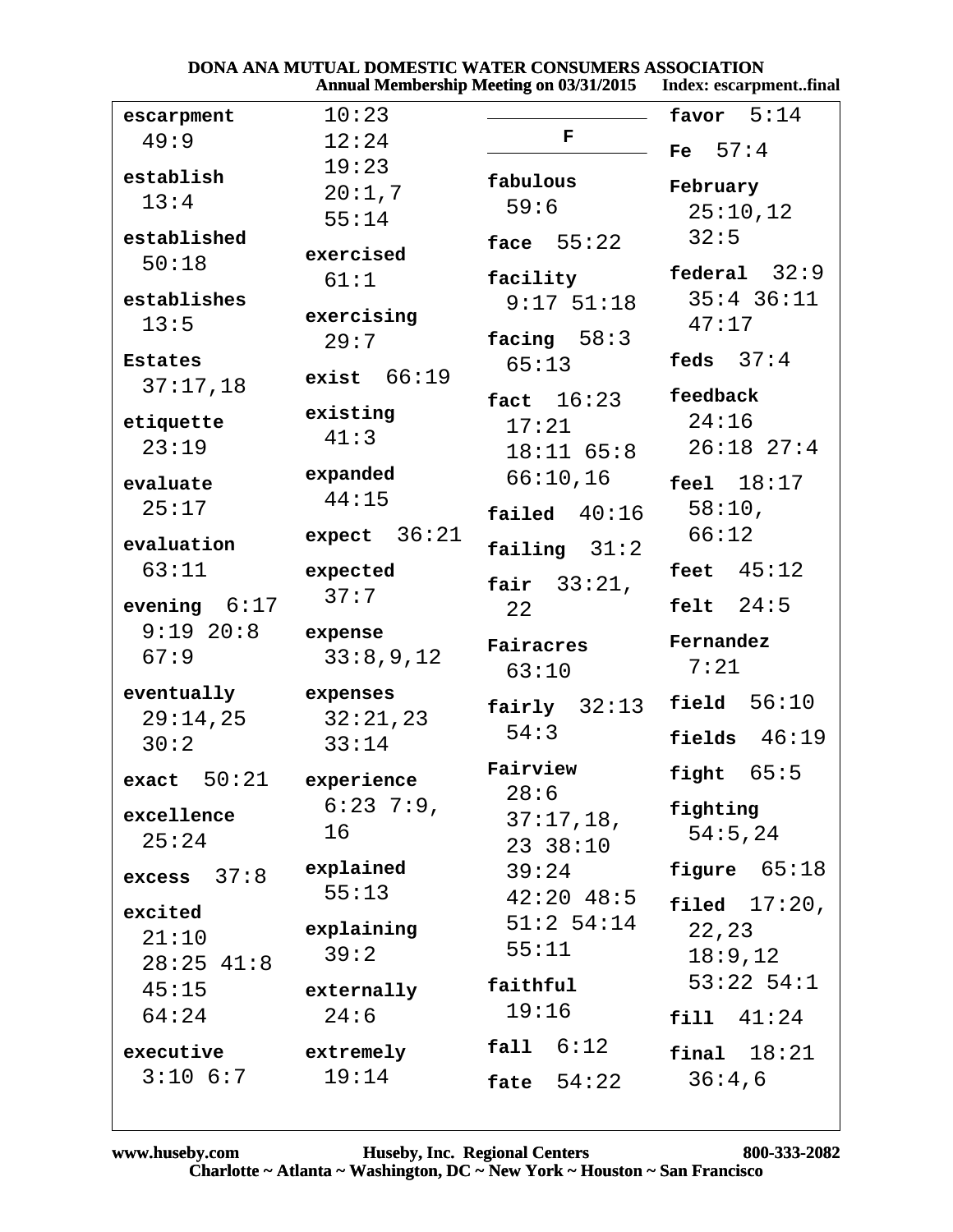|                                                                                  |                                                                                     | <b>Annual Membership Meeting on 03/31/2015</b>                        | Index: finalizedgallons                                  |
|----------------------------------------------------------------------------------|-------------------------------------------------------------------------------------|-----------------------------------------------------------------------|----------------------------------------------------------|
| finalized                                                                        | 62:2,3,4,                                                                           | focus $56:8$ ,                                                        | free $53:20$                                             |
| 34:19,20                                                                         | 17,22                                                                               | 13                                                                    | freed $28:17$                                            |
| finally<br>30:10                                                                 | 63:3,4,6,<br>8, 10, 11, 24<br>64:1                                                  | folks $3:25$<br>16:6, 18                                              | friendly<br>26:22                                        |
| Finance<br>30:19<br>financial                                                    | fire-<br>suppression<br>59:1762:2                                                   | follow<br>53:11,14<br>food $65:12$                                    | frozen $29:10$<br>fumble 66:21                           |
| 20:2<br>31:16,21,<br>23 34:13<br>56:18                                           | 63:12<br>fire-<br>supression<br>60:15                                               | forget $53:5$<br>forgot $53:3$ ,<br>$\overline{4}$                    | fun $43:8$<br>fund $48:9$<br>funding<br>34:18            |
| financials<br>34:15<br>38:13                                                     | firm $6:11$<br>firmly $18:25$                                                       | formal<br>59:15,22<br>60:2                                            | 35:3,4,5,<br>13,20<br>36:11                              |
| find $29:16$<br>34:22                                                            | fiscal $31:25$<br>fit $33:8$                                                        | Fort $55:8$<br>58:5                                                   | $37:13$ $38:1$<br>39:9,12,16<br>$44:9$ $45:22$           |
| finding<br>18:16                                                                 | fittings<br>27:10,16                                                                | Fortunately<br>37:6                                                   | $47:17$ $48:6$<br>49:15,18,                              |
| fine $21:19$<br>finish $37:1$<br>45:15<br>47:19                                  | fix $22:13$<br>24:19<br>27:17<br>flip $36:20$                                       | forward $9:8$<br>$12:4$ 20:10<br>$23:1$ $24:19$<br>57:7,9<br>59:24    | $20\;\;50:25$<br>51:3,7,24<br>funds $32:20$<br>37:951:16 |
| finished<br>46:12<br>fire $29:4$ ,<br>$6, 8, 9$ 38:7<br>42:10                    | 50:7<br>$f$ lood<br>65:19<br>floor $5:8$<br>11:10<br>13:15                          | forwarded<br>18:14<br>found $29:11$<br>$49:12$ 58:8<br>59:961:1       | 15:22<br>future<br>16:25<br>17:11<br>18:17<br>60:14      |
| 43:2,3<br>48:14<br>59:2,7,9,<br>1660:2,3,<br>5, 10, 11,<br>14, 23, 24<br>61:3,17 | 52:25<br>flow $8:23$<br>$42:10$ $43:3$<br>flows $46:17$<br>flushing<br>50:9, 10, 15 | founded<br>18:20<br>19:5<br>fourth<br>66:23<br>frame $20:19$<br>22:20 | G<br>gallons<br>41:19<br>42:4,6<br>66:2                  |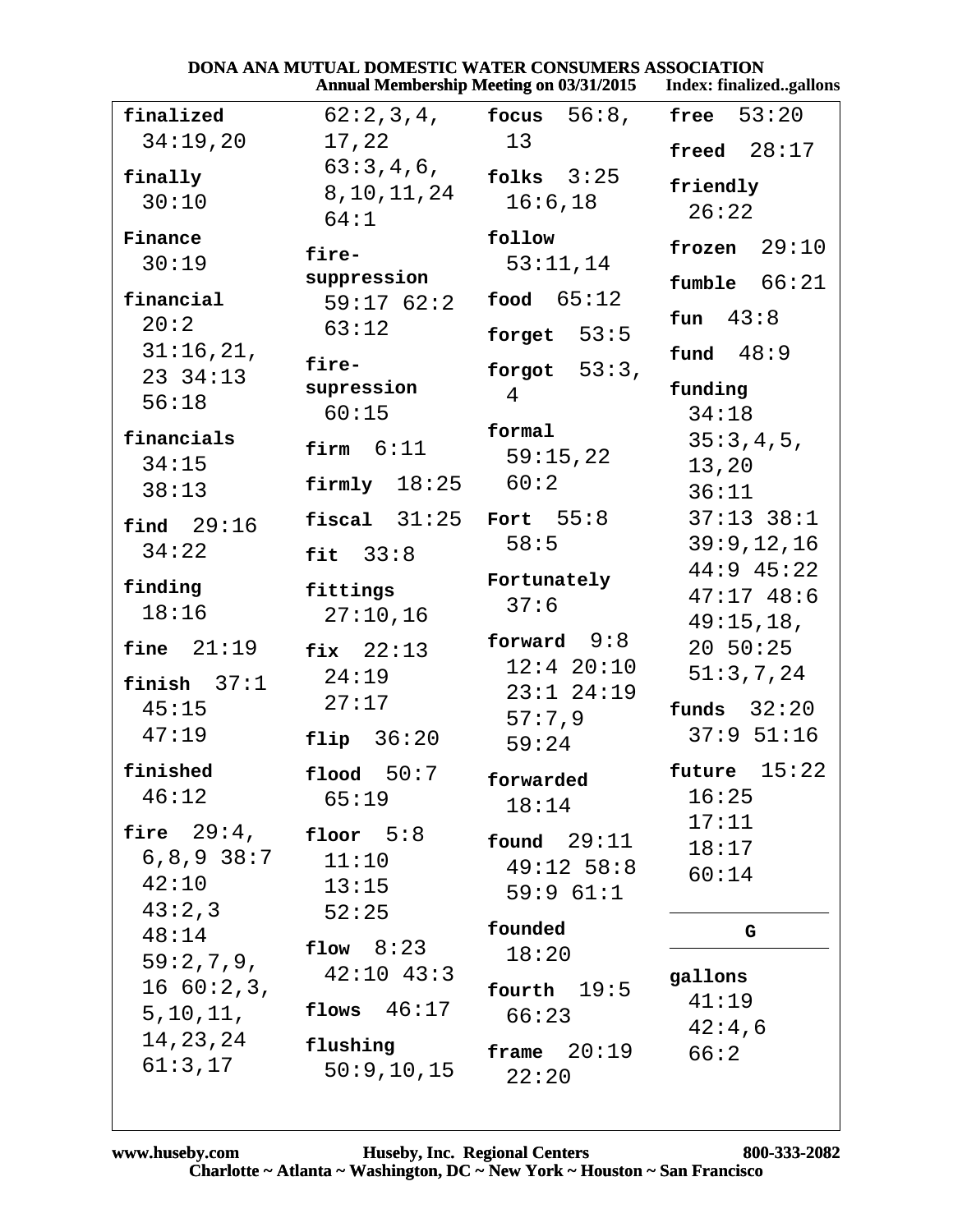#### DONA ANA MUTUAL DOMESTIC WATER CONSUMERS ASSOCIATION Annual Membership Meeting on 03/31/2015 Index: Garcia..headworks

| Garcia $8:14$        | good $3:2$               | 39:18                 | 63:20              |
|----------------------|--------------------------|-----------------------|--------------------|
| 11:22                | $6:17$ 20:8              | group $15:18$         | happened           |
| 14:1,8               | $24:10,16$ ,             | 16:6,18               | 30:20              |
| 19:15                | 17,22                    |                       | 44:25              |
| general              | 26:5,18                  | groups $56:8$ ,       | 51:15              |
| $17:20$ $18:1$       | $27:4$ 31:12             | 13                    |                    |
| 52:10,13             | 33:6, 15, 19             | grow $31:2$           | happening          |
|                      | 42:11                    | grown $55:14$         | 19:2 23:4          |
| generate             | $43:15$ $45:1$           |                       | 40:25              |
| 16:13                | $51:4$ $52:1$            | growth $60:14$        | happy $22:10$ ,    |
| generates            | $61:8$ $65:25$           | guess $40:1$          | 13 24:19           |
| 19:10                | government               | 53:18                 | 26:16,24,          |
| gentleman            | 18:10                    | 55:19                 | 2529:1,23          |
| $10:15$ $12:3$       | 53:12                    | 60:4,8                | 38:15              |
|                      |                          | 64:6                  | 45:16              |
| gentlemen            | governmental<br>53:10,13 | guys $7:7$ hard $8:6$ |                    |
| $3:3$ 15:2,5         |                          | 44:17                 | 22:4,15            |
| geographical         | Grande $31:8$            | 48:20                 | 24:9,22            |
| 60:13                | grant $33:9$             |                       | $33:4$ 49:11       |
| George $7:10$        | 35:737:10                | Guzmán $7:8$          | harder $51:7$      |
| 25:12                | grants $36:7$            |                       |                    |
| get all $50:8$       | 62:9                     | н                     | <b>hat</b> $10:15$ |
|                      |                          | half $28:16$          | Hatfield           |
| girls 64:17 grateful |                          | 32:23                 | 47:7               |
| give $6:21$          | 8:9,16                   |                       | Hatfield-          |
| 8:9,13               | gravity $49:9$           | hallway<br>12:14      | brewster           |
| 16:17,19             | great $38:22$            |                       | 47:6               |
| 19:25                | 39:1,5                   | halt $57:5$           | Hayhoe $14:5$ ,    |
| 26:13                | $40:4$ 45:20 hand $12:3$ |                       | $6\ 58:24,25$      |
| $38:18$ 42:7         | 48:3,19                  | handed $11:5$         | 61:8,25            |
| $59:4$ 62:7          | 58:17                    |                       | $62:24$ $63:1$     |
| giving $6:20$        | 61:18                    | handle $59:16$        | 64:10              |
| $GL$ 32:3            | 63:3,14                  | hands $6:9$           |                    |
|                      | ground $50:13$           | 11:11                 | He'11 12:4         |
| glass $26:21$        |                          | 15:19                 | headworks          |
| goals $23:8$         | grounds $54:9$           | happen $9:25$         | $37:11$ 46:4       |
|                      | Groundwater              | 42:16                 | 47:8,9             |
|                      |                          |                       |                    |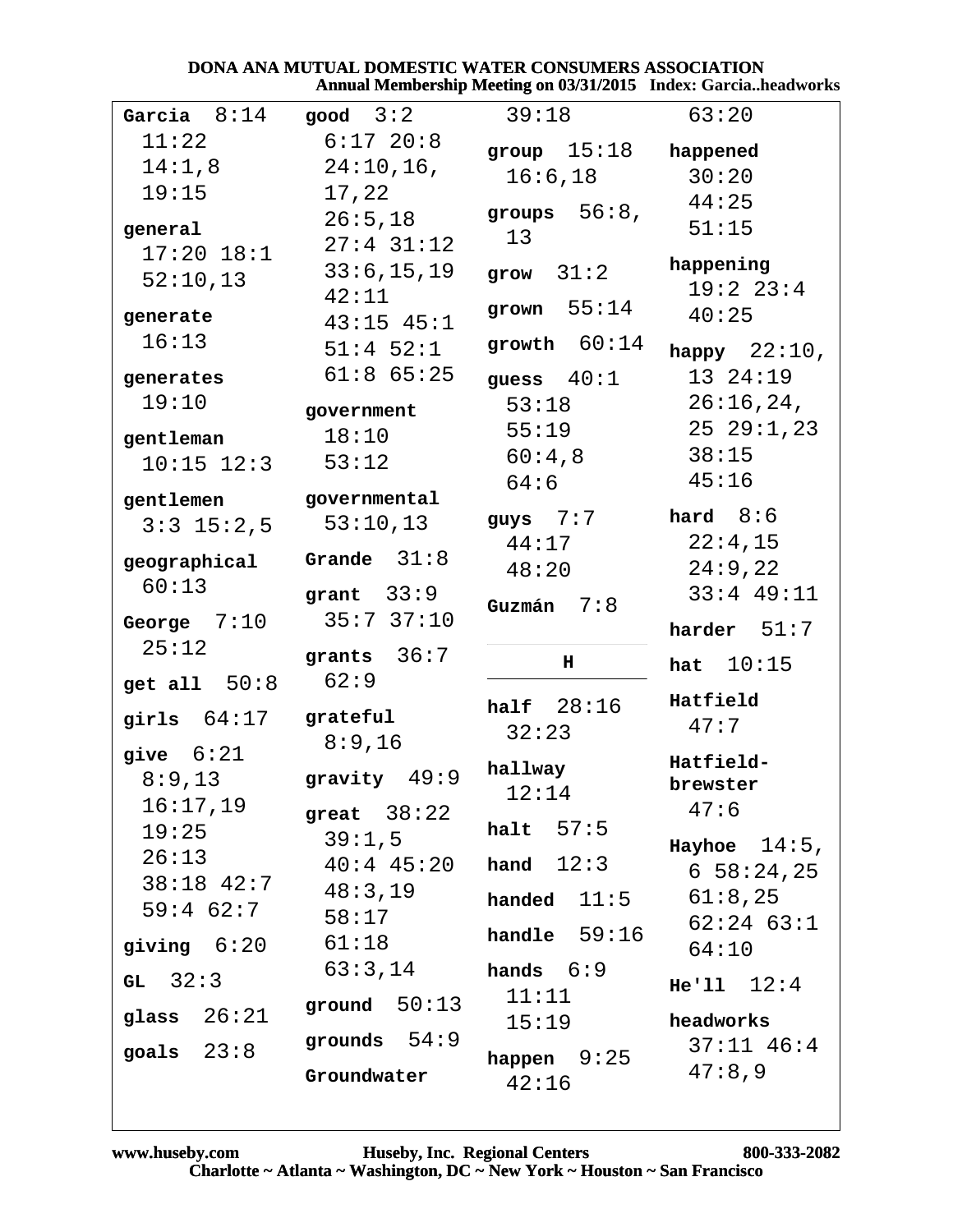|                                        |                         | DONA ANA MUTUAL DOMESTIC WATER CONSUMERS ASSOCIATION            |                              |
|----------------------------------------|-------------------------|-----------------------------------------------------------------|------------------------------|
|                                        |                         | Annual Membership Meeting on 03/31/2015    Index: healthimprove |                              |
| health $19:20$                         | 67:11                   | 6:7,14,17                                                       | 29:6,7,16                    |
| hear $4:25$                            | Hills' 55:9             | 10:25                                                           | $43:3$ $48:14$               |
| 13:21                                  |                         | $11:4,19$ ,                                                     | 59:2,7,9                     |
| 23:13                                  | hired $7:24$            | $21,24$ $12:8$                                                  | 60:5,10,                     |
| 42:16                                  | 56:12                   | $13:20$ $17:9$                                                  | 11, 14, 23,                  |
| 59:25                                  | history                 | $20:4,7$ ,                                                      | 2461:1,3,                    |
|                                        | 30:24                   | $49:8$ 53:1                                                     | 1862:17,                     |
| heard $17:14$ ,                        | hit $32:16$             | 56:12,24                                                        | 2263:12,                     |
| 1923:10                                | 65:19                   | 57:3                                                            | 2464:2                       |
| $24:16$ 31:6                           |                         | 60:19,22                                                        |                              |
| 56:9                                   | Hoffman                 | $61:9$ $67:19$                                                  | $\mathbf I$                  |
| heavy $23:24$                          | 4:15,22,25              | hostility                                                       | IBWCH $43:9$                 |
| held $3:8$                             | Hokkanen<br>56:1, 5, 22 | 58:7                                                            |                              |
| 10:22                                  | 57:1                    | hours $28:12$                                                   | ID 12:1                      |
| helps $39:11$                          | 67:18,20,               | 42:9                                                            | idea $21:18$<br>$40:14$ 63:3 |
| Hernandez                              | 21                      | house $27:9$ ,                                                  |                              |
| 7:4                                    | hold $6:9$              | $10\;\;57:3$                                                    | identified                   |
| Herrera $7:17$ 40:13                   |                         | 63:25                                                           | 59:14                        |
| hesitate                               | 66:23                   | houses                                                          | identify $9:3$               |
| 24:18                                  | holdups                 | 41:10,11,                                                       | $IBS$ $14:22$                |
|                                        | 47:18                   | 14                                                              |                              |
| high $33:16$                           |                         | huge $31:13$                                                    | impacted                     |
| 41:7                                   | homes $52:20$           |                                                                 | 58:2                         |
| <b>hill</b> $41:25$ <b>hope</b> $11:7$ |                         | human $28:20$<br>65:10                                          | implemented                  |
| 46:663:22                              | $24:13$ 26:9            |                                                                 | 32:24                        |
| $Hills$ $22:21$                        | 27:17                   | hundred                                                         | implore                      |
| 27:6,8,13,                             | $29:25$ 30:9            | 51:20                                                           | 65:18                        |
| $20\ \ 28:3.5$                         | $36:4$ 48:18            | hundred-year                                                    | important                    |
| 34:7,8                                 | 54:3,10                 | 65:19                                                           | $23:25$ $24:7$               |
| 35:16,20,                              | hoped $32:10$           | hundreds                                                        | 26:8                         |
| 2236:9,24                              |                         | 51:15                                                           |                              |
| 37:12                                  | hoping $21:13$<br>39:19 |                                                                 | importantly                  |
| 38:11                                  |                         | hydrant                                                         | 64:21                        |
| $56:14$ 59:1                           | Horton $3:12$ ,         | 29:4,10                                                         | impression                   |
| 60:7,8,23                              | 15,19,22                | 59:16 60:3                                                      | 63:8                         |
| 63:5,13                                | 4:5,16                  | hydrants                                                        | 23:9<br>improve              |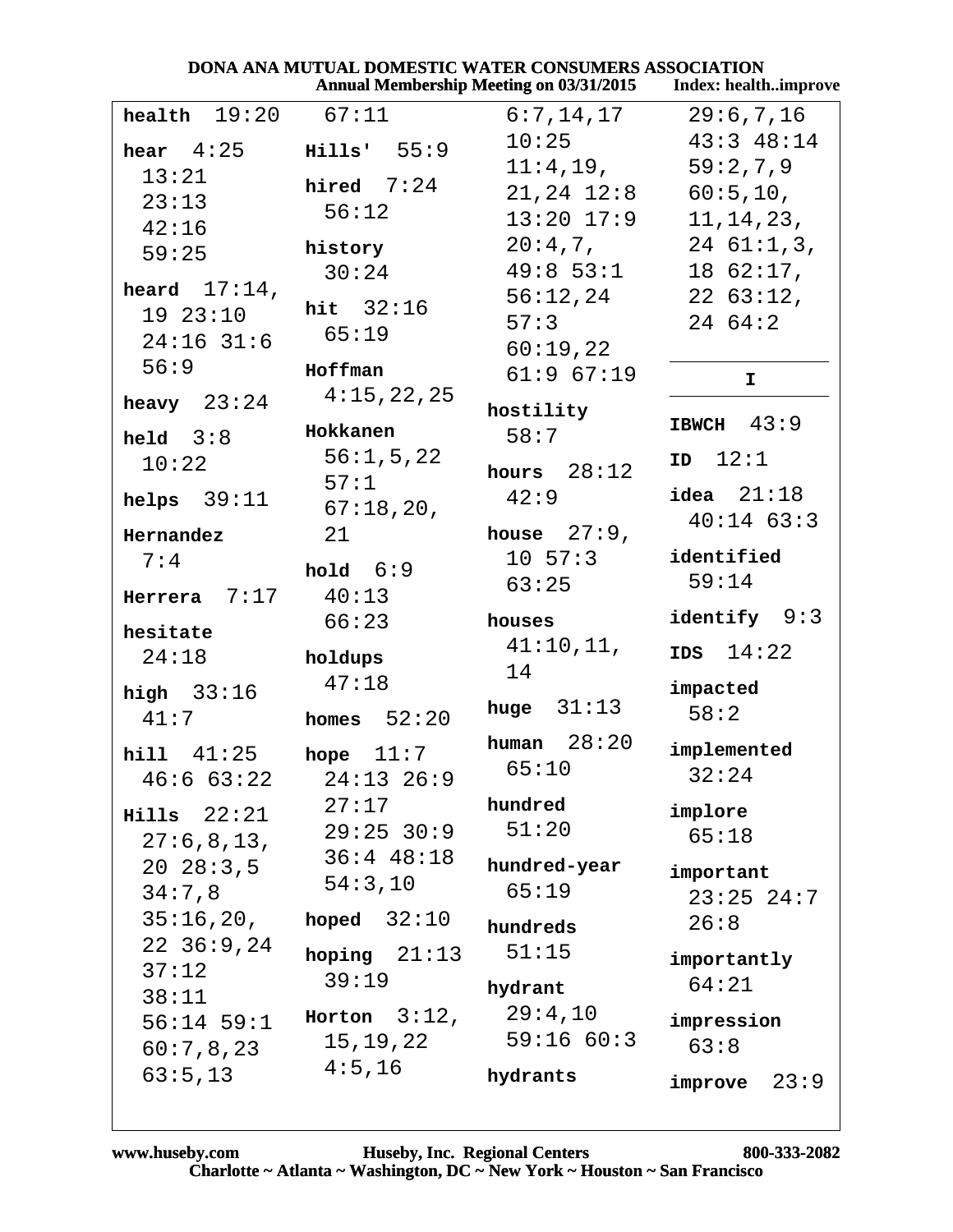#### DONA ANA MUTUAL DOMESTIC WATER CONSUMERS ASSOCIATION Annual Membership Meeting on 03/31/2015 Index: improvement..Jim

| 42:17                | Increases      | 65:6                    | 17:15                   |
|----------------------|----------------|-------------------------|-------------------------|
| 49:16,22             | 65:3           | interested              | 19:20                   |
| improvement          | individual     | 60:9                    | 22:3,6                  |
| 39:24,25             | $8:25$ $9:12$  |                         | 24:14,17                |
| $42:2$ $47:12$       |                | interesting             | 36:24                   |
| 48:10                | individuals    | 44:24                   | 37:22                   |
|                      | 15:15          | $49:10$ 51:5            | 57:13                   |
| improvements         | industries     | intermission            |                         |
| 42:25                | 33:16          | 64:16                   | item $10:20$            |
| 47:23                |                |                         | $13:1$ $19:12$          |
| 48:4,5               | industry       | internally              | 30:3,5                  |
| improving            | 33:15          | 24:7                    | 33:9,11                 |
| 39:20                | $Tnes$ 7:16    | intersection            | 34:10                   |
| 46:17                |                | 46:24                   | 35:18                   |
|                      | information    |                         | items $32:22$           |
| in-house             | 18:14          | introduce               | $34:1$ 39:11            |
| 26:7                 | 60:10          | 5:196:14,               |                         |
| include              | informed       | 18,21                   | J                       |
| 41:23                | 19:1           | 13:10                   |                         |
|                      |                |                         |                         |
|                      |                | introduced              |                         |
| included             | infrastructure | 57:4                    | Jack 56:1, 5            |
| 46:17                | 36:24          |                         | 67:20,21                |
|                      | 37:16          | inviting                | Jamie $5:25$            |
| includes             | 50:3,5         | 26:22                   | January 3:5             |
| $32:8$ $33:12$       | 61:23          | involved                | $4:16$ ,                |
| $34:2$ 43:5          | 62:11          | 56:18                   | 11:17                   |
| 46:12                | input $19:3$ , | 63:16                   | 25:9,10                 |
| incorporate          | $9,10$ $52:25$ |                         | 68:4                    |
| 41:19                | 66:20,25       | involvement             |                         |
|                      |                | 56:20,25                | Jennifer                |
| incorporated<br>46:2 | inspected      | irregularities          | 6:7,14                  |
|                      | 40:18          | 15:16                   | $7:25$ 20:7             |
| Incorporation        | install 38:6   |                         | $39:1$ $42:20$          |
| 57:8                 |                | irregularity            | 44:12                   |
| increase             | installed      | 18:6                    | $59:10$ 63:6            |
| $17:5$ 32:17         | 35:17          | issue $17:15$           | $Jim$ 5:21              |
|                      | 47:13          | $18:17$ 59:6            | 58:25                   |
| increased            | interest       |                         |                         |
| 17:3                 | $16:13$ 34:5   | issues $9:2$ ,<br>23,24 | 60:17<br>$62:24$ $63:1$ |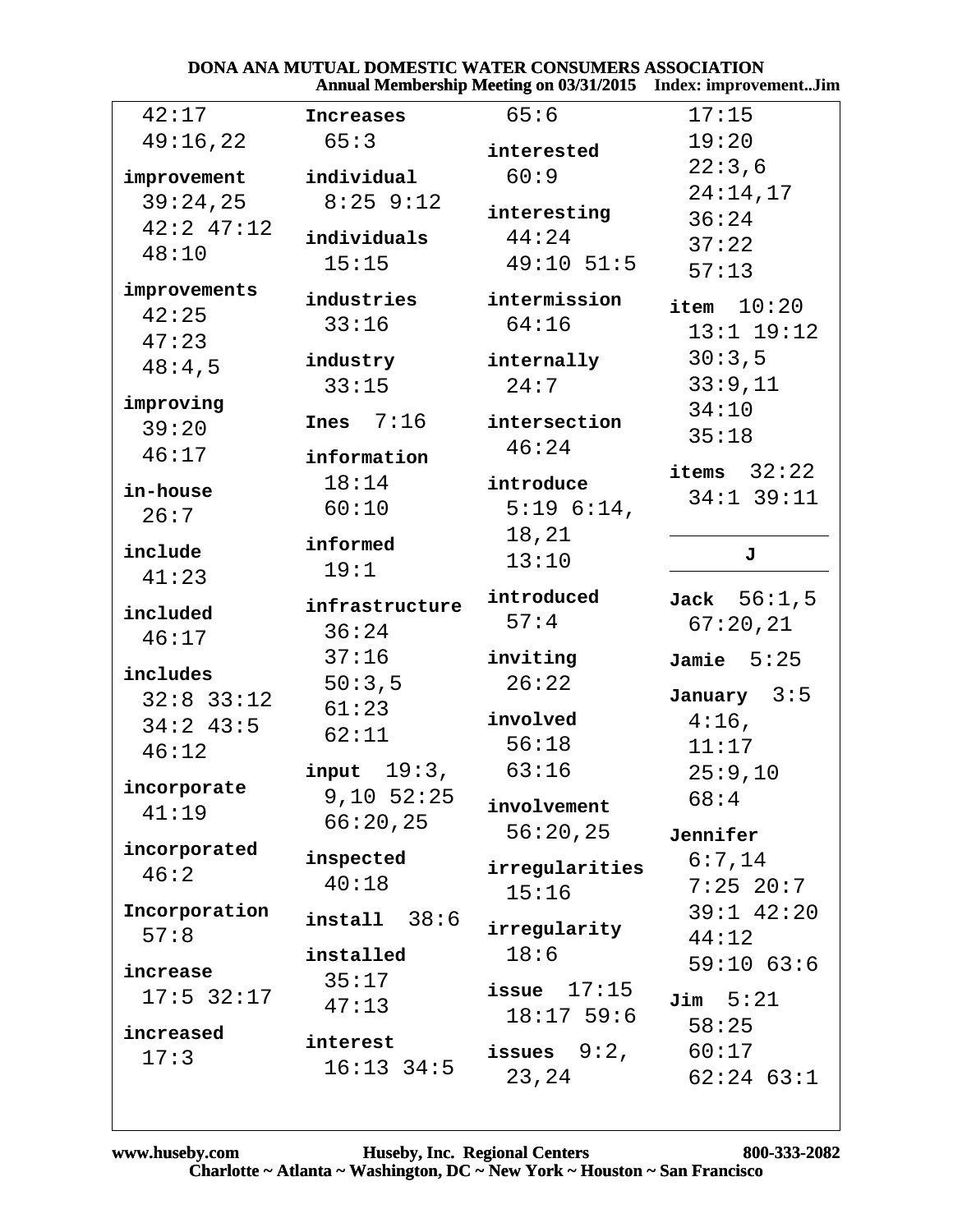|                                                       | DONA ANA MUTUAL DOMESTIC WATER CONSUMERS ASSOCIATION | <b>Annual Membership Meeting on 03/31/2015</b>                    | Index: joblonger                                     |
|-------------------------------------------------------|------------------------------------------------------|-------------------------------------------------------------------|------------------------------------------------------|
| job $24:10$ ,<br>2339:1                               | L.                                                   | Lee $6:5$<br>$12:13$ $15:3$                                       | $41:2$ $43:1$ ,<br>18,19                             |
| $56:15$ 59:6<br>jobs $56:17$                          | ladies $12:2$<br>15:5                                | 53:2,4<br>55:22                                                   | 48:11<br>50:8,12<br>52:19                            |
| Joe 8:3<br>12:12                                      | 64:14,18<br>laid $20:25$                             | left $6:1$<br>$35:4$ $36:22$<br>$37:9$ $38:8$                     | list $16:12$<br>48:7                                 |
| John 14:11<br>51:12<br>63:19<br>67:9,11,15            | large $28:7$<br>$31:17$ $32:7$<br>34:1,9<br>58:17    | $\texttt{legal}$ $6:5$<br>12:13<br>$19:24$ 34:2<br>$53:16$ $54:8$ | literally<br>36:19<br>litigation<br>53:19,20         |
| judge $54:3$ ,<br>11,25                               | largest<br>66:10                                     | Legends<br>46:17                                                  | 64:22                                                |
| $\texttt{July} \quad 20:17$ ,<br>21<br>jumped $14:12$ | Las $4:23$<br>31:752:4,<br>8, 54:12                  | legislature<br>50:18                                              | live $5:5$<br>16:320:17<br>21:563:21<br>65:9, 10, 11 |
| K                                                     | $1aw \quad 15:19$<br>34:20                           | legitimate<br>23:13                                               | lived $58:1$                                         |
| Karl $6:9$                                            | 66:18<br>laws $53:12$                                | letters<br>64:23                                                  | <b>load</b> $27:14$ ,<br>15                          |
| 38:18<br>42:15<br>$\kappa$ ay $6:6$                   | lawyer $53:6$ ,<br>8,17                              | level 6:22,<br>247:4,10,<br>12,14,15,                             | loan 35:7<br>36:12<br>37:11                          |
| 19:1<br>keeping<br>32:22                              | lay $47:4$<br>lead $7:3$                             | $17, 19$ $8:5$<br>23:11                                           | 26:19<br>lobby<br>44:14                              |
| 57:17<br>$\text{kind}$ 32:18                          | 8:1<br>$leak$ 7:6                                    | life $49:17$<br>Lilla 6:9                                         | locating<br>29:5,6                                   |
| 38:24 46:1<br>$48:15$ 61:6<br>66:21                   | learned<br>57:22                                     | 38:17<br>42:15                                                    | locations<br>41:10                                   |
| knew $44:17$<br>57:5,25                               | learning<br>24:11                                    | limit 10:7<br>$Linda$ $7:19$                                      | 49:20<br>long 28:13                                  |
| knowledge<br>17:21<br><b>Kurt</b> $6:3$               | <b>leave</b> $34:13$<br>leaving<br>41:23             | $linear$ $45:12$<br>$lines 37:22$<br>38:4,5,6                     | long-discussed<br>30:4<br>65:11<br>longer            |

#### DOMESTIC WATER CONSUMERS ASSOCIATION DONA ANA MITTILAT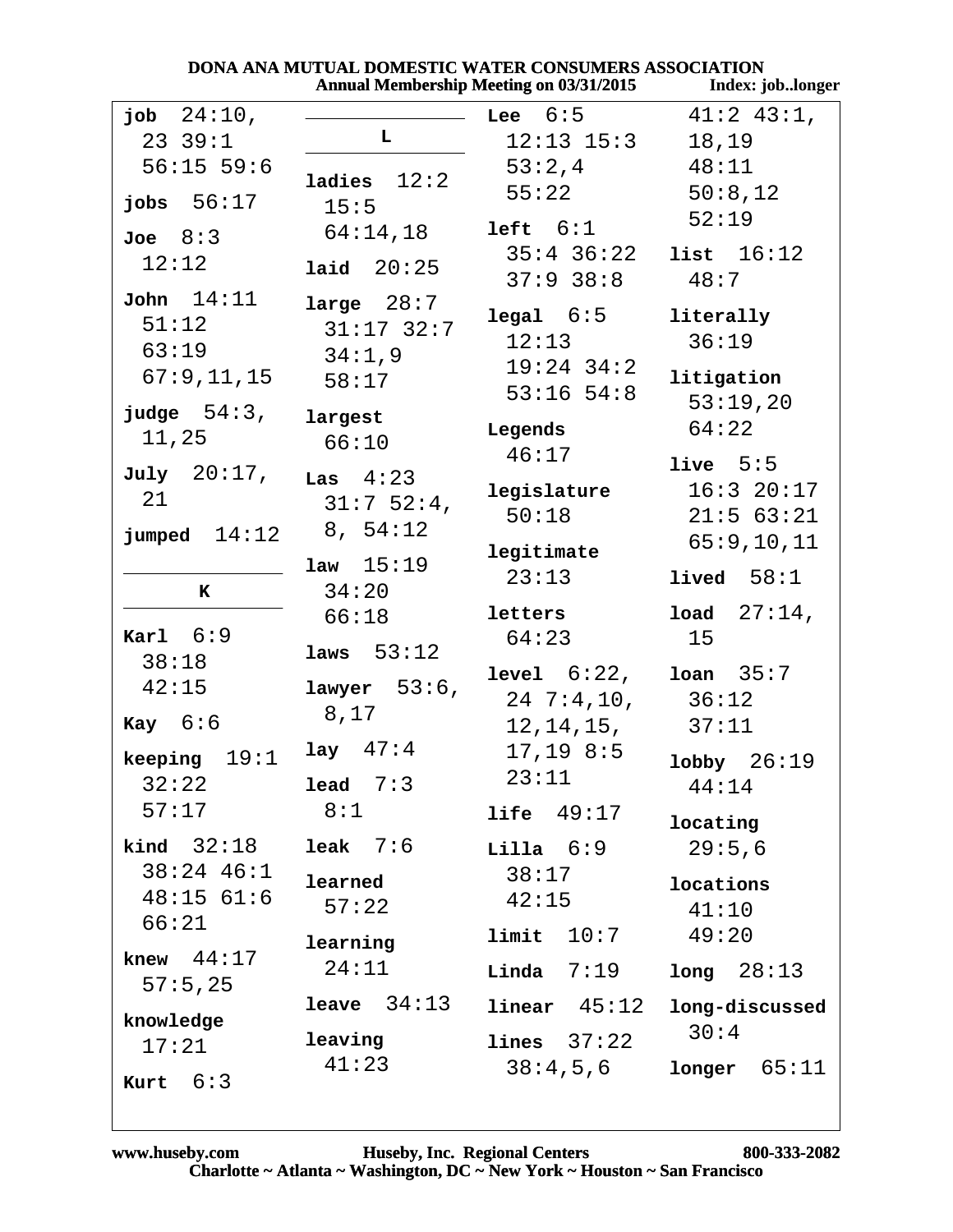#### DONA ANA MUTUAL DOMESTIC WATER CONSUMERS ASSOCIATION Annual Membership Meeting on 03/31/2015 Index: longevity..member

| longevity        | Madrid $7:15$ mandate |                    | $17:24$ $18:3$    |
|------------------|-----------------------|--------------------|-------------------|
| 25:2             | mailing $3:14$        | 66:17              | 19:4,8            |
| $100p$ $46:13$   | main $55:4$           | manhole $45:9$     | 51:13             |
| 50:14            |                       |                    | 53:14             |
| 51:13            | mains $52:18$         | manner<br>27:12,24 | 57:10             |
|                  | maintaining           |                    | 66:23             |
| looping<br>50:12 | 62:16                 | Manny $7:3,5$      | Melton $3:2$ ,    |
|                  | maintenance           | mark 68:2          | 13, 16, 20,       |
| loss $50:10$     | $28:18$ $29:4$        | marked $12:22$     | 234:6,17,         |
| $1$ ot $26:18$   | 59:16 60:3            |                    | $24\;\;5:3\;,6\;$ |
| 27:3,25          | 62:1                  | marks $64:23$      | 16, 8:21          |
| 29:18            |                       | marshal            | $10:18$ $11:2$    |
| $30:23$ 39:2     | major $15:14$         | 62:2,              | 12:18             |
| 40:11            | 62:22                 | 63:3,4,6,8         | 13:14,17,         |
| $42:25$ $43:8$   | majority              | Martinez $8:3$     | $22 \t14:3,7,$    |
| 44:20            | 34:6,10               | 12:12              | 14,17,20,         |
| 46:16            | 52:19                 |                    | $25 \t15:5$       |
| 50:25            | make $6:15$           | Mary $4:22$        | $17:10$ 20:6      |
| 51:8,9           | 8:7,23                | means $10:7$       | 38:17             |
| 53:16            | $9:10$ $13:24$        | median $47:5$      | 52:24             |
| 57:5,23          | 22:11,14              |                    | 53:3,7            |
| 65:11            | 24:18                 | meet $35:24$       | 55:21             |
| lots $23:10$     | 33:2,3,22             | meeting $3:3$ ,    | 56:3,10           |
| $1$ ow $47:20$   |                       | $4,6$ $4:13$       | 57:15             |
|                  | makes $36:18$         | $5:24$ $9:1$ ,     | 58:23             |
| 65:21            | 44:5                  | 22 10:21,          | 59:20             |
| lucky $31:22$    | making $26:9$         | 22 11:18           | 60:17,21          |
| Lujan $46:6$     | 29:7                  | 12:20              | 61:10             |
|                  | man-hours             | 15:18              | 62:19,25          |
| М                | 28:10                 | $17:25$ 18:6       | 63:1764:8         |
|                  |                       | $34:21$ 64:6       | 65:4              |
| Madam $3:10$     | management            | 68:3               | 67:16,21          |
| 10:23            | 25:15                 | meetings           | 68:1              |
| made $4:25$      | manager $7:1$ ,       | 13:2,6             | member $4:20$ ,   |
| 17:14            | 21                    | 14:16              | $23\;\;5:5.7$     |
| $22:12$ $29:2$   | managers              | 15:8,25            | $8:13$ 9:9        |
| 67:16            | 25:16                 | 16:13              | 11:16,23          |
|                  |                       |                    |                   |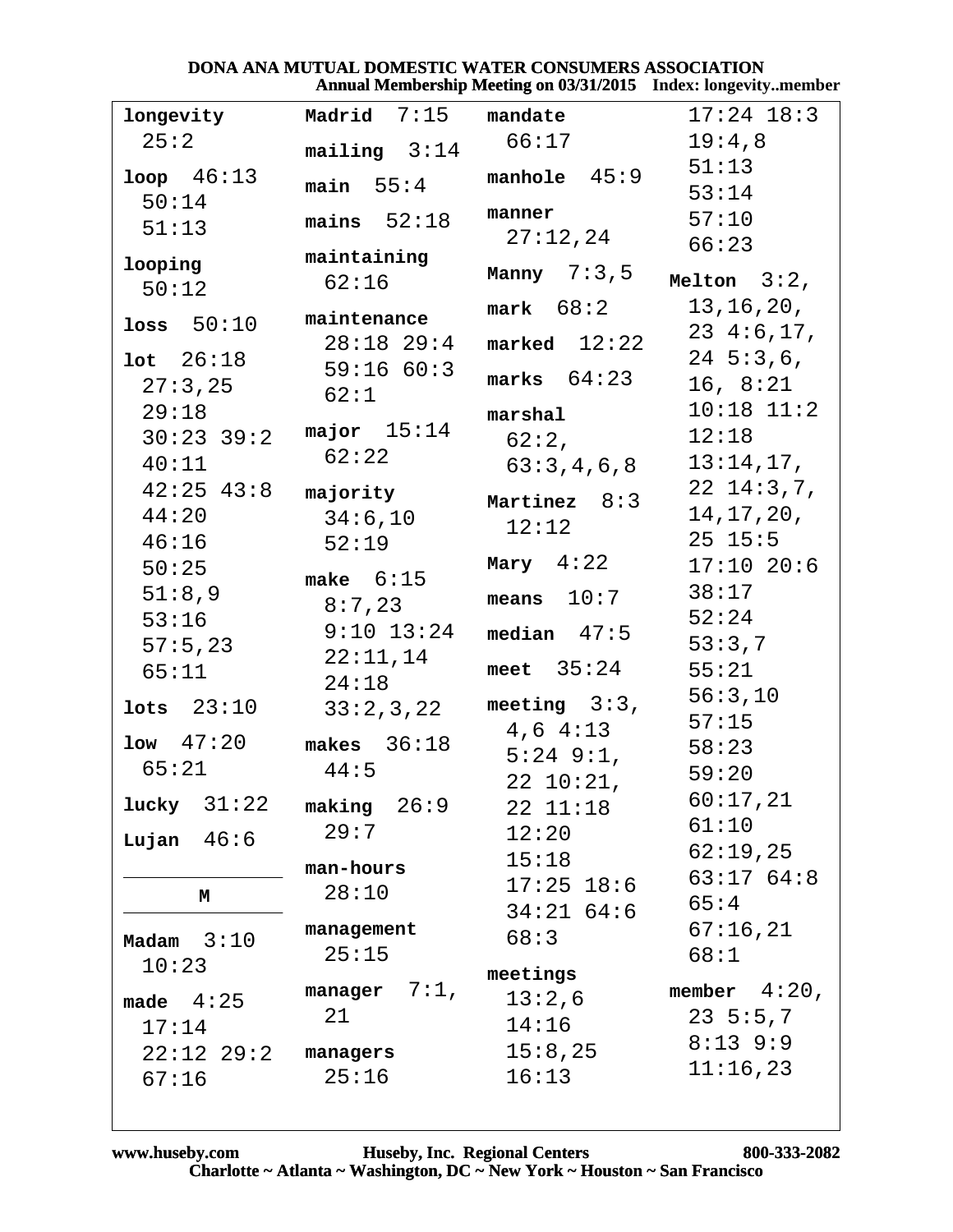|                 |                   | Annual Membership Meeting on 03/31/2015 | - Index: membersmoving |
|-----------------|-------------------|-----------------------------------------|------------------------|
| 14:12           | $met \quad 25:18$ | 42:6                                    | 32:668:4               |
| 19:16           | 63:6              | millions                                | months $32:16$         |
| $48:24$ 50:4    | meter $29:2$      | 51:15                                   |                        |
| 51:13           | 36:13             |                                         | Moongate               |
| 56:2,5          | 37:2,6            | minus 28:7                              | $54:4$ 64:1            |
| $59:1$ 63:20    | 43:24             | minutes $4:1$                           | Moongate's             |
| 67:11           | 45:13             | 10:21,24                                | 54:6                   |
| members         |                   | 11:5, 12, 16                            | 7:14<br>Morales        |
| 3:21,22,23      | meters $28:2$ ,   | 12:9,20                                 | 25:11                  |
| 6:10,14         | 3, 4, 7, 9,       | 59:364:20                               |                        |
| 19:16           | 11, 14, 16        | $Mirasol$ 5:5                           | Morina $7:19$          |
| $23:11$ 58:9    | 45:21             | 49:1,7                                  | morning $3:2$          |
| $59:12$ 62:6    | Mexico $18:9$     |                                         | motion $4:12$ ,        |
| 64:366:9,       | 39:17             | mistake                                 |                        |
| 15,16           | 66:11             | 22:12                                   | $25 \t 5:7$            |
|                 | mic $6:13$        | mistakes                                | 11:10,12,              |
| membership      | $9:8$ 14:5,       | 24:18                                   | 23, 25                 |
| 3:7,17          |                   |                                         | 13:11,14,              |
| 10:6,21         | 10.38:23          | Monday $40:5$                           | 22, 25                 |
| $13:8$ $16:12$  | microphone        | 48:3                                    | 14:3,6                 |
| $17:3$ $18:23$  | 13:21             | money $30:2$                            | 67:13,17               |
| $19:1$ 33:21    | mid-february      | 32:9,11                                 | 68:1                   |
| 55:24           | 22:23             | 33:3,4,23                               | motivate               |
| 57:22           |                   | 35:9,15                                 | 65:1                   |
| 58:17           | mid-november      | $36:10$ $37:1$                          | move $4:4$             |
| 59:24           | 22:23             | 49:11,24                                | 11:16                  |
| 65:2,6          | mid-september     | 61:23                                   | 24:19                  |
| 66:5,21         | 18:1              | 62:10                                   | 32:21                  |
| membership's    | $miles$ $43:19$   | monies $62:13$                          | 34:17                  |
| 58:12           | 44:7              |                                         |                        |
|                 |                   | monitors                                | moved $4:15$           |
| mention         | Miller $6:11$     | 36:17                                   | 28:3                   |
| 59:23           | 42:15             | month $18:23$                           | 67:15,22               |
| mentioned       | 51:17             | 19:5,6                                  | moves $32:11$          |
| $59:10$ $63:2$  | million           | 21:21                                   | moving $23:25$         |
| 47:2<br>mess    | 32:8,20           | 25:8,11,                                | $31:1$ 57:7,           |
|                 | 35:8,19           | 13,16                                   | 8                      |
| 4:9<br>messages | $36:12$ $38:9$    | 28:10,13                                |                        |
|                 |                   |                                         |                        |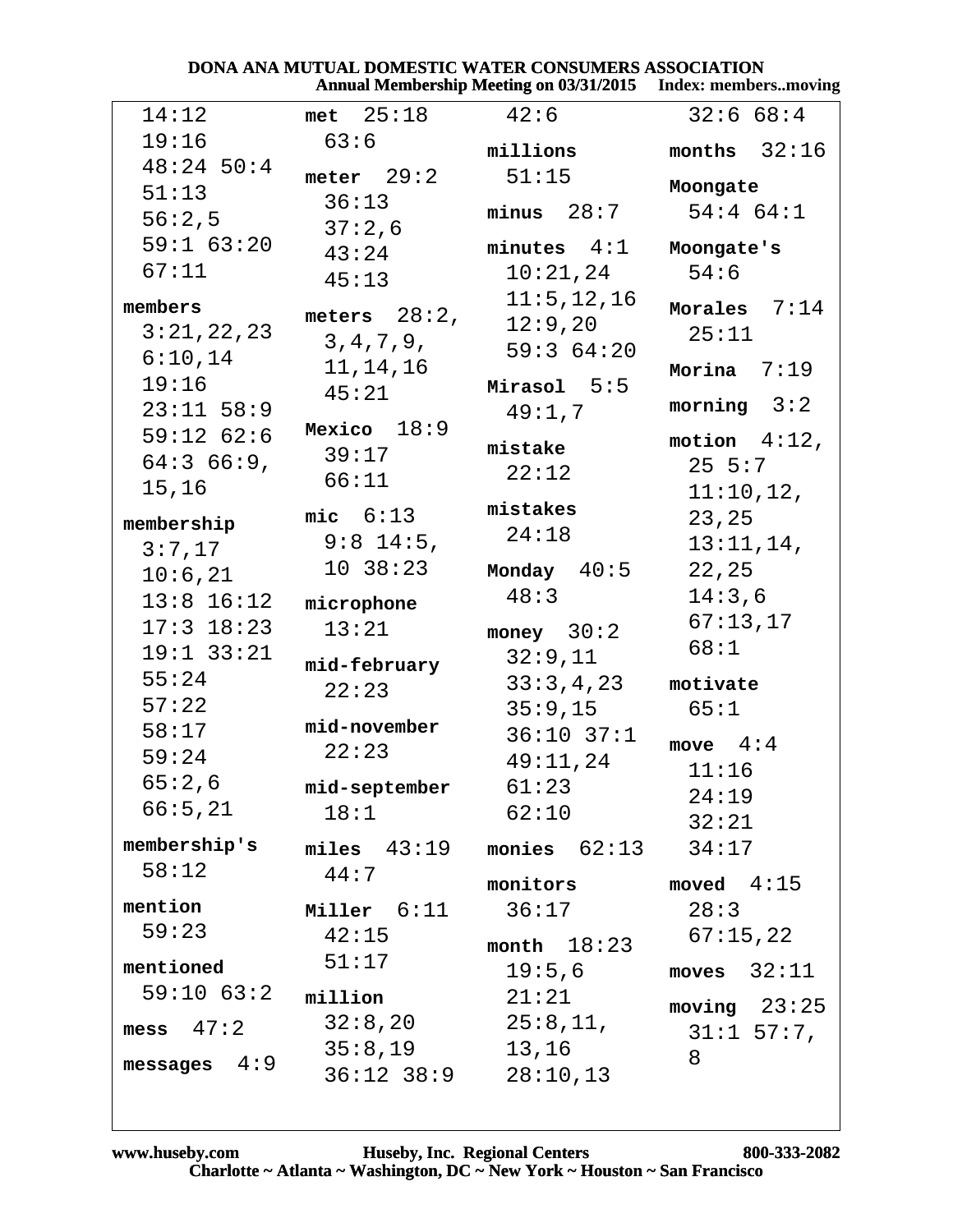#### DONA ANA MUTUAL DOMESTIC WATER CONSUMERS ASSOCIATION Annual Membership Meeting on 03/31/2013ndex: multi-year..operation

| multi-year     | $newly$ 7:23      | numbers              | 44:14          |
|----------------|-------------------|----------------------|----------------|
| 45:16          | news $40:4$       | 16:12                | official       |
| multiple       | 48:3              | 28:21                | 59:15          |
| 28:12<br>40:15 | newsletter        | numerous<br>17:14,19 | ongoing        |
| 45:19,22       | 18:24             | 18:8                 | 16:24          |
| $46:3$ 49:23   | newsletters       |                      | 24:25          |
| 51:19          | 21:5              | $\circ$              | onion $46:19$  |
| mutual 3:7     | nice $44:1$       |                      | online $20:23$ |
| 9:17           | 46:13             | objection            | 32:12          |
| 18:11,20       | night $68:4$      | 4:2 5:10<br>15:21    | open $9:7$     |
| 30:8,10,13     | $MMDOT$ 43:9      |                      | $13:2$ $15:8$  |
| 34:25          | <b>NMED</b> 18:15 | objections           | 17:23          |
| 43:12,         |                   | 5:13                 | 18:3,13        |
| 48:17          | north $31:5$      | objects $5:11$       | 26:21          |
| 50:25          | $41:12$ 52:8      | obtaining            | 29:7,9,21      |
| 51:4,6         | northern          | 30:16                | 34:14,21       |
| $54:4$ 61:15   | 46:10,13          |                      | 52:25          |
| 62:6, 15, 16   |                   | $occur$ 20:14        | 53:14          |
| 66:11          | northside<br>40:3 | occurred             | 57:10          |
| Myles $46:15$  |                   | 20:928:1             | opened $26:19$ |
|                | Northview         | occurring            | 29:12          |
| N              | 42:22             | 36:25                | Opening        |
|                | note $9:16$       | October              | 44:13          |
| 54:14<br>named | notice $3:11$     | $17:25$ 18:6         | operate        |
| nature $9:4$ , | 13:626:9          | $offer$ $15:18$      | 31:17          |
| 11             | noticed $8:25$    | 33:19                | operated       |
| necessarily    |                   | 63:13                | 18:18          |
| 43:13          | notices           |                      |                |
| needed $45:3$  | 21:1,3            | office $16:9$        | operating      |
| 51:22          | November          | 19:7                 | 20:18          |
|                | 54:2              | 26:19,23             | 31:25          |
| neighbor       | number $3:25$     | 34:11                | 33:14          |
| 43:16          | 29:19             | 43:23                | operation      |
| neighborhood   | 53:20             | 44:11,13             | $8:4$ 19:19    |
| 66:13          |                   | offices              | 66:7,14        |
|                |                   |                      |                |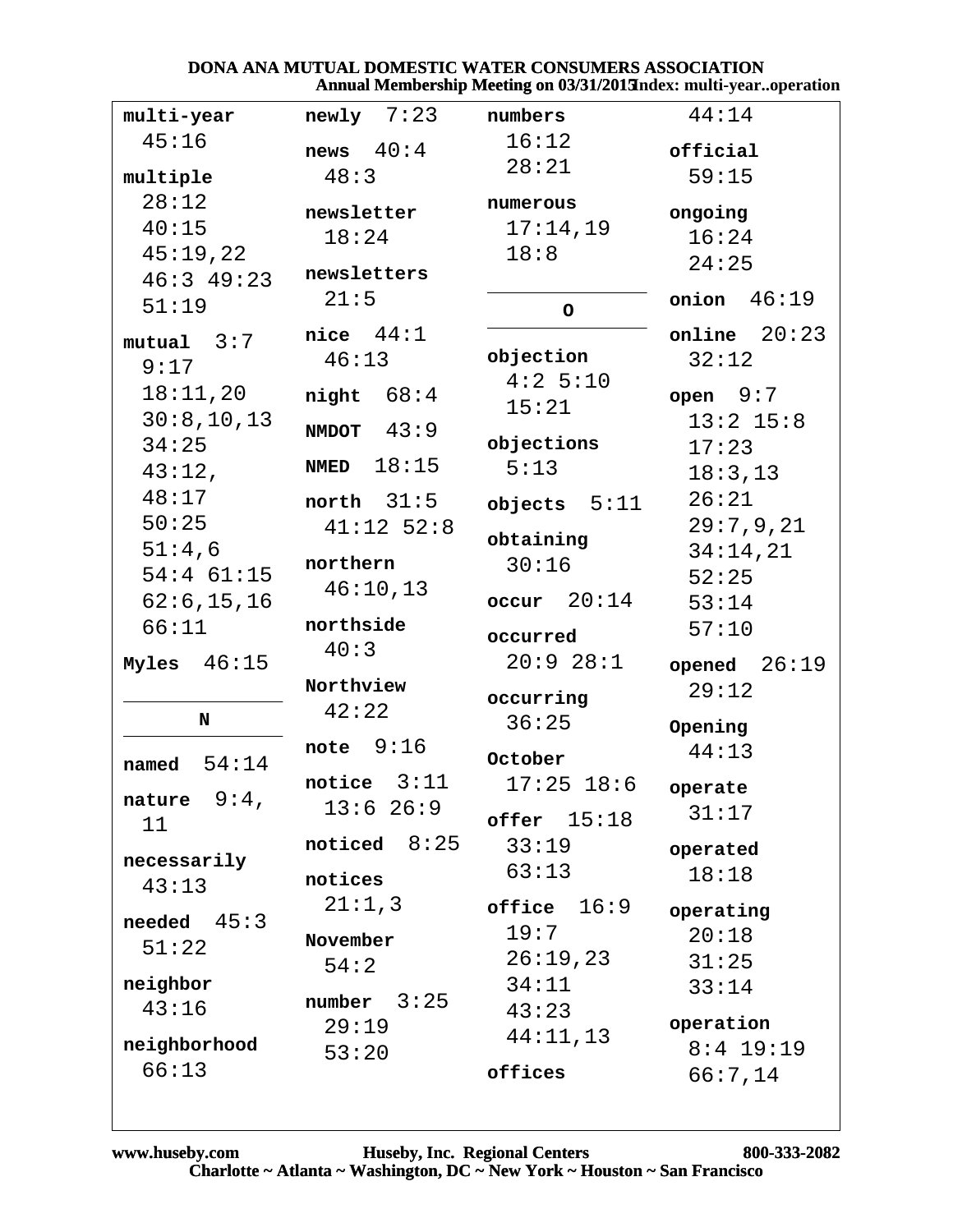### DONA ANA MUTUAL DOMESTIC WATER CONSUMERS ASSOCIATION Annual Membership Meeting on 03/31/2015 ndex: operations..personally

| $7:1$ 23:22<br>$12:4$ 59:5,<br>Parsons $8:4$<br>penetrating<br>25:11,14<br>7<br>45:9<br>part $16:10$<br>26:12<br>Ortiz $6:24$<br>$20:20$ 43:4<br>people $14:23$<br>28:25<br>Oscar $10:17$ , $46:10,13$<br>16:7,8<br>$31:11$ $44:3$<br>$18\;\;50:4$<br>52:16<br>21:19<br>operator<br>53:21<br>26:24<br>61:12<br>6:23,24<br>40:11<br>outcome<br>parties<br>7:11,12,14<br>53:24<br>30:13<br>18:25<br>54:13<br>opinion $13:5$<br>partnership<br>outreach<br>17:16<br>55:17<br>31:12<br>56:13<br>64:4,12,23<br>opportunity<br>67:2<br>parts $27:24$<br>oversight<br>12:11<br>18:11<br>63:14<br>pass $5:10$ , percent<br>22:24<br>owned 30:7<br>12 12:24<br>opposed $5:16$<br>33:13,17<br>68:1<br>passed $15:9$<br>$\texttt{owner}$ 54:19<br>61:2264:4<br>$55:9$ $57:25$<br>61:21<br>option $15:18$<br>percentage<br>past 9:2<br>owners $30:22$<br>order $3:3$<br>17:5<br>$10:5$ 15:14<br>13:17<br>perfecting<br>16:22<br>35:23<br>$\mathbf{P}$<br>55:6<br>$30:24$ 51:1<br>Organ $63:24$<br>p.m. 9:19<br>perfectly<br>patient<br>68:6<br>organization<br>21:19<br>22:14<br>$9:15$ $18:10$<br>Padilla<br>period $65:11$<br>pavement<br>$24:8$ 59:5<br>56:7,12<br>47:2<br>permanent<br>organizations<br>pagers $4:8$<br>31:9<br>pay $35:16$<br>59:22<br>paid $33:20$<br>37:24<br>permits $21:2$<br>organized<br>40:643:9<br>painting<br>paying $62:7$<br>56:8<br>29:6<br>person $28:15$<br>$\texttt{payment}$ 34:5<br>original<br>57:24<br>parallel<br>46:8<br>payments<br>22:7<br>$33:25$ $34:3$<br>personal<br>originally<br>64:14<br>parochial<br>$3:5$ 4:14<br>pending<br>60:7<br>35:9<br>37:13<br>personally | operations | Orlando $6:25$ | Parra $6:25$ | 64:22 |
|-----------------------------------------------------------------------------------------------------------------------------------------------------------------------------------------------------------------------------------------------------------------------------------------------------------------------------------------------------------------------------------------------------------------------------------------------------------------------------------------------------------------------------------------------------------------------------------------------------------------------------------------------------------------------------------------------------------------------------------------------------------------------------------------------------------------------------------------------------------------------------------------------------------------------------------------------------------------------------------------------------------------------------------------------------------------------------------------------------------------------------------------------------------------------------------------------------------------------------------------------------------------------------------------------------------------------------------------------------------------------------------------------------------------------------------------------------------------------------------------------------------------------------------------------------------------------------------------------------------|------------|----------------|--------------|-------|
|                                                                                                                                                                                                                                                                                                                                                                                                                                                                                                                                                                                                                                                                                                                                                                                                                                                                                                                                                                                                                                                                                                                                                                                                                                                                                                                                                                                                                                                                                                                                                                                                           |            |                |              |       |
|                                                                                                                                                                                                                                                                                                                                                                                                                                                                                                                                                                                                                                                                                                                                                                                                                                                                                                                                                                                                                                                                                                                                                                                                                                                                                                                                                                                                                                                                                                                                                                                                           |            |                |              |       |
|                                                                                                                                                                                                                                                                                                                                                                                                                                                                                                                                                                                                                                                                                                                                                                                                                                                                                                                                                                                                                                                                                                                                                                                                                                                                                                                                                                                                                                                                                                                                                                                                           |            |                |              |       |
|                                                                                                                                                                                                                                                                                                                                                                                                                                                                                                                                                                                                                                                                                                                                                                                                                                                                                                                                                                                                                                                                                                                                                                                                                                                                                                                                                                                                                                                                                                                                                                                                           |            |                |              |       |
|                                                                                                                                                                                                                                                                                                                                                                                                                                                                                                                                                                                                                                                                                                                                                                                                                                                                                                                                                                                                                                                                                                                                                                                                                                                                                                                                                                                                                                                                                                                                                                                                           |            |                |              |       |
|                                                                                                                                                                                                                                                                                                                                                                                                                                                                                                                                                                                                                                                                                                                                                                                                                                                                                                                                                                                                                                                                                                                                                                                                                                                                                                                                                                                                                                                                                                                                                                                                           |            |                |              |       |
|                                                                                                                                                                                                                                                                                                                                                                                                                                                                                                                                                                                                                                                                                                                                                                                                                                                                                                                                                                                                                                                                                                                                                                                                                                                                                                                                                                                                                                                                                                                                                                                                           |            |                |              |       |
|                                                                                                                                                                                                                                                                                                                                                                                                                                                                                                                                                                                                                                                                                                                                                                                                                                                                                                                                                                                                                                                                                                                                                                                                                                                                                                                                                                                                                                                                                                                                                                                                           |            |                |              |       |
|                                                                                                                                                                                                                                                                                                                                                                                                                                                                                                                                                                                                                                                                                                                                                                                                                                                                                                                                                                                                                                                                                                                                                                                                                                                                                                                                                                                                                                                                                                                                                                                                           |            |                |              |       |
|                                                                                                                                                                                                                                                                                                                                                                                                                                                                                                                                                                                                                                                                                                                                                                                                                                                                                                                                                                                                                                                                                                                                                                                                                                                                                                                                                                                                                                                                                                                                                                                                           |            |                |              |       |
|                                                                                                                                                                                                                                                                                                                                                                                                                                                                                                                                                                                                                                                                                                                                                                                                                                                                                                                                                                                                                                                                                                                                                                                                                                                                                                                                                                                                                                                                                                                                                                                                           |            |                |              |       |
|                                                                                                                                                                                                                                                                                                                                                                                                                                                                                                                                                                                                                                                                                                                                                                                                                                                                                                                                                                                                                                                                                                                                                                                                                                                                                                                                                                                                                                                                                                                                                                                                           |            |                |              |       |
|                                                                                                                                                                                                                                                                                                                                                                                                                                                                                                                                                                                                                                                                                                                                                                                                                                                                                                                                                                                                                                                                                                                                                                                                                                                                                                                                                                                                                                                                                                                                                                                                           |            |                |              |       |
|                                                                                                                                                                                                                                                                                                                                                                                                                                                                                                                                                                                                                                                                                                                                                                                                                                                                                                                                                                                                                                                                                                                                                                                                                                                                                                                                                                                                                                                                                                                                                                                                           |            |                |              |       |
|                                                                                                                                                                                                                                                                                                                                                                                                                                                                                                                                                                                                                                                                                                                                                                                                                                                                                                                                                                                                                                                                                                                                                                                                                                                                                                                                                                                                                                                                                                                                                                                                           |            |                |              |       |
|                                                                                                                                                                                                                                                                                                                                                                                                                                                                                                                                                                                                                                                                                                                                                                                                                                                                                                                                                                                                                                                                                                                                                                                                                                                                                                                                                                                                                                                                                                                                                                                                           |            |                |              |       |
|                                                                                                                                                                                                                                                                                                                                                                                                                                                                                                                                                                                                                                                                                                                                                                                                                                                                                                                                                                                                                                                                                                                                                                                                                                                                                                                                                                                                                                                                                                                                                                                                           |            |                |              |       |
|                                                                                                                                                                                                                                                                                                                                                                                                                                                                                                                                                                                                                                                                                                                                                                                                                                                                                                                                                                                                                                                                                                                                                                                                                                                                                                                                                                                                                                                                                                                                                                                                           |            |                |              |       |
|                                                                                                                                                                                                                                                                                                                                                                                                                                                                                                                                                                                                                                                                                                                                                                                                                                                                                                                                                                                                                                                                                                                                                                                                                                                                                                                                                                                                                                                                                                                                                                                                           |            |                |              |       |
|                                                                                                                                                                                                                                                                                                                                                                                                                                                                                                                                                                                                                                                                                                                                                                                                                                                                                                                                                                                                                                                                                                                                                                                                                                                                                                                                                                                                                                                                                                                                                                                                           |            |                |              |       |
|                                                                                                                                                                                                                                                                                                                                                                                                                                                                                                                                                                                                                                                                                                                                                                                                                                                                                                                                                                                                                                                                                                                                                                                                                                                                                                                                                                                                                                                                                                                                                                                                           |            |                |              |       |
|                                                                                                                                                                                                                                                                                                                                                                                                                                                                                                                                                                                                                                                                                                                                                                                                                                                                                                                                                                                                                                                                                                                                                                                                                                                                                                                                                                                                                                                                                                                                                                                                           |            |                |              |       |
|                                                                                                                                                                                                                                                                                                                                                                                                                                                                                                                                                                                                                                                                                                                                                                                                                                                                                                                                                                                                                                                                                                                                                                                                                                                                                                                                                                                                                                                                                                                                                                                                           |            |                |              |       |
|                                                                                                                                                                                                                                                                                                                                                                                                                                                                                                                                                                                                                                                                                                                                                                                                                                                                                                                                                                                                                                                                                                                                                                                                                                                                                                                                                                                                                                                                                                                                                                                                           |            |                |              |       |
|                                                                                                                                                                                                                                                                                                                                                                                                                                                                                                                                                                                                                                                                                                                                                                                                                                                                                                                                                                                                                                                                                                                                                                                                                                                                                                                                                                                                                                                                                                                                                                                                           |            |                |              |       |
|                                                                                                                                                                                                                                                                                                                                                                                                                                                                                                                                                                                                                                                                                                                                                                                                                                                                                                                                                                                                                                                                                                                                                                                                                                                                                                                                                                                                                                                                                                                                                                                                           |            |                |              |       |
|                                                                                                                                                                                                                                                                                                                                                                                                                                                                                                                                                                                                                                                                                                                                                                                                                                                                                                                                                                                                                                                                                                                                                                                                                                                                                                                                                                                                                                                                                                                                                                                                           |            |                |              |       |
|                                                                                                                                                                                                                                                                                                                                                                                                                                                                                                                                                                                                                                                                                                                                                                                                                                                                                                                                                                                                                                                                                                                                                                                                                                                                                                                                                                                                                                                                                                                                                                                                           |            |                |              |       |
|                                                                                                                                                                                                                                                                                                                                                                                                                                                                                                                                                                                                                                                                                                                                                                                                                                                                                                                                                                                                                                                                                                                                                                                                                                                                                                                                                                                                                                                                                                                                                                                                           |            |                |              |       |
|                                                                                                                                                                                                                                                                                                                                                                                                                                                                                                                                                                                                                                                                                                                                                                                                                                                                                                                                                                                                                                                                                                                                                                                                                                                                                                                                                                                                                                                                                                                                                                                                           |            |                |              |       |
|                                                                                                                                                                                                                                                                                                                                                                                                                                                                                                                                                                                                                                                                                                                                                                                                                                                                                                                                                                                                                                                                                                                                                                                                                                                                                                                                                                                                                                                                                                                                                                                                           |            |                |              |       |
|                                                                                                                                                                                                                                                                                                                                                                                                                                                                                                                                                                                                                                                                                                                                                                                                                                                                                                                                                                                                                                                                                                                                                                                                                                                                                                                                                                                                                                                                                                                                                                                                           |            |                |              |       |
|                                                                                                                                                                                                                                                                                                                                                                                                                                                                                                                                                                                                                                                                                                                                                                                                                                                                                                                                                                                                                                                                                                                                                                                                                                                                                                                                                                                                                                                                                                                                                                                                           |            |                |              |       |
| 67:1<br>39:12 48:7                                                                                                                                                                                                                                                                                                                                                                                                                                                                                                                                                                                                                                                                                                                                                                                                                                                                                                                                                                                                                                                                                                                                                                                                                                                                                                                                                                                                                                                                                                                                                                                        |            |                |              |       |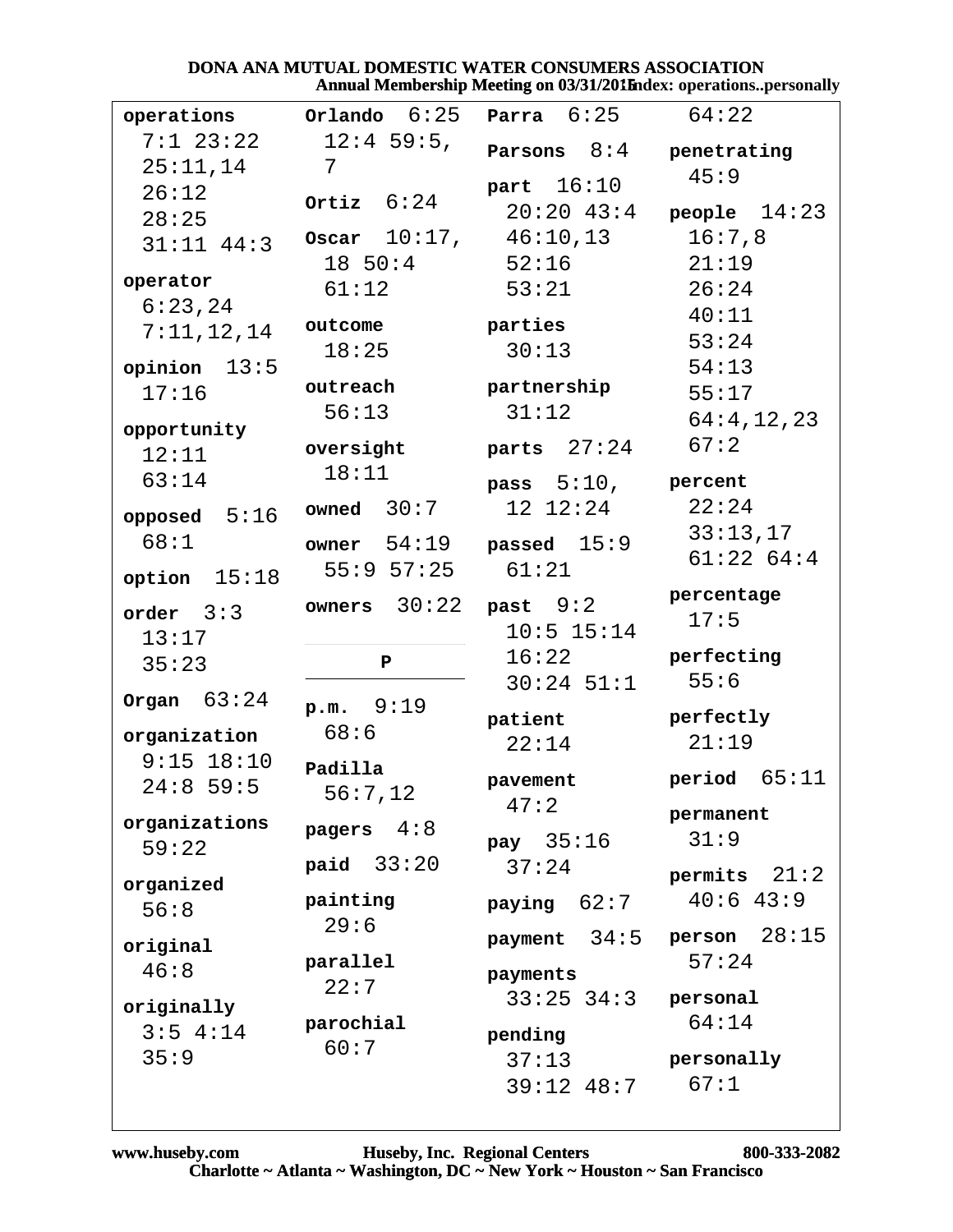#### DONA ANA MUTUAL DOMESTIC WATER CONSUMERS ASSOCIATION Annual Membership Meeting on 03/31/2015 Index: personnel..previous

| personnel           | 40:14                            | 47:16                      | positive                |
|---------------------|----------------------------------|----------------------------|-------------------------|
| 33:11,14,           | 43:7,12                          | 52:12                      | 27:4                    |
| 17                  | $55:9$ $56:14$<br>$59:1 60:7$ ,  | plaque $8:17$ practice     |                         |
| Pete $6:23$         | $8,23$ $61:5$                    | pleased                    | 23:1                    |
| Peters $6:5$        | 63:4,12                          | 33:18                      | preference              |
| $12:14$ $15:3$      | 67:11                            | pledge $18:23$             | 15:17                   |
| 53:2,4,5,8          |                                  | 67:1                       | preliminary             |
| <b>PG</b> 36:6      | pick $14:22$<br>32:18            |                            | 36:3,7                  |
| phase $36:14$       |                                  | podium $9:13$<br>12:5 56:4 | 39:15                   |
| 39:25               | picked $12:9$                    |                            | prepared                |
| 43:14               | picks $28:22$                    | point $16:22$              | 15:22                   |
| 48:10               | pictures                         | 17:21                      |                         |
| phases $48:16$      | 40:24                            | 18:11<br>$21:25$ $28:7$    | present $3:24$<br>4:3,6 |
| 50:22               |                                  | pipe 27:10, 30:11,15       | 10:24                   |
|                     | $16\ \ 37:21$                    | 32:19                      |                         |
| phone $21:23$       | 52:11                            | 40:16,19                   | presentation            |
| phones $4:8$        |                                  | 42:10                      | 6:15                    |
| 16:10               | pipes $50:13$                    | $49:23$ 52:5               | presented               |
| photo $41:4$        | piping $37:20$                   | 57:3                       | 5:18                    |
| 45:1                | place $4:10$                     | pointed                    | 11:12,16                |
| photos $40:1$ ,     | 40:659:13                        | 66:22                      | president               |
| 244:6               | plan 30:9                        |                            | 5:22,25                 |
|                     | $31:4$ $35:22$                   | policies<br>59:20,22       | 55:13                   |
| physically<br>16:11 | 38:5 60:14                       |                            | president's             |
|                     | planned $34:8$                   | policy $32:24$             | 16:4                    |
| Picacho             |                                  | 59:15,17                   | pressure                |
| 22:21               | planning                         | $60:1$ , $2$               | 27:22                   |
| 27:6,8,13,<br>15,20 | 39:5,8,10<br>47:24               | population                 | 63:16                   |
| 28:3,5              | 52:15                            | 60:11                      | pretty $33:18$          |
| 34:7,8              |                                  | portal $20:23$             | 51:6                    |
| 35:16,20,           | plant $8:8$                      | portion $33:8$             |                         |
| $22\;\;36:9$ ,      | $27:9$ 31:5,                     | 46:22                      | preventative<br>28:18   |
| 24,25               | 13,18<br>$35:21$ $36:5$ position |                            |                         |
| 37:12               | 37:12                            | $8:15$ 29:22               | previous                |
| 38:10               | 39:20                            |                            | 14:16                   |
|                     |                                  |                            |                         |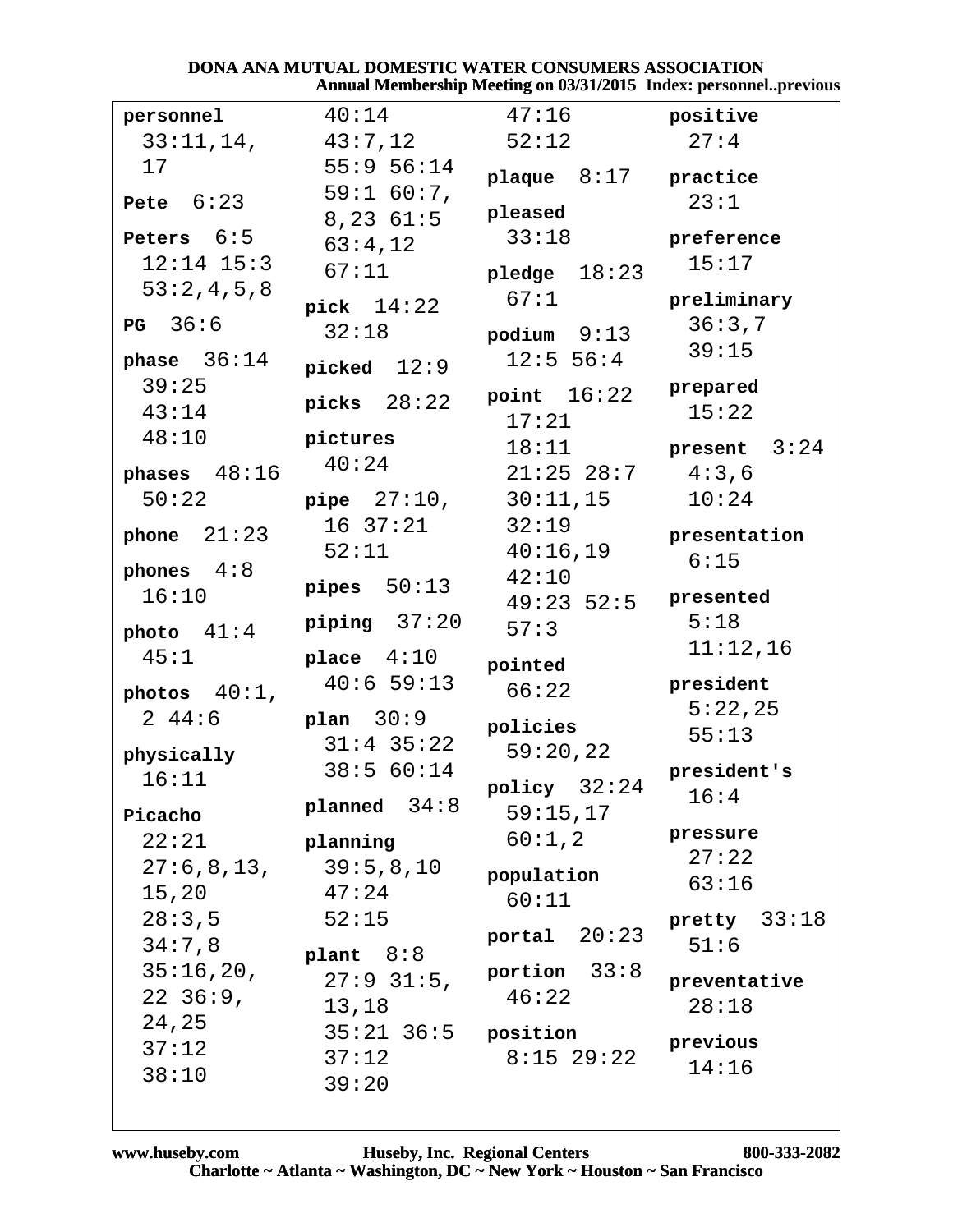| <b>DONA ANA MUTUAL DOMESTIC WATER CONSUMERS ASSOCIATION</b> |                      |
|-------------------------------------------------------------|----------------------|
| <b>Annual Membership Meeting on 03/31/2015</b>              | Index: previouslyPVC |

|                 |                        | Annual Membership Meeting on 03/31/2013 | THUEX: PERMOUSLY FVC |
|-----------------|------------------------|-----------------------------------------|----------------------|
| previously      | Professional           | 61:16                                   | 55:25                |
| $14:8$ 16:16    | $33:25$ $34:1$         | promote                                 | 56:13                |
| 66:23           | professionalis         | 25:3,23                                 | 57:11                |
| price $33:1$    | 58:11<br>m             | 26:21                                   | 66:24,25             |
|                 |                        |                                         |                      |
| primarily       | program $62:5$         | promoted                                | publish              |
| 23:661:16       | progress               | 23:6                                    | 64:15                |
| principal       | $39:24$ 46:1           | proof $3:10$ ,                          | pull 29:9            |
| 34:4            |                        | 14                                      | pump $66:2$          |
|                 | project $7:21$         |                                         |                      |
| prior $35:1$    | $28:8$ 37:3,           | proper                                  | punching             |
| 47:13           | $6,12$ 39:7            | 23:19,20                                | 28:21                |
| $54:18$ 55:9    | 40:6,9,10              | 41:15                                   | purchase             |
| 61:13           | 42:20                  | properly                                | 34:7                 |
| priorities      | 43:18,24               | 21:23                                   |                      |
| 50:5,6,17       | 44:2,4,5,              |                                         | purchased            |
|                 | 7, 10, 11, 23          | propose                                 | 33:1                 |
| prioritizing    | 45:11,13,              | 61:24                                   | purchases            |
| 50:16           | 15, 16, 18,            | proposing                               | 34:9                 |
| private         | $22\;46:1,8,$          | 61:24                                   | 39:19<br>pursue      |
| 57:24           | $16\;47:8$ ,           | protection                              |                      |
| 65:5<br>problem | 20, 22, 48:1           | 38:7                                    | pushing              |
|                 | 49:651:2               |                                         | 62:12                |
| problems        | 61:25                  | proud $24:21$                           | put $18:4$           |
| 17:122:6        | projection             | proverbial                              | 23:15                |
| procedures      | 32:742:8               | 65:19                                   | 31:16                |
| 8:22            |                        |                                         | 36:22                |
|                 | projects               | provide $38:7$                          | 41:14                |
| proceedings     | $20:9$ $23:22$ $40:22$ |                                         | 46:25                |
| 68:6            | $26:11,13$ ,           | 66:18                                   | $50:13$ $57:4$       |
| process 27:7    | $14 \ \ 30:3$          | provided                                | 61:17,23             |
| $29:13$ $31:6$  | 32:12                  | 18:22                                   | 63:24                |
| 55:2            | 38:13                  | 50:25                                   | 64:15,22             |
|                 | 39:1,2,22              |                                         |                      |
| processes       | 43:21                  | providing                               | putting $41:2$       |
| 58:14           | 45:25                  | 24:5 56:7                               | 45:10                |
| producer        | 47:21                  | public 14:16                            | <b>PVC</b> $37:21$   |
| 41:7            | 48:15, 16, 19:9, 10    |                                         |                      |
|                 |                        | 21 49:4,12 24:1 44:16                   |                      |
|                 |                        |                                         |                      |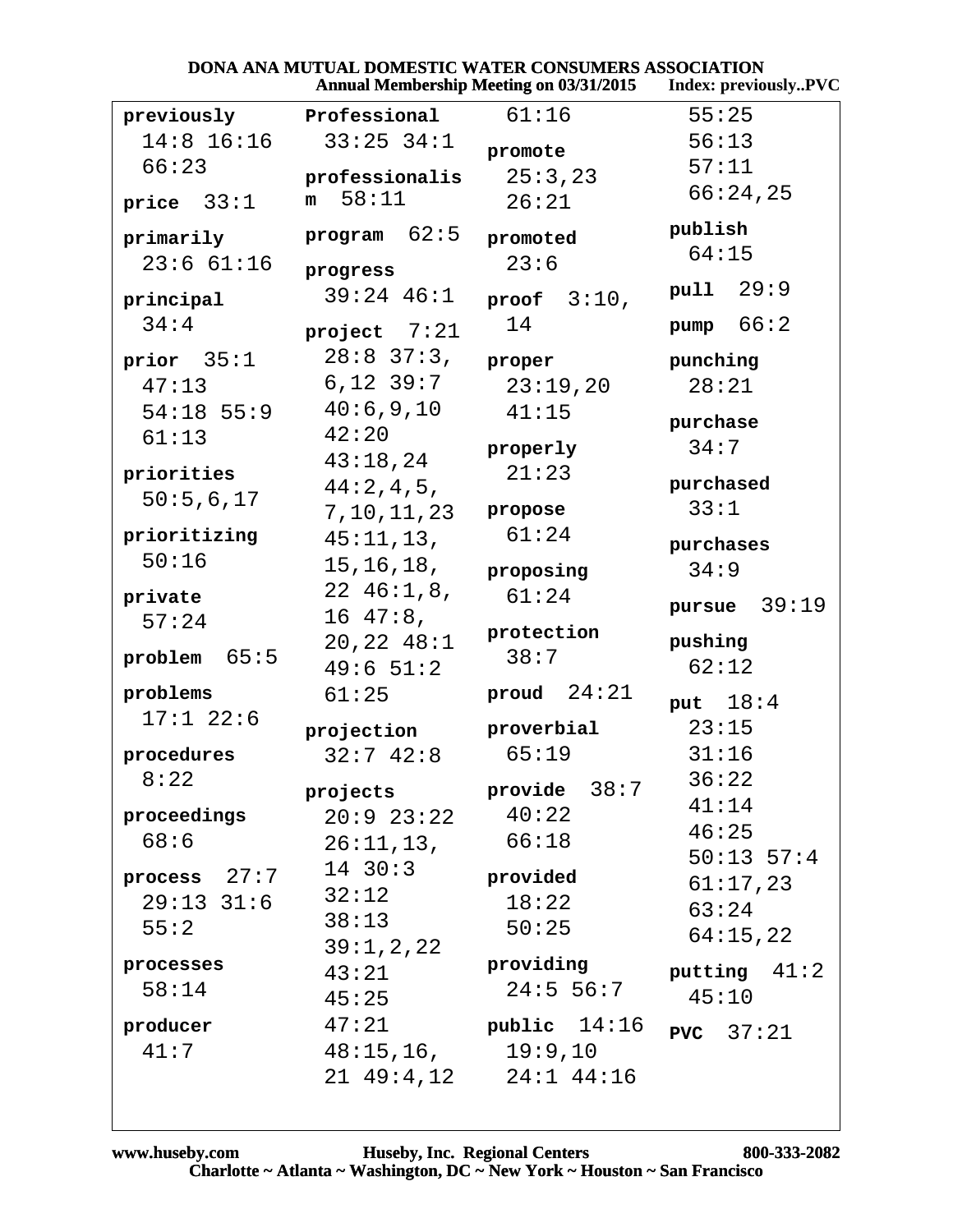| <b>DONA ANA MUTUAL DOMESTIC WATER CONSUMERS ASSOCIATION</b> |                     |
|-------------------------------------------------------------|---------------------|
| <b>Annual Membership Meeting on 03/31/2015</b>              | Index: qualityrelac |

|                   |                | <b>Annual Membership Meeting on 03/31/2015</b> | Index: qualityrelaced |
|-------------------|----------------|------------------------------------------------|-----------------------|
|                   | 9,11,20        | ready $15:2,3$                                 | recognize             |
| Q                 | 11:15          | $32:16$ $38:2$ $7:25$ $17:1$                   |                       |
|                   | 28:6,8         | $47:21$ $49:5$                                 | 21:7                  |
| quality<br>39:18  | 29:18 30:1     | realize 9:6                                    | recognized            |
|                   | 35:11          | $22:5$ 26:8                                    | 25:1                  |
| 49:16             | 37:3,7         |                                                |                       |
| question          | 38:2,3         | realized                                       | recommend             |
| 12:23             | 46:11          | 60:4                                           | $9:13$ $47:10$        |
| 14:15             | 48:8,11        | reallocate                                     | reconvened            |
| $15:21$ $18:5$    | 57:16          | 37:4                                           | 64:7                  |
| 51:11             | $60:24$ $61:1$ |                                                | record $4:21$         |
| 56:21             | rags $47:14$   | reallocated                                    |                       |
| 58:1561:6         |                | 35:16                                          | 8:24                  |
| 67:4              | rain $44:20$   | 36:23                                          | recovery              |
| questions         | raining        | $r$ eason $64:6$                               | 19:21                 |
| 30:23             | 44:19          | reasonable                                     | red $64:23$           |
| 31:20,21,         | raised $15:15$ | 13:6                                           |                       |
| $22\ \ 34:14$ ,   |                |                                                | reference             |
| 1538:13,          | ran $30:8$     | receive                                        | 17:23                 |
| 15 40:10          | random $16:12$ | 20:20                                          | referring             |
| 48:20             |                | 21:23                                          | 62:1                  |
| 55:19,23          | rapidly        | received                                       | reflection            |
| 57:14             | 21:13          | 54:2                                           | 33:6                  |
| 58:12             | Rate $65:2$    | receiving                                      |                       |
|                   | Raymond $8:4$  | $23:12$ 60:9                                   | refused               |
| quorum $3:21$     | $11:22$ $14:1$ |                                                | 54:16                 |
| $4:3$ 16:14       |                | recently                                       | regular $3:6$         |
| 64:4,7,8          | Raúl $7:8$     | 8:14                                           | 10:21                 |
| quotation         | re-pipe        | recess $12:7$ ,                                | <b>Reid</b> $38:17$ , |
| 64:23             | 29:25          | 17 14:24                                       | $21 \t42:5$ ,         |
| quote $17:19$     | read $28:9$ ,  | 15:4                                           | 14,15                 |
|                   | 10,14,17       | reclaimed                                      | 49:7,10               |
| quotes $33:1$     |                | 36:1                                           | 50:1,24               |
|                   | reading        |                                                | 51:19                 |
| R                 | 28:12 29:2     | recoat $41:22$                                 | 52:14,22              |
|                   | readings       | recognition                                    |                       |
| 28:23<br>radio    | 28:19          | 23:8                                           | relaced               |
| Radium<br>$7:6$ , |                | 24:21,24                                       | 45:21                 |
|                   |                |                                                |                       |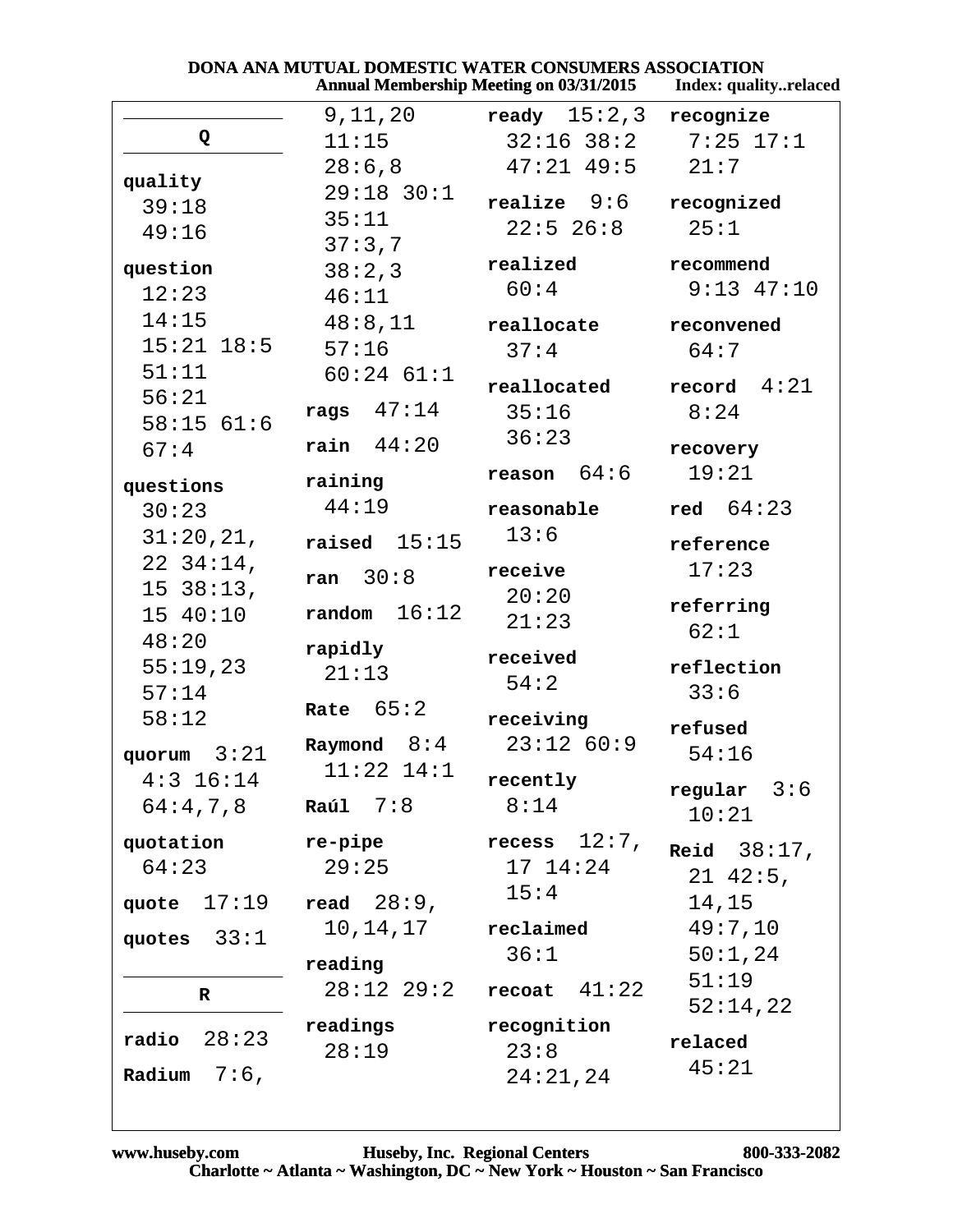|                 |                       | <b>Annual Membership Meeting on 03/31/2015</b> | Index: releasedrights   |
|-----------------|-----------------------|------------------------------------------------|-------------------------|
| released        | replacing             | 46:20                                          | results                 |
| 35:2            | 29:13,19,             | resident                                       | 12:16,19                |
| relocating      | 24                    | 59:1                                           | 15:6                    |
| 45:7            | report $16:4$         |                                                |                         |
|                 | $18:21$ $20:3$        | resignation                                    | resumption<br>3:4       |
| relocation      |                       | 19:15                                          |                         |
| 43:24           | 26:14                 | resigned                                       | $\texttt{retain}$ 66:15 |
| rely $23:2$     | 31:19,21,<br>23 34:13 | 8:15                                           | returned                |
|                 |                       |                                                | 18:1                    |
| remaining       | 36:3                  | resolution                                     |                         |
| 35:9, 13, 19    | 38:12,19,             | 13:2,7,11                                      | revenue                 |
| 36:12           | 20.39:15              | $15:8$ 53:15                                   | 32:2,7,20               |
| remind $68:2$   | 53:1,19               | resolve $22:4$                                 | revert $37:3$           |
| remodel         | reports               | resources                                      | review $11:7$ ,         |
| 26:19           | 15:11                 | 65:21                                          | 22:10                   |
| 34:11           | 17:19                 |                                                | 39:16                   |
| 43:23           | 19:25                 | respective                                     | 47:19                   |
| 44:11           | 20:5,6                | 30:15                                          | 53:17                   |
|                 | 36:858:14             | respond                                        | 59:21                   |
| 48:12<br>remove | represent             | 27:12,24                                       |                         |
| rep 7:16,       | 42:4                  | 36:260:19                                      | reviewed<br>62:10       |
| 17,19           | representative        | responding                                     |                         |
| repair $40:20$  | 6:3,6                 | 23:21                                          | reviewing               |
|                 | 67:8, 10, 16          |                                                | 51:10                   |
| repaired        |                       | response                                       | 59:19                   |
| 40:15           | request               | 58:17,18                                       | 4:1<br>revised          |
| repairs         | 18:15                 | 59:25                                          |                         |
| 40:16           | requirement           | responsibiliti                                 | Richardson              |
| replace         | 13:4                  | 62:15<br>es                                    | 5:2,4,5,6               |
| 40:14           | requirements          | responsibility                                 | 48:23,24<br>49:25       |
|                 | 35:25                 | 61:2062:4                                      |                         |
| replaced        |                       |                                                | $rid$ 38:5              |
| 28:2,4          | requires              | responsiveness<br>58:11                        | 40:20                   |
| 45:359:11       | 19:11,12              |                                                | 41:4<br>Ridge           |
| replacement     | requiring             | $rest$ $9:19$                                  |                         |
| 43:24           | 32:25                 | 18:747:4                                       | rightful<br>30:21       |
| 45:14           | rerouted              | 15:8<br>result                                 |                         |
|                 |                       | 57:6                                           | 53:24<br>rights         |
|                 |                       |                                                |                         |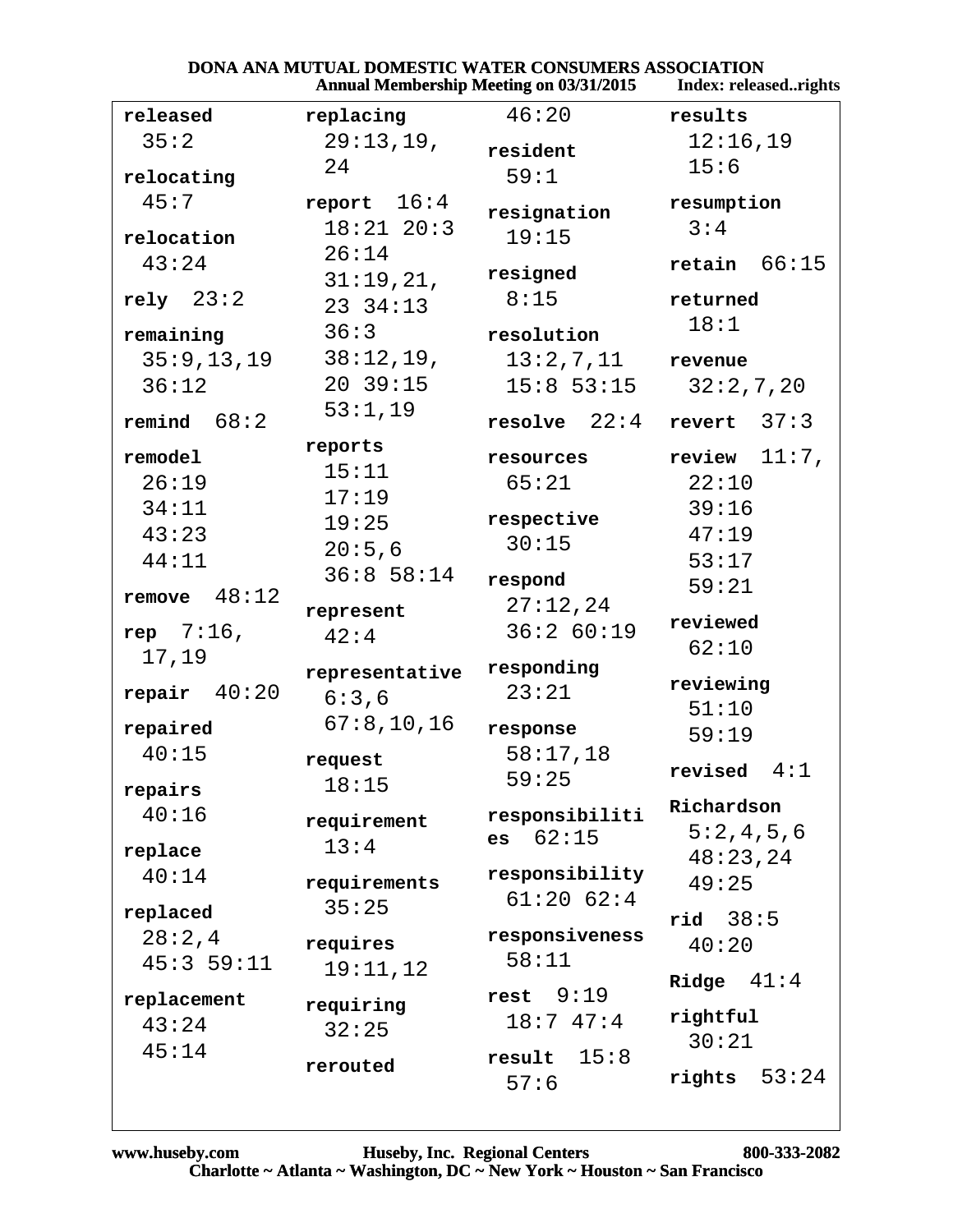|                             | Annual Membership Meeting on 03/31/2015 |                         | <b>Index: Rioservices</b>  |
|-----------------------------|-----------------------------------------|-------------------------|----------------------------|
| 54:5,6,18,                  | 35:10                                   | schedule                | selected                   |
| 20,21                       | running $8:8$                           | 55:1                    | 25:9,10,                   |
| 55:3,4,6,                   | 45:9                                    | scheduled               | 15,21                      |
| 7, 8, 9, 10,                | 65:20,21                                | $3:5$ 4:14              | sell1 66:17                |
| 12,16,18<br>$65:24$ $66:1$  | 8:8<br>runs                             | 68:3                    | send $21:20$               |
| $Rio$ $31:8$                |                                         | School $3:9$            | sending                    |
|                             | S                                       | 9:18                    | 28:11                      |
| RIP $35:18$<br>river $31:8$ | 19:14<br>sad                            | 43:22,25<br>51:1        | 60:12<br>sense             |
| 43:6,10                     | safe $24:1$                             | scope $35:14$           | separate<br>57:18          |
| Road $43:22$                | safety $23:23$                          | $36:23$ $37:5$          |                            |
| $44:1$ $46:6$ ,<br>15 51:1  | salaries<br>33:12                       | screeching<br>57:5      | September<br>4:14,18       |
| Road/doña                   | salary $33:11$                          | 11:7<br>screen          | septic $49:2$              |
| 43:22,25                    |                                         | search                  | Sereno $63:21$             |
| 51:1                        | sales $32:15$ ,<br>$18$ 33:5            | 34:24,25                | service                    |
| roads $46:21$               | Salomon $8:2$                           | second-to-last          | 6:20,21,25                 |
| 50:7                        | 4:23                                    | 34:10                   | 7:1,2,3,5,                 |
| room $9:18$ ,               | San                                     | seconded                | 8, 11, 13,                 |
| $20 \t16:9$                 | Sandy $57:15$ ,                         | 5:3,7                   | 15, 16, 17,<br>18, 19, 20, |
| 19:744:15                   | $16\;\;58:23$                           | 67:21,22                | 22,24                      |
| 67:2                        | Sanitary                                | 15:20<br>secret         | 8:16,18                    |
| rough $53:21$               | 61:16                                   |                         | 17:620:11                  |
| roughly                     | Santa $57:4$                            | secretary/<br>treasurer | 23:5,9,11,                 |
| 60:22,23                    | sat $16:9$                              | 6:1                     | 17,18                      |
| round $8:9$                 | saving $62:10$                          | section $19:8$          | 24:6, 15, 24               |
| $16:19$ 38:3                |                                         | 64:16                   | 25:1                       |
| routing                     | Savino $4:23$                           |                         | 26:16,20                   |
| 52:10,13,                   | SCADA $34:3$                            | secure $39:9$ ,<br>11   | 33:15,16<br>56:758:9       |
| 17                          | 36:14,15                                |                         | 66:17,18                   |
| 49:14<br>row                | 39:25                                   | segments<br>42:2        |                            |
|                             | scattered                               |                         | services<br>$33:25$ $34:2$ |
| run $25:5$<br>32:13         | 55:12                                   | Selden $55:8$<br>58:6   | 63:9                       |
|                             |                                         |                         |                            |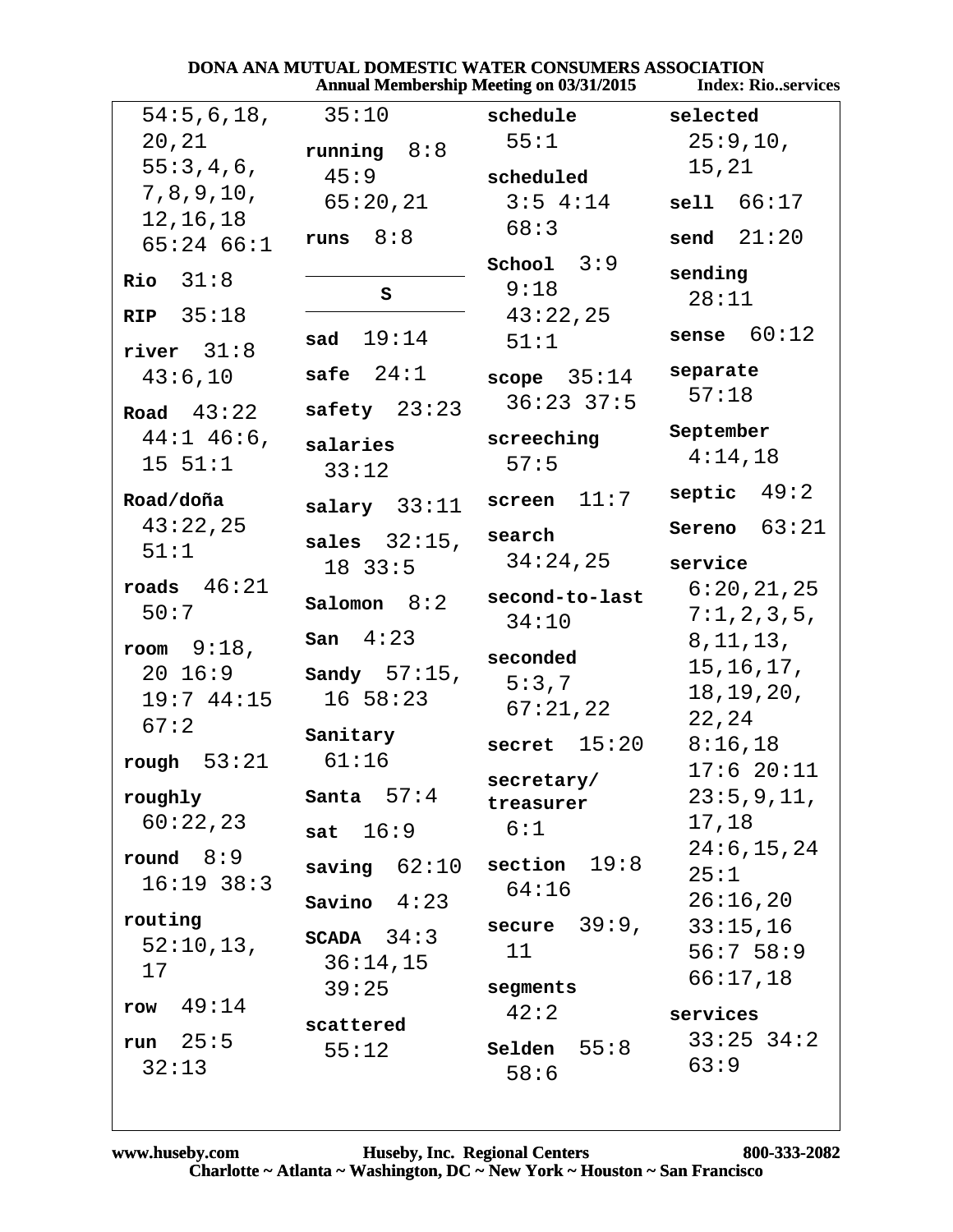| <b>DONA ANA MUTUAL DOMESTIC WATER CONSUMERS ASSOCIATION</b> |                    |
|-------------------------------------------------------------|--------------------|
| <b>Annual Membership Meeting on 03/31/2015</b>              | Index: sesspoolsst |

| <b>Annual Membership Meeting on 03/31/2015</b> |                                |                                | Index: sesspoolsstaff |  |
|------------------------------------------------|--------------------------------|--------------------------------|-----------------------|--|
| sesspools                                      | 62:19,25                       | software                       | 65:15                 |  |
| 31:2                                           | 63:18                          | $20:14,16$ ,                   | speedy $19:21$        |  |
| set $19:8$                                     | $\texttt{sit} \quad 8:11$      | 17,21                          | spend $29:18$         |  |
| 25:17                                          | 33:13,18                       | 21:6, 11, 12                   | 33:3,23               |  |
| sewer $31:3$ , site $21:4$                     |                                | 22:1,5                         | $36:10$ $37:2$        |  |
| 4, 15, 17                                      | $34:23$ $40:8$                 | 28:24                          | 59:3                  |  |
| 44:23                                          | 41:17,18                       | sold $53:24$                   |                       |  |
| 45:8,12                                        |                                | solid $51:6$                   | spent $32:5,9$        |  |
| Shelsea $7:2$                                  | sits $33:14$<br>34:6           | 55:16                          | spirits               |  |
|                                                |                                | sort $18:6$                    | 65:18                 |  |
| shop $27:6$                                    | sitting $5:25$                 |                                | Springs $7:6$ ,       |  |
| short $65:10$                                  | 32:19                          | Souder $6:11$                  | 10,11                 |  |
| show $15:19$                                   | 33:17                          | 42:15                          | 11:15                 |  |
| 41:16                                          | 53:8,18                        | 51:17                          | 28:6,8                |  |
| $46:24$ 51:6                                   | situation                      | sources                        | 29:18                 |  |
| shows $16:14$                                  | $65:8$ $67:3$                  | 45:22                          | 35:11                 |  |
| 43:11                                          | skip 39:3                      | south $42:24$                  | 37:3,8                |  |
| 52:15                                          | slippery                       | 52:9                           | 38:2,3                |  |
|                                                | 44:19,21                       | southeast                      | 46:11                 |  |
| sick $26:1$                                    |                                | $51:23$ 52:6                   | 48:8,11<br>57:17      |  |
| side $47:4$                                    | $slot$ 57:11                   |                                | 60:2561:1             |  |
| 52:9                                           | slow $32:11$ ,                 | southern<br>43:4               |                       |  |
| sign $10:3$                                    | 14                             |                                | staff $6:15$ ,        |  |
| signed $10:3$                                  | small $28:5$                   | Southview                      | 16,18,21              |  |
| 11:6                                           | 37:18                          | 42:22                          | $8:6$ 10:14           |  |
|                                                | 48:11                          | Southwestern                   | 18:18<br>19:25        |  |
| significant                                    | 66:13,14                       | 65:14                          | 22:3,9,               |  |
| 16:15                                          | $small$ -diameter speak $9:12$ |                                | 23:15                 |  |
| signs $10:8$                                   | $37:21$ $43:1$ $16:23$         |                                | 24:1,3,9,             |  |
| $\texttt{silence} \quad 4:11$                  |                                | smooth $44:1$ , speaking $9:3$ | 14,22                 |  |
| single $23:3$                                  | 4                              |                                | 25:3, 15, 18          |  |
|                                                |                                | speaks $34:4$                  | 26:3,4,7,             |  |
| $\sin$ 13:15                                   | smoother<br>29:2               | specialist                     | 1028:12,              |  |
| 14:7,20<br>$50:1$ $51:11$                      |                                | 8:4                            | 1729:1,12             |  |
| 56:3                                           | smoothly                       | specifically                   | 33:2,19,              |  |
|                                                | 8:23                           | 63:10                          | 20,22                 |  |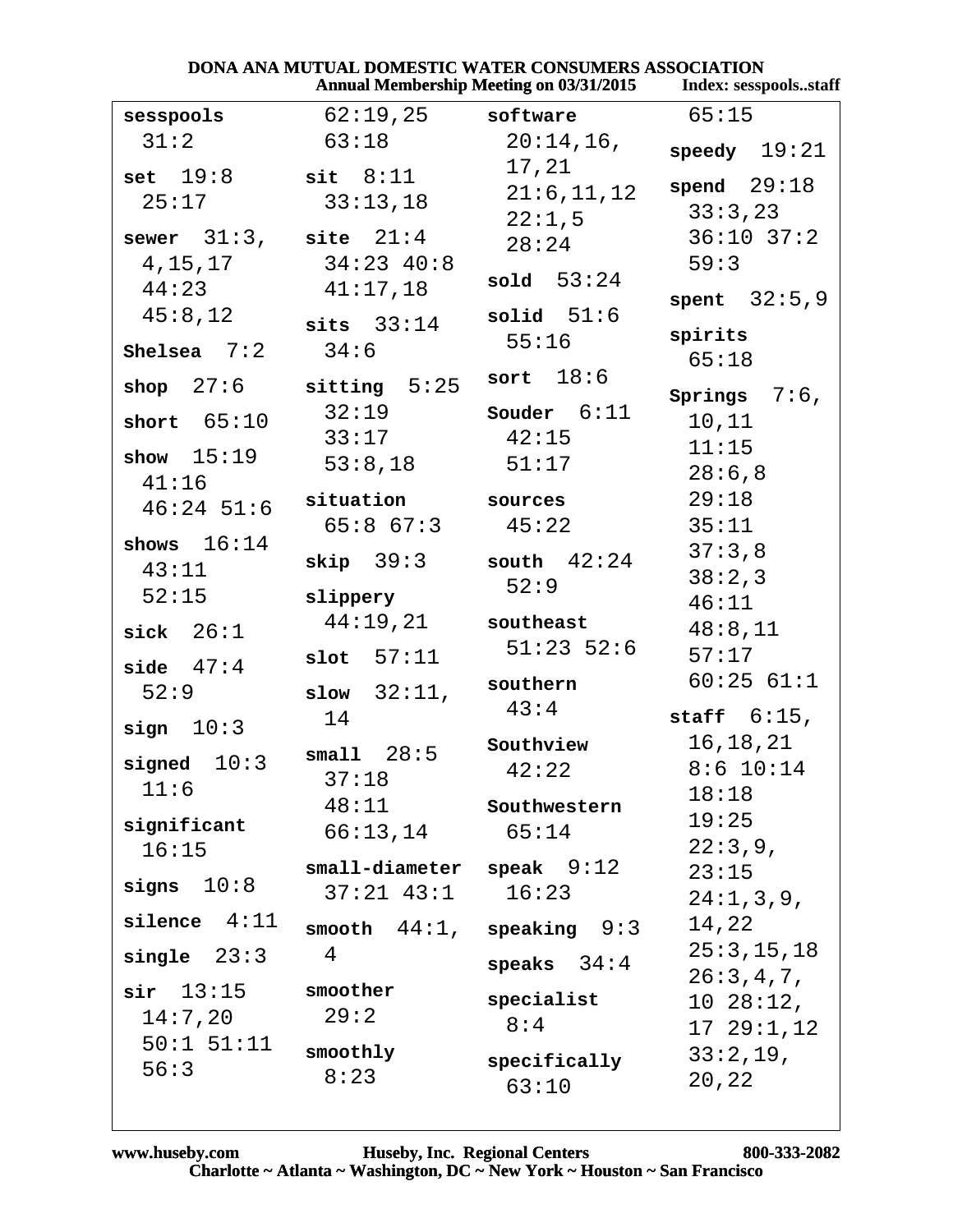|                 |                           | <b>Annual Membership Meeting on 03/31/2015</b> | Index: stagesystems |
|-----------------|---------------------------|------------------------------------------------|---------------------|
| 45:14           | 30:19                     | subdivision                                    | supposed            |
| $48:19$ 58:9    | 32:8,11                   | $41:6$ $42:24$                                 | 53:19               |
| $62:8$ $64:19$  | 34:20,22                  | 53:10                                          | suppression         |
| stage $39:7$    | 35:2,4,5,                 | 63:22                                          | 59:260:3            |
| stand $10:25$   | $24$ 37:6                 | subject $3:25$                                 |                     |
|                 | 53:11,12                  | 59:2                                           | surface             |
| 13:20           | $66:11$ $67:8$            |                                                | $35:10$ 46:7        |
| 16:18<br>31:20  | statements                | submitted<br>35:14                             | surprisingly        |
|                 | 17:14                     |                                                | 45:18               |
| standard        |                           | substantially                                  | Susan $5:4,6$       |
| $23:1$ $37:21$  | States $65:14$            | 55:14                                          | 48:23               |
| standards       | Station $47:6$            | Success                                        | switches            |
| 35:24           | status $56:6$             | 12:18                                          | 36:20               |
| standing        | 59:7                      | successful                                     |                     |
| 11:3            | statutes                  | 54:9                                           | sympathy            |
|                 | $16:2$ $18:19$            |                                                | 57:25               |
| start $20:2$ ,  |                           | sudden $21:6$                                  | system $28:5$ ,     |
| $4,11$ $21:3$   | stays $8:8$               | sue $54:13$                                    | 15,18               |
| $31:24$ 38:2    | 24:1                      | 56:7,12,                                       | 29:6,14             |
| 40:4,7          | step $22:11$              | 14,19                                          | 30:1,6,8,           |
| 47:22,25        | 38:1956:3                 |                                                | 9, 22, 31:3,        |
| $48:2$ 49:15    |                           | Sue's $56:25$                                  | 10, 11, 15          |
| $50:16$ 52:5    | stimulating               | sued $54:4$                                    | 34:3                |
| $61:8$ $62:3$ , | 57:21                     | suggestion                                     | 35:11,12            |
| 4               | stock $27:23$             | 62:20                                          | 36:18               |
| started         | stop $55:17$              |                                                | 37:19,23            |
| $22:22$ $25:8$  |                           | suggestions                                    | $41:8$ $42:1$       |
| $28:2$ 38:24    | storage                   | 58:12                                          | $46:14$ $48:5$      |
| 40:666:8        | 42:7,11                   | 64:10 65:1                                     | 49:951:6            |
| starting        | street $63:23$            | suing 55:17                                    | 54:15,19            |
| 20:21           | stub $43:15$              | suit $54:1$                                    | 55:8,11,13          |
| 24:15           | $stuck$ $29:10$           | supervisory                                    | 57:25               |
| 32:17           |                           | 36:15                                          | 59:1960:6           |
|                 | studying                  |                                                | 61:562:13           |
| starts $32:18$  | 58:1                      | supply 54:16                                   | 63:24               |
| state $4:19$    | $_{\texttt{stuff}}$ 53:16 | support $8:4$                                  | 64:1,13             |
| 9:9 10:16       | stu11 5:25                | 43:16                                          | systems $50:9$      |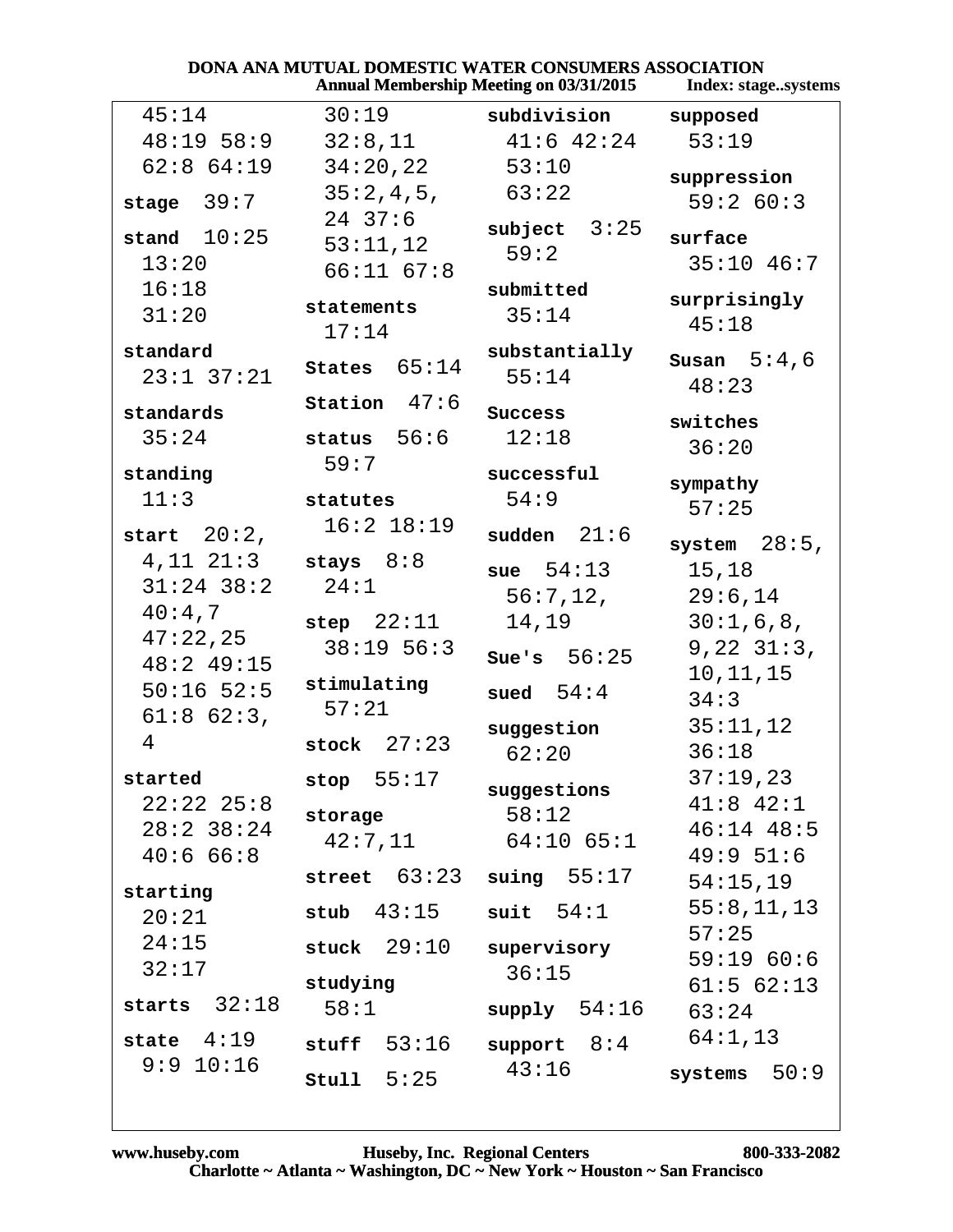|                          | <b>DONA ANA MUTUAL DOMESTIC WATER CONSUMERS ASSOCIATION</b> |                                                |                            |
|--------------------------|-------------------------------------------------------------|------------------------------------------------|----------------------------|
|                          |                                                             | <b>Annual Membership Meeting on 03/31/2015</b> | <b>Index: tabletouched</b> |
| $51:8$ 60:15             | $11:15$ ,<br>Tatum                                          | 27:10                                          | $44:2$ $48:21$             |
| 63:12,23                 | 20 57:16                                                    | $33:13$ $34:3$                                 | 52:23                      |
|                          | taxes $33:12$                                               | $44:5$ 50:12                                   | 57:11                      |
| т                        |                                                             | 58:18                                          | 59:24                      |
|                          | tearing $45:6$                                              | 65:2,7                                         | 62:14                      |
| table $6:4$              | technical                                                   | third-to-last                                  | 64:7,9                     |
| tablets $4:8$            | 54:9                                                        | 33:9                                           | 65:11                      |
| takeover                 | Technology                                                  | thousand                                       | time-consuming             |
| 58:5                     | 21:13                                                       | 20:15                                          | 58:16                      |
| takes $27:21$            | telemetry                                                   | thousands                                      | timeline                   |
| $30:1$ $32:12$           | 36:16                                                       | 51:20                                          | 49:3                       |
| taking                   | telephone                                                   | three-month                                    | timely                     |
| 28:10,                   | 16:11                                                       | 22:24                                          | 27:12,24                   |
| 59:13                    | 23:19                                                       |                                                | 58:16                      |
| 62:3,4                   | 64:12                                                       | throw $65:2$                                   | times $40:16$              |
|                          | 18:24<br>tells                                              | tie $37:23$                                    | 58:8                       |
| talk $13:19$             |                                                             | 41:5                                           |                            |
| 22:16                    | 28:13<br>ten                                                |                                                | today $17:4$               |
| 36:18                    | tend $60:7$                                                 | tied $47:3$                                    | 42:965:15                  |
| $45:24$ 63:4             |                                                             | Tierra $63:22$                                 | told $44:12$               |
| talked $42:20$           | terms $62:1$                                                | ties $56:19$                                   | tonight $5:23$             |
| talking                  | tested $59:8$                                               | 44:17,                                         | $6:19$ 7:25                |
| 42:18                    | thing $4:7$                                                 | tile                                           | 8:17, 9:23                 |
|                          | 22:16                                                       | 18                                             | $11:5$ 16:14               |
| tall $45:2$              | 24:17,25                                                    | $til1$ $47:11$                                 | 24:24                      |
| tau 12:14                |                                                             | $25:23$ $29:8$ time $3:24$                     |                            |
|                          | tank $40:12$ , $49:10$ 51:5 $4:6$ 6:8,13                    |                                                | $58:14$ 60:5               |
|                          | 64:15                                                       | 9:7 11:9                                       | 68:3                       |
| 15,17,18,                |                                                             | 13:10                                          | top $32:1$                 |
|                          | $23 \t41:17$ , things $6:12$                                |                                                | $15:11,13$ total $3:17$    |
| 21                       | $8:23$ 9:3                                                  |                                                | $16:25$ 19:8 32:20 42:6    |
| tanks $35:17$ $17:12,17$ |                                                             |                                                |                            |
| 36:18                    | $21:20$ $22:1$                                              |                                                | 20:19 21:1 43:18 44:7      |
| 38:10                    | 23:21                                                       | $22:20$ $26:2$ $60:11$                         |                            |
|                          | $41:18,19$ $24:5,10,$                                       | 27:21                                          | touch $26:12$              |
| 49:2                     | 20,24 25:7                                                  | 28:9,12                                        | 34:18                      |
|                          | 26:6, 15, 20                                                | 29:18,24                                       | touched                    |
| tan 43:12                |                                                             | $30:1$ $32:12$                                 |                            |

### www.huseby.com Huseby, Inc. Regional Centers 800<br>Charlotte ~ Atlanta ~ Washington, DC ~ New York ~ Houston ~ San Francisco 800-333-2082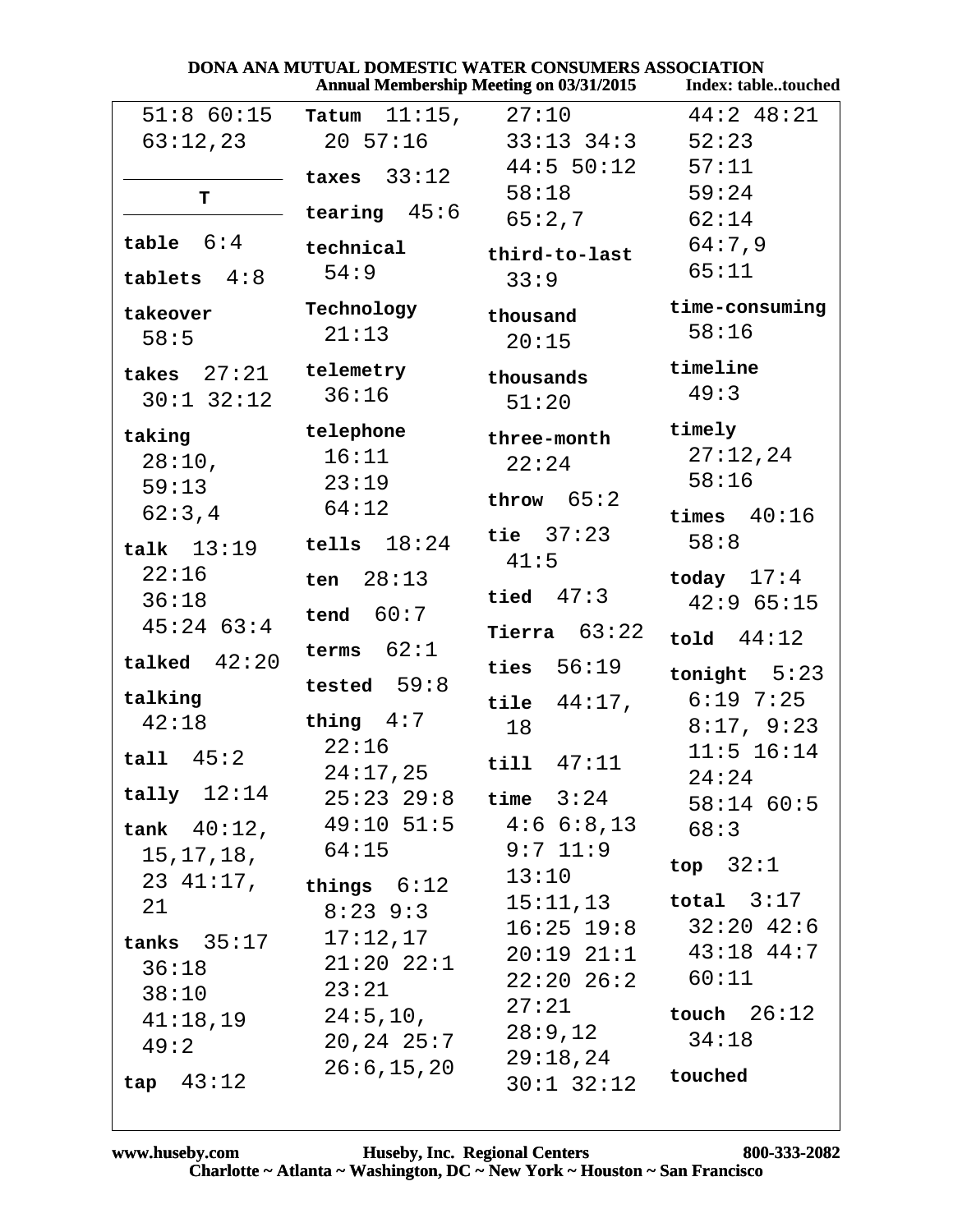#### DONA ANA MUTUAL DOMESTIC WATER CONSUMERS ASSOCIATION **Annual Membership Meeting on 03/31/2015** Index: trailer..voice

| 48:16          | trouble           | undergone       |                  |
|----------------|-------------------|-----------------|------------------|
| trailer        | 57:17             | 16:21           | $\mathbf v$      |
| 27:15          | trucks $29:9$     |                 |                  |
|                |                   | underneath      | vacation         |
| train $25:4$   | true $19:16$      | 45:4,5          | 26:2,3           |
| training       | $Tru$ jillo $6:6$ | underpass       | 52:2<br>vacuum   |
| 23:8,15,       | Trust $35:8$ ,    | $46:25$ $47:1$  | vacuum-sucker    |
| 16, 18, 23     |                   | understand      | 51:17            |
| $24:4$ 56:7    | 15 44:9           | 15:24           |                  |
|                | Tuesday           |                 | valley $31:5$    |
| trainings      | 19:4,5            | unfortunate     | $value$ 29:4     |
| 24:11          | 66:24             | 65:8            |                  |
| transcribing   |                   | United $65:14$  | valves $29:5$ ,  |
| 9:1            | turn $4:11$       |                 | 17, 19, 20       |
|                | $6:13$ 19:23      | unmarked        | Vasquez          |
| transfer       | 29:20             | 15:7            | 10:17,18         |
| 30:4,10,14     | turned $63:13$    | unsafe $45:4$   | $50:4$ 61:12     |
| transferred    |                   |                 |                  |
| 51:21          | turning $5:23$    | 55:22<br>update | vehicles         |
|                | 36:17<br>turns    | 56:6            | 23:25            |
| transition     |                   | updates $56:9$  | version          |
| 16:22,23       | two-day           |                 | 11:13            |
| 66:13          | 40:22             | upgrade         | 20:17            |
| transmission   | two-stepping      | 35:21           |                  |
| $35:10$ 46:8   | 64:19             | upgrades        | 53:23<br>versus  |
|                |                   | $34:7$ 36:13    | vice $5:25$      |
| trash $47:15$  | U                 | 38:3            |                  |
| traveling      |                   |                 | 40:3<br>view     |
| 17:13          | ultimately        | $USDA$ 30:16    | 42:23            |
|                | 54:10             | 37:1            | views $42:21$    |
| 31:9<br>treat  |                   | utility $7:8$   |                  |
| treating       | unable $29:12$    | 25:6            | $Village$ $30:5$ |
| 31:8           | 40:23             |                 | 66:9             |
|                | unanimously       | utilize $8:22$  | violation        |
| treatment      | 5:17              | utilized        | $17:24$ $18:3$   |
| $27:9$ 39:20   |                   | 16:9            |                  |
| 47:16          | unbelievable      |                 | $vital$ 58:22    |
| 52:12          | $17:5$ 19:18      | utilizing       | voice $5:11$ ,   |
| 54:24<br>trial | unbelievably      | 9:16,24         | 13 15:18         |
|                | 19:20             |                 | 67:24            |
|                |                   |                 |                  |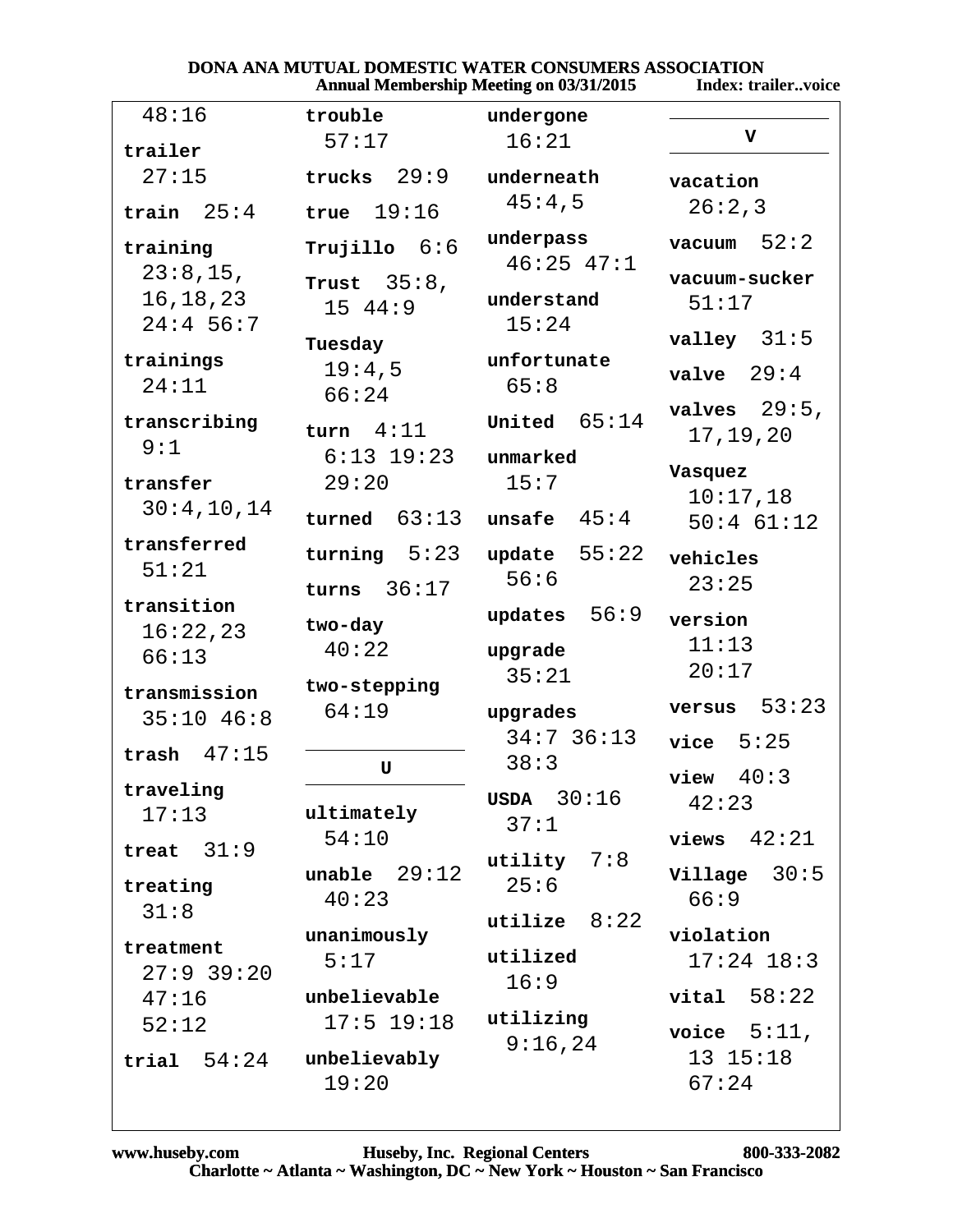### DONA ANA MUTUAL DOMESTIC WATER CONSUMERS ASSOCIATION Annual Membership Meeting on 03/31/2013ndex: volunteer..wondering

| volunteer       | wastewater      | 18 47:5         | wells $36:18$   |
|-----------------|-----------------|-----------------|-----------------|
| 10:11           | $6:25$ 7:4      | 48:4,5          | 37:22           |
| 63:10           | 8:5,8           | 49:18,20        | 54:16           |
| volunteered     | $22:17,18$ ,    | 50:6,7,8,       | West $46:17$    |
| 63:9            | 19,25 27:8      | 10, 13, 15,     | 54:22           |
|                 | 30:4,6,24,      | $22\;\;51:8,21$ |                 |
| vote $5:11$ ,   | $25\ \ 31:1,7$  | 52:12           | Westmorelands   |
| 13 10:1, 2,     | $32:15$ $33:5$  | 53:24           | 53:23           |
| $6, 10$ $12:9,$ | 35:21           | 54:4,5,6,       | westside        |
| 17, 21, 23      | 37:10,12        | 11, 20, 21,     | 40:3            |
| 15:4,6,9,       | 39:15,20        | 23,25           |                 |
| 19 67:24        | 45:3            | 55:2,4,6,       | Westview        |
| voted $9:23$ ,  | 47:16,23        | 7, 8, 10, 12,   | 42:23           |
| $24$ $15:1$     | 48:25           | 16,18           | wet $44:21$     |
|                 | 49:5,11,        | 57:24           | whatnot $4:10$  |
| votes $12:15$   | 12, 15, 17,     | 58:1,6,22       | 9:8,10          |
| voting $12:7$   | $21\;\;50:7$ ,  | 59:16,18,       | 17:14           |
| 14:24           | 16,22,23        | 2560:6,12       |                 |
|                 | 52:11           | 61:16           | whiskey         |
| W               | 61:17           | 63:21,23,       | 54:23           |
|                 |                 | $24\,65:9$ ,    | Wiles $51:12$   |
| wait $47:10$    | water $3:7$     | 12, 13, 21,     | 52:10,21        |
| waiting $36:2$  | 6:23,24         | 24,25           | 63:19           |
| 47:19           | 7:4,10,12,      | 66:1, 2, 3      |                 |
| 48:6,9          | 148:5,8         |                 | win-win         |
| 63:25           | 16:21           | water/          | 31:14           |
|                 | 27:22           | wastewater      | window $27:2$   |
| walked $44:18$  | 32:15,18        | 50:20           | 34:12           |
| wall $45:1$ ,   | $33:5$ 35:7,    | wave $6:10$     | 44:15           |
| 6, 8            | 10,15           | Wear $58:21$    | windows         |
|                 | 36:1,11         |                 | 26:22           |
| wanted $14:18$  | 37:21           | web $21:4$      |                 |
| 26:20           | 38:4,6,9,       | 34:23           | wisely $33:3$ , |
| warm $32:16$    | $10\ \ 39:24$ , | Wednesday       | 23              |
| waste $50:14$   | 25 40:13        | 68:4            | wishes $9:12$   |
|                 | 41:2,3,23,      | week $18:15$    | wondering       |
| waste-          | 24 42:1         | 26:1            | 48:25           |
| treatment       | 43:16,19        |                 |                 |
| 51:17           | $44:9$ 46:7,    |                 |                 |